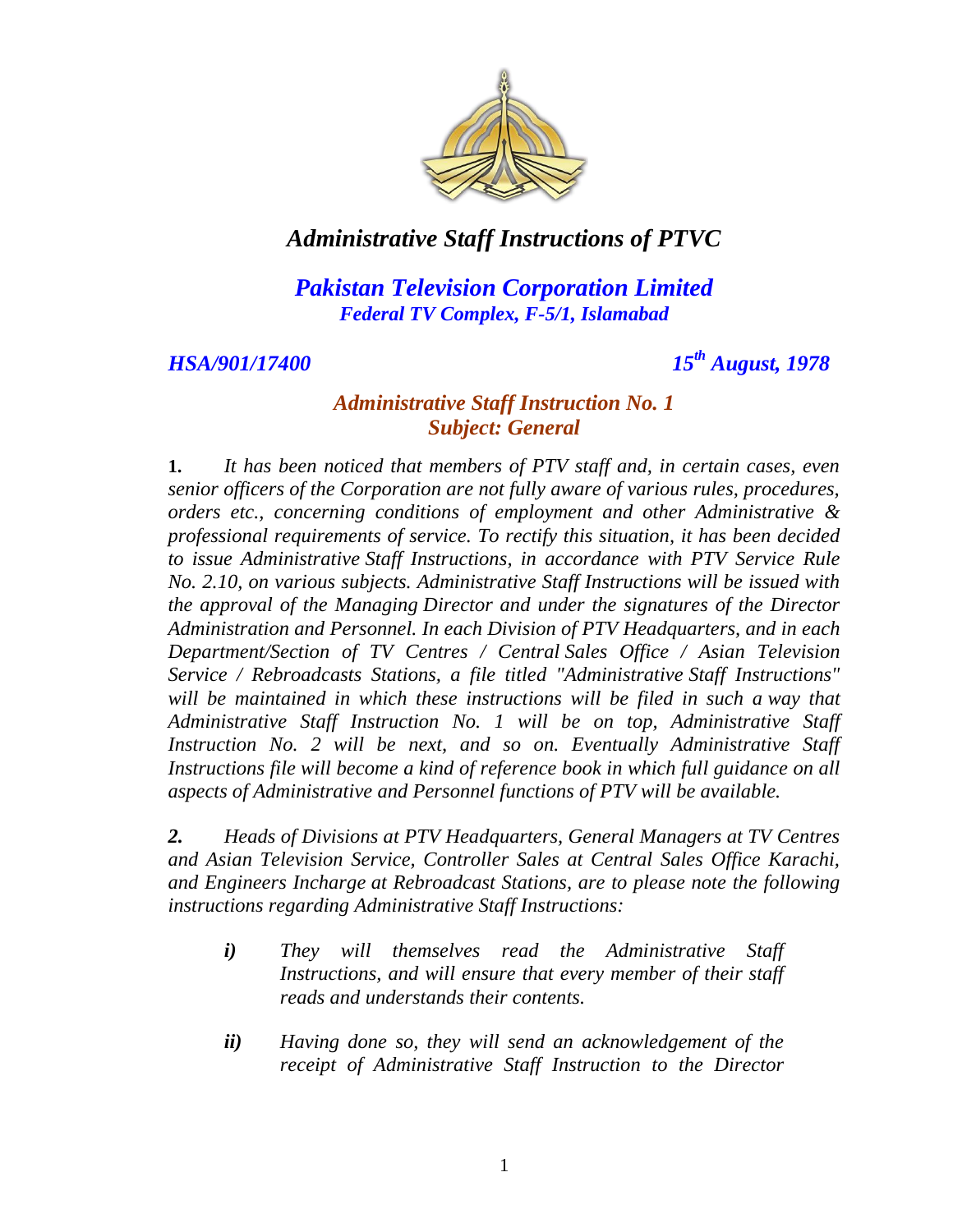

*Administration and Personnel, confirming that the contents have been read by/explained to all members of their staff.*

- *iii) They will make sure that every member of their staff whether on first employment or on transfer from other PTV Centre / Office / Rebroadcast Station reads and familiarizes himself with the contents of Administrative Staff Instructions before he is assigned duty.*
- *iv) They will ensure that instructions/procedures contained in the Administrative Staff Instructions are strictly observed / followed by all members of their staff.*
- *v) For facility of reference, an index will be maintained on the inner left side of the Administrative Staff Instructions file, with the following columns:*

| Serial number of the Administrative<br><b>Staff Instruction</b> | <b>Reference No. and date</b> | <b>Subject</b> |
|-----------------------------------------------------------------|-------------------------------|----------------|
|-----------------------------------------------------------------|-------------------------------|----------------|

*(A. Nasir Siddiqui) Director Administration & Personnel*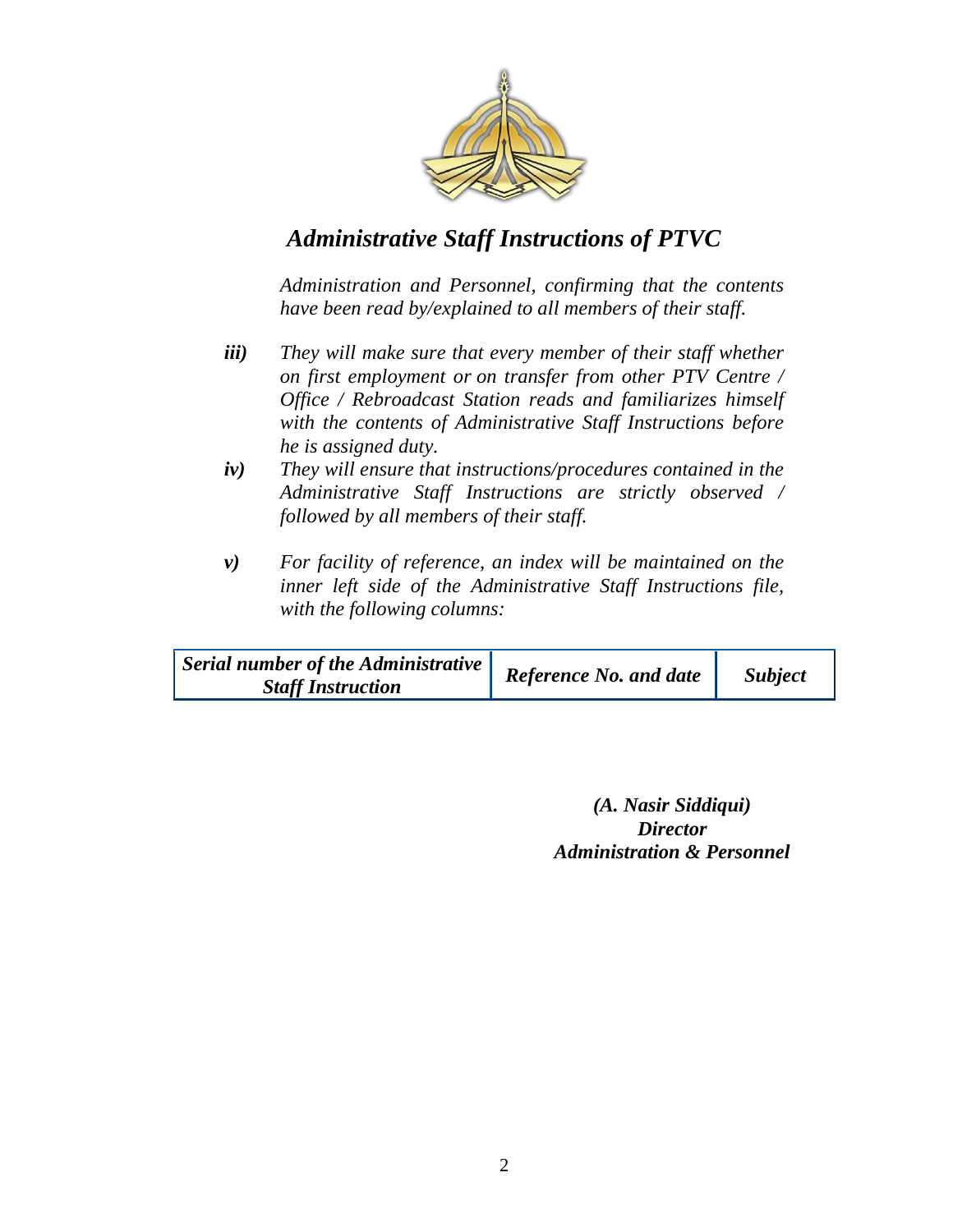

# *Pakistan Television Corporation Limited Federal TV Complex, F-5/1, Islamabad*

*HSA/901/22230 4*

*th September, 1978*

#### *Administrative Instruction No. 2 Subject: Overtime*

*1. Overtime expenditure in PTV has registered an alarming increase and, in spite of numerous instructions from PTV Headquarters, has not been brought down to a reasonable level. In many cases, overtime earnings of employees exceed their normal salaries. In certain cases, the average of normal overtime duty hours of the employee come to 20 hours a day on each day of the month. The conclusion, therefore, is inevitable that this state of affairs is the result of:*

- *i) Unplanned or badly planned work schedules.*
- *ii) Lack of proper attention to determining actual need for overtime work.*
- *iii) Normal working hours not related to work requirements.*
- *iv) Lack of proper check on veracity of overtime claims.*
- *v) Certain employees doing overtime work on their own.*
- *vi) Lack of realization on the part of Heads of Departments / Sections that unearned incomes in the shape of unnecessary / fraudulent overtime payments tend to corrupt employees, and breed inefficiency and indiscipline.*

*2. Heads of Divisions at PTV Headquarters, General Managers at TV Centres and Asian Television Service, Controller of Sales at Central Sales Office, Karachi, and Engineers Incharge at Rebroadcast Stations, are requested to pay concerted attention to this problem and to make their best efforts to eliminate the causes of undue and excessive overtime. At the time of writing their ACRs due note is to be taken of the fact whether an officer has been able to check and control expenditure*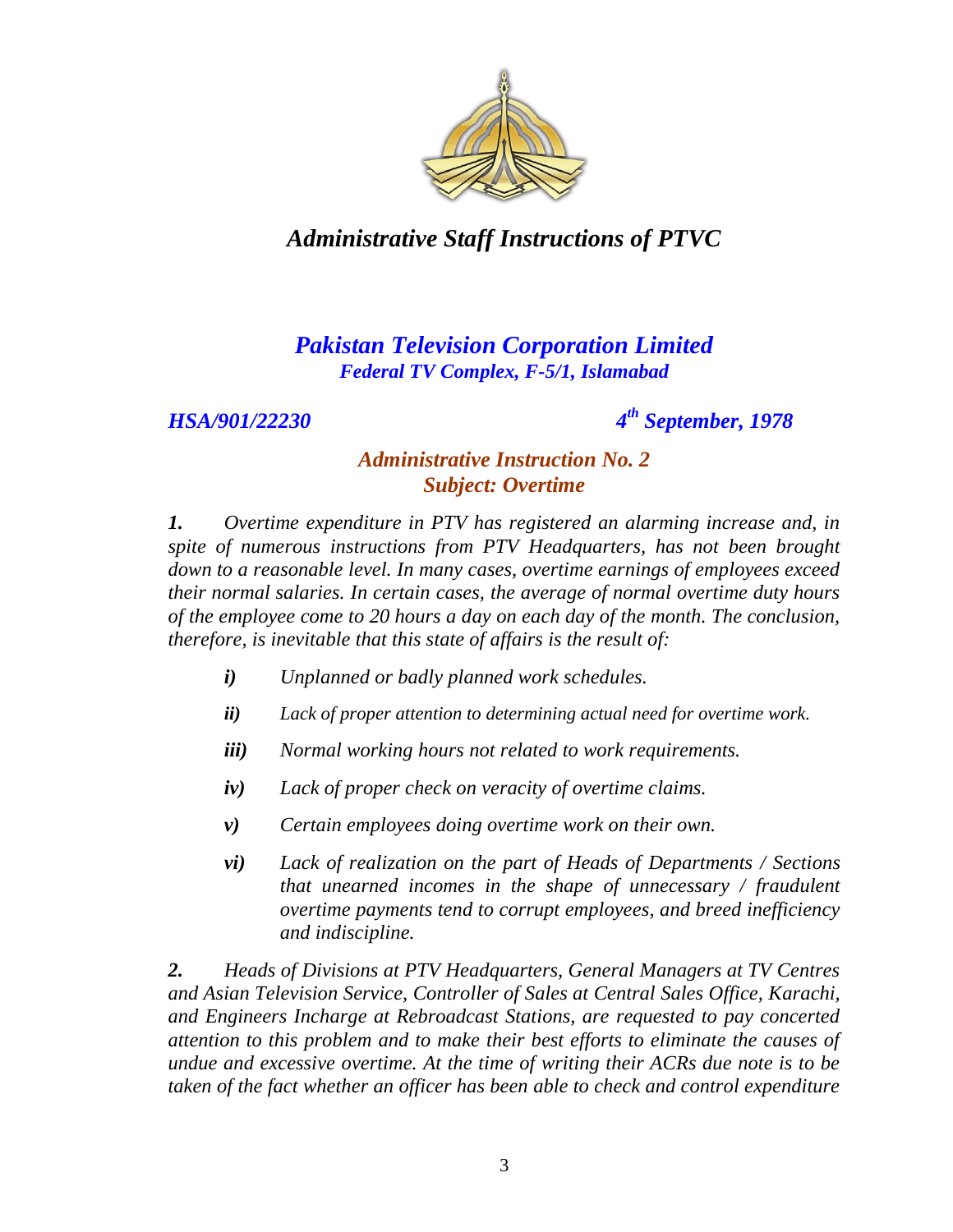

*on overtime. To help them in their efforts to regulate overtime, the following procedure is laid down for strict implementation with effect from 1st October 1978. It may be noted that any deviation from the laid down procedure will be viewed seriously:* 

- *i) Only Directors, Head of Divisions/Controllers, General Managers, Heads of Departments/ Sections Engineers Incharge at Rebroadcast Stations, and in their absence, the next senior most officers are competent to order employees working under them to do overtime work.*
- *ii) Overtime work is to be ordered in writing. Only in exceptional circumstances verbal orders may be issued, but these must be reduced to writing on the next working day.*
- *iii) On the next working day after the overtime work is actually done, the officer under whose supervision the overtime work was done or the Head of Department/Section concerned is to prepare a "Daily Overtime Authorization Slip" (Annexure-A). While filling up the Daily Overtime Authorization Slip, the following information must be stated:*
	- *a) Reason for overtime work showing why it could not be done during the normal working hours, and why it could not be postponed till the next working day.*
	- *b) Detail of work done during overtime and the work done during normal duty hours.*
- *iv) Daily overtime slips are then to be signed by the officer supervising the overtime work and by the Head of Department/Section.*
- *v) On the next working day the Daily Overtime Time Authorization Slips are to be sent to the Accounts Department who are required to maintain an Overtime Register in loose-Leaf form (Annexure-B). One page in the Overtime Register, to be arranged Department/ Section wise, is to be allocated to each employees doing overtime work.*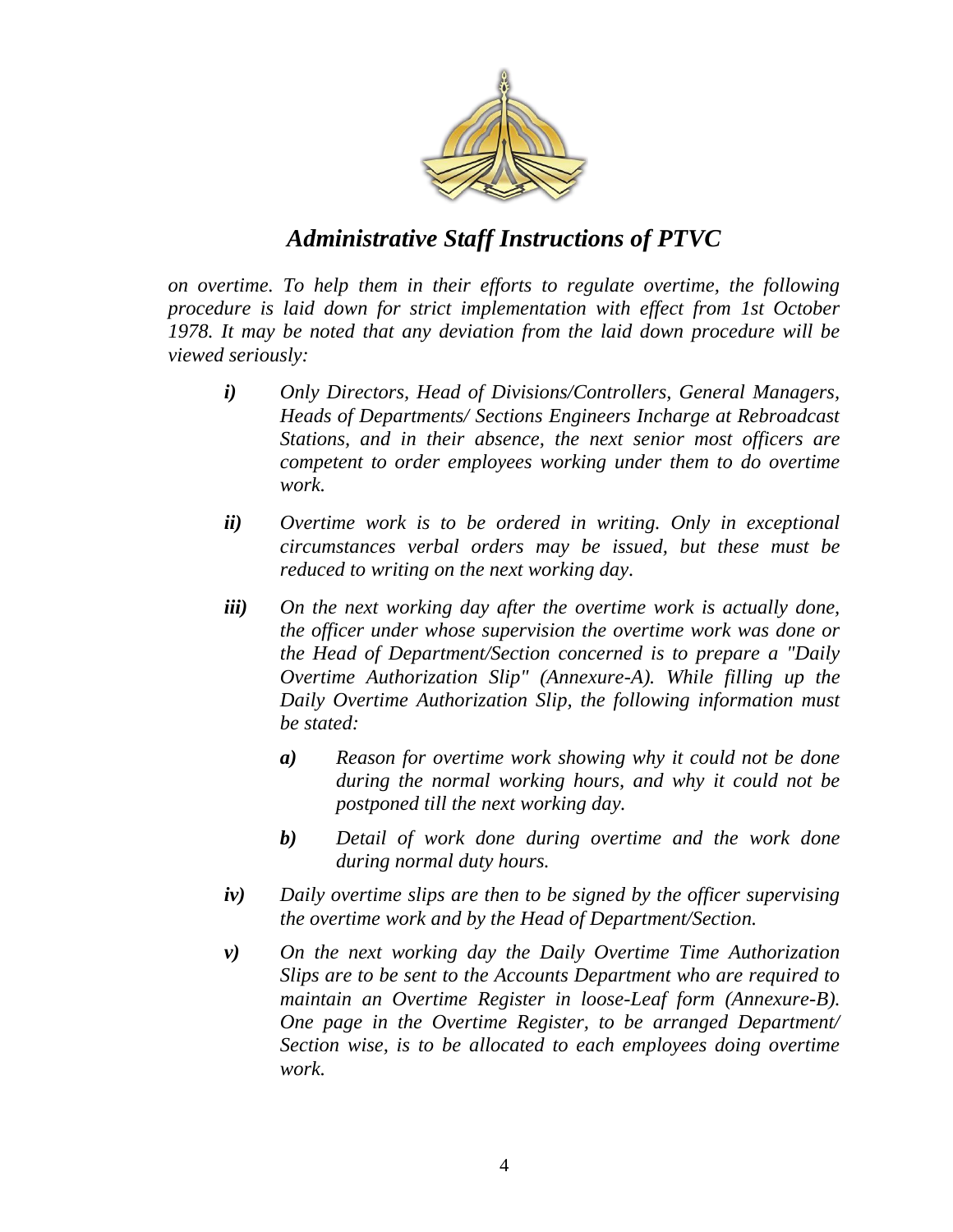

- *vi) Daily Overtime Authorization Slips, when received in the Accounts Department, are to be posted to Overtime Register, noting relevant folio numbers on the Daily Overtime Time Authorization Slips, which are then to be filed Department/Section-wise.*
- *vii) Late Daily Overtime Time Authorization Slips are not to be accepted by the Accounts Departments except under written orders of the Directors/Controllers/General Managers.*
- *viii) Overtime earnings are not to be paid in cash, but are to be disbursed through monthly pay-roll.*
- *ix) As directed by the Government, no employee is to be allowed to earn overtime exceeding 50% of his basic pay in any month, under any circumstances.*
- *x) Daily Overtime Time Authorization Slips are to be cyclostyled, but the Overtime Registers are to be printed and maintained in looseleaf binders.*
- *xi) Accounts Managers/Accounts Officers are to prepare a monthly statement of overtime showing Department/Section-wise and total overtime paid during the month for their respective TV Centre/Office. This statement is to be scrutinized by General Manager/Head of Offices/ Units who are to forward them to Director Administration and Personnel with reasons for excessive overtime in Departments/Sections with full or near full staff strength.*
- *xii) Daily Overtime Time Authorization Slips are to be considered confidential documents and are not to be allowed to be seen by any unauthorized person.*

*3. This Administrative Staff Instruction supersedes all previous orders / instructions on the subject of overtime.*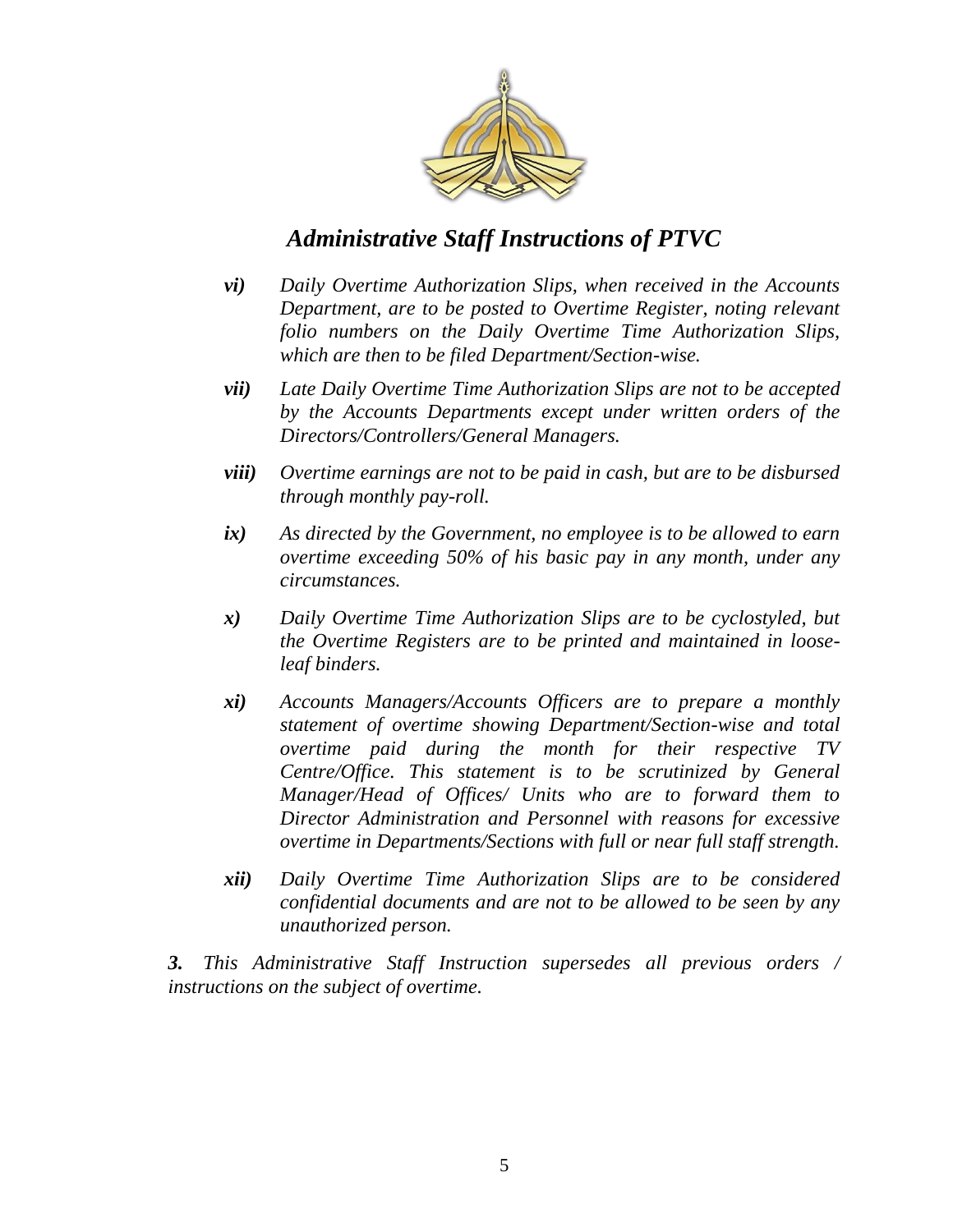

#### *(A. Nasir Siddiqui) Director Administration & Personnel*

#### *Amendments:*

| HSA/901/3818  | 19-03-1979       | Amendment No. 1 to ASI No. 2                           |
|---------------|------------------|--------------------------------------------------------|
| HSA/901/9446  | 15-11-1997       | Amendment No. 2 to ASI No. 2                           |
| HSA/901/9829  | $24 - 12 - 1997$ | Amendment No. 3 to ASI No. 2                           |
| HSA/90I/10482 | $25 - 02 - 1998$ | Amendment No. 4 to ASI No. 2                           |
| HSA/901/25570 | $14 - 11 - 1978$ | $\alpha$ Dvertime (Amendment vide ASI No. 3)           |
| HSA/901/27098 | $06 - 11 - 1980$ | $\sqrt{O}$ <i>Overtime</i> (Amendment vide ASI No. 20) |
| HSA/901/3082  | $29 - 06 - 1986$ | <i>Overtime (Amendment No. 1 to ASI No 20)</i>         |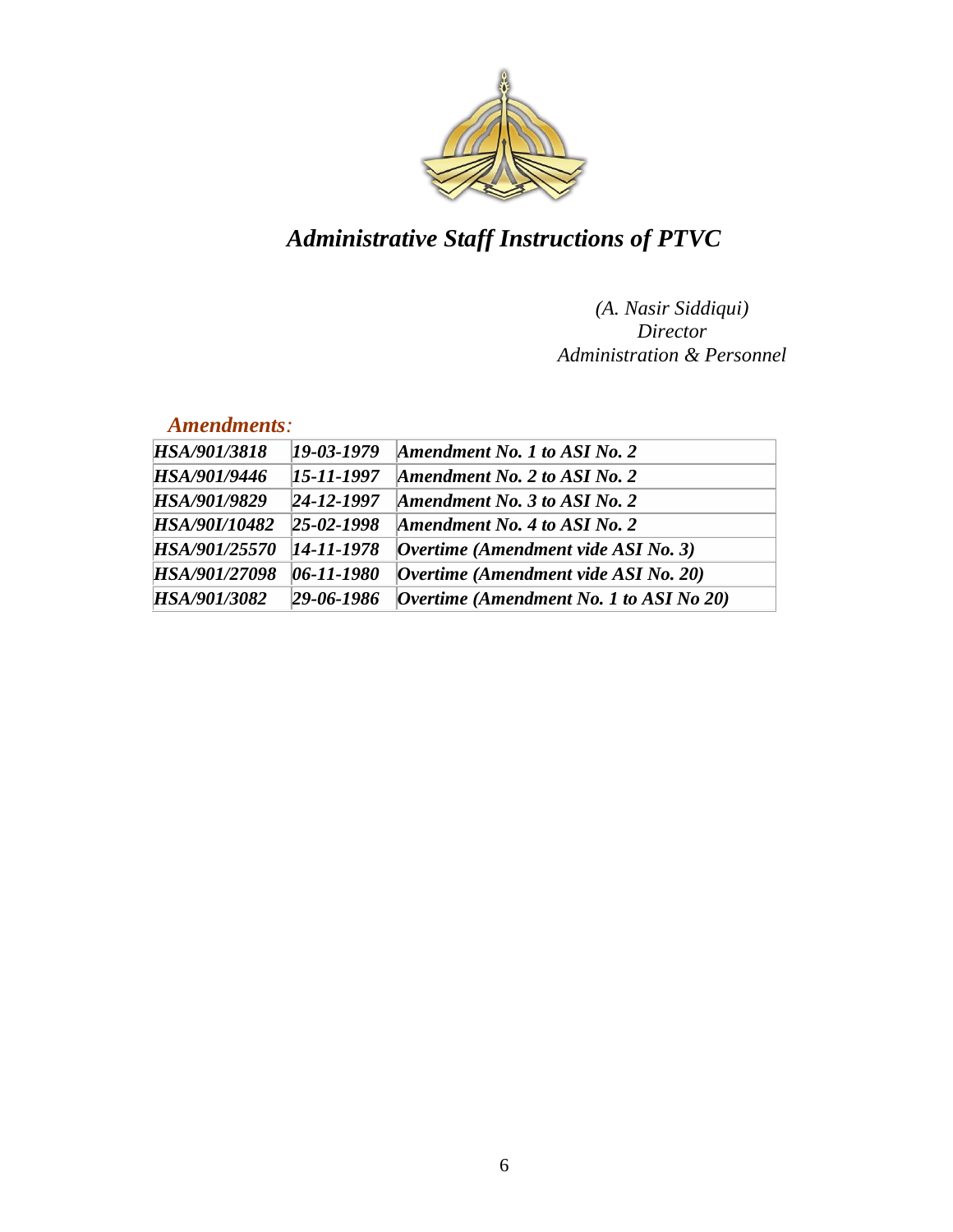

# Appendix  $-$  'A' to A.S.I. No.2

| <u>DAILY OVERTIME TIME AUTHORIZATION SLIPS</u> No. _______ UNIT:________ |                                                                    |                                                            |
|--------------------------------------------------------------------------|--------------------------------------------------------------------|------------------------------------------------------------|
|                                                                          |                                                                    |                                                            |
|                                                                          |                                                                    |                                                            |
|                                                                          |                                                                    |                                                            |
| Date Overtime done<br>From to hrs work done.                             | Detailes of overtime                                               | Details of work done<br>in normal working<br>hours.        |
| Total hrs<br>Normal working hours                                        |                                                                    |                                                            |
| From $\omega$ to $\omega$ hrs                                            |                                                                    |                                                            |
|                                                                          |                                                                    |                                                            |
| Officer who ordered<br>Overtime work<br>Date $\frac{1}{2}$               | <br>Officer who supervised<br>Overtime work<br>Date: $\frac{1}{2}$ | <br>Head of Department/<br>Section.<br>Date: $\frac{1}{2}$ |
| FOR USE BY ACCOUNTS DEPARTMENT<br>Posted to Overtime Register            |                                                                    | -------<br>Folio No. $\qquad \qquad \qquad \qquad$         |
|                                                                          |                                                                    | Salaries Section                                           |
|                                                                          |                                                                    |                                                            |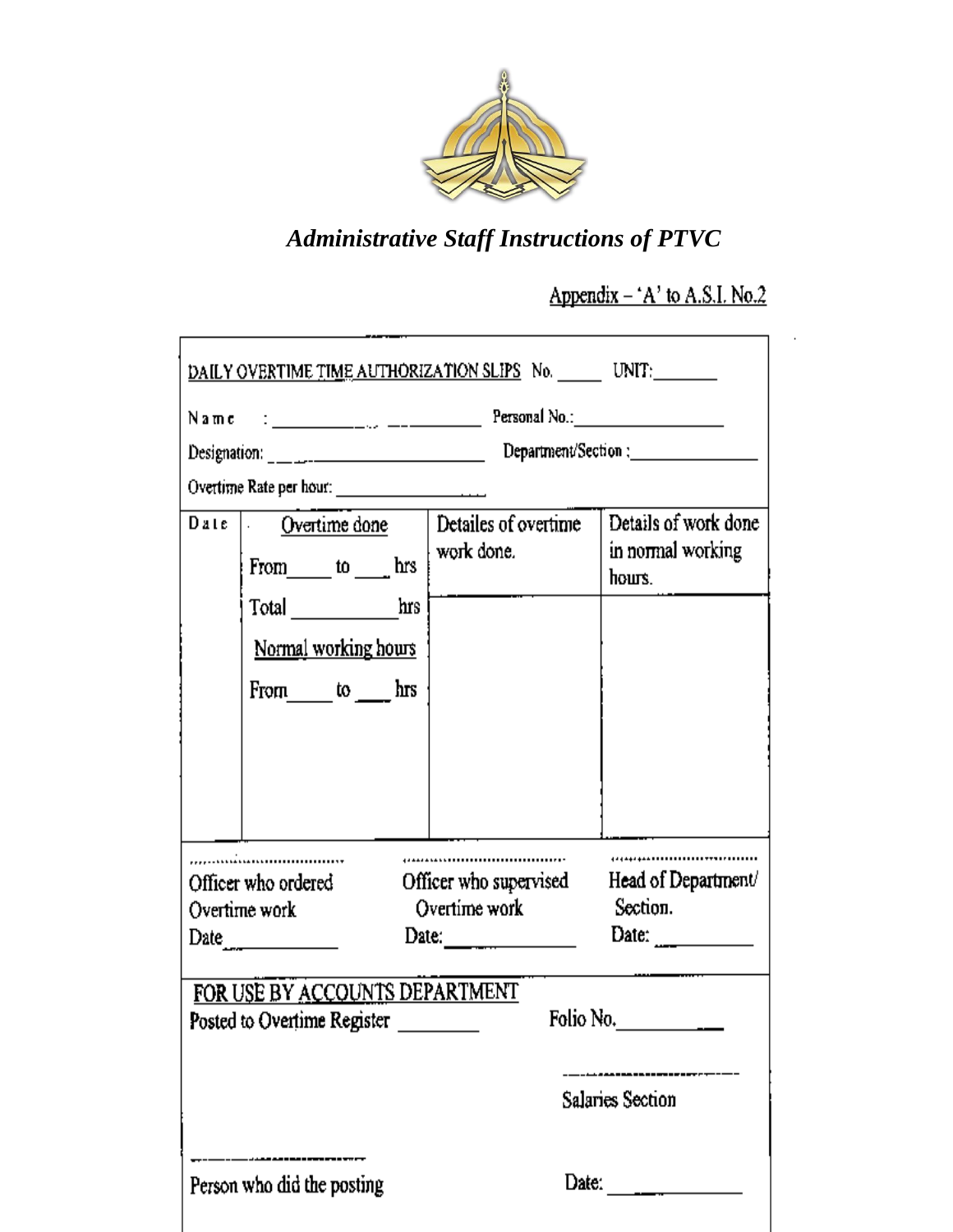

 $\bar{7}$ 

Appendix  $-$  'B' to A.S.I. No.2

|                                                       | <b>OVERTIME REGISTER</b> |    |                                         |                |         |
|-------------------------------------------------------|--------------------------|----|-----------------------------------------|----------------|---------|
|                                                       |                          |    |                                         |                |         |
|                                                       |                          |    | Monthly pay for overtime purpose ______ |                |         |
|                                                       |                          |    |                                         |                |         |
|                                                       |                          |    |                                         |                |         |
| Date   Daily Overtime Time<br>Authorization Slips No. |                          |    | Overtime done                           | Prog:<br>Total | Remarks |
|                                                       | From                     | To | Total Hrs                               |                |         |
|                                                       |                          |    |                                         |                |         |
|                                                       |                          |    |                                         |                |         |
|                                                       |                          |    |                                         |                |         |
|                                                       |                          |    |                                         |                |         |
|                                                       |                          |    |                                         |                |         |
|                                                       |                          |    |                                         |                |         |
|                                                       |                          |    |                                         |                |         |
|                                                       |                          |    |                                         |                |         |
|                                                       |                          |    |                                         |                |         |
|                                                       |                          |    |                                         |                |         |
|                                                       |                          |    |                                         |                |         |
|                                                       |                          |    |                                         |                |         |
|                                                       |                          |    |                                         |                |         |
|                                                       |                          |    |                                         |                |         |
|                                                       |                          |    |                                         |                |         |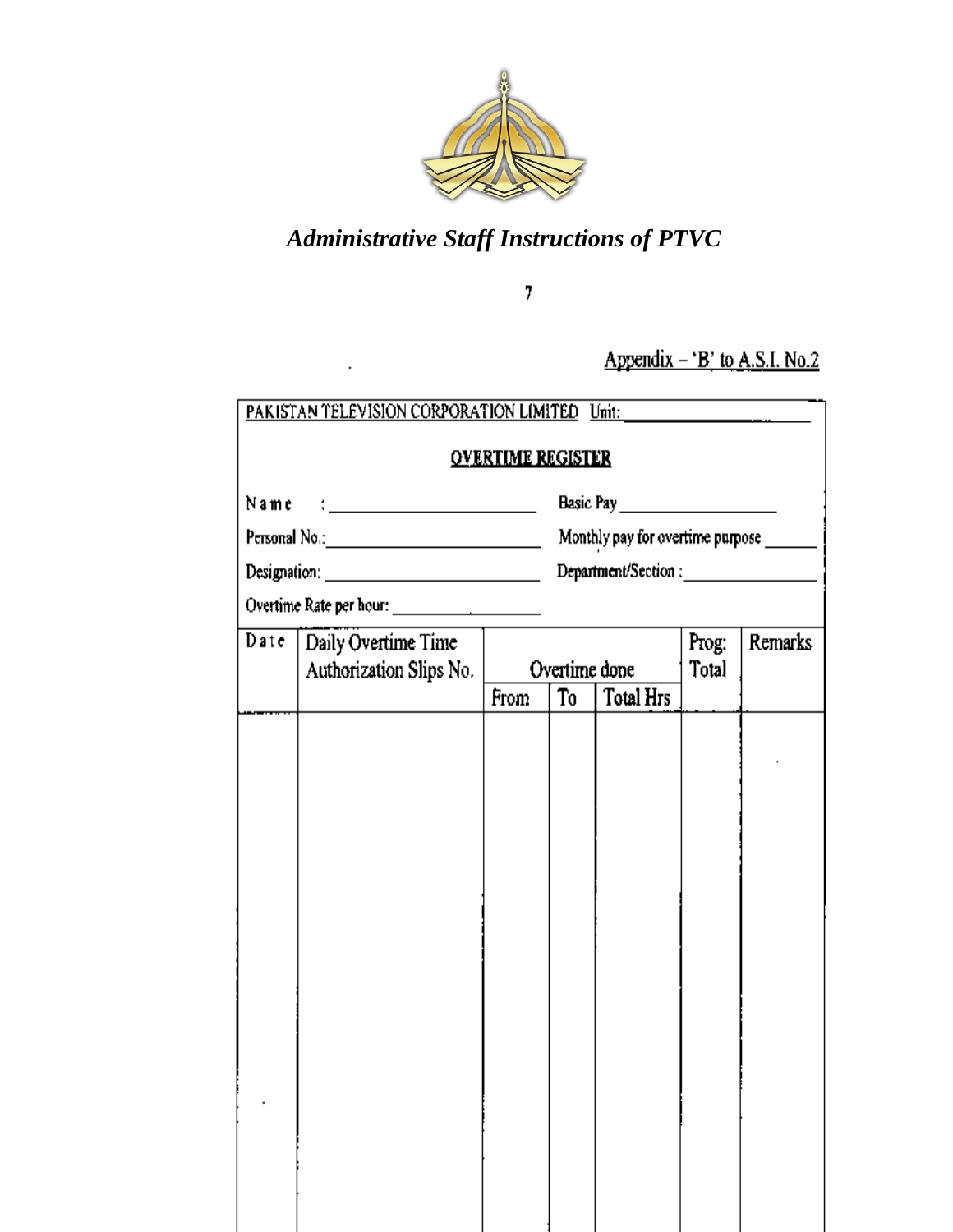

*Pakistan Television Corporation Limited Federal TV Complex, F-5/1, Islamabad*

*HSA/901/3818 19th March, 1979*

#### *Amendment No. 1 to ASI No. 2 Subject: Overtime*

*1. In partial modification of Administrative Staff Instructions No. 2 on the subject of overtime issued vide No. HSA/901/22230 dated 04-09-1978. Overtime in excess of 50% of basic pay can be granted, in very exceptional circumstances, with written approval of the Managing Director.*

> *(S. H. Zubairi) Deputy Controller Administration & Personnel*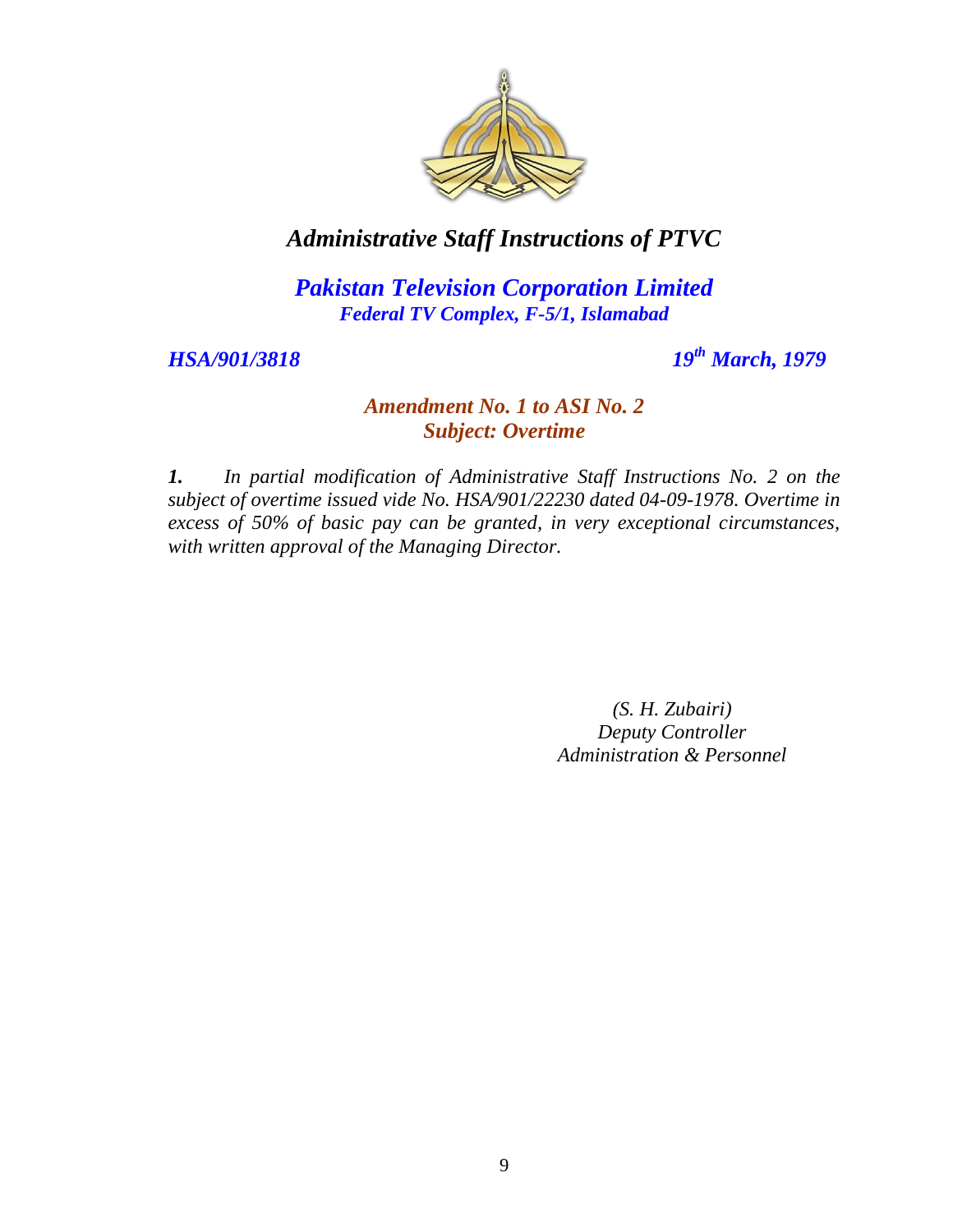

# *Pakistan Television Corporation Limited Federal TV Complex, F-5/1, Islamabad*

*HSA/901/9446 15th November, 1997*

#### *Amendment No. 2 to ASI No. 2 Subject: Overtime*

*1. The procedure for allowing normal overtime was laid down in ASI-2, circulated vide No. HSA/90l/22230 dated September 04, 1978. This ASI was subsequently amended to allow overtime in excess of 50% of the basic pay in very exceptional circumstances with written approval of the Managing Director.* 

*2. In view of the instructions as contained in the above mentioned rules, employees entitled to earn overtime are paid normal overtime at the Centres/ Offices and remaining, excess overtime, is referred to Headquarters Office for seeking approval of the Managing Director. This condition was imposed to enforce economy measures on overtime.* 

*3. The Board of Management in its meeting held on October 07, 1997 has decided that in future overtime done by the employees will be paid at Centres/ Offices on actuals. The Authorization Slip already circulated with ASI-2 has been also modified as per the attached specimen. In the Authorization Slip columns have been changed and Authorization Slip to be got approved in advance as per the revised specimen of Authorization Slip. The overtime shall be allowed by the Directors at Headquarters Office, Controller at the Marketing Office, Karachi, General Managers at the Centres/PTV-Academy and Engineers Incharge at RBSs.* 

*4. To monitor and cross check deployment of staff on overtime a Register (Department-wise) shall be maintained at each Centre/ Office/Unit and the entries*  made by the employees deployed on staff which shall be countersigned by the *officer designated as Duty Officer on the same day. It may further be noted that the allocated budget for overtime should not be allowed to exceed under any circumstances, as no re-appropriation will be allowed under this head.*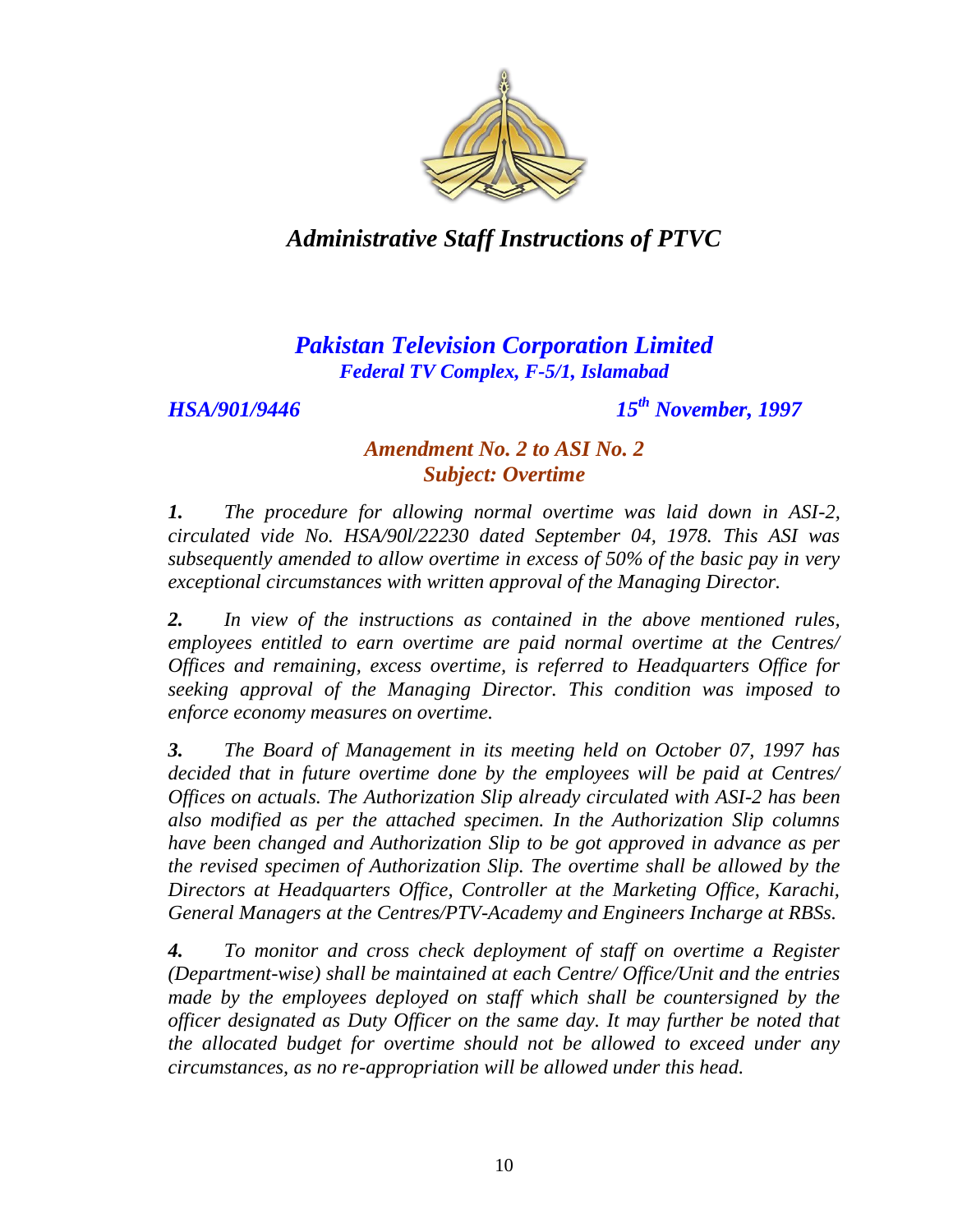

*5. This amendment supersedes amendment earlier issued vide HSA/901/ 3818 dated March 19, 1979.*

*6. Kindly acknowledge.* 

#### *(Maj. Retd.) (Jamil Ahmad) Director Administration & Personnel*

#### PAKISTAN TELEVISION CORPORATION LIMITED TV CENTRE/OFFICE

#### **OVERTIME AUTHORISATION SLIP**

Department: Section:

Name: Croup: Designation: Group:

Work Done During Duty Hours:  $From$   $T_0$ 

Justification Of Overtime

DEPARTMENTAL HEAD (Not below GP-8 Officer)

HEAD OF DIVISION/ Head of Unit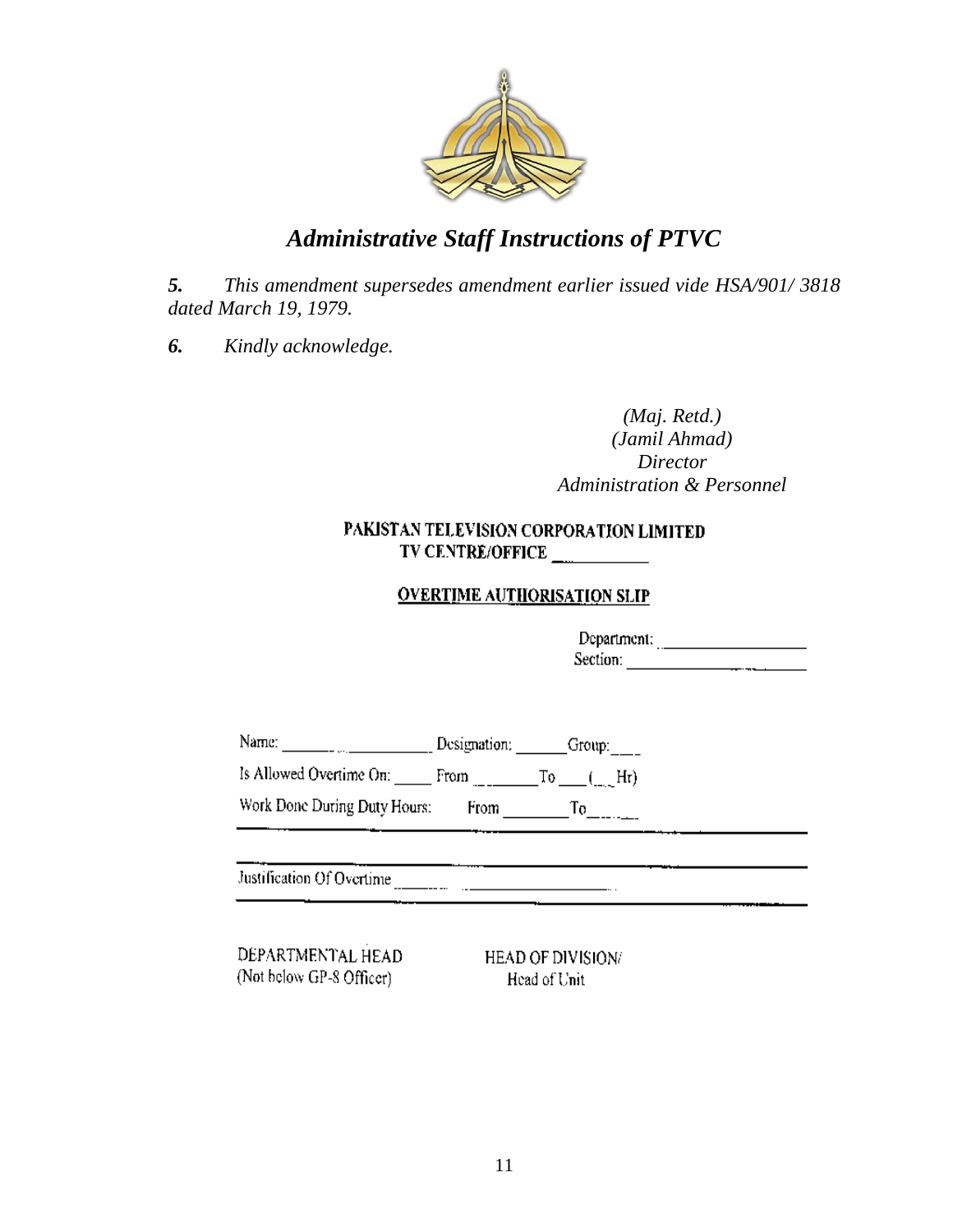

# *Pakistan Television Corporation Limited Federal TV Complex, F-5/1, Islamabad*

*HSA/901/9829 24th December, 1997*

### *Amendment No. 3 to ASI No. 2 Subject: Overtime*

*1. Para-3 of amendment No.2 to ASI-2 on the subject of overtime circulated vide No. HSA/901/9446 dated 15th November, 1997 is hereby replaced with the following:-*

*"To facilitate and to curtail paper work the sectional/ Departmental heads shall seek prior approval of Head of Unit in a consolidated shape, in advance on daily basis. The overtime authorization slip shall, however, be signed by the departmental head as in the past."*

*2. This amendment supersedes amendment earlier issued vide HSA/901/9446 dated November 15, 1997.* 

*3. Kindly acknowledge.*

*(Maj. Retd.) (Jamil Ahmad) Director Administration & Personnel*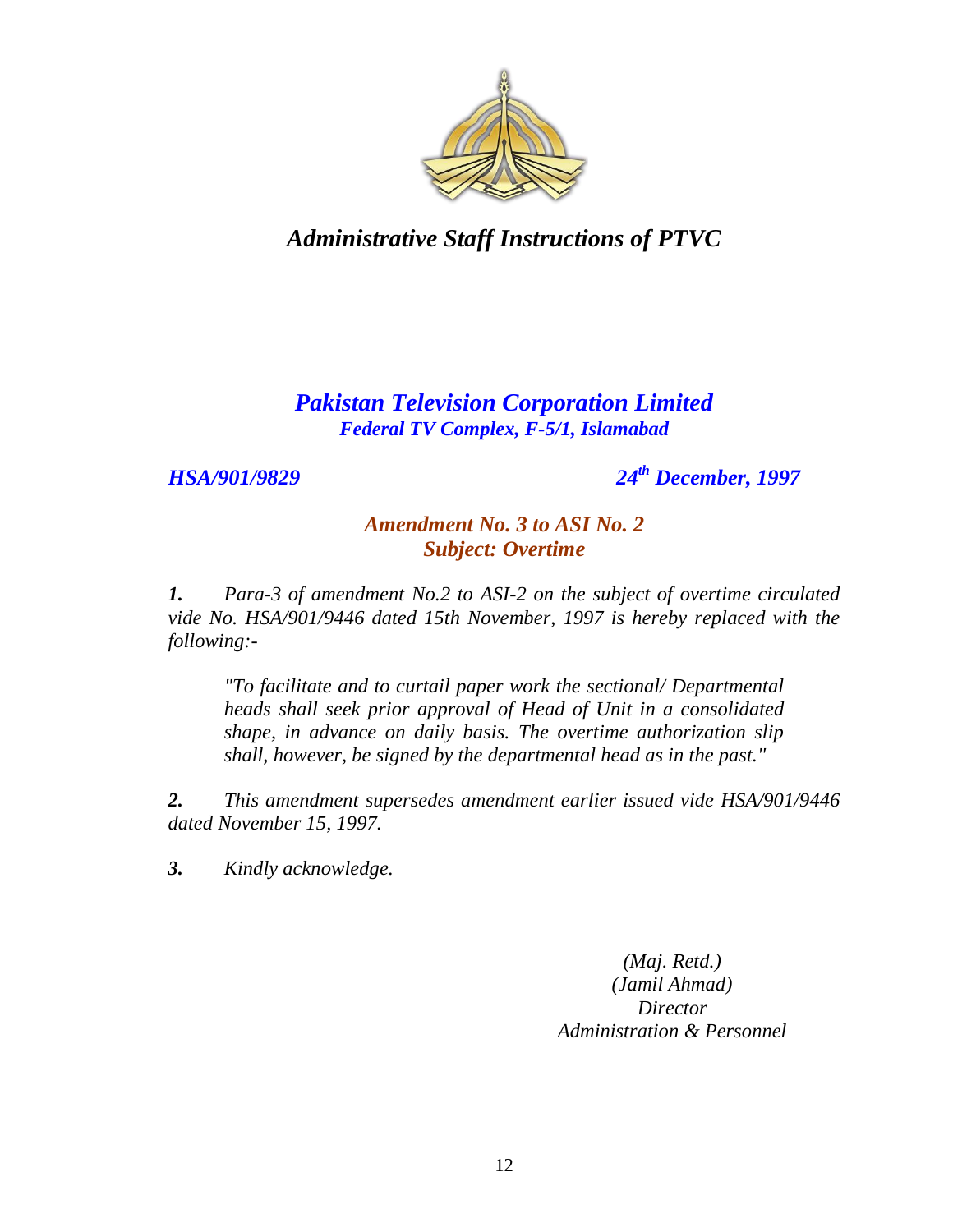

### *Pakistan Television Corporation Limited Federal TV Complex, F-5/1, Islamabad*

*HSA/901/10482 25th February, 1998*

#### *Amendment No. 4 to ASI No. 2 Subject: Overtime*

*1. The procedure for allowing overtime, as laid down in ASI-2, circulated, vide No. HSA/901/22230 dated 04-09-1978 be implemented as was being done in the past. As regards the payment of overtime done by the employee, it is to mention that the same will be paid at Centres/Offices as per actual hours of duty. However, instructions issued by Director Finance vide Office Order No. DCF/6100/CG/ASF/11825 dated 20-11-1997 may be strictly observed while incurring meeting expenditure on overtime.*

*2. The authorization slip as per the attached specimen may be introduced for smooth functioning of the work. Head of the Sections/Departments shall seek approval of the expenditure on this account from the Head of the Unit in a consolidated form at the end of the month before submitting the overtime authorization slips and statements to the Accounts Department for payment purposes.* 

*3. This supersedes amendments issued earlier.*

*(Maj. (Retd.) (Jamil Ahmad) Director Administration & Personnel*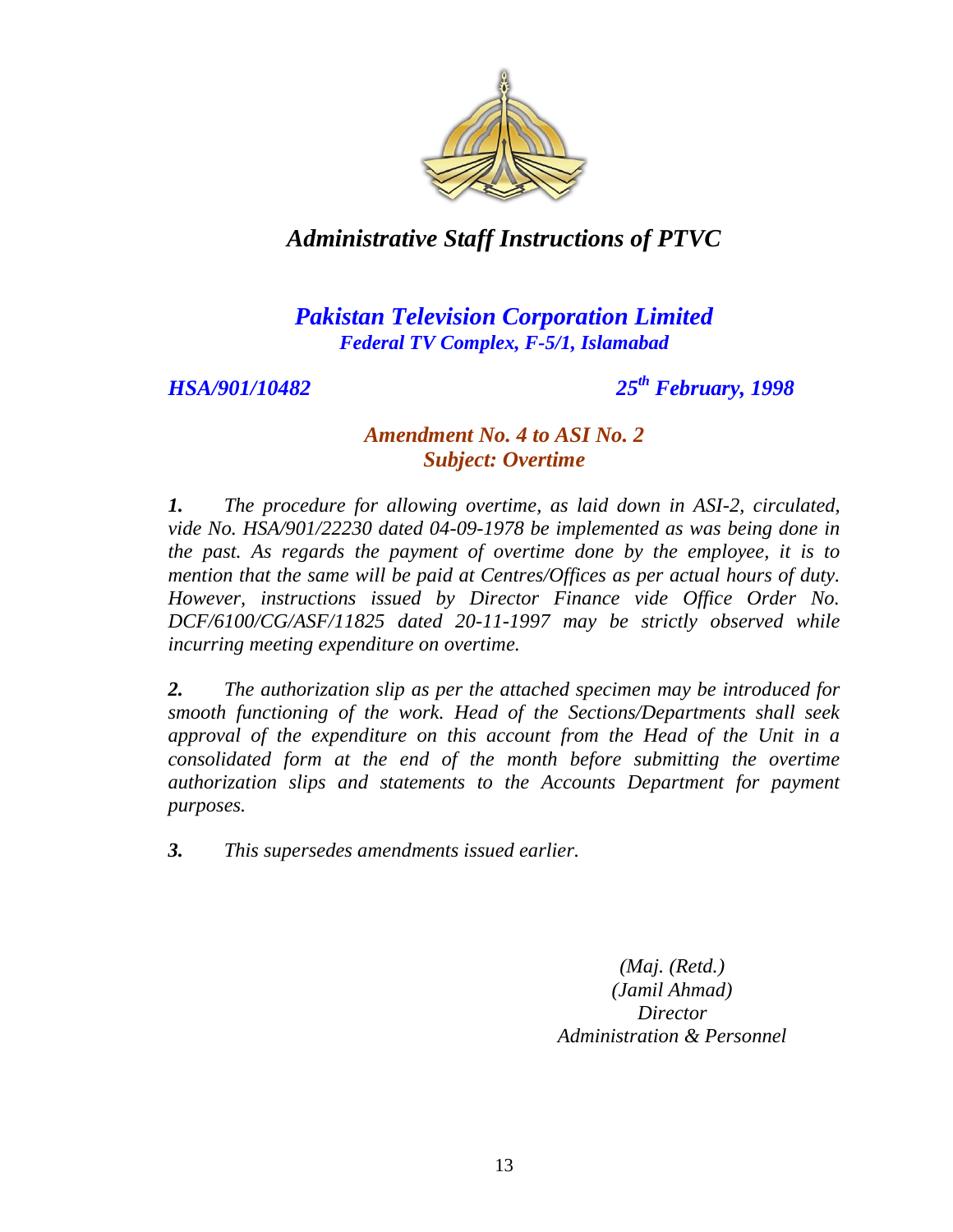

# PAKISTAN TELEVISION CORPORATION LIMITED OVERTIME AUTHORIZATION SLIP

|                                                                                          | Designation: Group: |    |  |
|------------------------------------------------------------------------------------------|---------------------|----|--|
| Is allowed Overtime On: [18] From To [18] [18] To [18] [18] To                           |                     |    |  |
| Work Done During Duty Hours:                                                             | From                | To |  |
| Justification Of Overtime With Reasons As To Why It Could Not Be Postponed Till The Next |                     |    |  |
| Working Day                                                                              |                     |    |  |
|                                                                                          |                     |    |  |

**Head Of Departments Sectional Head**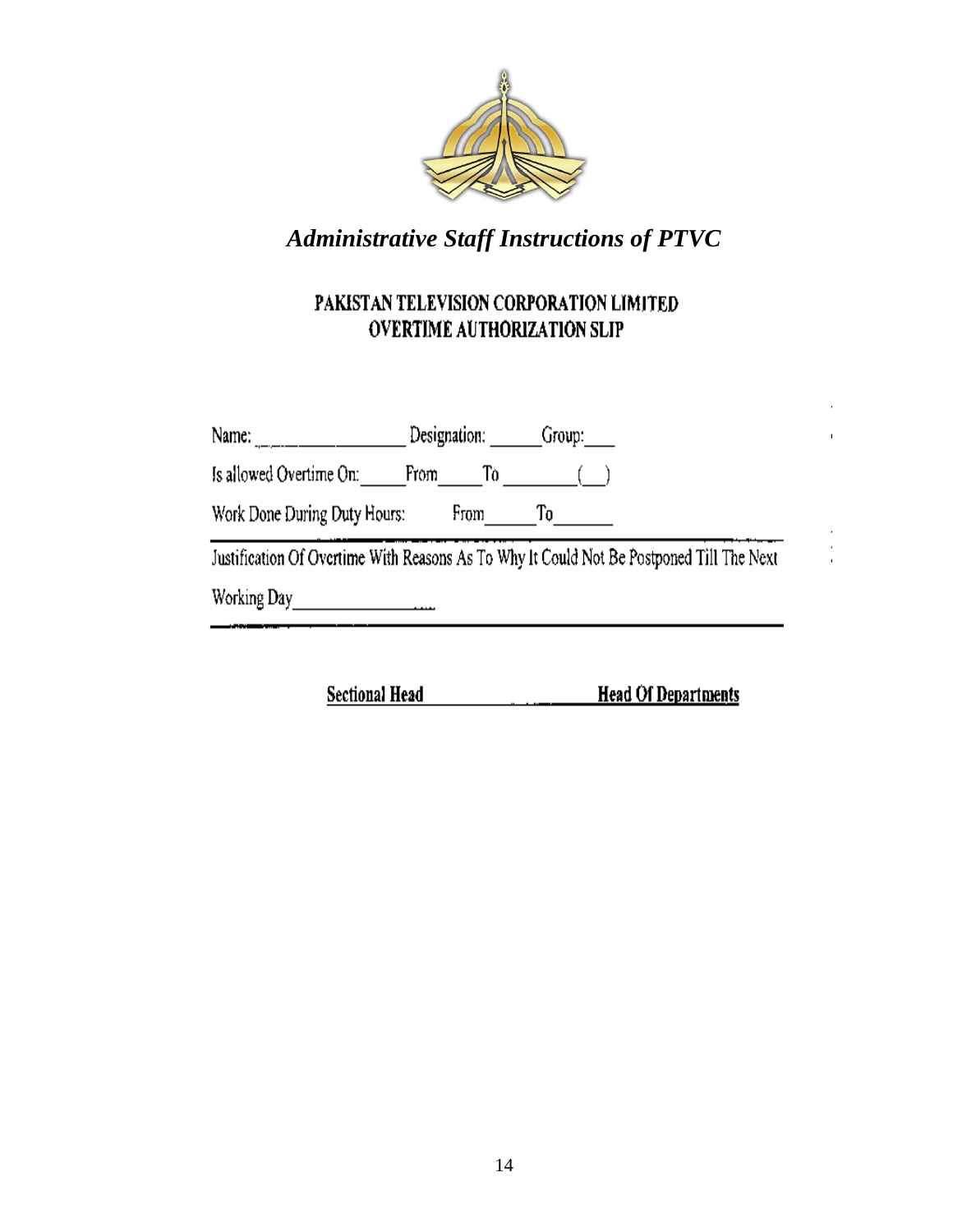

### *Pakistan Television Corporation Limited Federal TV Complex, F-5/1, Islamabad*

*HSA/901/25570 14th November, 1978*

#### *Administrative Staff Instruction No. 3 Subject: Overtime(Amendment)*

*1. Administrative Staff Instruction No.2, circulated vide letter No. HSA/901/ 22230 dated 4th September, 1978, is to be amended as follows:*

*Add the following as sub-Para (xiii) under Para 2:*

*"Signatures of the employees doing overtime works are to be invariably obtained on Daily Overtime Authorisation Slips, under the Column "Overtime done""*

> *(A. Nasir Siddiqui) Director Administration & Personnel*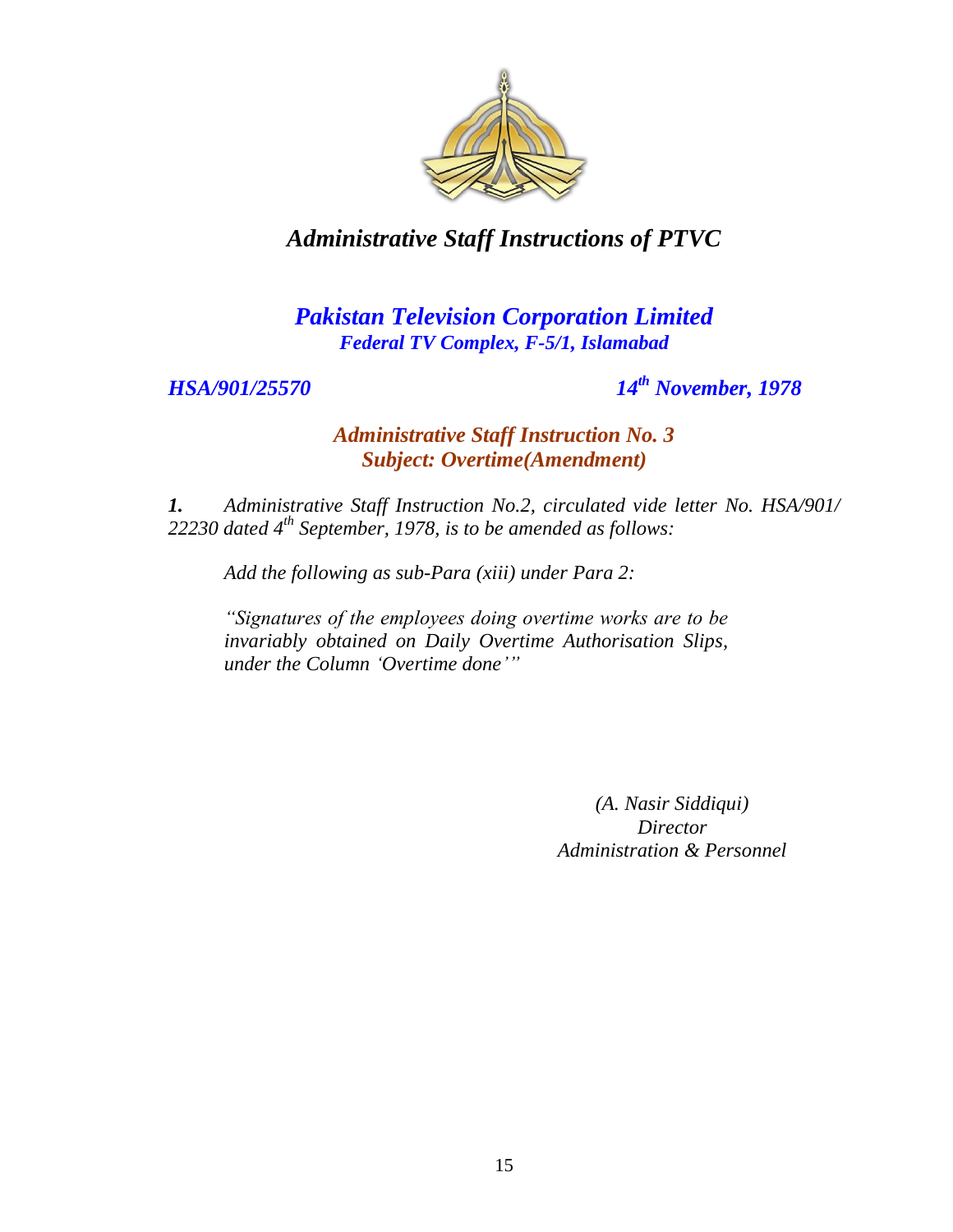

### *Pakistan Television Corporation Limited Federal TV Complex, F-5/1, Islamabad*

*HSA/901/25676 18th November, 1978*

#### *Administrative Staff Instruction No. 4 Subject: Compensatory Leave*

*1. Like overtime, the provision of allowing compensatory leave to employees in Group-5 and 6 has been applied without proper checks and restraints, resulting in huge accumulations of compensatory leave and its conversion into Privilege Leave. There is, therefore, urgent need to ensure proper control on compensatory leave.*

*2. Heads of Divisions/Departments at PTV Headquarters, General Manager at TV Centres and Asian Television Service, Controller Sales at Central Sales Office Karachi, and Engineers Incharge at Rebroadcast Stations, must make concerted efforts to eliminate undue and excessive compensatory leave. To help them do so, the following procedure is laid down for strict implementation with immediate effect. Deviation from the laid down procedure will be viewed seriously:* 

- *i) Employees in Group 5 and 6, who are not entitled to overtime, when required to work on Fridays, Holidays or over and above the normal working hours, are entitled to compensatory leave at the rate of one day's Compensatory leave for every seven hours of extra work done by them. Extra hours of work done by employees in Group 5 & 6 will be counted on weekly basis i.e. work done in a week by employees in this category in excess of 42 hours will be considered extra work for which Compensatory leave will be admissible.*
- *ii) Only Directors, Controllers, General Managers, Heads of Departments / Sections, Engineers-in-charge at Rebroadcast Stations, and in their absence, the next senior-most officers are*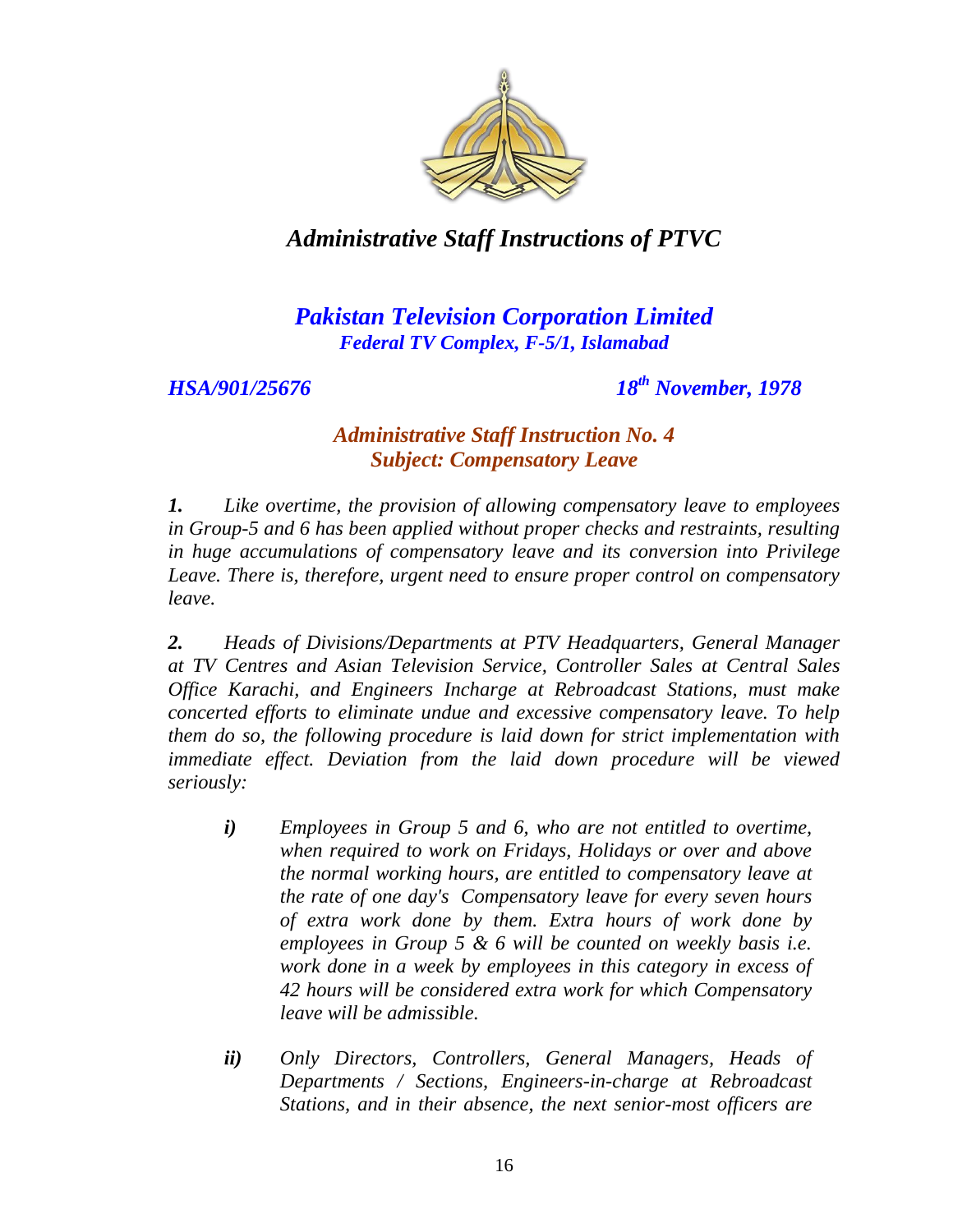

*competent to order employees in Group 5 and 6 working under them, to do work beyond normal working hours. Officers, under whose supervision extra work is done by employees in Groups 5 and 6 beyond normal working hours, will keep a manuscript record of such extra work. On the basis of this record, the Head of Department/Section concerned will prepare a Weekly Compensatory Leave Authorization Slip (Annexure 'A'). While filling up the weekly Compensatory Leave Authorization Slip, the following information must be stated:* 

- *a) Reason for extra work done showing why it could not be done during the normal working hours, and why it could not be postponed till the next working day.*
- *b) Details of extra work done after normal duty hours, and the details of work done during normal duty hours.*
- *iii) Weekly Compensatory Authorization Slips are then to be signed by the employee doing extra work, the officer who ordered extra work, the officer who supervised extra work, and by the Head of Department/Section. These weekly Compensatory Leave Authorization Slips are then to be sent to Administration Department where a Compensatory Leave Register (Annexure 'B') will be maintained. One page in the Compensatory Leave Register, to be arranged Department/Section-wise, will be allocated to each employee in Group 5 and 6 doing extra work. Entitlement of Compensatory Leave is then to be work, out on the basis of total hours of extra worked done by the employees in Group 5 and 6 in excess of 42 hours in a week.*
- *iv) Employees earning Compensatory Leave will be allowed to avail the same as soon as possible.*
- *v) If due to exigency of service, an employee in Groups 5 and 6 cannot be granted Compensatory Leave due to him, such leave can be accumulated upto a maximum of 30 days.*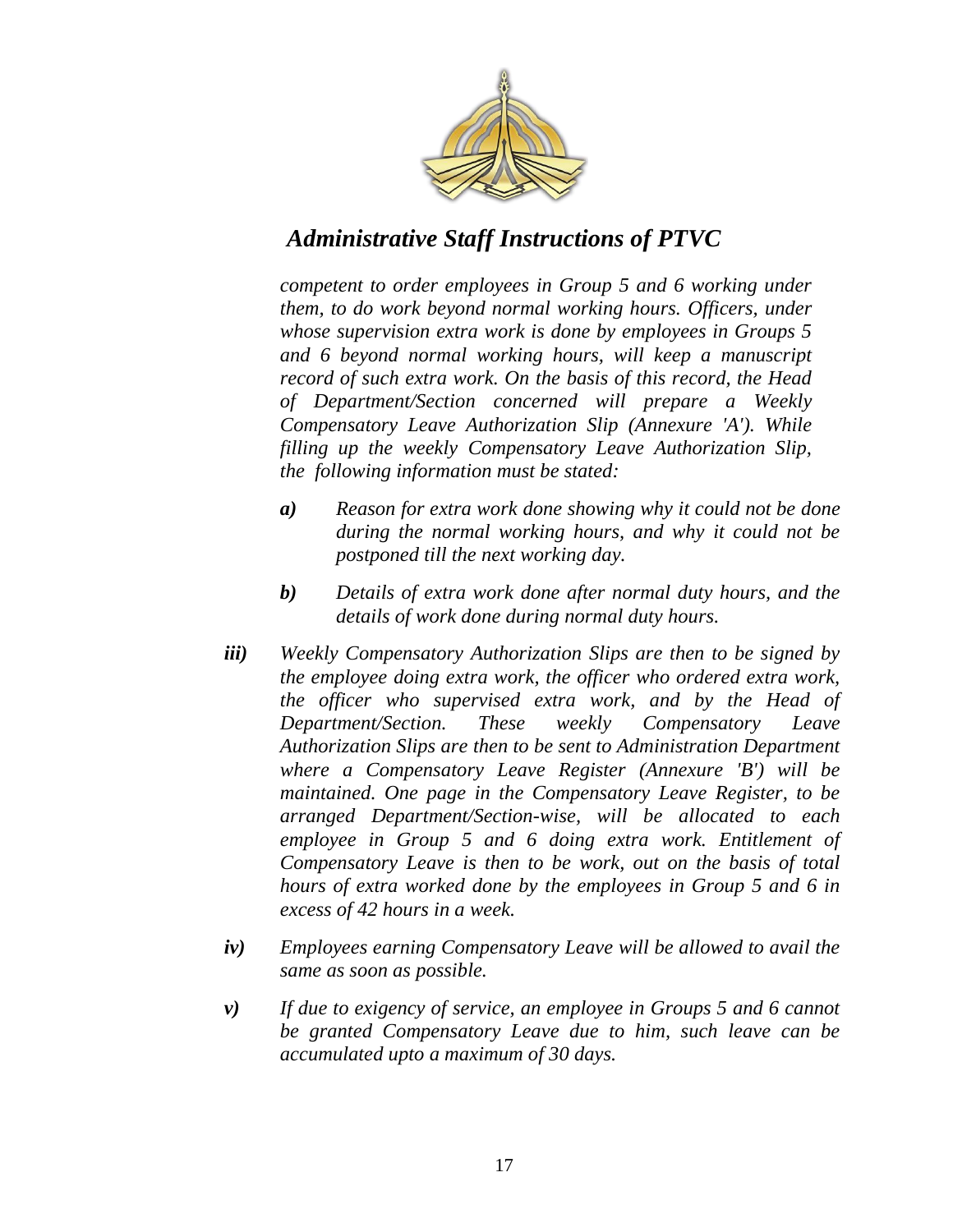

- *vi) When an employee in Groups 5 and 6 has accumulated Compensatory Leave of 30 days, he must be spared to avail the same.*
- *vii) Prior approval of the Managing Director will be required for conversion of Compensatory Leave into Privilege Leave.*

*3. This supersedes all previous instructions on the subject of Compensatory Leave.*

> *(A. Nasir Siddiqui) Director Administration & Personnel*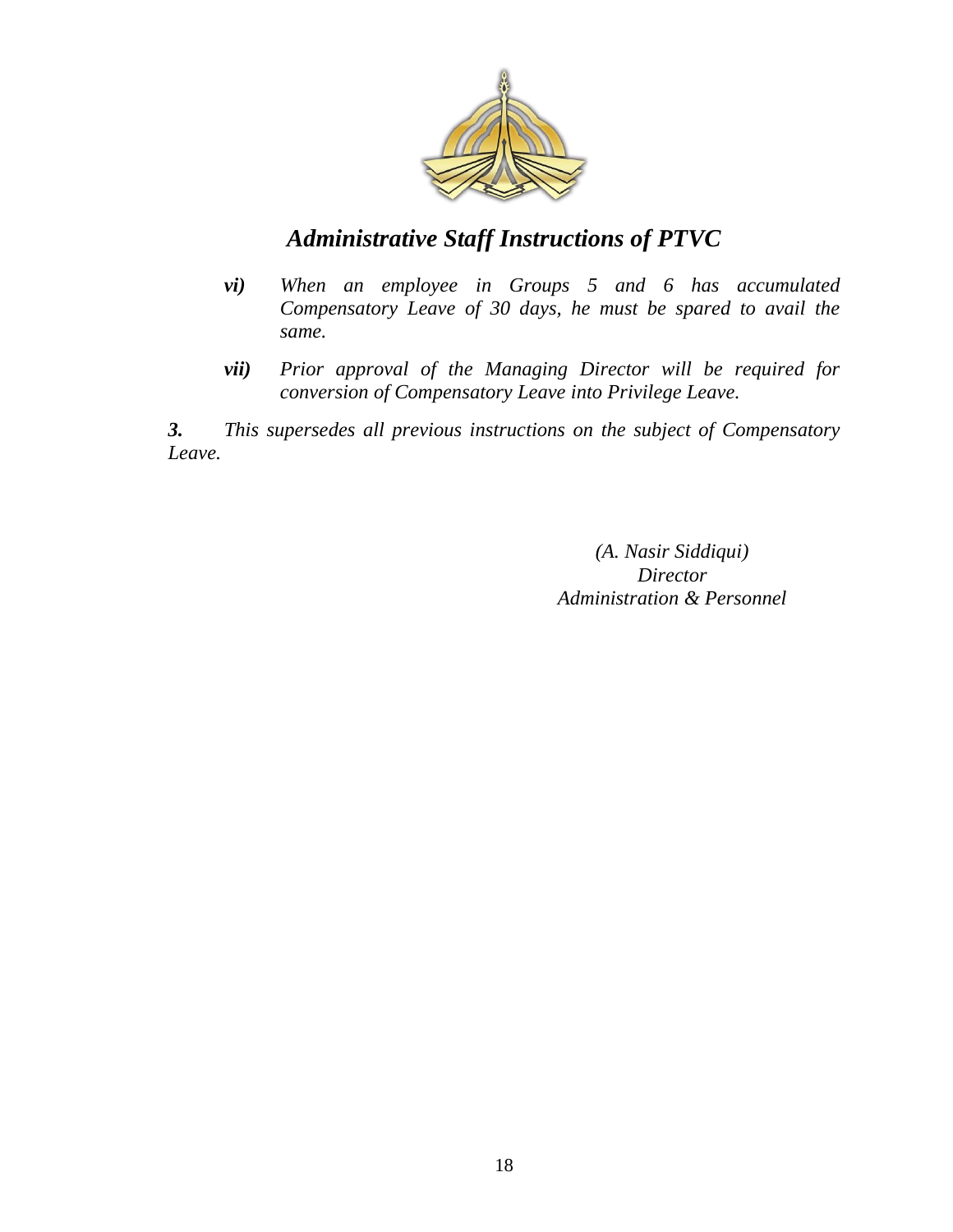

 $18$ 

Annexure - 'A' to A.S.I. No.4

|      |  |          | WEEKLY COMPENSATORY LEAVE AUTHORISATION SLIP No. | UNIT: |
|------|--|----------|--------------------------------------------------|-------|
| Name |  | $\cdots$ | Personal No.:-                                   |       |

Designation: المستحدث والمستقلة Department : [11] Language and a money

For the week ended:  $\frac{1}{2}$  ...  $\frac{1}{2}$  ...  $\frac{1}{2}$   $\frac{1}{2}$   $\frac{1}{2}$   $\frac{1}{2}$   $\frac{1}{2}$   $\frac{1}{2}$   $\frac{1}{2}$   $\frac{1}{2}$   $\frac{1}{2}$   $\frac{1}{2}$   $\frac{1}{2}$   $\frac{1}{2}$   $\frac{1}{2}$   $\frac{1}{2}$   $\frac{1}{2}$   $\frac{1}{2}$   $\frac{1}{2}$   $\frac$ 

| Dates on<br>which extra- | Extra work done |    |      | Detail of extra<br>Total<br>work done<br><b>Hrs</b> |  | Details of work<br>done in normal |  |
|--------------------------|-----------------|----|------|-----------------------------------------------------|--|-----------------------------------|--|
| work was done            | From            | To | Hrs. |                                                     |  | working hours.                    |  |
|                          |                 |    |      |                                                     |  |                                   |  |
|                          |                 |    |      |                                                     |  |                                   |  |
|                          |                 |    |      |                                                     |  |                                   |  |
|                          |                 |    |      |                                                     |  |                                   |  |
|                          |                 |    |      |                                                     |  |                                   |  |
|                          |                 |    |      |                                                     |  |                                   |  |
|                          |                 |    |      |                                                     |  |                                   |  |
|                          |                 |    |      |                                                     |  |                                   |  |

**Employees Doing overtime** 

| ,,,,,,,,,,,,        | ,,,,,,,,,,,,,,,,,,,,,,,,,,,,,,,,,,,,,, |                     |
|---------------------|----------------------------------------|---------------------|
| Officer who ordered | Officer who supervised                 | Head of Department/ |
| extra work          | extra work                             | Section.            |
| Daic                | Date:                                  | Date:               |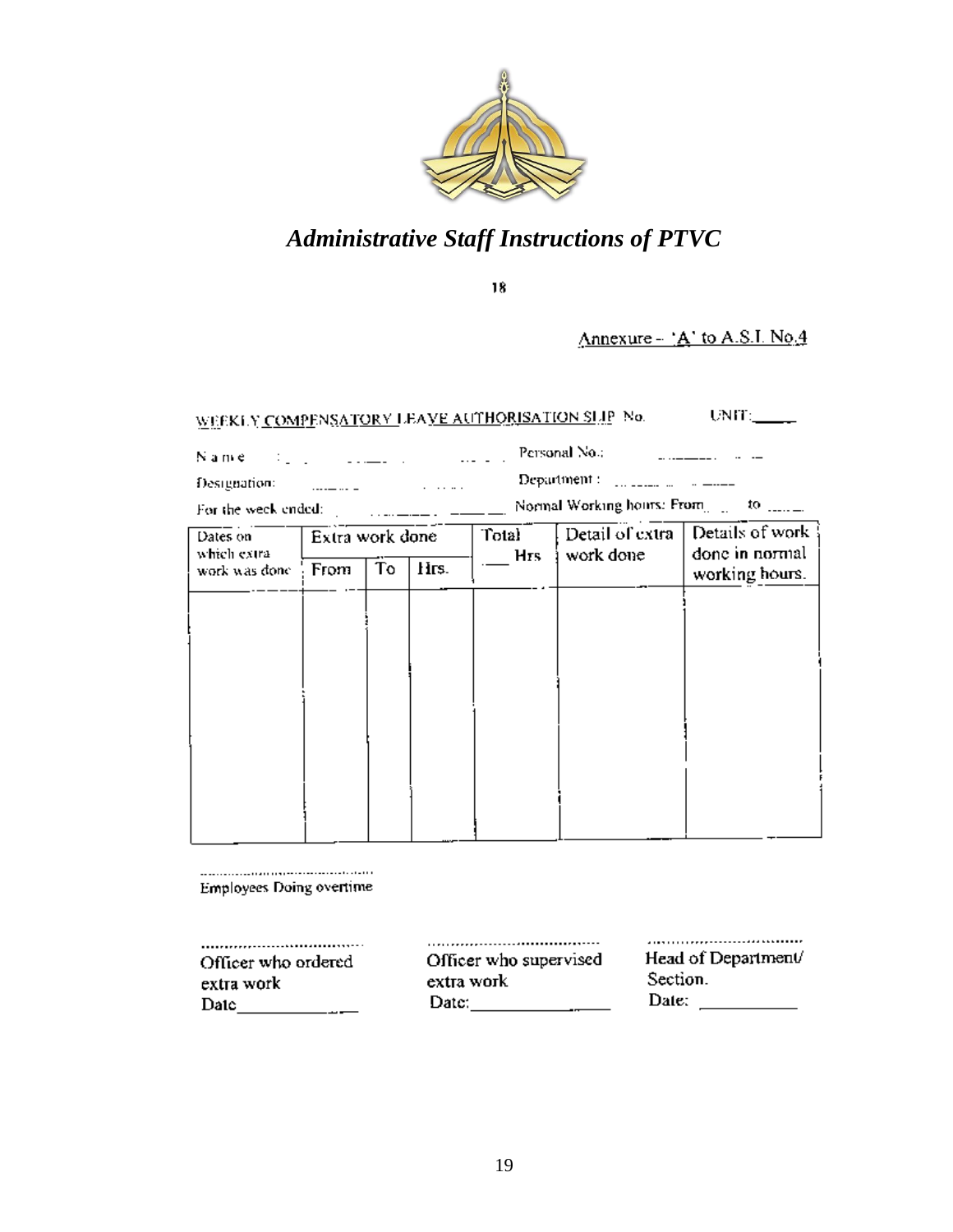

 $19$ 

Appendix  $-$  'B' to A.S.I. No.4

#### PAKISTAN TELEVISION CORPORATION LIMITED  $UNIT:\_\_$ Weekly Compensatory Leave Register, Name \_\_ ... \_\_ .. \_ \_..\_

| Date | Weekly Compensatory Leave<br>Authorisation Slip No. |  |      | Extra work done |               |         |
|------|-----------------------------------------------------|--|------|-----------------|---------------|---------|
|      |                                                     |  | From | To              | Total<br>Hrs. | Remarks |
|      |                                                     |  |      |                 |               |         |
|      |                                                     |  |      |                 |               |         |
|      |                                                     |  |      |                 |               |         |
|      |                                                     |  |      |                 |               |         |
|      |                                                     |  |      |                 |               |         |
|      |                                                     |  |      |                 |               |         |
|      |                                                     |  |      |                 |               |         |
|      |                                                     |  |      |                 |               |         |
|      |                                                     |  |      |                 |               |         |
|      |                                                     |  |      |                 |               |         |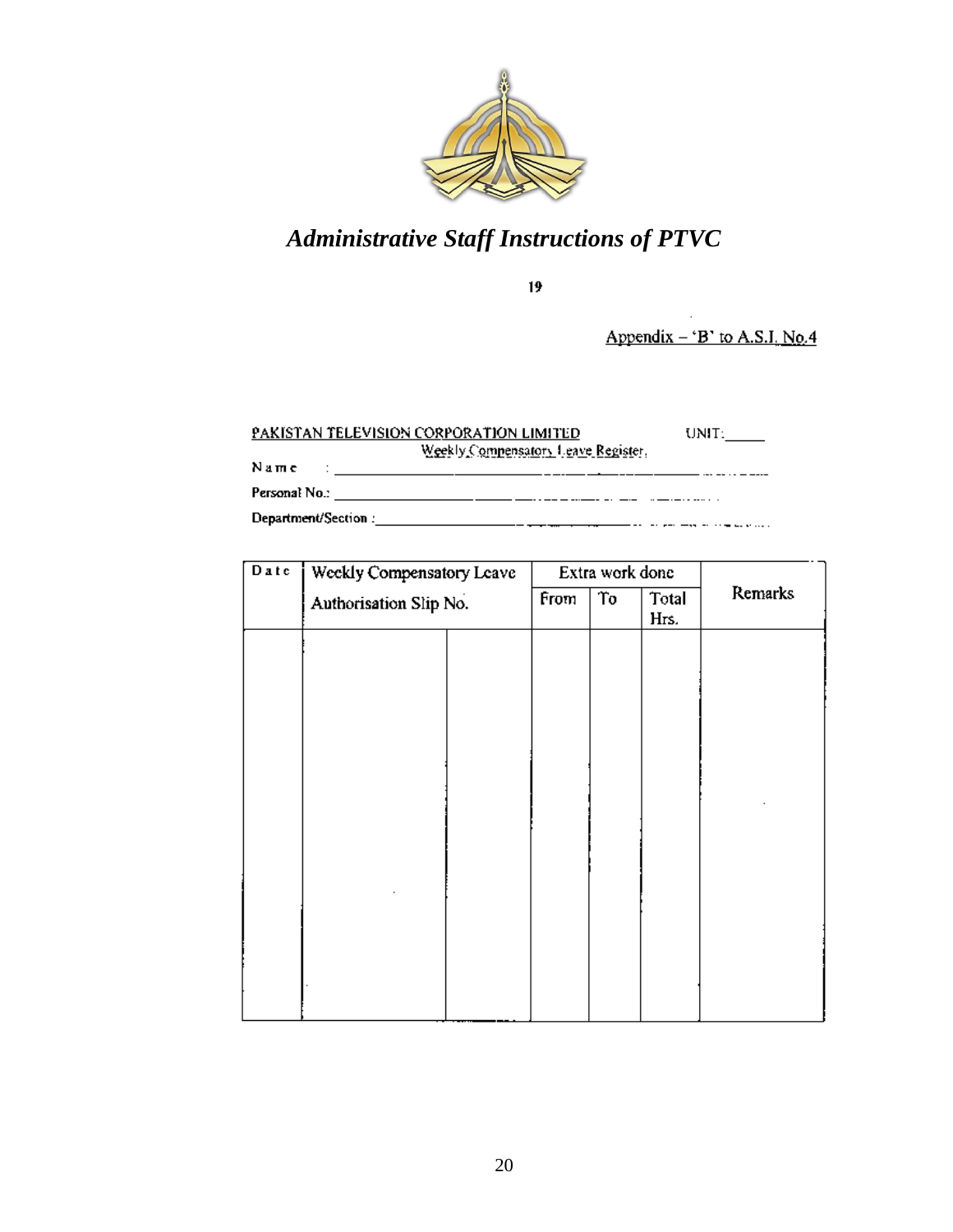

# *Pakistan Television Corporation Limited Federal TV Complex, F-5/1, Islamabad*

*HSA/901/26163 28th November, 1978*

#### *Administrative Staff Instruction No. 5 Subject: Welfare Committee*

*1. In the absence of the unions, there does not now exist an institutionalized mechanism through which PTV employees can bring their collective problems or grievances to the notice of the PTV management. In order to remedy this situation and to provide an open channel of communication between employees and the Management for taking care of all issues agitating the minds of PTV employees, it has been decided to constitute Welfare Committees at all PTV Centres/Offices, comprising the following:-*

#### *i) PTV- HQ Office Islamabad*

*At PTV-HQ Office Islamabad, the Welfare Committee will comprise of 7 employees with Director, Administration & Personnel, as the Chairman of the Committee. Out of 7 members, 2 will represent Programmes, News & Current Affairs, Educational Television and Overseas Relations Division employees, 2 will represent Engineering Division employees, 2 will represent Finance Division (Including Revenue) employees, and 1 will represent Administration & Personnel Division employees.* 

#### *ii) TV Centres*

*At each TV Centres, the Welfare Committee will comprise of 7 employees with General Manager as the Chairman of the Committee. Out of 7 members, 2 will represent Programmes Department employees, 2 will represent Engineering Department employees, 2 will represent Administration Department employees, and 1 will represent Accounts Department and Sales Section*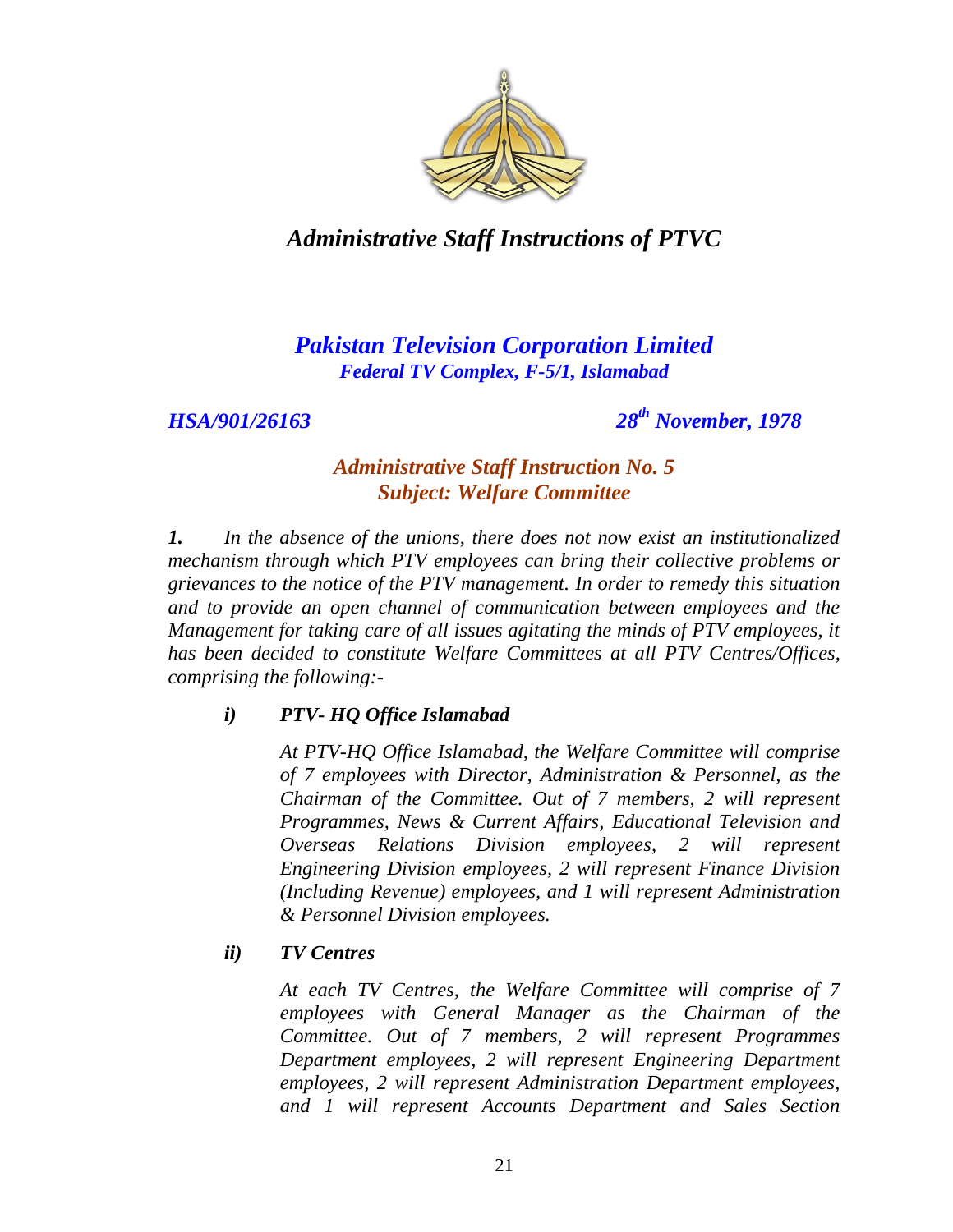

*employees.* 

#### *iii) CSO Karachi*

*At CSO Karachi, the Welfare Committee will comprise of 3 employees with Controller of Sales as the Chairman of the Committee. Out of 3 members, 1 will represent Sales Department employees, 1 will represent Traffic Department employees, and 1 will represent Administration and Accounts Departments employees.* 

#### *iv) ATS Karachi*

*At ATS Karachi, the Welfare Committee will comprise of 2 employees with General Manager as the Chairman of the Committee. Out of 2 members, 1 will represent News and Programmes Staff, and 1 will represent Administration and Accounts Staff.* 

*2. Members of the Welfare Committee will be chosen by the employees of the Divisions/Departments/Sections whom they would represent on the Committees. No specific method is being prescribed for the manner in which employees would chose their representatives, except that the representatives should not be in Pay Groups higher than 4 and would be acceptable to the branch of the office which he represents. Once a representative has been chosen, he will remain a member of the particular Welfare Committee for one year.* 

*3. Welfare Committee will meet once a month, and will sort out the problems brought before them, if within the competency of the Chairman of the committee. Problems beyond the competency of the Chairman will be communicated to PTV-HQ for further action. Proper minutes will be kept of the meetings of the Welfare Committees, copies of which will be given to members, and to Deputy Controller Administration & Personnel, PTV-HQ, Islamabad.* 

*4. Welfare Committees at PTV-HQ, TV Centres, CSO Karachi and ATS Karachi should be constituted by the end of the first week of January 1979, and the names of the members communicated to Deputy Controller, Administration & Personnel, PTV-HQ, Islamabad. Welfare Committees need not be constituted at Rebroadcast Stations where EICs should keep in close contact with members of their staff, and should forward to Deputy Controller, Administration & Personnel, PTV-HQ, Islamabad, the grievances/problems of their staff for further action.*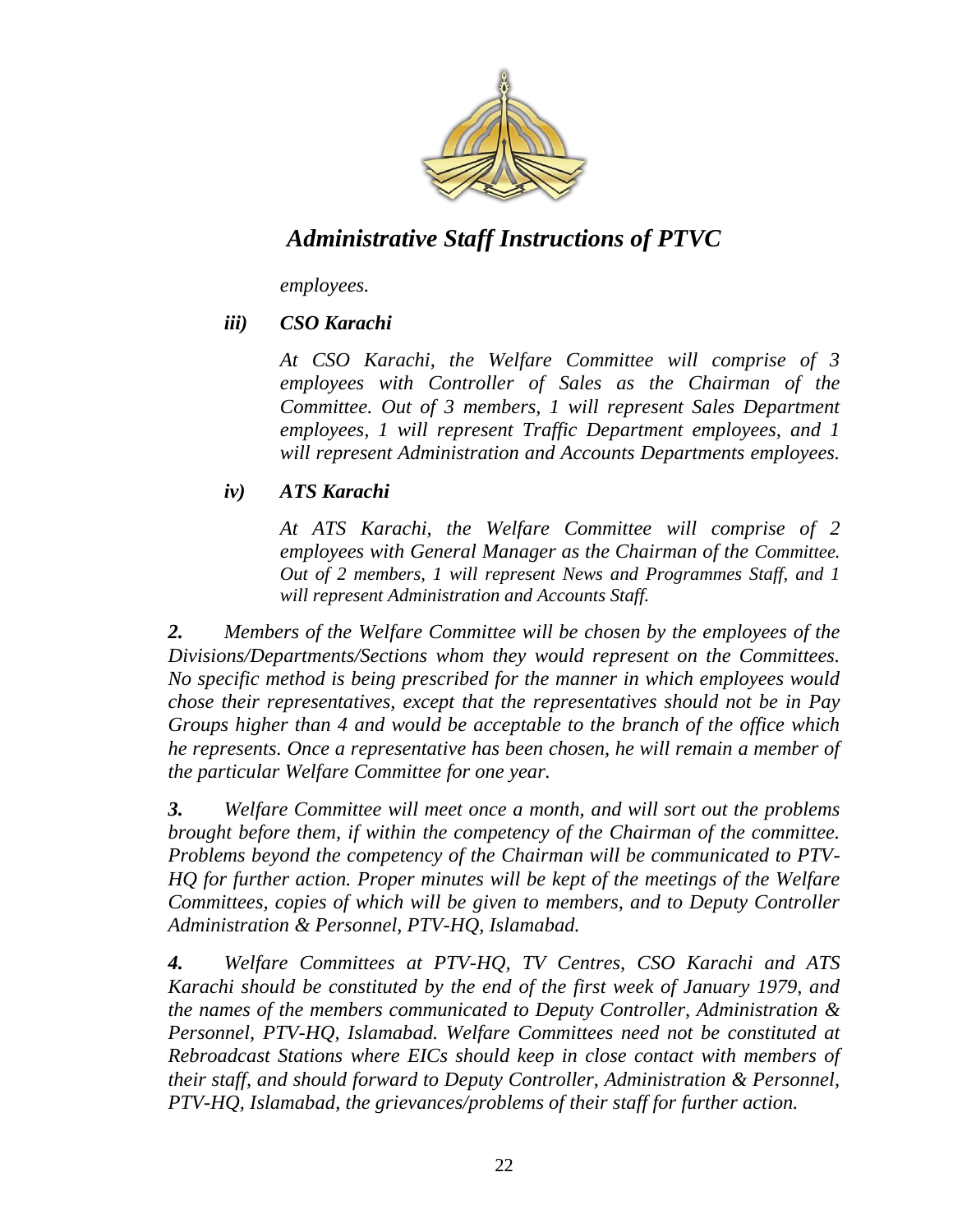

*5. The receipt of this ASI should be acknowledged.*

*(A. Nasir Siddiqui) Director Administration & Personnel*

| <b>Amendments:</b> |                  |                              |
|--------------------|------------------|------------------------------|
| HSA/901/4731       | $16 - 12 - 1986$ | Amendment No. 1 to ASI No. 5 |

### *Pakistan Television Corporation Limited Federal TV Complex, F-5/1, Islamabad*

*HSA/901/4731 16th December, 1986*

*Amendment No. 1 to ASI No. 5 Subject: Welfare Committee*

*1. The following amendment may be incorporated in the ASI No. 5 issued under No. HSA/901/26163 dated 28th November, 1978:*

*Para-3 on Page-2 of ASI No.5 is replaced by the following:-*

*"Welfare Committee will meet once in three months. However, there would be no bar for holding the meeting even prior to that, if required. The Committees will sort out their problems brought before them, if within the Competency of the Chairman of the Committee. Problem beyond the competency of the Chairman will be communicated to PTV Headquarters Office for further action. Proper minutes will be kept of the meetings of the Welfare Committees, copies of*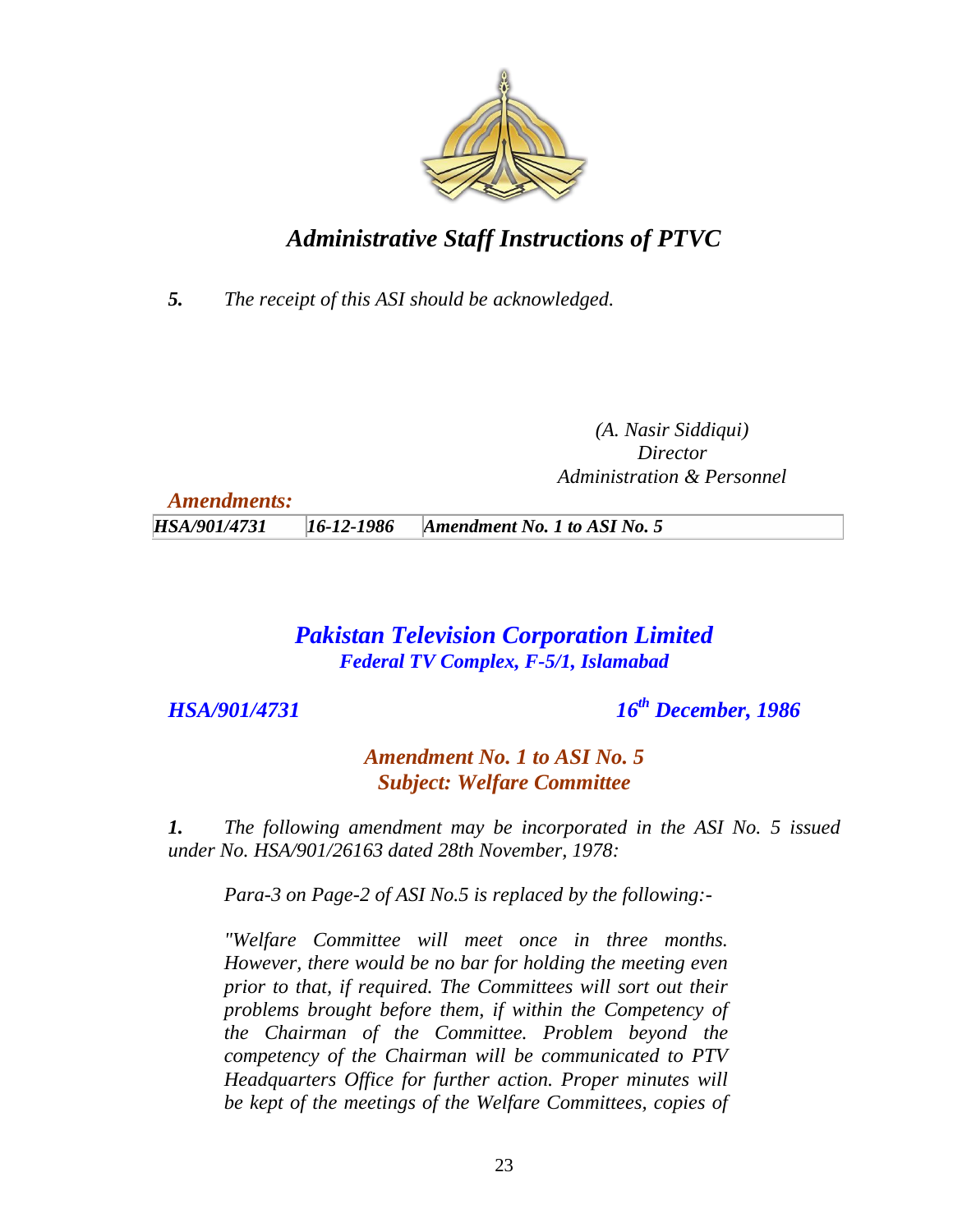

*which will be given to members and to the Deputy Controller Administration & Personnel, PTV HQs Office, IBD."*

> *( Burhanuddin Hasan ) Director Administration & Personnel*

# *Pakistan Television Corporation Limited Federal TV Complex, F-5/1, Islamabad*

*HSA/901/2862 26th February, 1979*

#### *Administrative Staff Instruction No. 6 Subject: Medical Attendance Rules*

*1. Medical Attendance Rules for PTV employees are given in Clause 18.01 to 18.19 under Chapter XVIII of PTV Service Rules.*

*2. It will be seen that free medical attendance including Specialist consultations, free medicines and medical treatment including hospitalizations, and free clinical/laboratory tests have been extended to PTV employees and members of their family. Panels of doctors have been employed at all places where*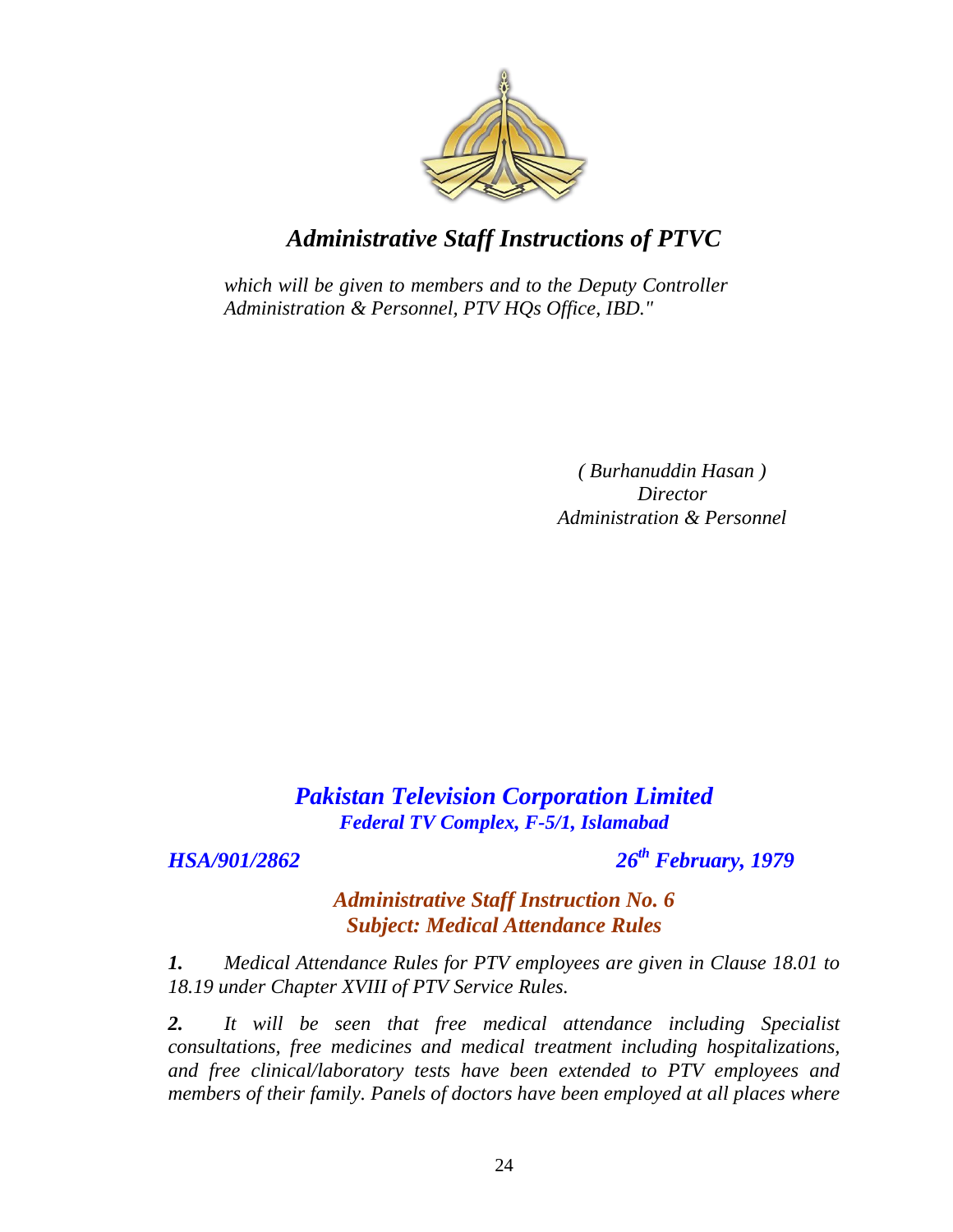

*TV Centres/Offices are located, and sincere efforts have been made to ensure that employees are able to obtain proper medical treatment for themselves and members of their family in as convenient a manner as possible. It has been left to the honesty of the employees to utilize this generous facility in a legitimate manner and not to misuse it.* 

*3. It has, however, been noted with great regret that some unscrupulous PTV employees have been and are still grossly misusing this facility. Some of the misuses that have come to light are listed below:* 

- *a) PTV allows its employees to be treated under allopathic or homoeopathic or Unani system of medicine, but some employees obtain all three kinds of medicine.*
- *b) Some employees obtain medicines on prescriptions from two or even three Medical Officers.*
- *c) Some employees take their relatives and friends to Medical Officers for medical consultations and obtain medicines for them misrepresenting such persons as their family members.*
- *d) Some employees have arrangements with some dishonest chemists for either getting cash in exchange for prescriptions or for obtaining cosmetics or other items in lieu of prescribed medicines.*
- *e) Some employees, taking advantage of the provision to consult doctors other than Medical Officers in emergencies, obtain reimbursement of large amounts of money for medical consultation fees and cost of medicines.*
- *f) Some employees, when they or members of their family are hospitalized, occupy hospital rooms above their entitlement and 'manage' certificates from attending doctors justifying such occupancies.*
- *g) Some employees, who are otherwise perfectly healthy, suddenly become seriously ill whenever they are transferred and whenever they are refused leave, and 'manage' to obtain Medical Certificates on such occasions.*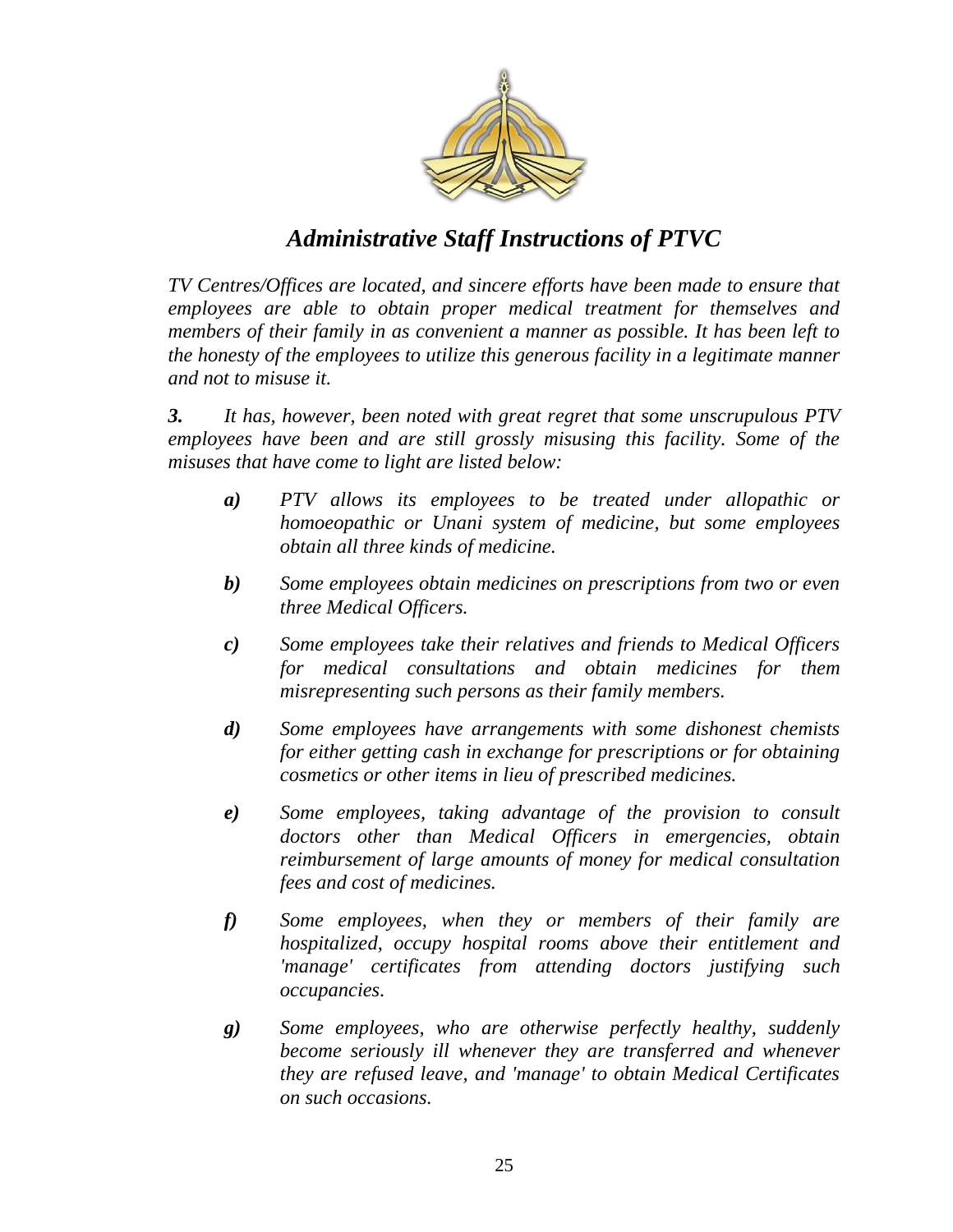

- *h) Some employees consult Specialists at their own and then pester the Medical Officers to give them back-dated reference letters.*
- *i) Some employees, on returning from leave, bring with them fake or 'managed' medical consultation bills and cash memos for medicines, and insist on the Medical Officers to countersign such bills/cash memos for purposes of reimbursements.*

*4. The above malpractices have resulted in very heavy increase in the medical expenditure of the Corporation. Since efforts made from time to time to check the above malpractices have not succeeded, it has become essential to lay down detailed rules and procedures for obtaining medical consultations, specialist consultations, medicines, hospitalizations, clinical tests etc., and to enforce them strictly, with a view to eliminating the prevalent malpractices.* 

*5. With effect from 1st April 1979, the following instructions are to be strictly implemented.* 

#### *Entitlement to Medical Facilities*

- *i) PTV employees and members of their families, as defined in PTV Service Rule No. 3.4, are entitled to free medical attendance, free medicines and free medical treatment. However, the entitlement of aged, dependent parents is subject to production of an affidavit by the employee concerned to the effect that his parents are above the age of 60, have no independent means of income, do not own any property, and are entirely dependent on him.*
- *ii) PTV will provide medical facilities to aged, dependent parents of employees only if they are residing with the employees or at a place where PTV has appointed Medical Officers.*

#### *System of Medicine*

*iii) Normally medical facilities under Allopathic system of medicine will be provided to PTV employees and members of their family. However, employees who wish to be treated by a Homoeopathic Doctor or by a Hakim can do so with prior written permission of the*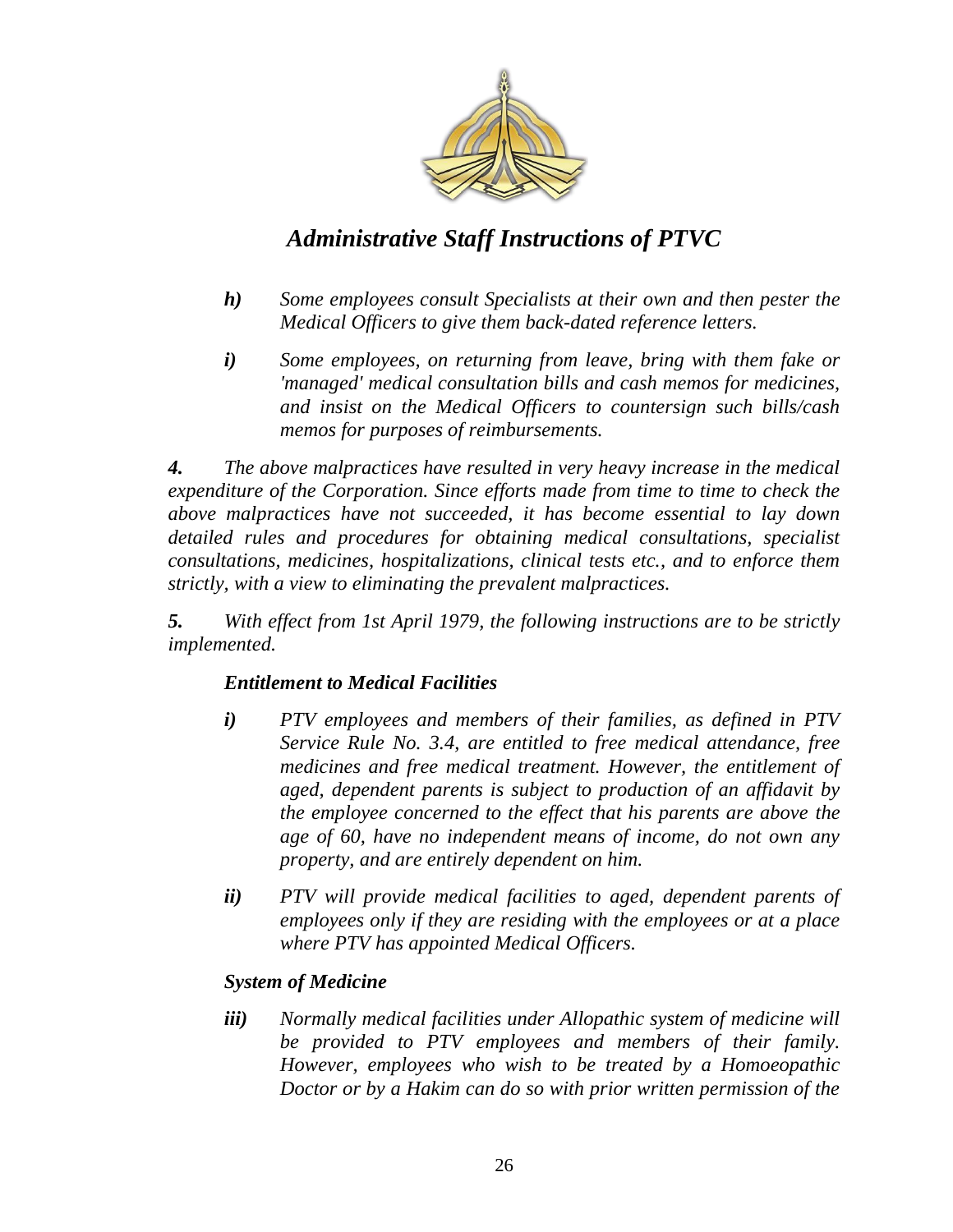

*Administrative Head of TV Centre/Office where they are posted. Detailed instructions about the procedure to be followed in such cases will be given at an appropriate place in this ASI. Here it is clarified that an employee will be allowed medical treatment under either Allopathic or Homoeopathic or Unani system of medicine.* 

#### *Medical Officer*

*iv) For providing medical consultations to PTV employees and members of their family, a number of registered MBBS doctors will be appointed as Medical Officers on fixed monthly retainer fees in various localities at the places listed in the chart below:* 

| <b>Place</b>     | <b>No. of Doctors</b><br>to be appointed | For providing medical consultations<br>to the employees posted at | <b>Appointing</b><br><b>Authority</b> |
|------------------|------------------------------------------|-------------------------------------------------------------------|---------------------------------------|
| Lahore           | Four                                     | <b>TV Centre Lahore</b>                                           | <b>GM PTV-L</b>                       |
| Karachi          | Six                                      | <b>TV Centre Karachi</b>                                          | <b>GM PTV-K</b>                       |
|                  |                                          | CMO Karachi, ATS Karachi                                          |                                       |
| Quetta           | <b>Three</b>                             | TV Centre Quetta, RBS-Lakpass                                     | GM PTV-Q                              |
| Peshawar         | <b>Tree</b>                              | <b>TV Centre Peshawar</b>                                         | <b>GM PTV-P</b>                       |
| Rawalpindi/      | Six                                      | PTV HQ Islamabad,                                                 | CAP                                   |
| <b>Islamabad</b> |                                          | <b>TV Centre Rawalpindi</b>                                       |                                       |
| <b>Murree</b>    | <b>One</b>                               | <b>RBS-Murree</b>                                                 | <b>EIC</b>                            |
| Hyderabad        | <b>One</b>                               | <b>RBS-TBK</b>                                                    | <b>EIC</b>                            |
| Sakesar          | <b>One</b>                               | RBS-Sakesar                                                       | <b>EIC</b>                            |
| Cherat           | <b>One</b>                               | <b>RBS-Cherat</b>                                                 | <b>EIC</b>                            |
| Shujaabad        | <b>One</b>                               | RBS-Shujaabad                                                     | EIC                                   |
| Shikarpur        | <b>One</b>                               | RBS-Shikarpur                                                     | EIC                                   |
| Sahiwal          | <b>One</b>                               | RBS-Sahiwal                                                       | EIC                                   |
| <b>Burewala</b>  | <b>One</b>                               | RBS-Burewala                                                      | <b>EIC</b>                            |
| Abbotabad        | <b>One</b>                               | RBS-Thandiani                                                     | EIC                                   |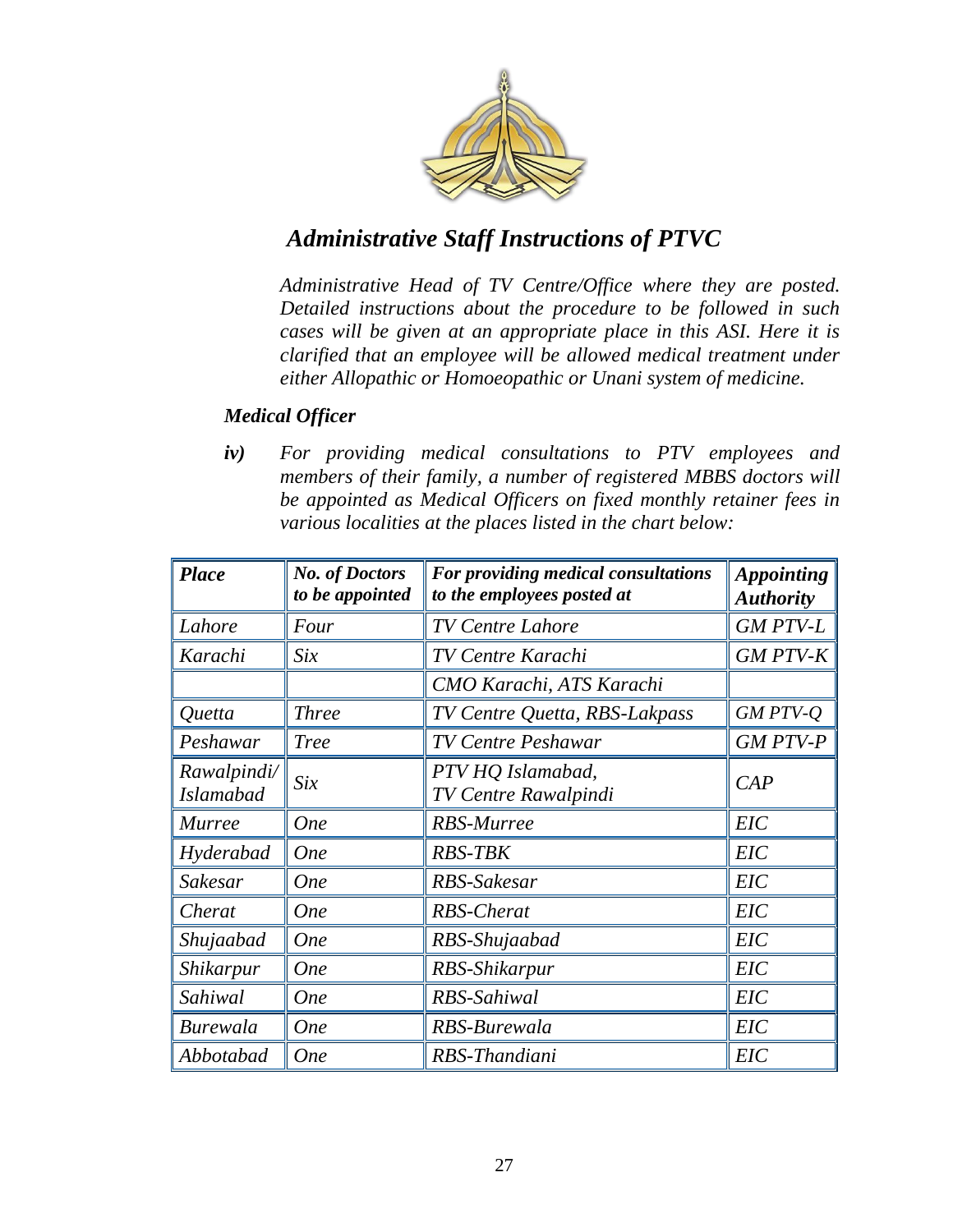

- *v) One of the Medical Officers at Lahore, Karachi, Quetta, Peshawar and Rawalpindi/ Islamabad will be designated as Chief Medical Officer. Chief Medical Officer at Rawalpindi/Islamabad will be called Medical Advisor.*
- *vi) Each PTV employee, serving at the places listed in Para (iv) will be assigned to a particular Medical Officer for providing medical consultation to him and members of his family entitled to medical facilities under PTV's rules. Each employee will be individually informed in writing of the name, address and other particulars of the Medical Officer whom he and his/her family members can consult in case of illness. The assignment of employees to Medical Officers will be so made as to ensure allocation of near-equal patient-load to the Medical Officers. Once an employee is assigned to a particular Medical Officer, he/she will not be allowed to consult any other Medical Officer without the written permission of the relevant Administrative Head.*

#### *Medical Cards*

*vii) Each employees and each number of his/her family, entitled to medical facilities under PTV's rules, will be issued a separate Medical Card from the Administration Department. The specimen of the Medical Card is enclosed as Annexure-I and Annexure-II to this A.S.I. All Medical Cards in respect of an employee and members of his/ her family will be placed in a jacket, the specimen of which is enclosed as Annexure-III to this A.S.I. The Medical Cards of employees assigned to a Medical Officer will remain in the custody of that Medical Officer for use at the time of consultations.* 

#### *Medical Consultations*

*viii) Employees, when ill, will normally consult the Medical Officers in their clinics during normal visiting hours. Only those employees and their family members will be given medical consultation whose Medical Cards are available with the Medical Officers. Each Medical Officer will introduce a system whereby the Medical Card of the patient called in will be before him. After consultation, the*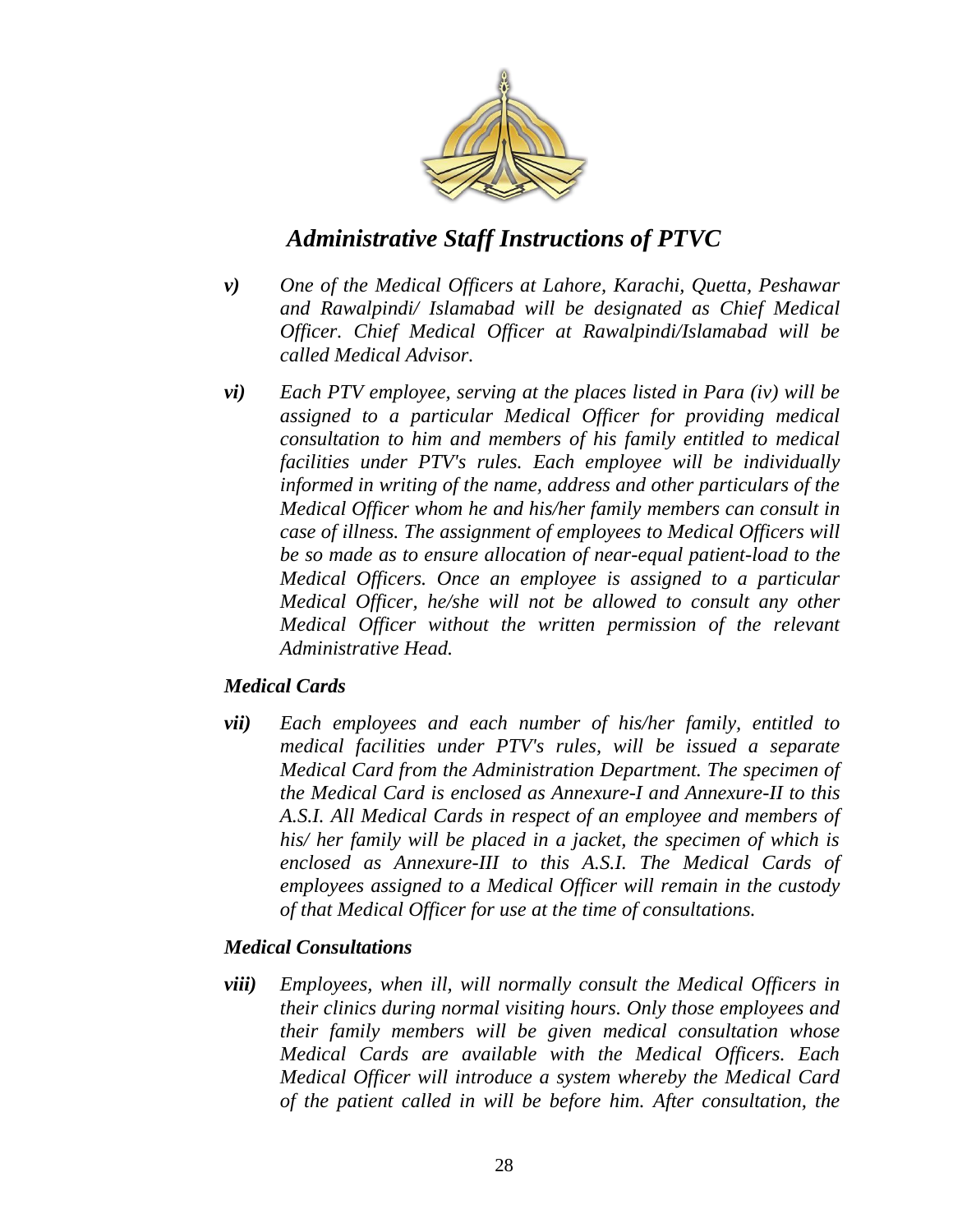

*Medical Officer will write a prescription, in duplicate, the details of which will be entered on the Medical Card, along with the date of the visit and the diagnosis. Thereafter both copies of the prescription will be given to the patient.* 

*ix) An employee can request the Medical Officer for a house visit only when the patient is so seriously ill that he is physically unable to go to the clinic. Any abuse of this facility, if reported by a Medical Officer, will result in disciplinary action against the offending employee.* 

#### *Supply of Medicines*

- *x) One registered Dispensing Chemist per Medical Officer will be appointed by the respective officers listed in Para (iv), in consultation with the Chief Medical Officers/Medical Adviser. The Dispensing Chemists will provide medicines to the employees, against prescriptions issued by the respective Medical Officers, after obtaining the signatures of the employee on the credit memos. The Dispensing Chemists will retain the original copy of the prescription and will hand-over the duplicate copy of the prescription to the employee along with the medicines.*
- *xi) In the first week of each month, the Dispensing Chemists will submit their bills pertaining to the medicines supplied by them during the previous month, accompanied by Credit Memos and original copies of prescriptions, to the respective Administration Departments for settlement.*

#### *Consultations with Specialist*

*xii) A Medical Officer, if he so considers, can refer an employee or a member of his/her family to a Specialist for consultation or opinion. Cases will however, be referred only to those Specialists who are on the approved panel. The panel of Specialists will be drawn up by the officers listed in Para (iv) in consultation with Chief Medical Officers/Medical Adviser. Fees of Specialists will be paid by the Corporation, on verification of their bills by the referring Medical Officers. No employee or any member of his family is allowed to*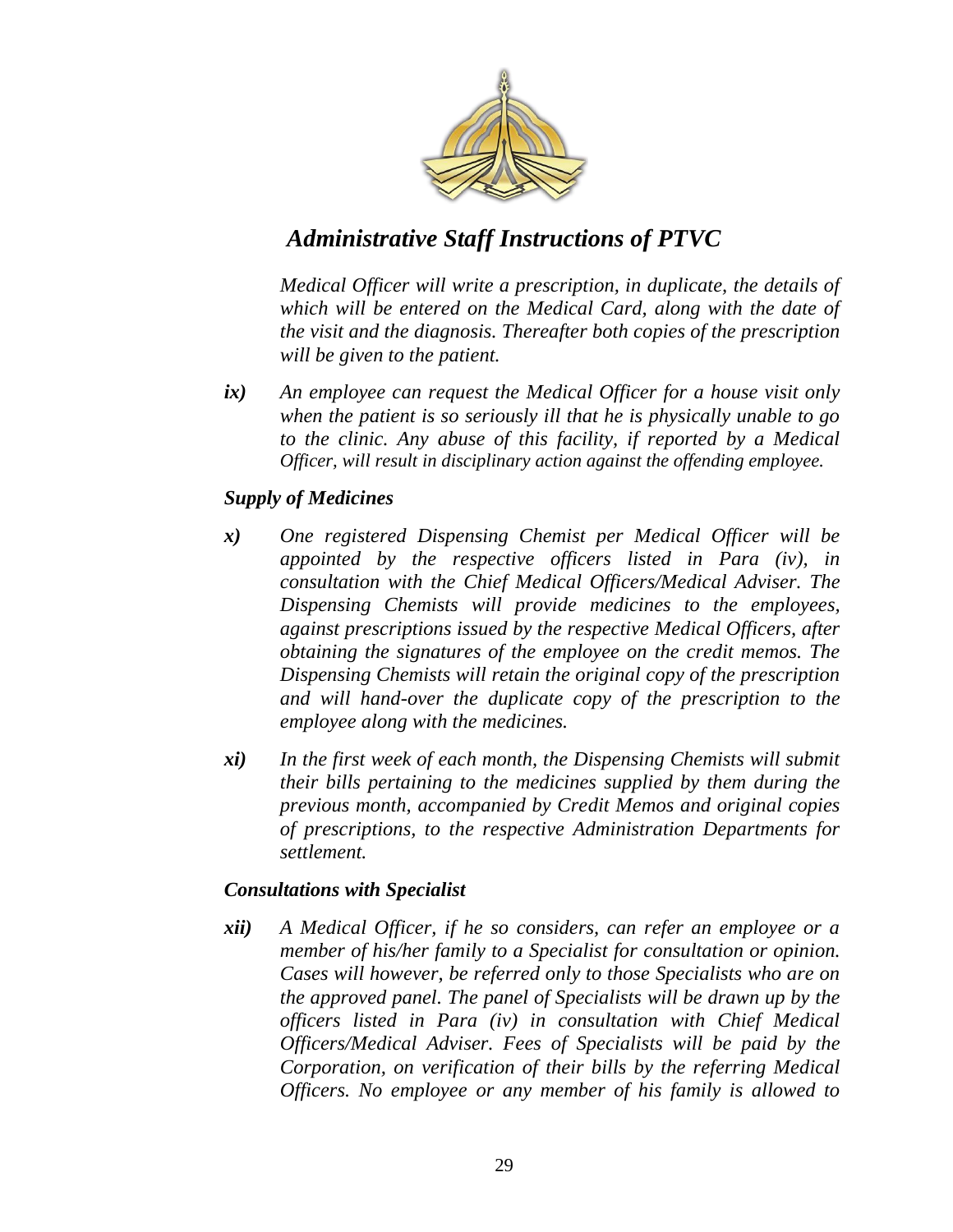

*consult a Specialist at his own, without a proper reference from the Medical Officer concerned.* 

#### *Consultations with Doctors other than Medical Officers*

- *xiii) In emergencies and in extremely serious illnesses where medical attendance is immediately needed and if at that time the Medical Officer is not available, an employee or a member of his/her family is permitted to consult any registered MBBS doctor and to purchase medicines from any Chemist. The fee paid to the doctors and cost of the medicines purchased on prescription of such doctors will be reimbursable, provided the doctors bills are on their letterheads showing their registered number, and provided the Cash Memos for the medicines are in printed form and are accompanied by doctors prescriptions, both duly verified by the Medical Officer concerned to the effect that the illness was so serious that a doctor had to be consulted at the time when the Medical Officer was not available.*
- *xiv) At outstations - whether on duty or on properly sanctioned leave where Medical Officers have not been appointed by PTV, employees and members of their family (if accompanying the employees) can consult any registered MBBS doctor and can purchase medicines from any chemist. Reimbursement of consultation fees and cost of medicines will be made provided the doctors bills are on their letters heads showing their registered number and provided the cash memos of the medicines are in printed form and are accompanied by doctors prescriptions, both duly verified by the Medical Officer concerned.*

#### *Dental Treatment*

- *xv) Officers listed in Para (iv) will appoint a number of Dental Surgeons, in consultation with Chief Medical Officer/Medical Adviser. Employees and members of their family would be allowed to get dental treatment only from Dental Surgeons who are on the approved list.*
- *xvi) PTV will not pay for dentures.*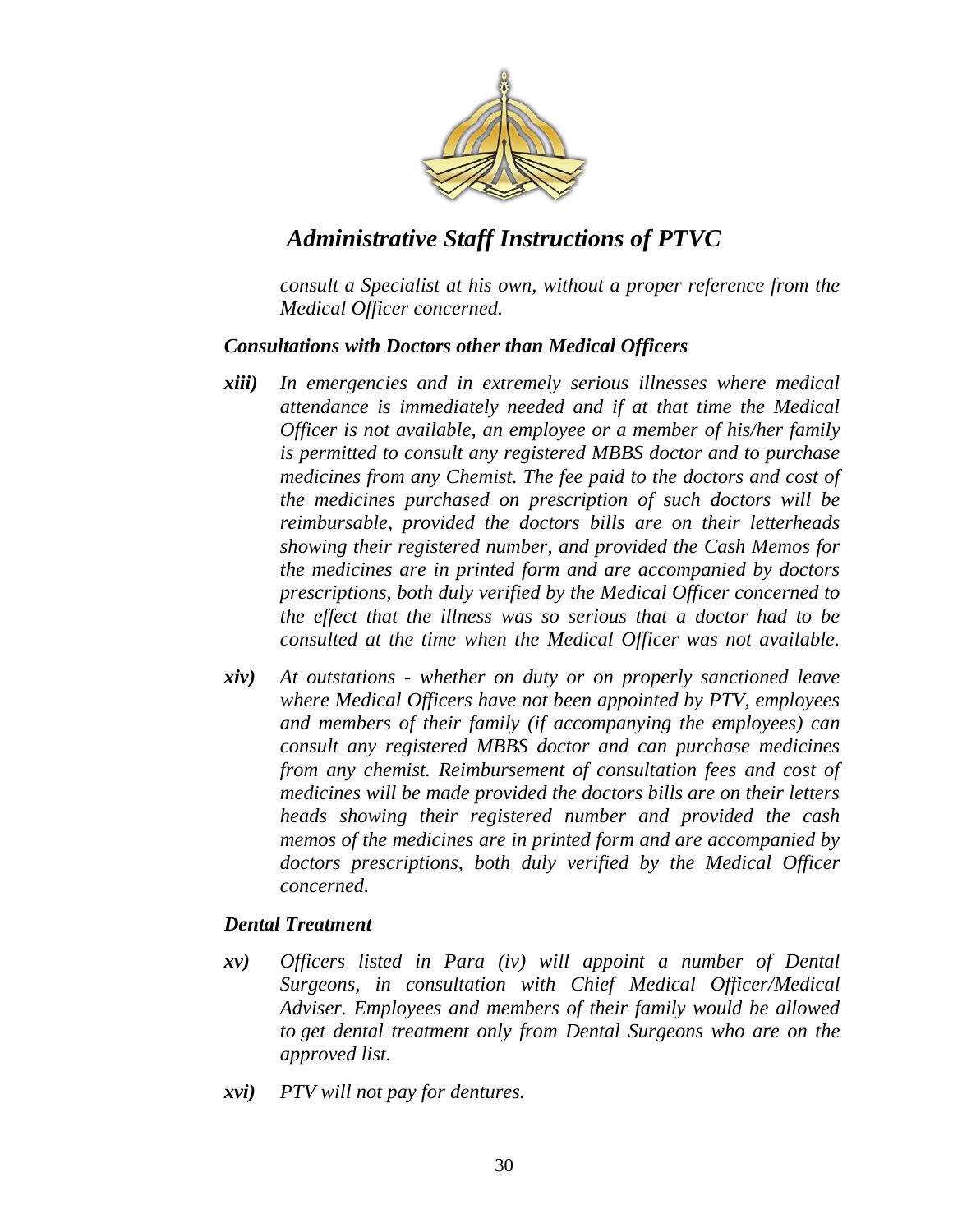

#### *Hospitalization*

- *xvii) Officers listed in Para (iv) will draw up a panel of hospitals in consultation with Chief Medical Officers / Medical Adviser for providing hospitalization facilities to employees and members of their families.*
- *xviii) Employees and members of their families will normally be admitted in a hospital on a reference from Medical Officers. In emergencies needing immediate hospitalization at a time when the Medical Officer cannot be contacted or is not available, employees and members of their families can obtain admission in an approved hospital on a letter from Administration Department or at their own, but in such cases, a reference from the Medical Officer must be obtained at the earliest possible opportunity after hospitalization. Hospital bills will be paid by the Corporation only if these are accompanied by a reference from a Medical Officer.*
- *xix) For hospitalization and maternity confinement, the entitlement of employees and, members of their family is as follows:*

*-Employees in Group 1 - 4 General Ward -Employees in Group 5 & 6 Semi Private Room -Employees in Group 7 & above Private Room* 

- *xx) In the event of non-availability of Private Rooms and Semi-Private Rooms, employees entitled to these accommodations will be given Semi-Private Rooms and General Wards, respectively.*
- *xxi) An employee originally entitled to admission in a General Ward can be given a semi-Private Room if so advised by the doctor attending him in the hospital and if concurred by the Chief Medical Officer/Medical Adviser, but only with prior written approval by the respective Administrative Head.*
- *xxii) If an employee or his/her family member occupies accommodation higher than his/her entitlement in a hospital, without prior written approval of the Administrative Head, excess room rent and consequential excess expenses will be borne by the employee*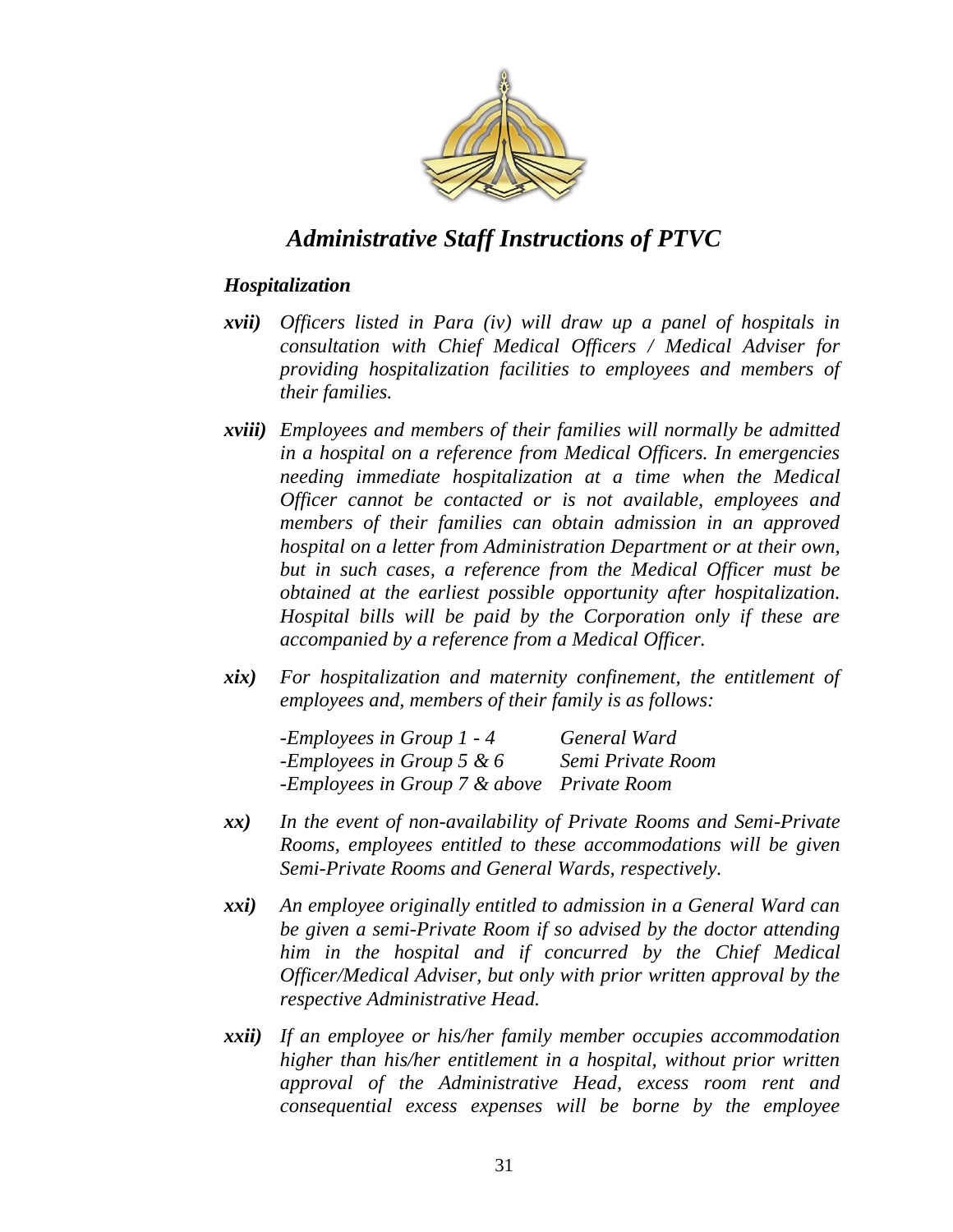

*himself/herself.* 

- *xxiii) The cost of any special facility during hospitalization, such as special nursing service or special air-conditioning etc. availed by an employee or any member of his/her family without prior written permission of the Administrative Head, will be borne by the employee himself/herself.*
- *xxiv) Diet charges, during hospitalization, unless these are included in the room rent, will not be paid by PTV, and will be borne by the employee himself/herself.*

#### *Delivery Cases at Home*

*xxv) All delivery cases of female employees or employee"s spouses will be done in the hospitals on PTV's panels. In exceptional circumstances, delivery cases can be done at the residence of the employees concerned, with prior written approval of the respective Administrative Head. In such cases, reimbursement of the delivery fee will be restricted to Rs.500/- if the delivery is done by a registered Lady Doctor, and Rs.200/= if the delivery is done by a Midwife. Costs of medicines purchased for the delivery will also be reimbursable provided the claim is accompanied by printed cash memos supported by prescriptions from a registered MBBS doctor. All such reimbursements will be subject to the verifications of the Medical Officer and the production of proper birth certificate.* 

#### *Circumcision at House*

**xxvi)** *All cases of circumcision of male children of employees will be done in the hospitals on PTV's panel. In cases where it is carried out at places other than hospitals, reimbursement of the circumcision fee will be restricted to Rs.50/=.* 

#### *Laboratory/Clinical Tests*

*xxvii) Officers listed in Para (iv) will draw up a list of the hospitals and laboratories, in consultation with Chief Medical Officers/Medical*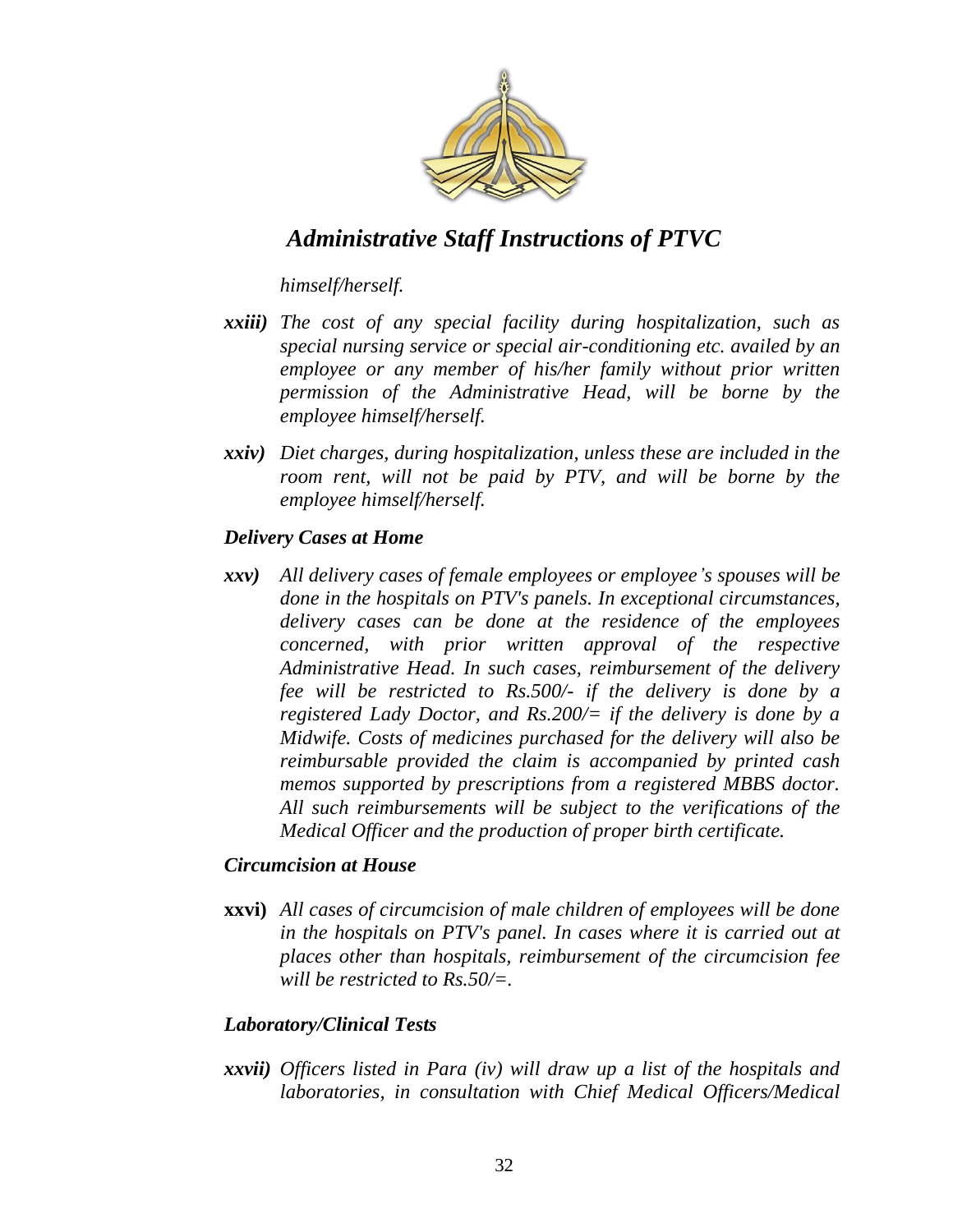

*Adviser, for obtaining X-rays, laboratory/clinical tests etc., if prescribed by the Medical Officers. Expenses incurred by an employee on X-rays & tests etc. at a hospital/laboratory not included in the above mentioned panels, will not be reimbursable.* 

#### *Homoeopathic and Unani Medicines*

- *xxviii) Employees who wish to consult particular homoeopathic doctors, in preference to Medical Officers, can do so with prior written permission of the Administrative Head. However, in such cases these employees will not be allowed to change their preference at a later date.*
- *xxix) Employees who wish to consult Hakims, in preference to Medical Officers, can do so in a specified Hamdard or Hakim Ajmal Khan Dawa Khana with prior written permission of the Administrative Head. However, in such cases these employees will not be allowed to change their preference at a later date.*
- *xxx) Employees who opt for Homoeopathic or Unani medicine will, however, be provided hospitalization facilities, on reference from Chief Medical Officers/ Medical Adviser as allowed to employees who opt for allopathic system of medicine.*
- *xxxi) Employees opting for Homoeopathic or Unani system of medicine will themselves pay for consultation fees, if any, and for the cost of medicines, and will then claim reimbursements which will be allowed if the claim is supported by proper receipts/cash memos, and are within reasonable limits.*

*6. Medical Certificates for purposes of Medical Leave and Fitness Certificates after availing Medical Leave will be accepted only from the following:-*

*i) The Medical Officer to whom the employee is assigned, if the employee is ill at the place of his normal duty.*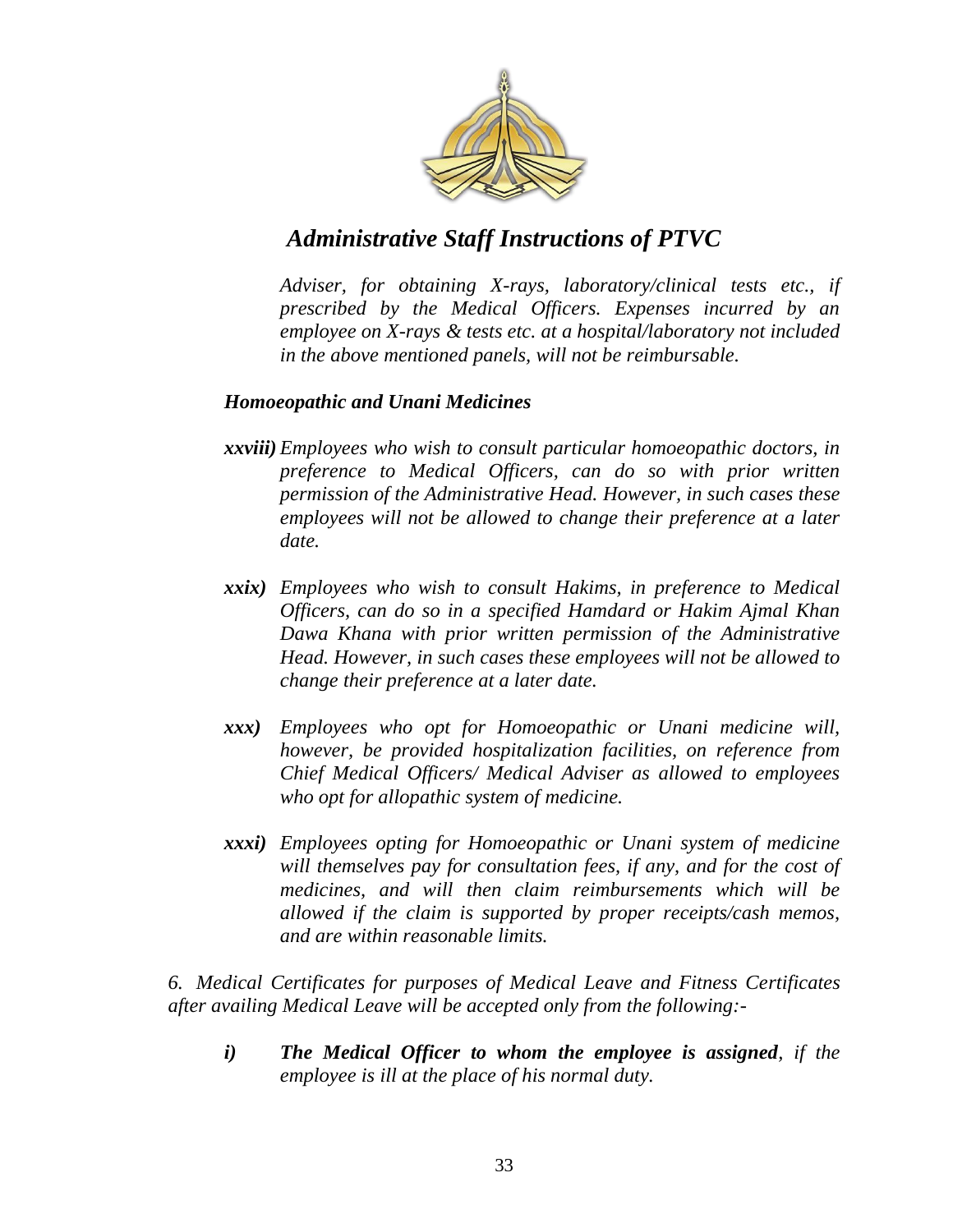

- *ii) The Chief Medical Officer /Medical Adviser, if the employee is ill at a place other than his normal place of duty where PTV has appointed Medical Officers, and if the employee has opted for Homoeopathic or Unani system of medicine.*
- *iii) Superintendent/ Administrator/ Administrative Head of the Government Hospital, if the employee is ill at a place where PTV has not appointed a Medical Officer, but where a Government Hospital exists.*
- *iv) Any registered MBBS doctor, if the employee is ill at the place where there is neither a PTV's Medical Officer, nor a Government Hospital.*
- *v) Chief Medical Officers/Medical Adviser, if the employee is under transfer orders.*

*7. Where an employee submits Medical Certificate (s) the genuineness of which is considered doubtful, the Administrative Head can order such an employee to appear before a Special Medical Board, comprising Chief Medical Officer/Medical Adviser and one Medical Officer, for a medical examination. If the employee does not appear before the Special Medical Board at the given time, date and place, or if the examination by the Special Medical Board reveals that the employee is not ill enough to attend to his duties, a Medical Certificate in respect of such an employee will not be accepted from the date fixed for the examination by Special Medical Board. Disciplinary action for wrong information and irregularities may also be taken where it may be called for.* 

*8. In future newly appointed employees who are entitled to medical facilities, will be medically examined by the Chief Medical Officer/Medical Adviser. For this purpose a Medical Examination Form, the specimen of which is enclosed as Annexure-IV to this ASI, will be used. Only those employees will be allowed to join PTV who are declared medically fit as a result of the Medical Examination.* 

*9. In future all serving employees in Group-5 and above will be medically examined by their respective Medical Officers once every year, according to a*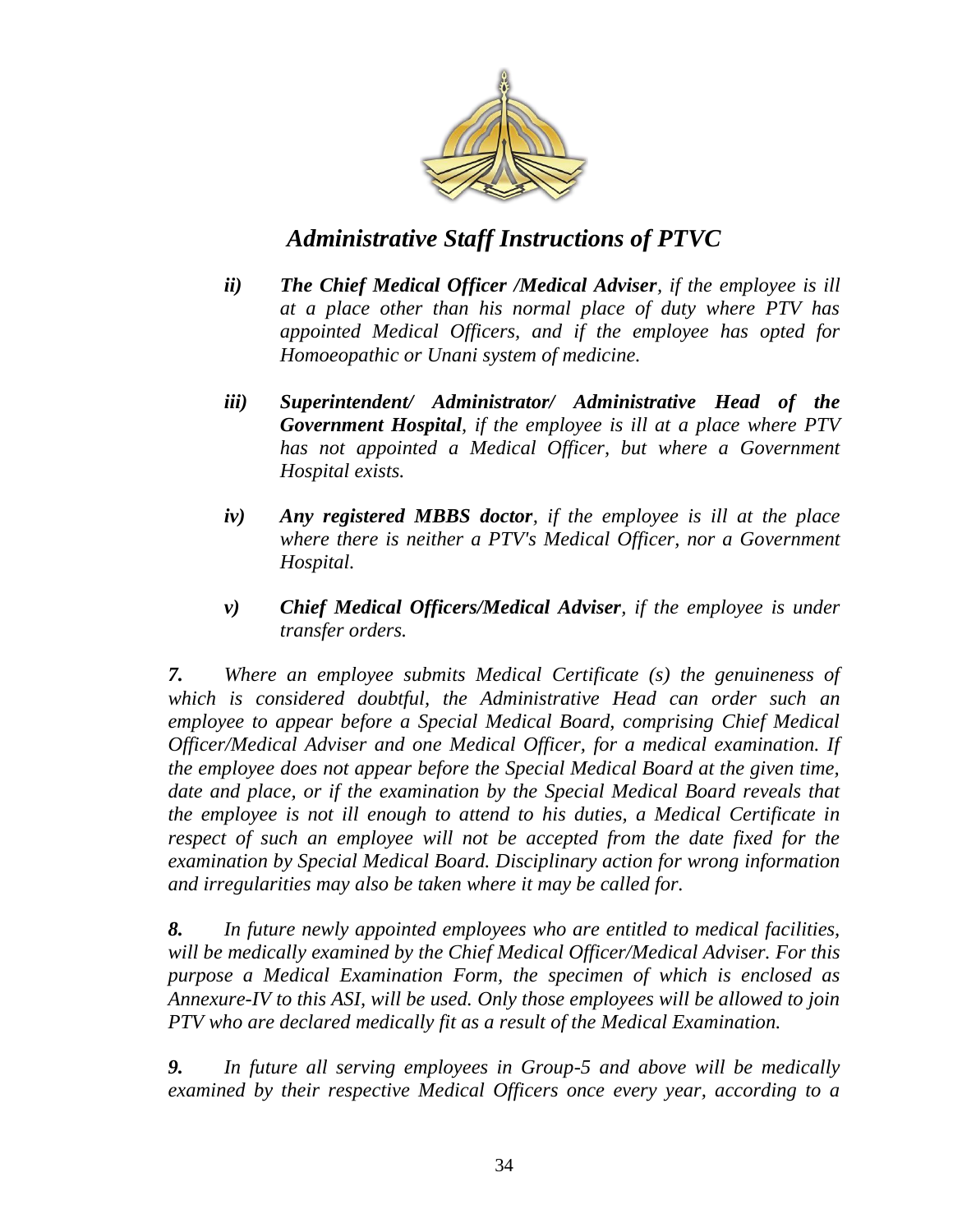

*schedule to be approved by the Administrative Heads. The record of the annual examination will be made on the Medical Examination Form, mentioned in Para 8 above. If the annual medical examination of an employee reveals that he is suffering from an incurable disease or if it reveals that he is physically unfit to perform his duties, his case will immediately be reported by the Administrative Head to Director Administration and Personnel for consideration whether or not the employee should be retained in PTV's Service.* 

*10. In future all bills from Dispensing Chemists and hospitals and all claims for reimbursement of medical expenses will be scrutinized in the Administration Department, before these are forwarded to Accounts Departments for payment.* 

*11. As the Administration Departments of each TV Centres /Office, registers will be maintained for noting medical expenses, such as cost of medicines, hospitalization charges, specialists consultation fees, clinical tests etc., incurred on each employee and members of his/her family. Heads of Administration Departments will prepare a monthly statement showing Department/Section-wise and total expenditure on medical facilities during the month. The statement will also high-light cases where abnormal medical expenses are incurred by individual employees and their family members. Copies of this statement will be sent to Administrative Head and to the Controller Administration and Personnel at PTV Headquarters Office.* 

> *(A. Nasir Siddiqui) Director Administration & Personnel*

| диненитених.  |            |                                               |
|---------------|------------|-----------------------------------------------|
| HP/847/9336   | 02.06.1979 | Amendment No. 1 to ASI No. 6                  |
| HSA/901/12170 | 25.07.1979 | Amendment No. 2 to ASI No. $6$                |
| HSA/901/17263 | 29.09.1979 | Amendment No. 3 to ASI No. $6$                |
| HSA/901/22540 | 06.06.1981 | Circular (Medical Attendance Rules) ASI No. 6 |
| HSA/901/692   | 26.10.1981 | Addendum to Amendment No. 1 to ASI No. 6      |

#### *Amendments:*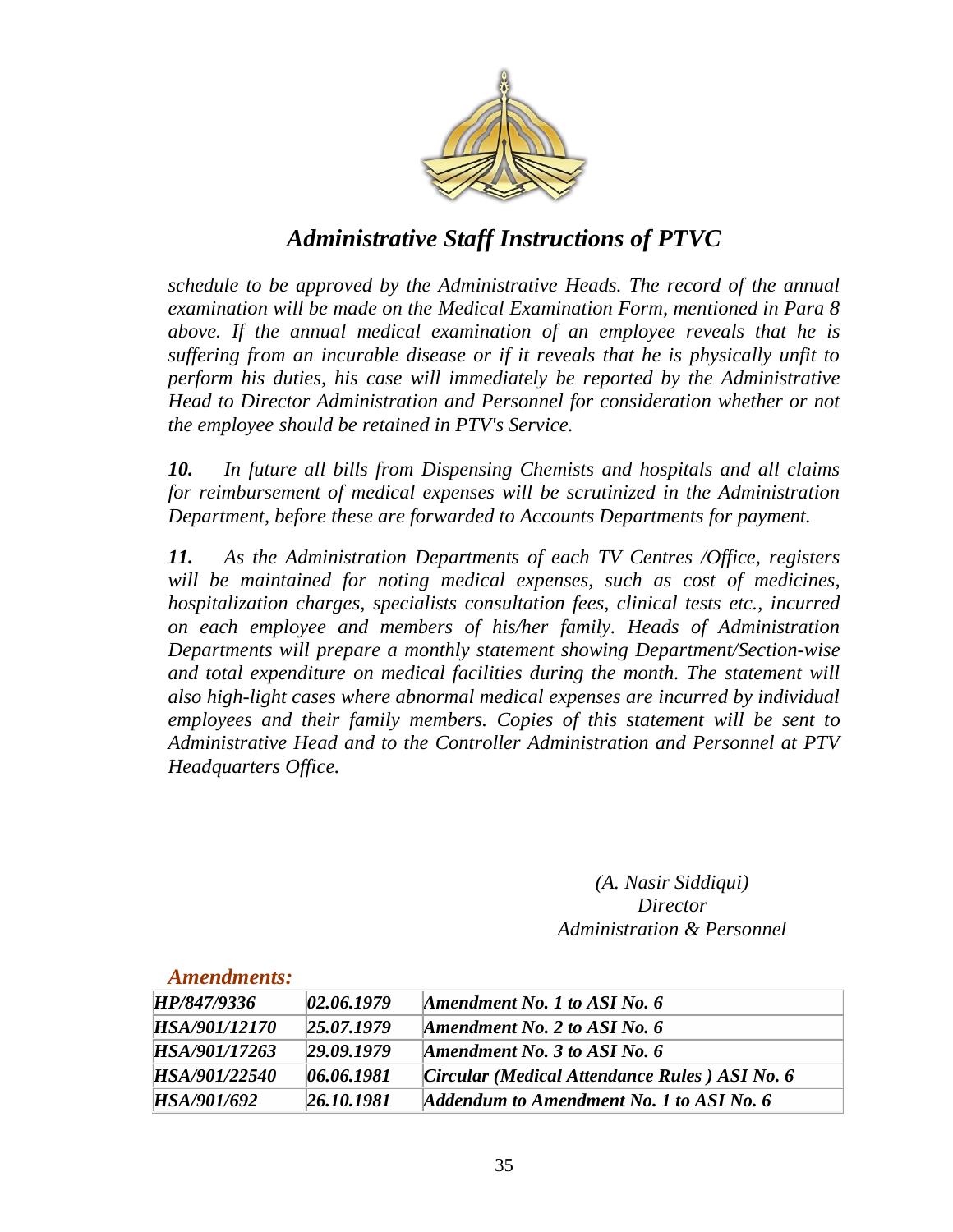

| <i>HSA/901/45</i> | 04.01.1983 | <b>Revised ASI No. 6 (Medical Attendance Rules)</b>                             |                                      |
|-------------------|------------|---------------------------------------------------------------------------------|--------------------------------------|
|                   |            | 35                                                                              |                                      |
|                   |            |                                                                                 | ANNEXURE-1                           |
|                   |            | PAKISTAN TELEVISION CORPORATION LIMITED<br>$PTV$ $\qquad \qquad \qquad$         |                                      |
|                   |            | Medical Card No <sub>_______________________________</sub> Date Of Issue:______ |                                      |
|                   |            |                                                                                 |                                      |
|                   |            | Group $\qquad$                                                                  |                                      |
|                   |            |                                                                                 |                                      |
|                   |            | Signature Of Employees                                                          |                                      |
|                   |            |                                                                                 |                                      |
|                   |            | MEDCIAL HISTORY                                                                 | a a component and a component of the |

| DATE OF VISIT | <b>DIAGNOSIS</b> | <b>PRESCRITION</b> |
|---------------|------------------|--------------------|
|               |                  |                    |
|               |                  |                    |
|               |                  |                    |
|               |                  |                    |
|               |                  |                    |
|               |                  |                    |
|               |                  |                    |
|               |                  |                    |
|               |                  |                    |
|               |                  |                    |
|               |                  |                    |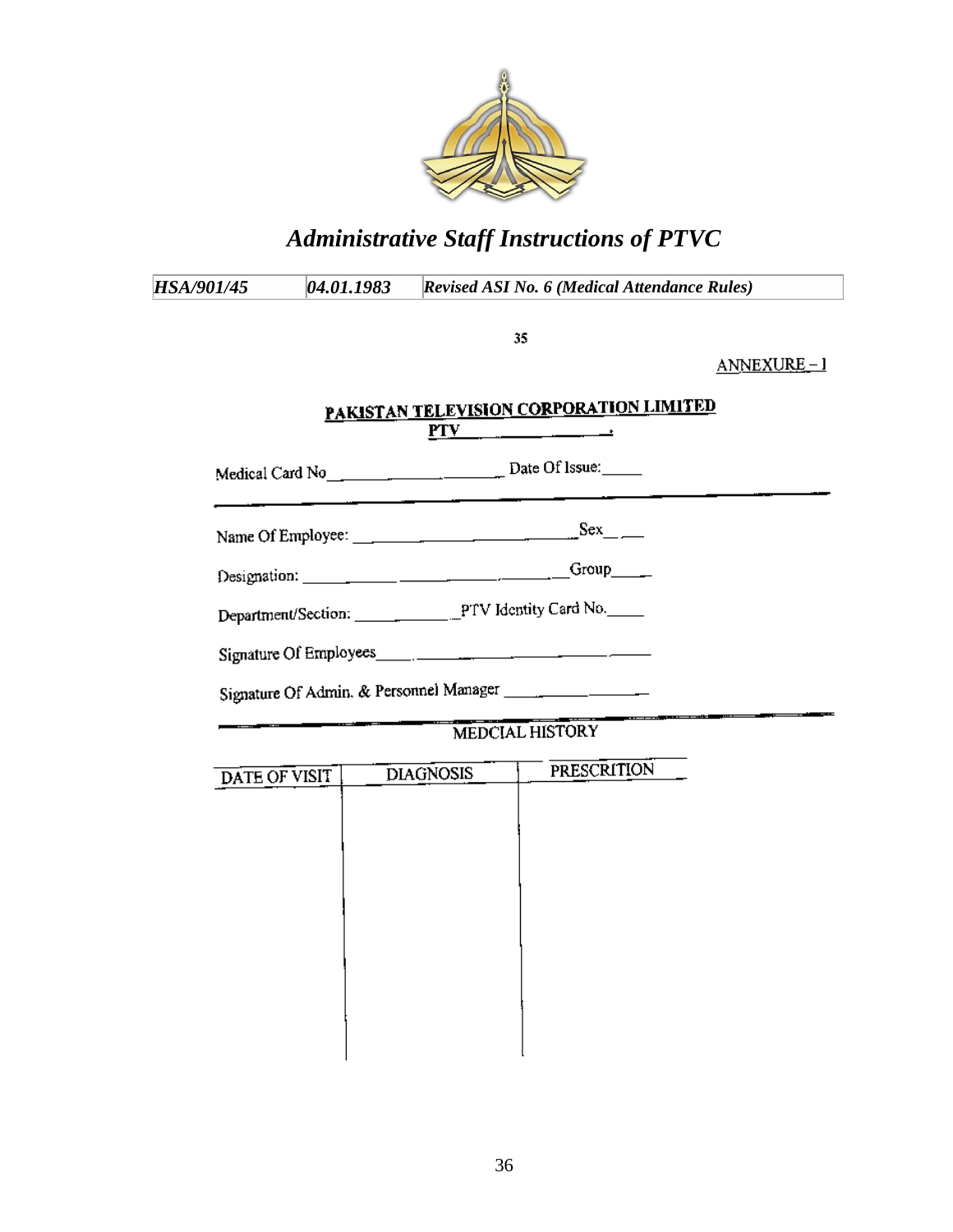

゠

|               | 36                                                       | <u> ANNEXURE – II</u> |
|---------------|----------------------------------------------------------|-----------------------|
|               | PAKISTAN TELEVISION CORPORATION LIMITED<br>$PTV$ and $T$ |                       |
|               |                                                          |                       |
|               |                                                          |                       |
|               |                                                          |                       |
|               |                                                          |                       |
| Relationship: |                                                          |                       |
|               |                                                          |                       |
|               |                                                          |                       |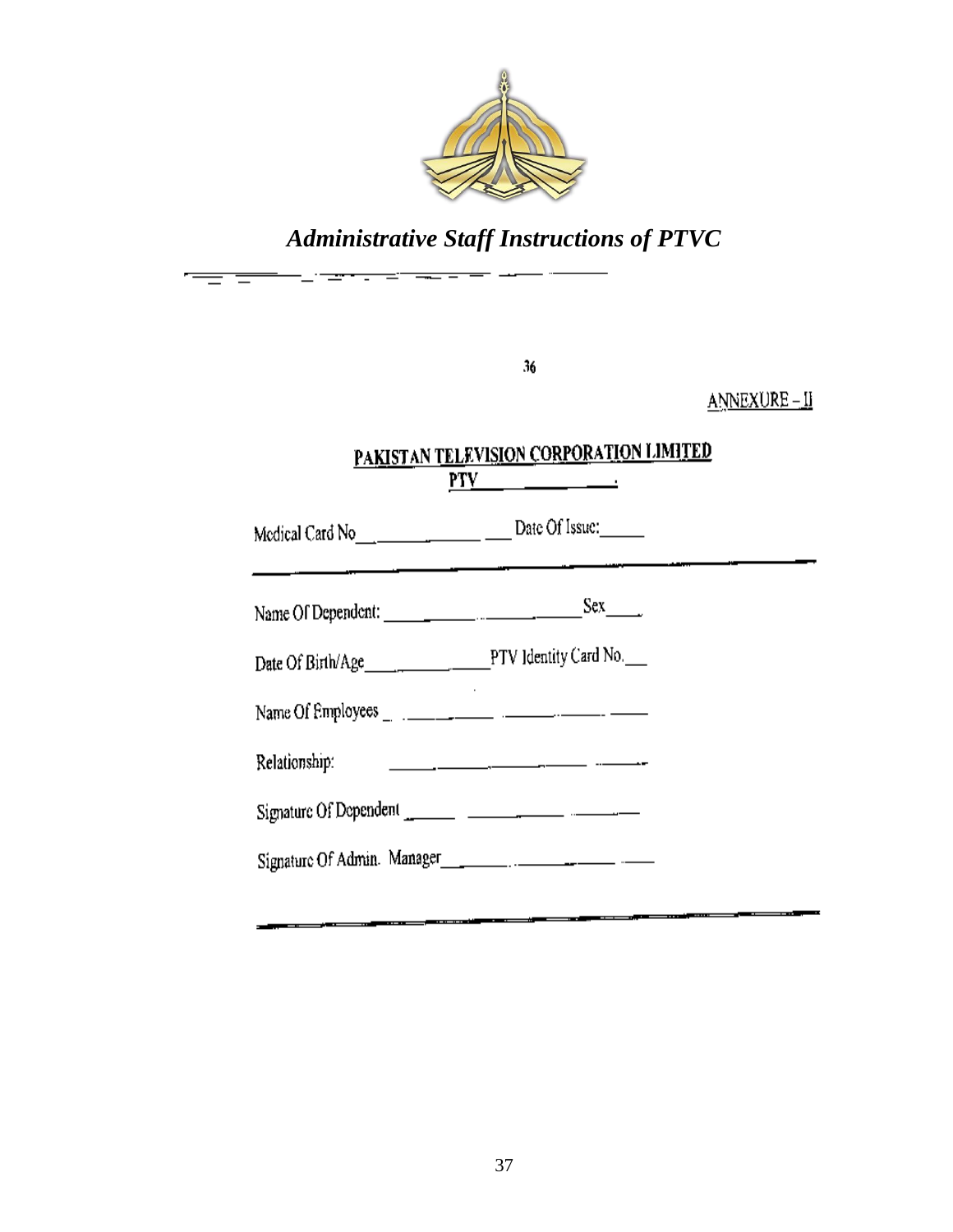



ă,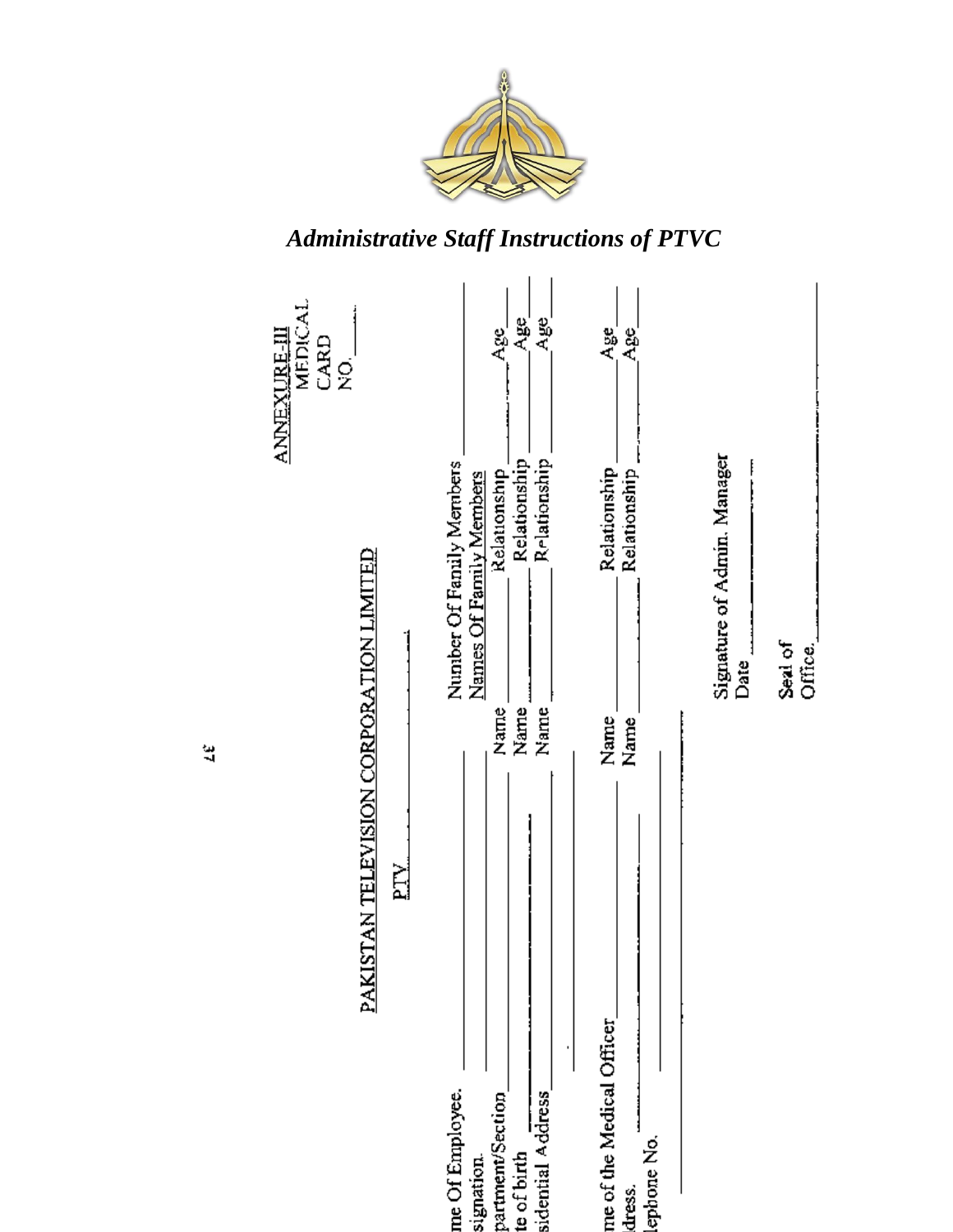

38

ANNEXURE-IV

#### PAKISTAN TELEVISION CORPORATION LIMITED  $PTV$

|          | Name of employee                                     | 2.  |     | 3. Group.<br>Designation                               |     |     |  |
|----------|------------------------------------------------------|-----|-----|--------------------------------------------------------|-----|-----|--|
| 4.       | Date of employment                                   | 5.  |     | 6. Departments/<br>Residential<br>Address.<br>Section. |     |     |  |
| 7.       | Date of Birth                                        | 8.  | Sex | 9. Marital Status                                      |     |     |  |
| 10.      | Names/Ages of dependents.                            |     |     |                                                        |     |     |  |
| 11.      | Past medical history.                                |     |     |                                                        |     |     |  |
|          | Did he ever suffer from or has any of the following: |     |     |                                                        |     |     |  |
|          |                                                      | Yes | No. |                                                        | Yes | No. |  |
| Asthma.  |                                                      |     |     | Hemia or Rupture                                       |     |     |  |
| Anemia   |                                                      |     |     | Hemorrhoids                                            |     |     |  |
| Cancer   |                                                      |     |     | Kidney trouble                                         |     |     |  |
|          | Chronic Cough and Colds                              |     |     | Vericose Veins                                         |     |     |  |
|          | Convulsions                                          |     |     | Liver trouble                                          |     |     |  |
|          | Chest pains or shortness or breath                   |     |     | Malaria                                                |     |     |  |
| Diabetes |                                                      |     |     | Nervous breakdown                                      |     |     |  |
| Epilepsy |                                                      |     |     | Palpitation                                            |     |     |  |
|          | Tuberculosis or Pleurisy                             |     |     | Prostrate trouble                                      |     |     |  |
| Fainting |                                                      |     |     | Rheumatism                                             |     |     |  |
|          | Gall Bladder trouble                                 |     |     | Scarlet fever                                          |     |     |  |
|          | Thyroid Problem                                      |     |     | Swelling of aches                                      |     |     |  |
| Hayfever |                                                      |     |     | Swollen joints                                         |     |     |  |
|          | Heart trouble                                        |     |     | Venereal Disease                                       |     |     |  |
|          | High Blood Pressure                                  |     |     |                                                        |     |     |  |

| Medical Examination. |             |               |                 |
|----------------------|-------------|---------------|-----------------|
| Temp.<br>2.          | 13. Pulsc   | 14. Hearing   | . Height<br>15. |
| 16. Weight           | 17. B.P.    | Diest<br>Syst |                 |
| 18. Vision:          | Uncorrected | Corrected.    |                 |
|                      | Far:        | R             |                 |
|                      | Near,       | ĸ             |                 |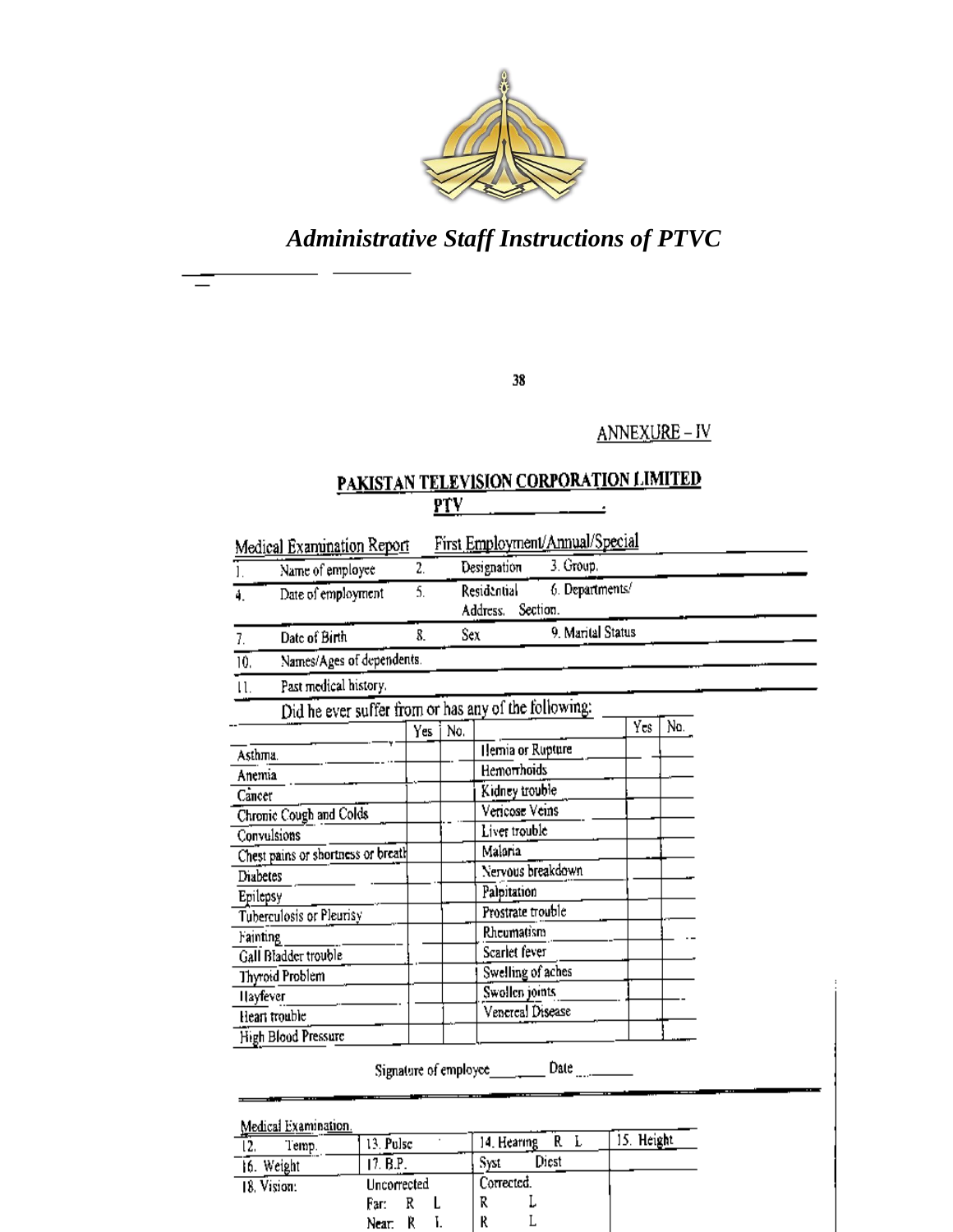

|      | Code: 0 | Within normal limits.<br>$\overline{\phantom{0}}$<br>Significantly abnormal<br>$\blacksquare$<br>Not examined. |
|------|---------|----------------------------------------------------------------------------------------------------------------|
| Area | Code    | Remarks (Discuss abnormal<br>findings in detail)<br>---                                                        |

19. General appearance.  $\overline{20. \text{ Head and neck}}$  $22.$  Ears  $\overline{\phantom{a}}$ 24. Mouth  $\frac{1}{2}$   $\frac{1}{2}$   $\frac{1}{2}$   $\frac{1}{2}$   $\frac{1}{2}$   $\frac{1}{2}$   $\frac{1}{2}$   $\frac{1}{2}$   $\frac{1}{2}$   $\frac{1}{2}$   $\frac{1}{2}$   $\frac{1}{2}$   $\frac{1}{2}$   $\frac{1}{2}$   $\frac{1}{2}$   $\frac{1}{2}$   $\frac{1}{2}$   $\frac{1}{2}$   $\frac{1}{2}$   $\frac{1}{2}$   $\frac{1}{2}$   $25.$  Teath  $\_\$  $-$ 26. Chest and lungs 27. Heart 28. Abdoman  $\overline{\phantom{a}1}$ 29. Spine 30. Skm 31. Nurologic 32. Emotional Status \_\_\_\_\_\_\_\_  $\frac{33}{2}$ 34. <u> 1990 - Jan Barbara Barat, p</u> 35. 36.  $\frac{37}{2}$ 38. Medical Officer's comments. Classification: 39. Medically fully fit. А. Medically fit subject to В.  $\overline{\phantom{a}}$ Deferred for Ċ. Medically not fit D. Medical Officer's Signature.  $\cdots$ Medical Officer's Name.  $=$   $\overline{\phantom{a}}$ 

Registration No.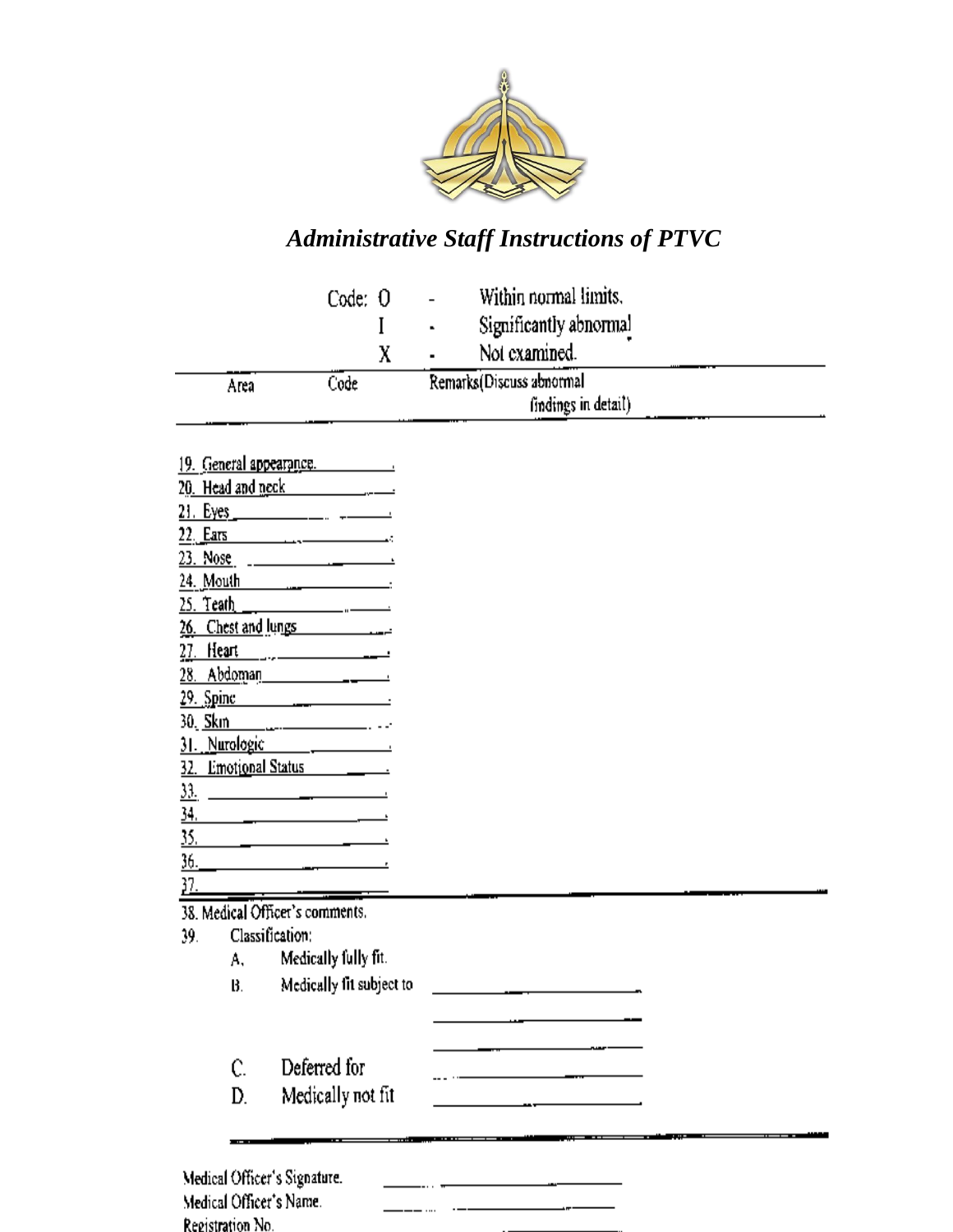

*Pakistan Television Corporation Limited Federal TV Complex, F-5/1, Islamabad*

*HP/847/9336 2*

### *nd June, 1979*

#### *Amendment No. 1 to Administrative Staff Instruction No. 6 Subject: Medical Attendance Rules*

*Para 5 sub-Para (i) of Administrating Staff Instruction No. 6 issued under No. HSA/901/2862, dated 26 February 1979 is to be replaced by the following:*

*Para 5 (i)*

*PTV employees and members of their families as defined in PTV Service Rule No. 3.4 are entitled to free medical attendance, free medicines and free medical treatment. However, the entitlement of aged dependent parents is subject to production of a certificate (Annexure-V) by the employee concerned to the effect that his/her parents are wholly dependent on him/her and do not have any sustainable income of their own.*

> *(A. Nasir Siddiqui) Director Administration & Personnel*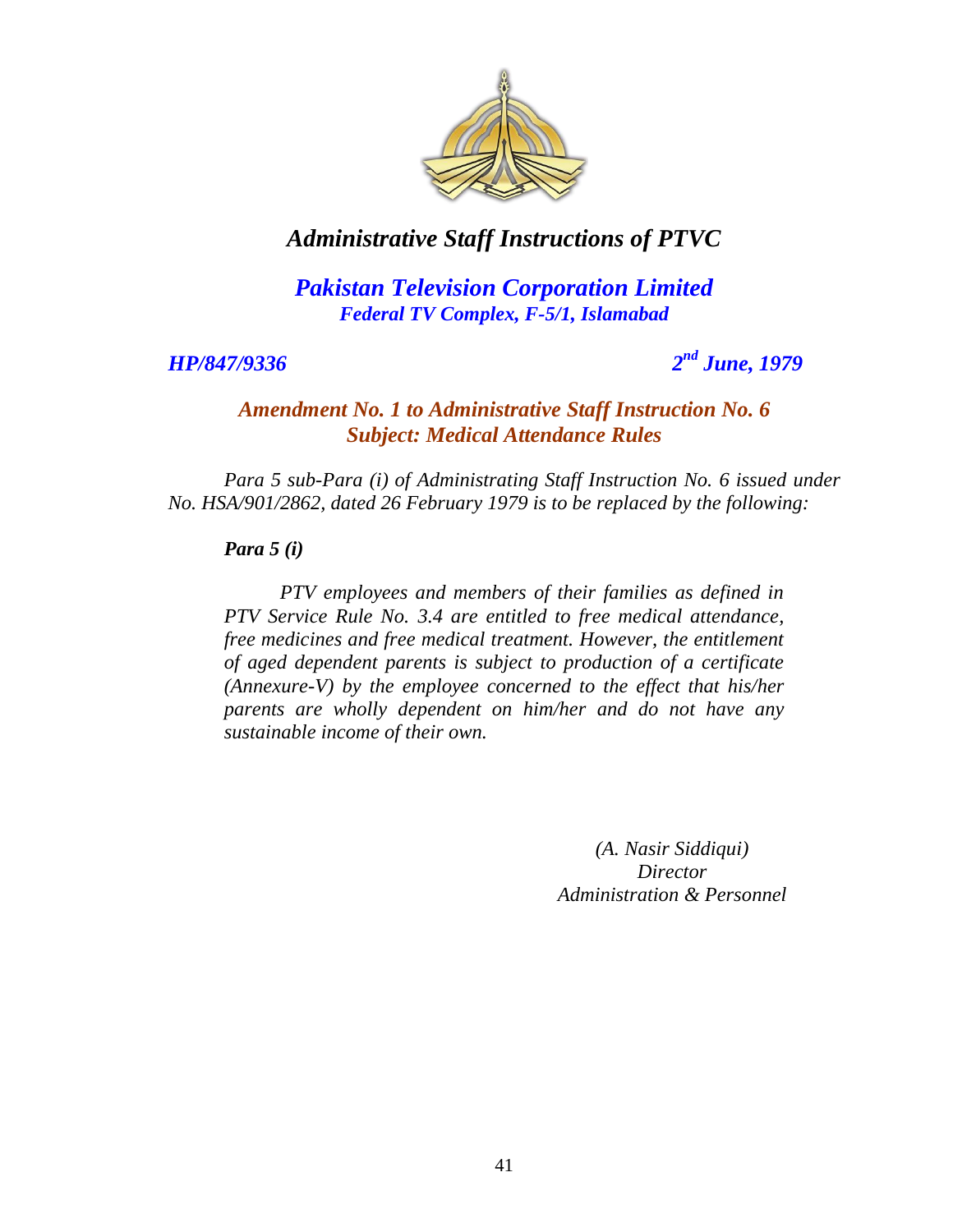

### *Pakistan Television Corporation Limited Federal TV Complex, F-5/1, Islamabad*

*HSA/901/12170 25th July, 1979*

#### *Amendment No. 2 (Partial Modification) of ASI No. 6 Subject: Medical Attendance Rules*

*1. In partial modification of Administrative Staff Instruction No. 6, "Medical Attendance Rules", the following amendments are issued:*

*Para 5 Sub-Para (iii) System of medicines*

*The following may be added after the end of last sentence:*

*"However in special circumstances employees, who have chosen Allopathic system of medicines, can also consult Homeopathic doctors or Hakims, with prior written approval of the Administrative Head of TV Centre/Office, where they are posted. Employees will be required to give reasons for consulting Homeopathic doctors or Hakims, while applying for such permission. If this facility is misused the same will be withdrawn".*

#### *Para 5 Sub-Para (xiii)*

*The following may be added after the last sentence:*

*"Employees and their dependents can also consult any medical officer of the Corporation on production of their identity cards"*

*Controller Admin*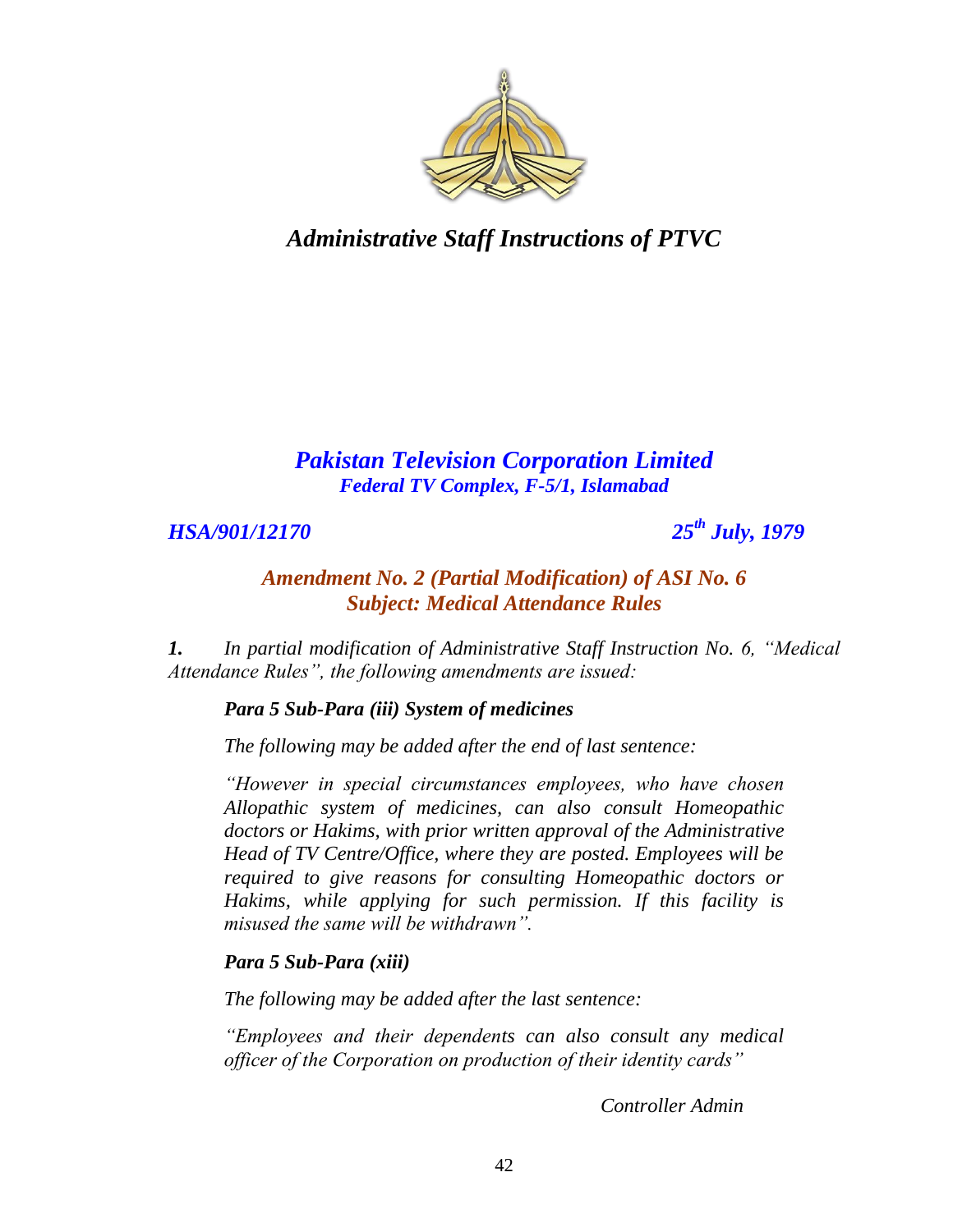

*And Personnel*

#### *Pakistan Television Corporation Limited Federal TV Complex, F-5/1, Islamabad*

*HSA/901/17263 29th September, 1979*

*Amendment No. 3 to Administrative Staff Instruction No. 6 Subject: Medical Attendance Rules*

*1. Para 5 sub-Para (xiii) of Administrative Staff Instruction No. 6, is to be replaced by the following. This should remove any misunderstanding created by amendment issued on 25 July 1979 vide letter No. HSA/901/12170:*

#### *"Consultation with Doctors other than Medical Officers"*

*(xiii) in emergencies and in a extremely serious illness where medical attendance is immediately needed and if at that time the Medical Officer to whom the employee is normally assigned, is not available, the employee or a member of his/her family is permitted to consult any Medical Officer of the Corporation, on production of his/her Identity Card and obtain medicines from any authorized Chemist. In such emergencies, if no Medical Officer of PTV is available for consultation, the employee can also consult any registered MBBS*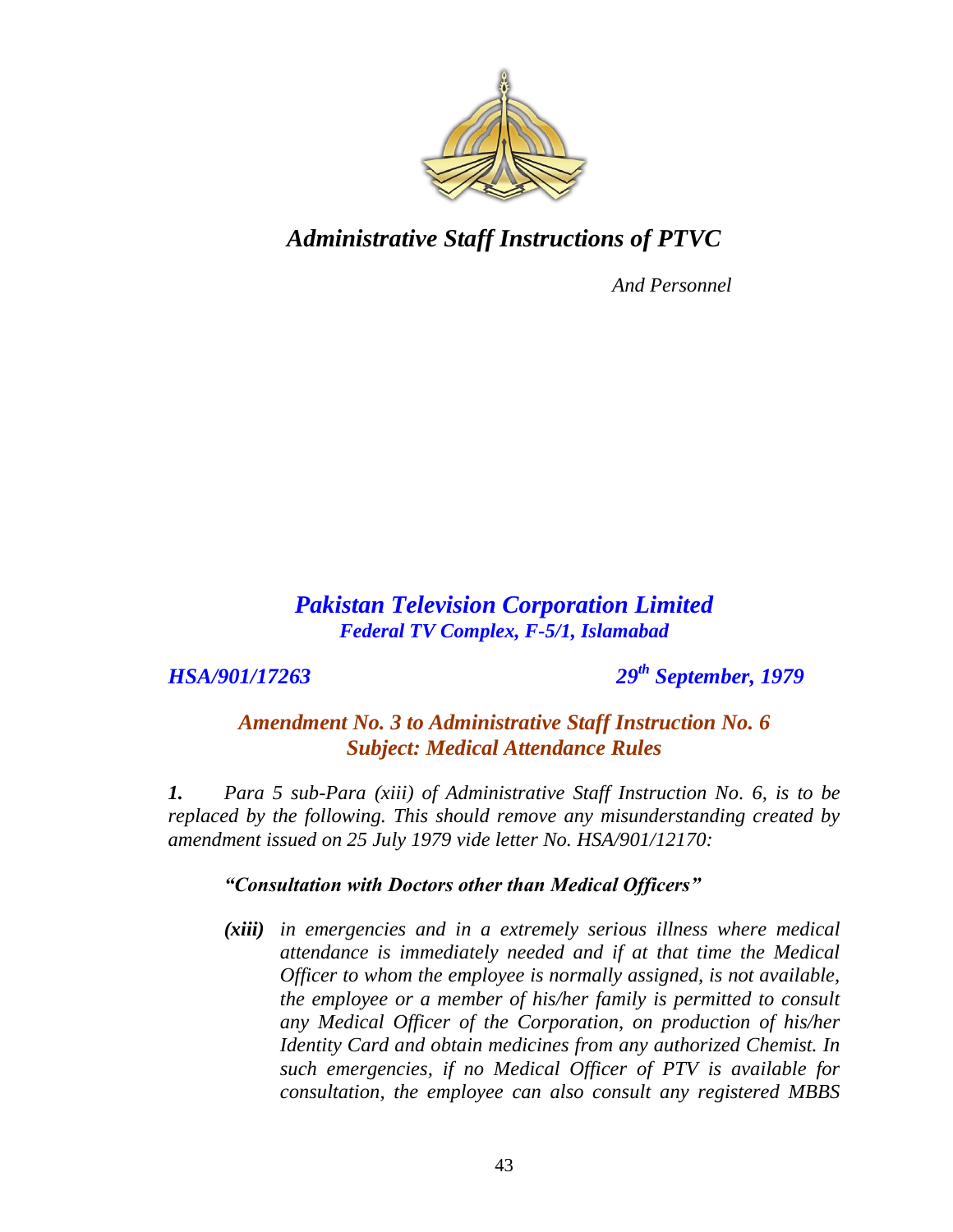

*Doctor, and can purchase medicines from any Chemist. The fee paid to the doctor and cost of the medicines purchased on prescription of such doctor will be reimbursable, provided the doctor"s bill is on his letter head showing his registered number, and provided the Cash Memo in respect of the medicines purchased, is in printed form and is accompanied by doctor"s prescription, both duly verified by the Medical Officer concerned to the effect that the illness was so serious that a doctor had to be consulted at the time when the Medical Officer was not available.*

> *(A. Nasir Siddiqui) Director Administration & Personnel*

*Pakistan Television Corporation Limited Federal TV Complex, F-5/1, Islamabad*

*HSA/901/22540 6*

*th June, 1981*

#### *Circular Subject: Medical Attendance Rules*

*1. The Medical Attendance Rules were regulated under ASI No.6, as amended from time to time. One of the major requirements of the instructions contained in the above mentioned ASI was the maintenance of the Medical Cards in respect of each employee and his dependent. Experience has shown that this requirement is not being met fully. The Medical Cards were kept with the Medical Officers who were required to enter relevant details such as date of visit, diagnosis medicines prescribed, etc on the Medical Cards. It has, therefore, been decided to withdraw the Medical Cards from the Medical Officers and issue these to the concerned*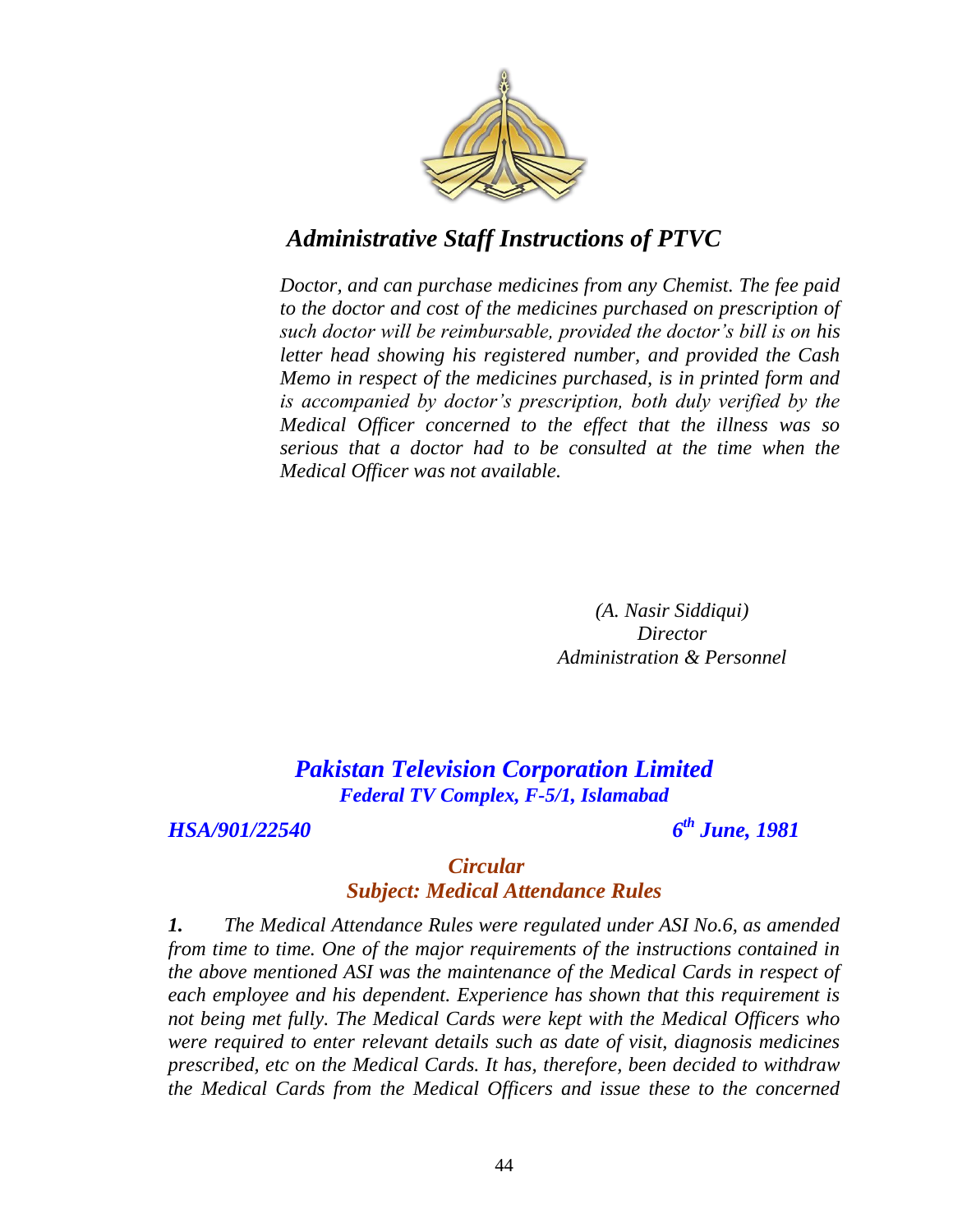

*employees. The employees or their dependents would be required to take their Medical Cards to the respective Medical Officers whenever they visit them for obtaining any treatment. These Cards will carry the name and address of the Medical Officer to whom the employee is assigned. The Medical Officers will be advised not to entertain, except in extreme emergencies, any patient who is not in possession of the Medical Card. It would also be the responsibility of the employee or his dependent to ensure that Medical Officer enters the above mentioned details in their |Medical Cards. When a card becomes satiated a continuation sheet should be attached to it.*

*2. A photo copy of the National Identity Card of each employee and his/her dependent, except the children below 18 years of age, is to be affixed on the respective Medical Card. Photographs of children below the age of 18 years are to be affixed to the Medical Cards since National Identity Cards are not issued to them.*

*3. The revised procedure for maintenance of the Medical Cards is to be introduced with effect from 15.08.1981.*

*4. The change in the procedure for the maintenance of Medical Cards should also be brought to the knowledge of Medical Advisor/Chief Medical Officer of the Centres/Offices.*

*5. Please acknowledge receipt and circulate the contents of the revised procedure to all employees of your Centre/Office.*

> *Controller Admin And Personnel*

*Pakistan Television Corporation Limited Federal TV Complex, F-5/1, Islamabad*

*HSA/901/692 28th October, 1981*

*Addendum to Amendment No. 1 to ASI No. 6 Subject: Medical Attendance Rules*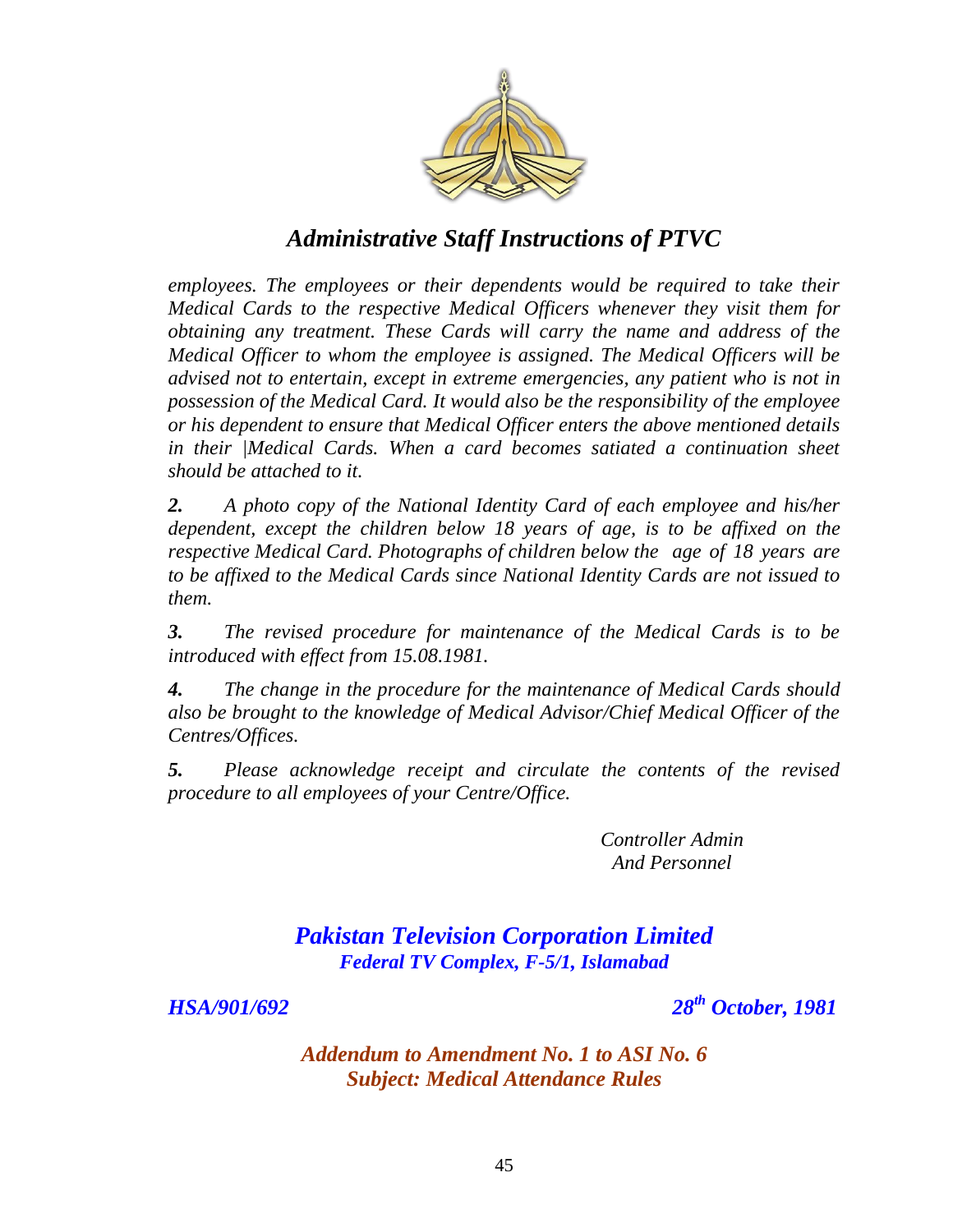

*1. Sub Para (i) Para 5 of ASI No. 6 was amended vide amendment No. 1 issued under No. HP/847/9336 dated 02.06.1979. In line 2 of the above mentioned amendment, PTV Service Rule No. 3.4 may be amended to read as PTV Service Rule No. 3.14.*

> *(A. Nasir Siddiqui) Director Administration & Personnel*

*Pakistan Television Corporation Limited Federal TV Complex, F-5/1, Islamabad*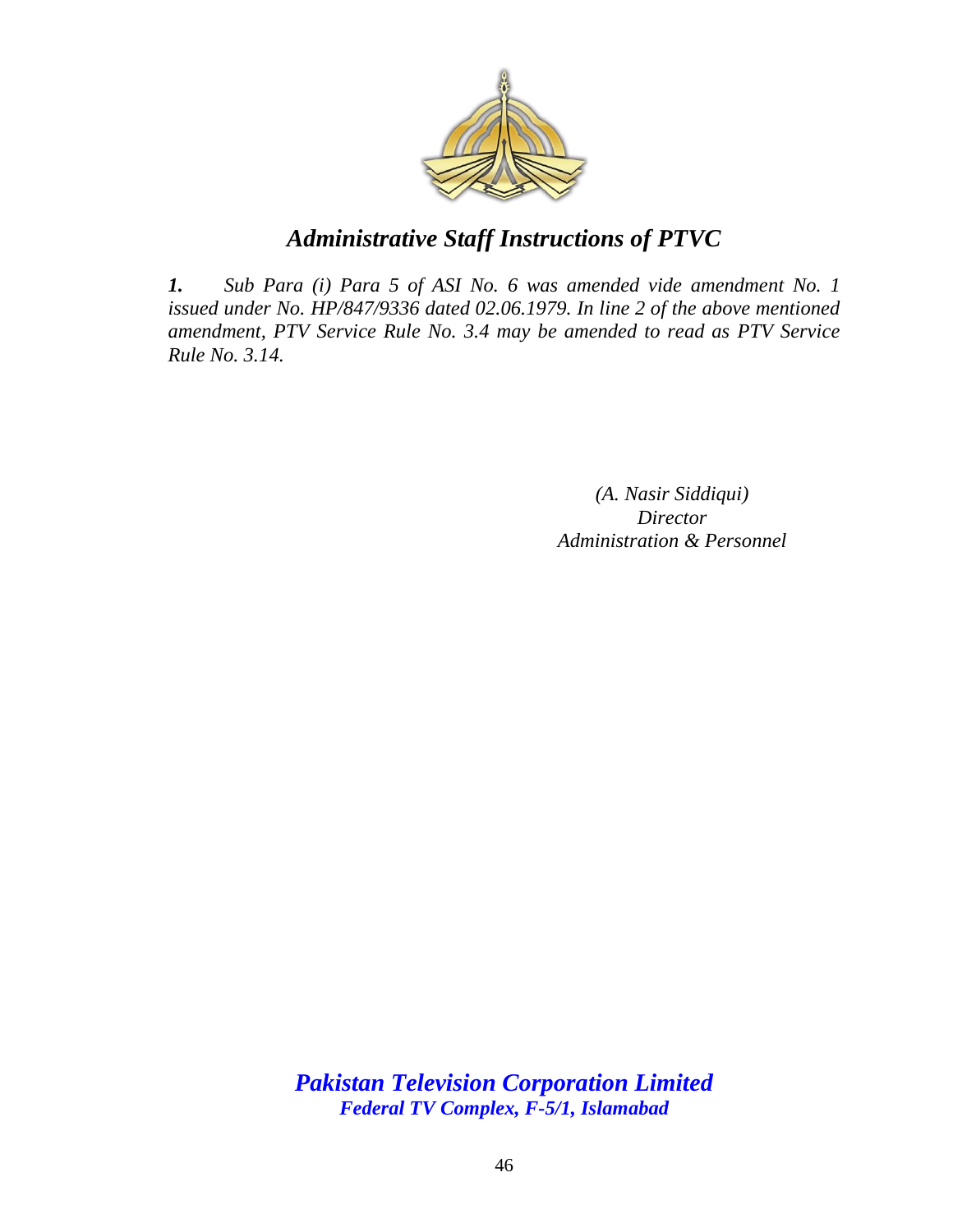

*HSA/901/45 4*

*th January, 1983*

#### *Revised Administrative Staff Instruction No. 6 Subject: Medical Attendance Rules*

*1. The ASI No. 6 issued on 26th February, 1979 under No.HSA/901/2862 has been amended from time to time, to supplement the Medical Attendance Rules for PTV employees governed by Clause 18.01 to 18.19 under Chapter xviii of PTV Service Rules. It has been revised as under, superseding the instructions and orders issued earlier on the subject.*

*2. The following instructions are to be strictly implemented with immediate effect:-*

#### *A) Entitlement of Medical Facilities:*

- *1) PTV employees and members of their families, as defined in PTV Service Rules No. 3.14, are entitled to free medical attendance, free medicines and free medical treatment. However, the entitlement of aged, dependent parents is subject to production of an affidavit (Annexure-V) by the employee concerned to the effect that his / her parent (s) is/are wholly dependent on him/her and does/do not have any sustainable income of his/her/their own.*
- *II) Employees who will join the Corporation after the issuance of this ASI would be entitled to maternity expenses only for 2 deliveries.*
- *III) PTV will provide medical facilities to aged dependent parents of employees only if they are residing with the employees or at a place where PTV has appointed Medical Officer.*
- *IV) Contractual staff will be provided free medical facilities for self and family members only, and not to dependent parents.*
- *B) System of Medicine:*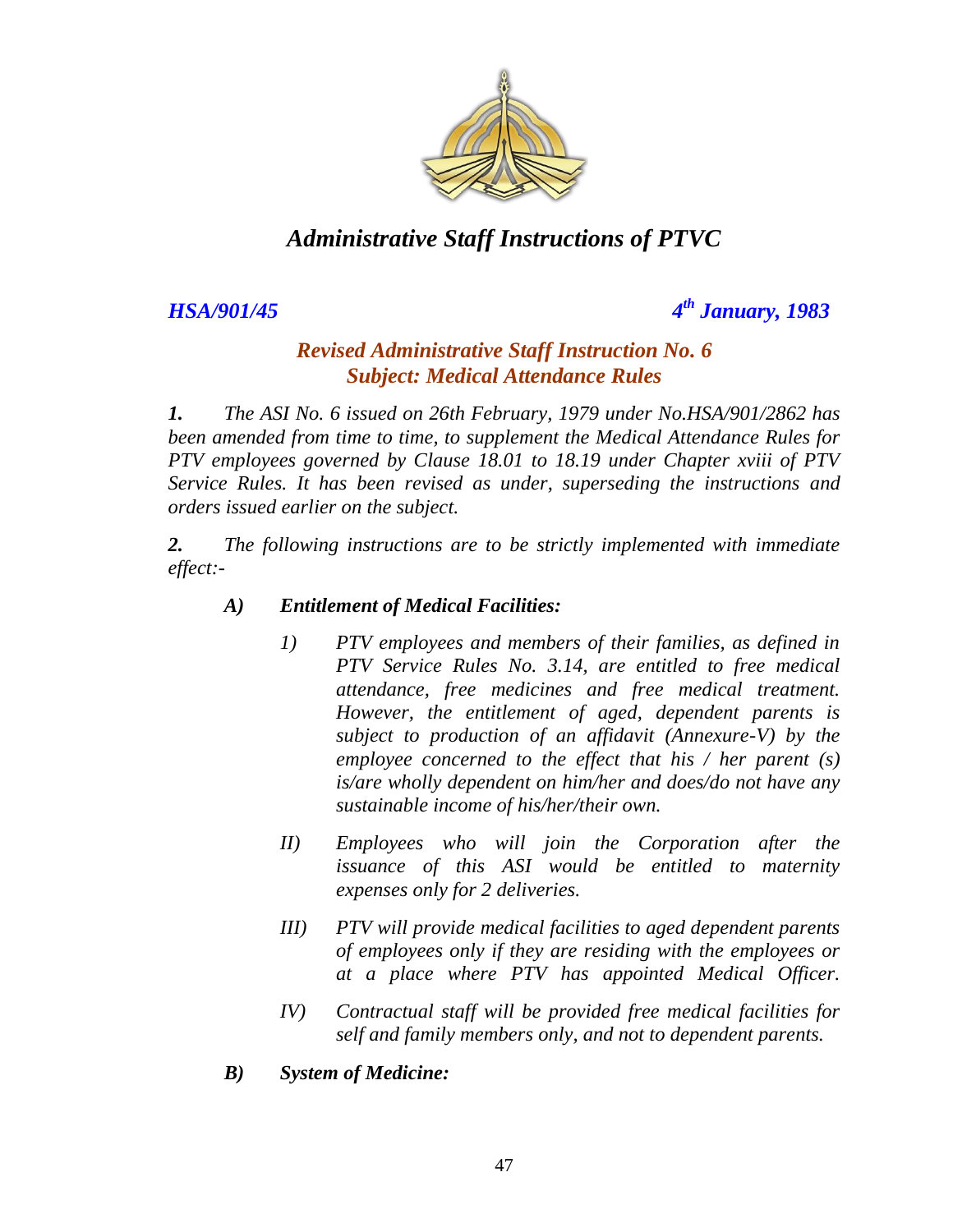

*I) Normally medical facilities under Allopathic system of medicine will be provided to PTV employees and dependent members of their family. However, employees who wish to be treated by a Homoeopathic Doctor or a Hakim can do so with prior written permission of the Administrative Head of TV Centre/Office where they are posted. Detailed instructions about the procedure to be followed in such cases will also be given at an appropriate place in this ASI. Here it is clarified that an employee will be allowed medical treatment under either Allopathic or Homeopathic or Unani system of medicine.* 

#### *C) Medical Officers:*

*I) For providing medical consultations to PTV employees and members of their families, a number of registered MBBS doctors have been appointed as Medical Officers on fixed monthly retainer fees in various localities at the places listed in the chart below:-*

| <b>Place</b>                    | No. of<br>For providing medical<br>Doctors to<br>consultation to the employees<br>be appointed<br>posted at. |                                                   | <b>Appointing</b><br><b>Authority</b> |
|---------------------------------|--------------------------------------------------------------------------------------------------------------|---------------------------------------------------|---------------------------------------|
| Lahore                          | 4                                                                                                            | <b>TV Centre Lahore</b>                           | $GM, PTV-L$                           |
| Karachi                         | 6                                                                                                            | TV Centre Karachi /<br>CSO-Karachi                | $GM, PTV - K$                         |
| <i>Ouetta</i>                   | $\mathfrak{Z}$                                                                                               | TV Centre Quetta/RBS Lakpass                      | $GM, PTV - Q$                         |
| Peshawar                        | 3                                                                                                            | TV Centre, Peshawar                               | $GM, PTV - P$                         |
| Rawalpindi/<br><b>Islamabad</b> | 8                                                                                                            | PTV-HQ, Islamabad,<br><b>TV Centre Rawalpindi</b> | CAP                                   |
| <i>Murree</i>                   |                                                                                                              | RBS-Murree                                        | <b>EIC</b>                            |
| Hyderabad                       |                                                                                                              | <b>RBS-TBK</b>                                    | <b>EIC</b>                            |
| Sakesar                         |                                                                                                              | RBS-Sakesar                                       | EIC                                   |
| Cherat                          |                                                                                                              | RBS-Cherat                                        | EIC                                   |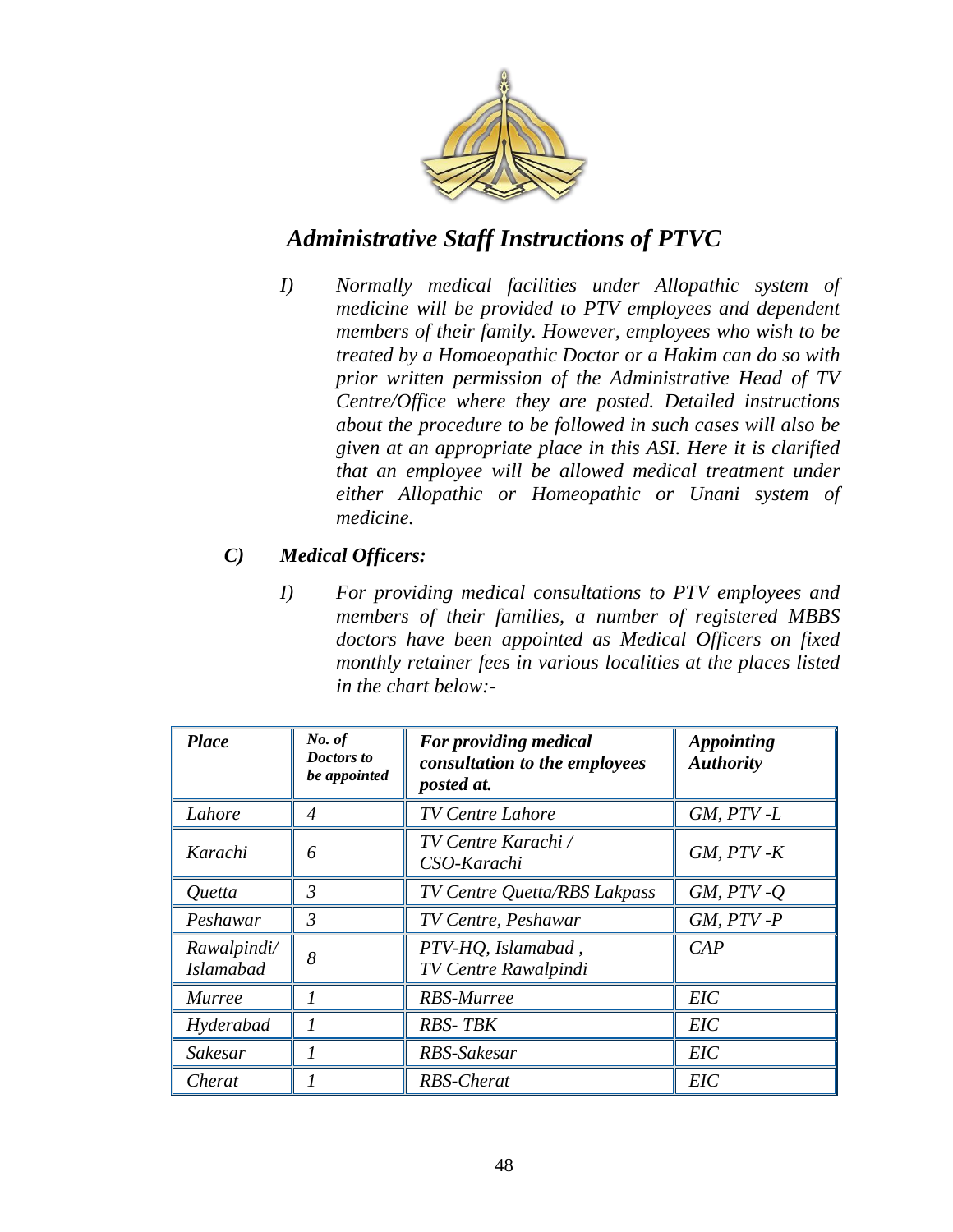

| Shujaabad  | RBS-Shujaabad      | <b>EIC</b> |
|------------|--------------------|------------|
| Sahiwal    | RBS-Sahiwal        | <b>EIC</b> |
| Abbotabad  | RBS-Thandiani      | <b>EIC</b> |
| Nawabshah  | RBS-Nurpur         | <b>EIC</b> |
| Sadigabad  | RBS-Jamal Din Wali | EIC        |
| Razmak     | RBS-Razmak         | <b>EIC</b> |
| Sibbi      | RBS-Sibbi          | <b>EIC</b> |
| Faisalabad | RBS-Faisalabad     | <b>EIC</b> |
| Shikarpur  | RBS-Shikarpur      | <b>EIC</b> |

*Remarks:- With prior written permission of DAP.*

- *II) One of the Medical Officers at Lahore, Karachi, Quetta, Peshawar and Rawalpindi-Islamabad will be designated as Chief Medical Officer. Chief Medical Officer at Rawalpindi/ Islamabad will be called Medical Advisor.*
- *III) Each PTV employee, serving at any of the places listed in Para (i) will be assigned to a particular Medical Officer for providing medical consultation to him and members of his family entitled to medical facilities under PTV's rules. Each employee will be individually informed in writing of the name, address and other particulars of the Medical Officer whom he and his/her family members can consult in case of illness. The assignment of employees to Medical Officers will be so made as to ensure allocation of near equal patient-Load to the Medical Officers. Once an employee is assigned to a particular Medical Officer, he/she will not be allowed to consult any other Medical Officer without the written permission of the relevant Administrative Head.*

#### *D) Medical Cards:*

*I) Each employee and each member of his/her family, entitled to medical facilities under PTV's rules, will be issued a separate Medical Card from the Administration Department. The*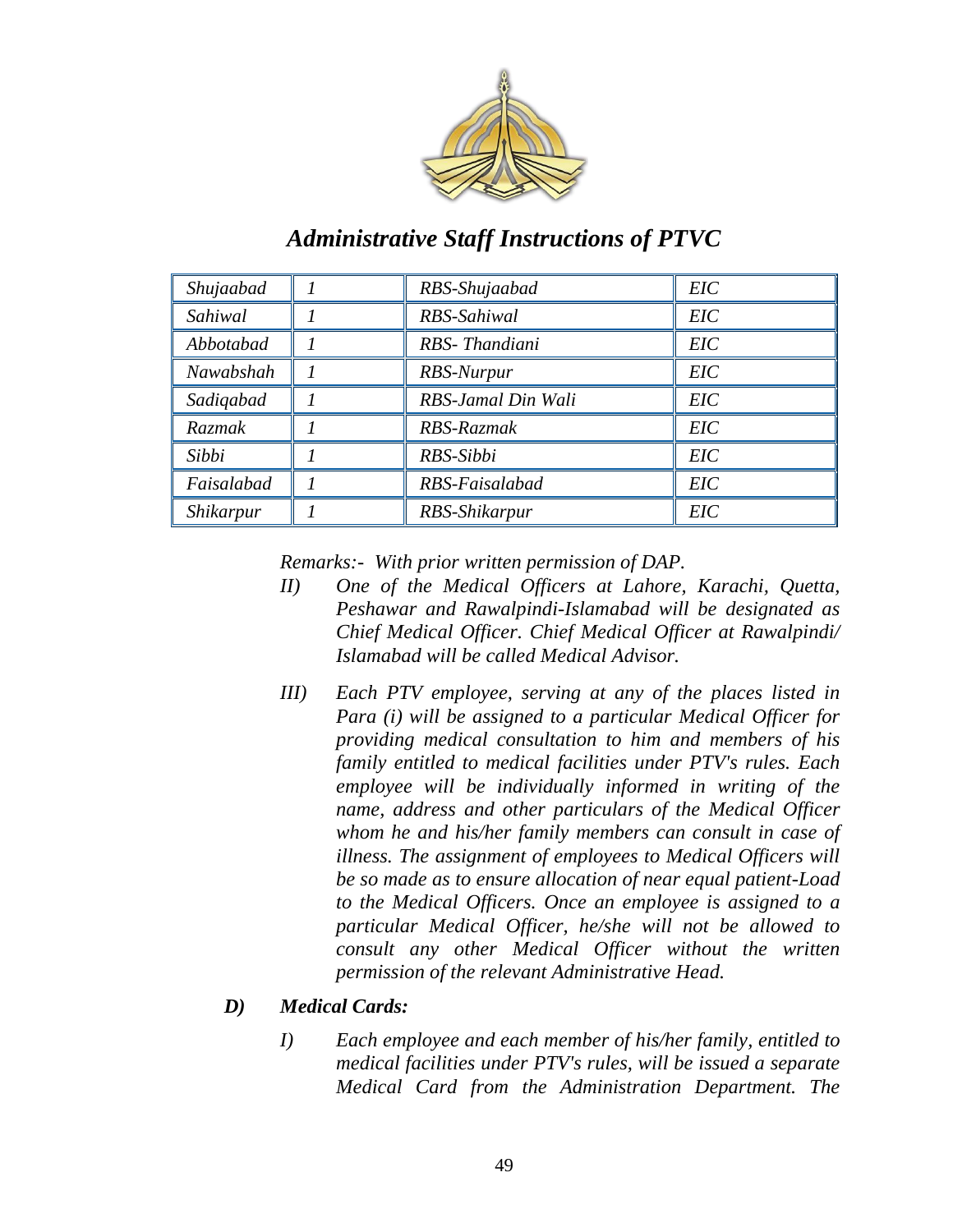

*specimens of the Medical Cards are enclosed as Annexure-I and Annexure-II to this ASI. All Medical Cards in respect of an employee and members of his/her family will be placed in a jacket, the specimen of which is enclosed as Annexure-III to this ASI. These cards will carry the name and address of Medical Officer to whom the employee is assigned. A photo copy of the National Identity Card of each employee and his/her dependent, except the children below 18 years of age, is to be affixed on the respective Medical Card. Dependents under 18 years of age are required to affix their photographs on the Medical Card as the Registration Department do not issue National Identity Cards to persons below 18 years of age. However, female members of the employees may not be asked to provide photographs for affixing on Medical Cards. They may be allowed to put their signatures or thumb impression on the cards.* 

*II) The employees or their dependents are required to take their Medical Cards With them whenever they visit the assigned Medical Officer for obtaining treatment. The Medical Officers have been advised not to entertain any patient who is not in possession of Medical Card.* 

#### *E) Medical Consultation:*

- *I) Employees, when ill, will normally consult the Medical Officers in their clinics during normal visiting hours. Only those employees and their family members will be given medical consultation whose Medical Cards have been assigned to the Medical Officers. After consultation, the Medical Officer will write a prescription, in duplicate, the details of which will be entered on the Medical Card, along with the date of the visit and the diagnosis. Thereafter both copies of the prescription will be given to the patient.*
- *II) The Medical Officers have been advised not to prescribe medicines to any PTV employee or to his/her dependents unless they are physically examined by him.*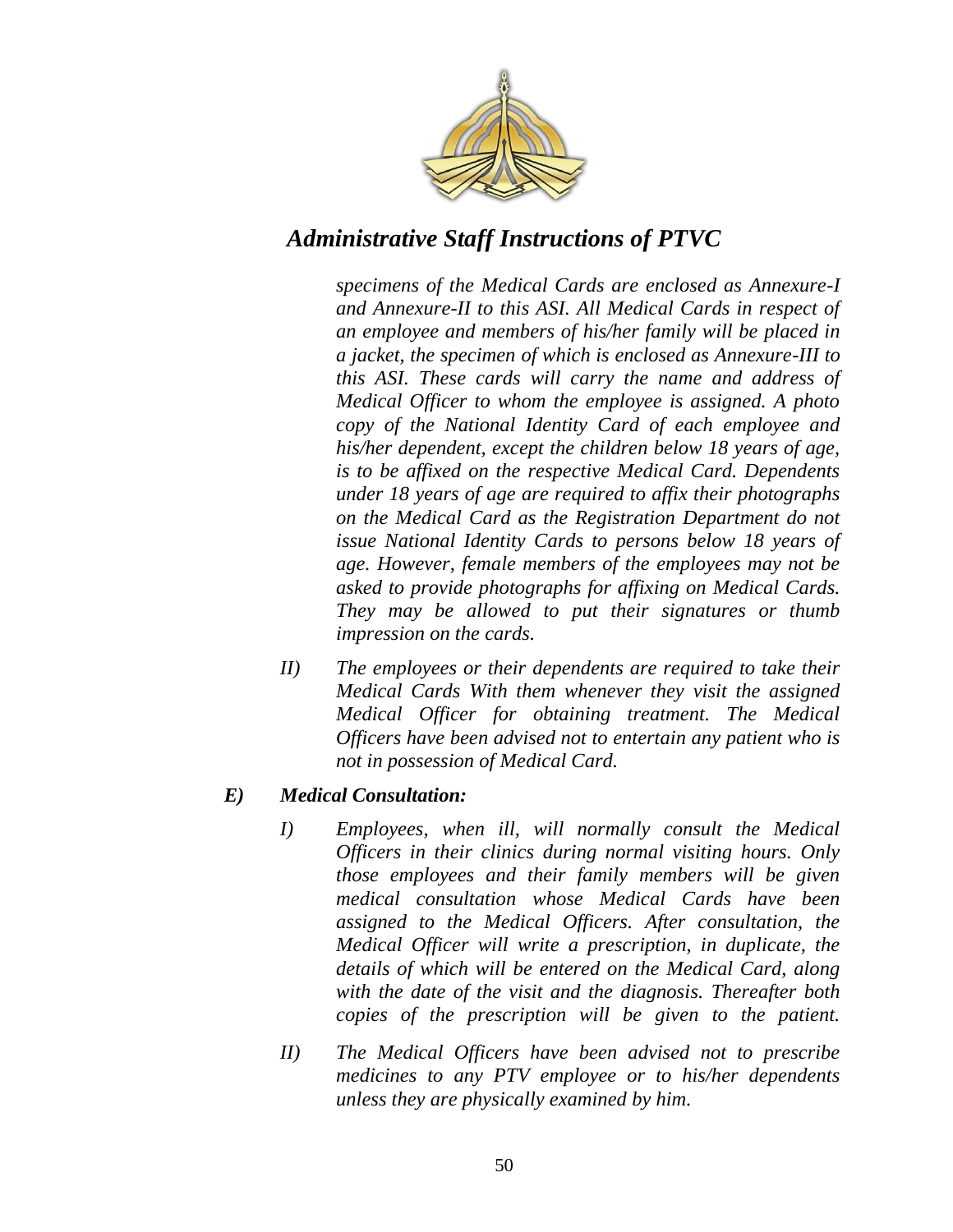

*III) An employee can request the Medical Officer for a house visit only when the patient is so seriously ill that he is physically unable to go to the clinic. Any abuse of this facility, if reported by a Medical Officer, will result in disciplinary action against the offending employee.* 

#### *F) Supply of Medicines:*

- *I) One registered Dispensing Chemist per Medical Officer will be appointed by the respective Centre / Office as listed at (C) (i), in consultation with the Chief Medical Officer / Medical Advisor. The dispensing Chemists will provide medicines to the employees exactly according to the prescriptions issued by the Medical Officers, after obtaining the signatures of the employees on the Credit memos which should be filled in before obtaining signatures of the employees / dependents. The Dispensing Chemists will retain the original copy of the prescription and will hand-over the duplicate copy of the prescription to the employee along with the medicines.*
- *II) In the first week of each month, the Dispensing Chemists will submit their bills pertaining to the medicines supplied by them during the previous month, accompanied by Credit Memos and Original copies of prescriptions, to the respective Administration Departments for settlement.*

#### *G) Consultations with Specialists:*

*I) A Medical Officer, if he so considers, can refer an employee or a member of his/her family to a Specialist for consultation or opinion. Cases will, however, be referred only to those Specialists who are on the approved panel of PTV .The panel of specialists will be drawn up by the officers listed in Para (C) in consultations with the Chief Medical Officers/Medical Advisor. Fees of Specialists will be paid by the Corporation on verification of their bills by the referring Medical Officers.*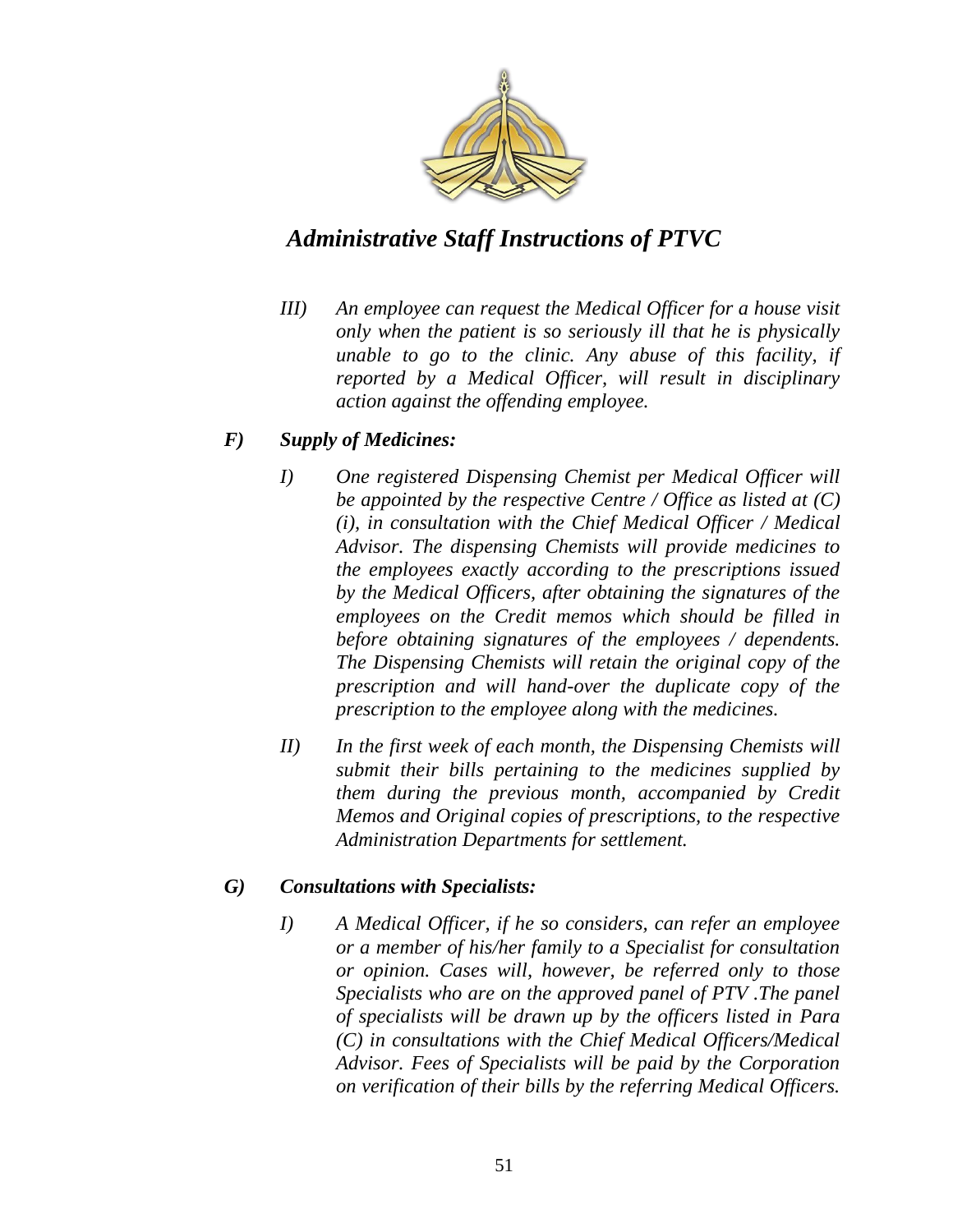

*The specialists of all Government/ Military hospitals will also be treated as on the panel of PTV, in addition to the other specialists, a list of which is circulated from time to time. No employee or any member of his family is allowed to consult a Specialist at his own, without a proper reference from the Medical Officer concerned.* 

#### *H) Consultations with doctors other than Medical Officers:*

- *I) In emergencies and in extremely serious illnesses where medical attendance is immediately needed and if at that time the Medical Officer in not available, an employee or a member of his/her family is permitted to consult any registered MBBS doctor and to purchase medicines from any chemist. The fees paid to the doctors and costs of medicines purchased on prescription of such doctors will be reimbursable, provided the doctor's bills are on their letterhead showing their registered numbers, and provided the Cash Memos of the medicines are in printed form and are accompanied by doctor's prescriptions, both duly verified by the Medical Officer concerned to the effect that the illness was so serious that a doctor had to be consulted at the time when the Medical Officer was not available. Employees and their dependents can in such emergencies also consult any Medical Officer of the Corporation on production of their identity cards.*
- *II) At outstations whether on duty or on properly sanctioned leave where Medical Officers have not been appointed by PTV, employees and members of their family (if accompanying the employees) can consult any registered MBBS doctor and can purchase medicines from any chemist. Reimbursement of consultation fees and costs medicines will be made provided the doctor's bills are on their letter heads showing their registered number and provided the cash memos of the medicines are in printed form and are accompanied by doctors prescriptions, duly verified by the*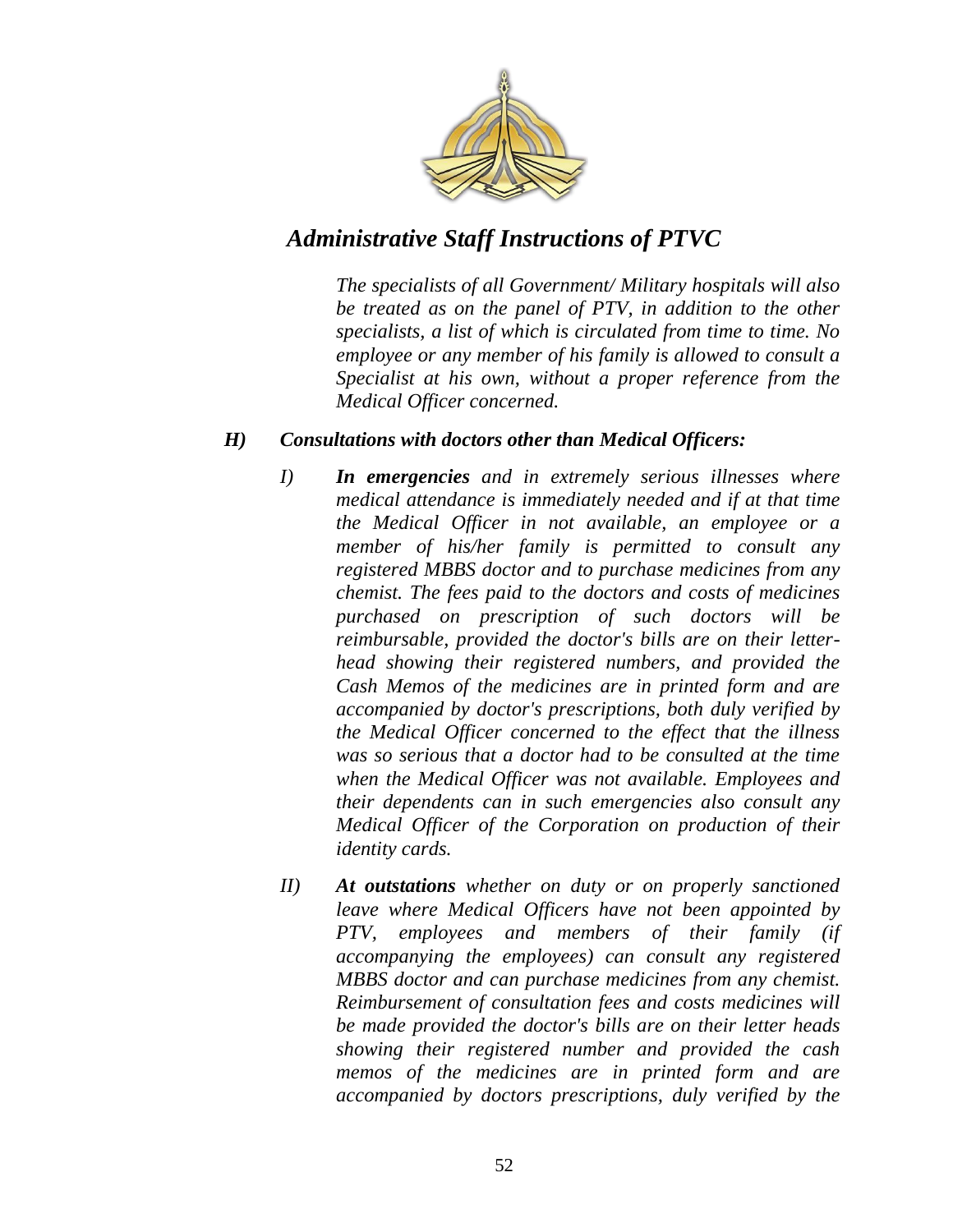

*Chief Medical Officers/ Medical Adviser, or by the Medical Officers concerned in case of RBSs. In such cases employees are required to submit their re-imbursement claims to Administration Department of the respective Centre/0ffice which will forward these bills for verification/ countersignatures to concerned Chief Medical Officer/ Medical Adviser and in case of RBSs to the concerned Medical Officers.*

#### *I) Dental Treatment:*

- *I) Officers listed in Para (C), will appoint a number of Dental Surgeons, in consultation with Chief Medical Officer/Medical Adviser. Employees and members of their family would be allowed to get dental treatment only from Dental Surgeons who are on the approved list.*
- *II) PTV will not pay for dentures.*
- *III) Dentists on panel are not allowed to issue medical certificates to the employees as such their certificates will not be acceptable for the purpose of medical leave.*

#### *J) Hospitalization*

- *I) Officers listed in Para (C) will draw up a panel of hospitals in consultation with Chief Medical Officers / Medical Adviser for providing hospitalization facilities to employees and members of their families.*
- *II) Employees and members of their families will normally be admitted in a hospital on a reference from Medical Officers. In emergencies needing immediate hospitalization at a time when the Medical Officer cannot be contacted or is not available, employees and members of their families can obtain admission in an approved hospital on a letter from Administration Department or on their own, but in such cases, a reference from the Medical Officer must be obtained at the earliest possible opportunity after hospitalization.*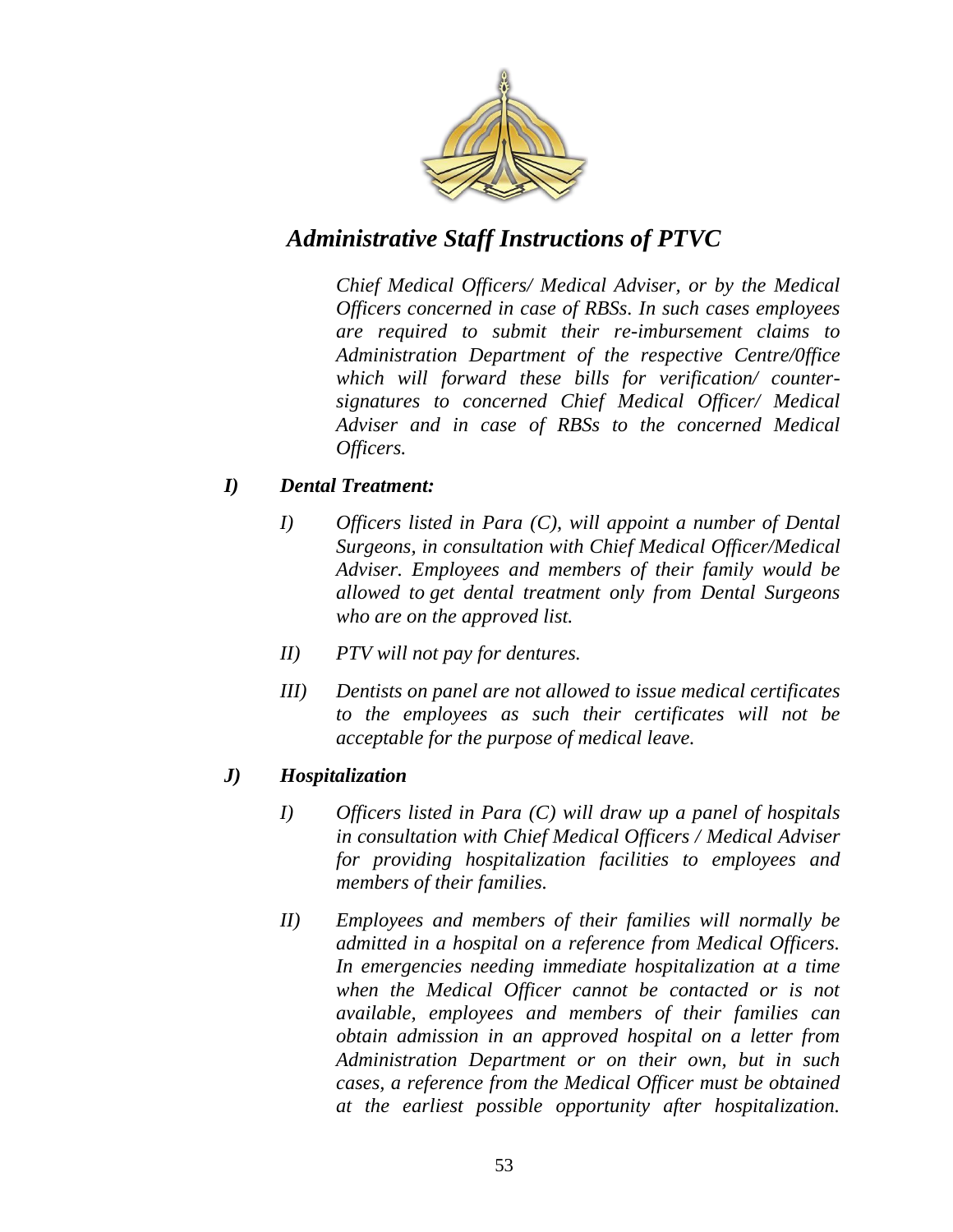

*Hospital bills will be paid by the Corporation only if these are accompanied by a reference from a Medical Officer.* 

*III) For hospitalization and maternity confinement, the entitlement of employees and, members of their family is as follows:*

| -Employees in Group $1 - 4$                | General Ward      |
|--------------------------------------------|-------------------|
| -Employees in Group 5 & $6$                | Semi Private Room |
| -Employees in Group 7 & above Private Room |                   |

- *IV) In the event of non-availability of Private Rooms and Semi-Private Rooms, employees entitled to these accommodations will be given Semi Private rooms and General Wards, respectively.*
- *V) An employee originally entitled to admission in a General Ward can be given a Semi Private room if so advised by the doctor attending him in the hospital and if concurred by the Chief Medical Officer/Medical Adviser, but only with prior written approval by the respective Administrative Head.*
- *VI) If an employee or his/her family member occupies accommodation higher than his/her entitlement in a hospital, without prior written approval of the Administrative Heads, excess room rent and consequential excess expenses will be borne by the employee himself/herself.*
- *VII) The cost of any special facility during hospitalization, such as special nursing service or special air-conditioning etc., availed by an employee or any member of his/her family without prior written permission of the Administrative Head, will be borne by the employee himself/herself.*
- *VIII) Diet charges, during hospitalization, unless these are included in the room rent, will not be paid by PTV, and will be borne by the employee himself / herself*
- *K) Delivery cases at Home:*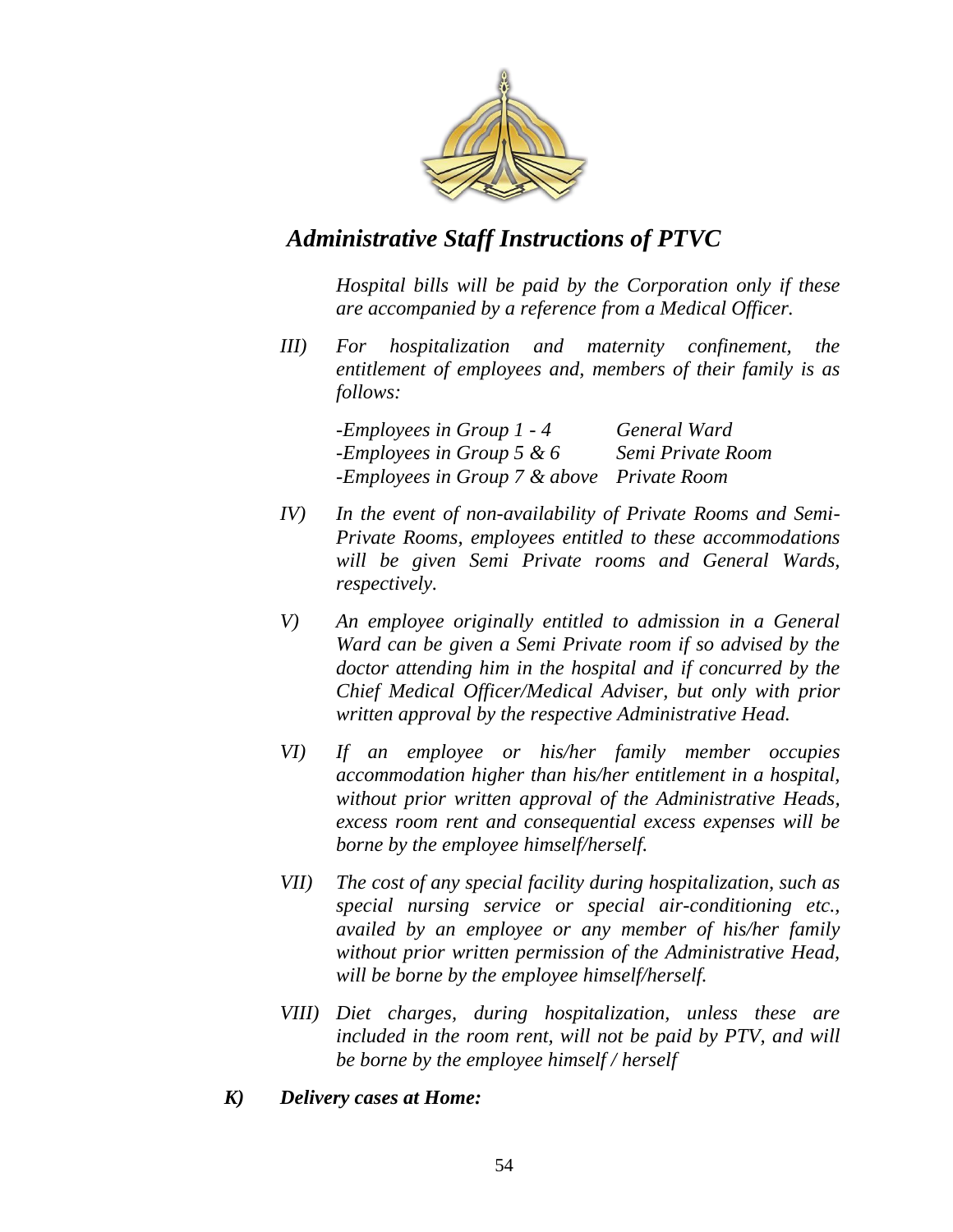

*I) All delivery cases of female employees or wives of employees will normally be done in the hospitals on PTV's panels, In exceptional circumstances, delivery cases can be done at the residence of the employees concerned, with prior written approval of the respective Administrative Head. In such cases, reimbursement of the delivery fee will be restricted to Rs.500/= if the delivery is done by a registered Lady Doctor and Rs.200/= if the delivery is done by a Midwife. Costs of medicines purchased for the delivery will also be reimbursable provided the claim is accompanied by printed cash memos supported by prescriptions from a registered MBBS doctor. All such reimbursements will be subject to the verifications by Chief Medical Officer/Medical Adviser and the production of proper birth certificate.* 

#### *L) Circumcision at house:*

*I) All cases of circumcision of male children of employees will normally be done in the hospitals on PTV's panel. In cases where it is carried out at places other than hospitals, reimbursement of the circumcision fee will be restricted to Rs.50/-*

#### *M) Laboratory/Clinical Tests:*

- *I) Officers listed in Para (c) will draw up a list of the hospitals and laboratories, in consultation with Chief Medical Officers/ Medical Adviser, for obtaining X-rays, laboratory/clinical tests etc., if prescribed by the Medical Officers. Expenses incurred by an employee on X-ray & tests etc., at a hospital/laboratory not included in the above mentioned panels, will not be reimbursable. The Medical Officers are allowed to get laboratory/clinical tests done in respect of the employees and their families at their own clinics but they should give reasons for doing so. This facility will be withdrawn, if misused.*
- *N) Homoeopathic and Unani Medicines:*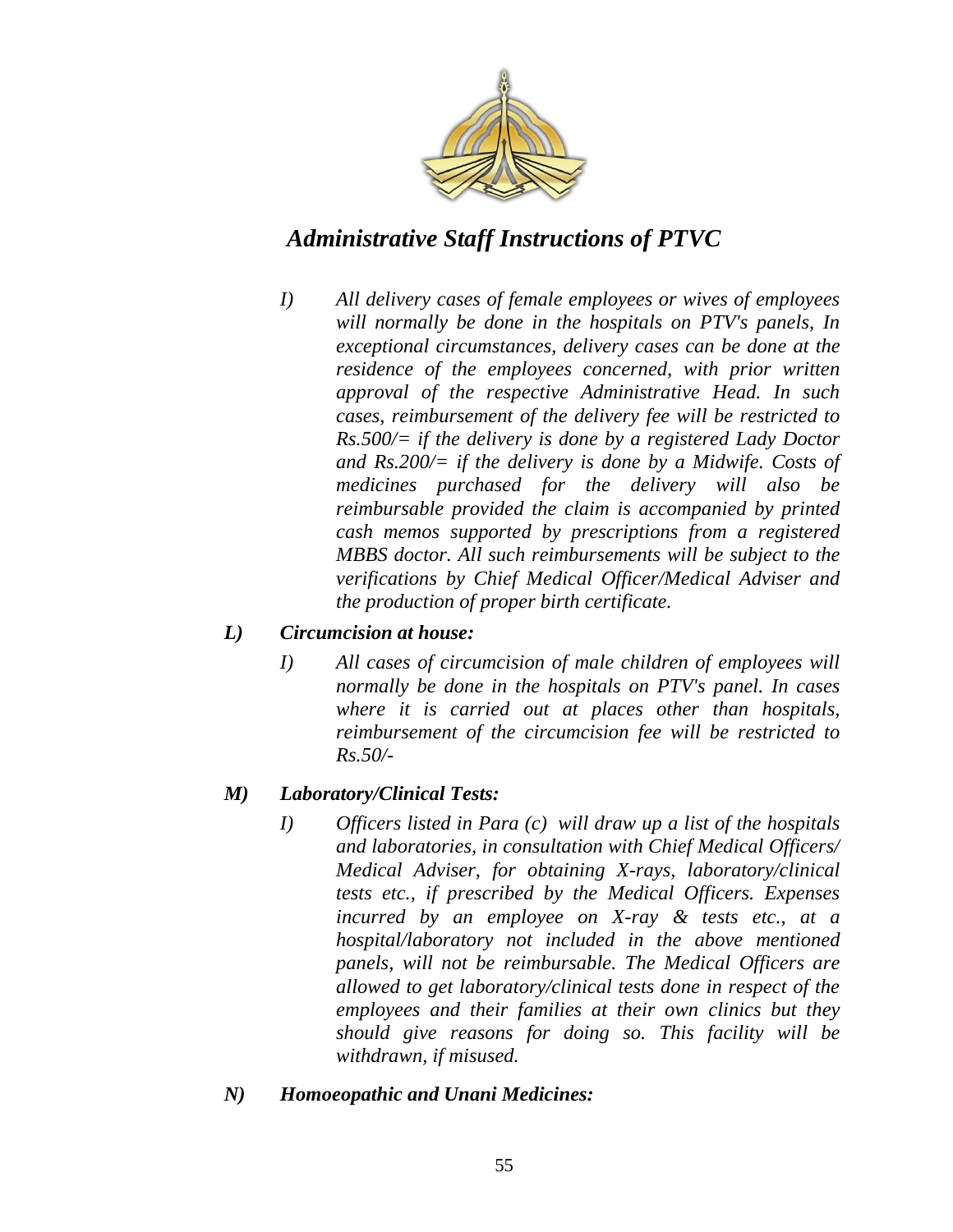

- *I) Employees who wish to consult particular homoeopathic doctors, in preference to Medical Officers, can do so with prior written permission of the Administrative Head. However, in such cases these employees will not be allowed to change their preference at a later date.*
- *II) Employees who wish to consult Hakims, in preference to Medical Officers, can do so in a specified Hamdard or Hakim Ajmal Khan Dawa Khana with prior written permission of the Administrative Head. However, in such cases these employees will not be allowed to change their preference at a later date.*
- *III) Employees who opt for Homoeopathic or Unani medicine will, however, be provided hospitalization facilities, on reference from Chief Medical Officers/Medical Adviser as allowed to employees who opt for allopathic system of medicine.*
- *IV) Employees opting for Homoeopathic or Unani system of medicine will themselves pay for consultation fees, if any, and for the cost of medicines, and will then claim reimbursements which will be allowed if the claim is supported by proper receipts/cash memos, and are within reasonable limits.*

*3. Medical Certificates for purposes of Medical Leave and Fitness Certificates after availing Medical Leave will be accepted only from the following:-*

- *A) The Medical Officer to whom the employees is assigned, if the employee is ill at the place of his normal duty.*
- *B) The Chief Medical Officer /Medical Adviser, if the employee is ill at the place other than his normal place of duty where PTV has appointed Medical Officers, and if the employee has opted for Homoeopathic or Unani system of medicine.*
- *C) The Superintendent/Administrator/ Administrative Head of the Government Hospital, if the employee is ill at the place where PTV has not appointed Medical Officers, but where a Government Hospital exists.*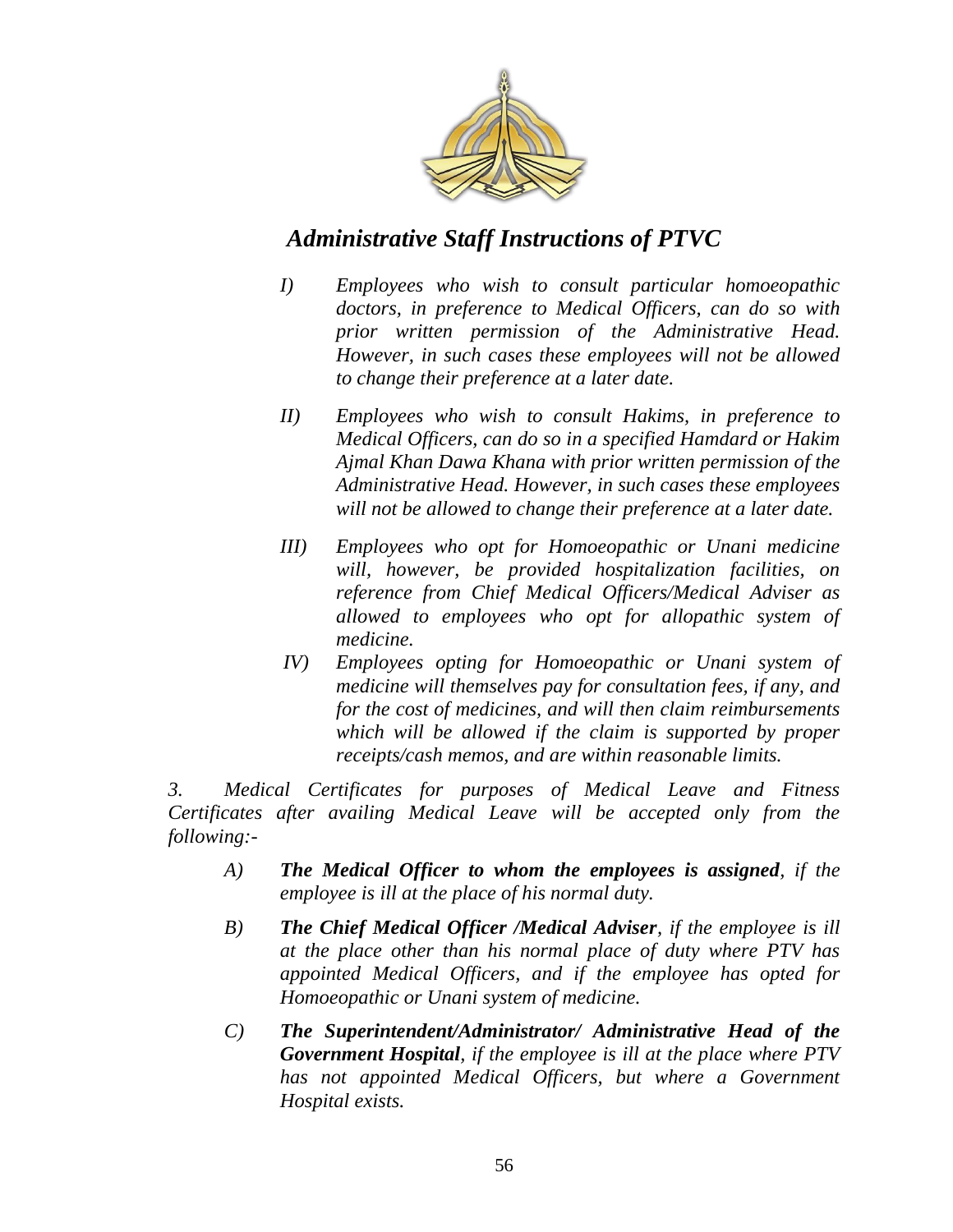

- *D) Any registered MBBS doctor, if the employee is ill at the place where there is neither a PTV's Medical Officer, nor a Government Hospital.*
- *E) Chief Medical Officers/Medical Adviser, if the employee is under transfer orders.*

*4. Where an employee submits Medical Certificate (s) the genuineness of which is considered doubtful, the Administrative Head can order such employees to appear before a Special Medical Board, comprising Chief Medical Officer/Medical Adviser and one Medical Officer, for a medical examination. If the employee does not appear before the Special Medical Board at the given time, date and place, or if the examination by the Special Medical Board reveals that the employee is not ill enough to attend to his duties, a Medical Certificate in respect of such an employee will not be accepted from the date fixed for the examination by Special Medical Board. Disciplinary action for wrong information and irregularities may also be taken where it may be called for.* 

*5. In future newly appointed employee who are entitled to medical facilities, will be medically examined by the Chief Medical Officer/Medical Adviser. For this purpose a Medical Examination Form, the specimen of which is enclosed as Annexure-IV to this ASI will be used. Only those employees will be allowed to join PTV who are declared medically fit as a result of the Medical Examination.* 

*6. In future all serving employees in Group 5 and above will be medically examined by their respective Medical Officers once every year, according to a schedule to be approved by the Administrative Heads. The record of the annual examination will be made on the Medical Examination Form, mentioned in Para 5 above. If the annual medical examination of an employee reveals that he is suffering from an incurable disease or if it reveals that he is physically unfit to perform his duties, his case will immediately be reported by the Administrative Head to Director Administration and Personnel for consideration whether or not the employee should be retained in PTV's Service.* 

*7. In future preventive treatment like B.C.G., D.P.T., and Polio Injections to the children are to be given at an appropriate time, in accordance with the recommendation of Chief Medical Officer/Medical Adviser. ATT and TAB injections (against cholera and typhoid) to the employees and their dependents in*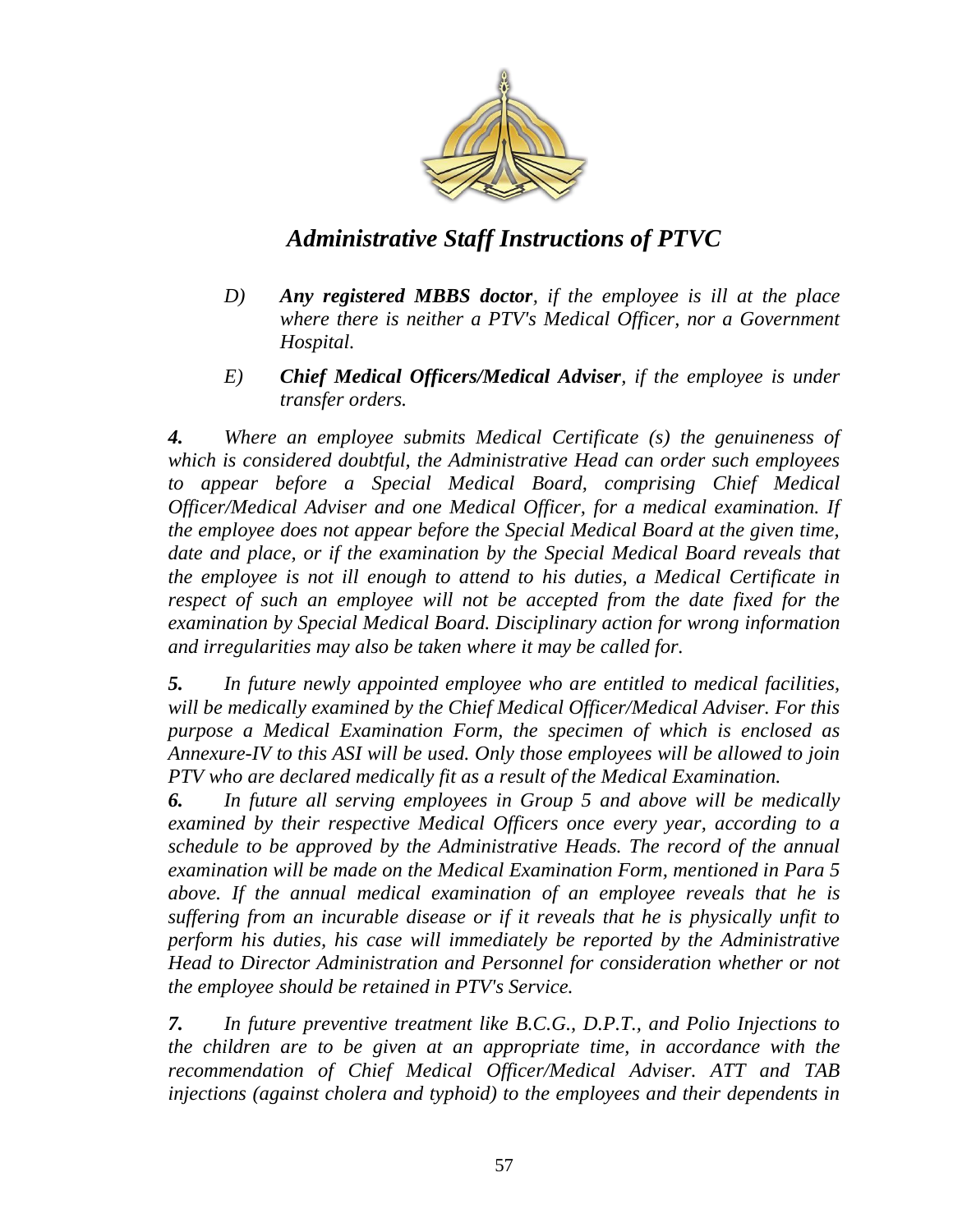

*the months of August and September each year are to be given by the respective Medical Officers.* 

*8. In future all bills from Dispensing Chemists and hospitals and all claims for reimbursement of medical expenses will be scrutinized in the Administration Department, before these are forwarded to Accounts Departments for payment.* 

*9. As the Administration Departments of each TV Centres/Office, registers will be maintained for noting medical expenses such as cost of medicines, hospitalization charges, specialists consultation fees, clinical tests etc., incurred on each employee and members of his/her family. Heads of Administration Departments will prepare a monthly statement showing Department/Section-wise and total expenditure on medical facilities during the month. The statement will also highlight cases where abnormal medical expenses are incurred by individual employees and their family members. Copies of this statement will be sent to Administrative Head and to the Controller Administration and Personnel at PTV Headquarters Office.*

> *(A. Nasir Siddiqui) Director Administration & Personnel*

*Amendments:*

*HSA/901/1390 05-06-1984 Medical Attendance Rules vide ASI No. 43*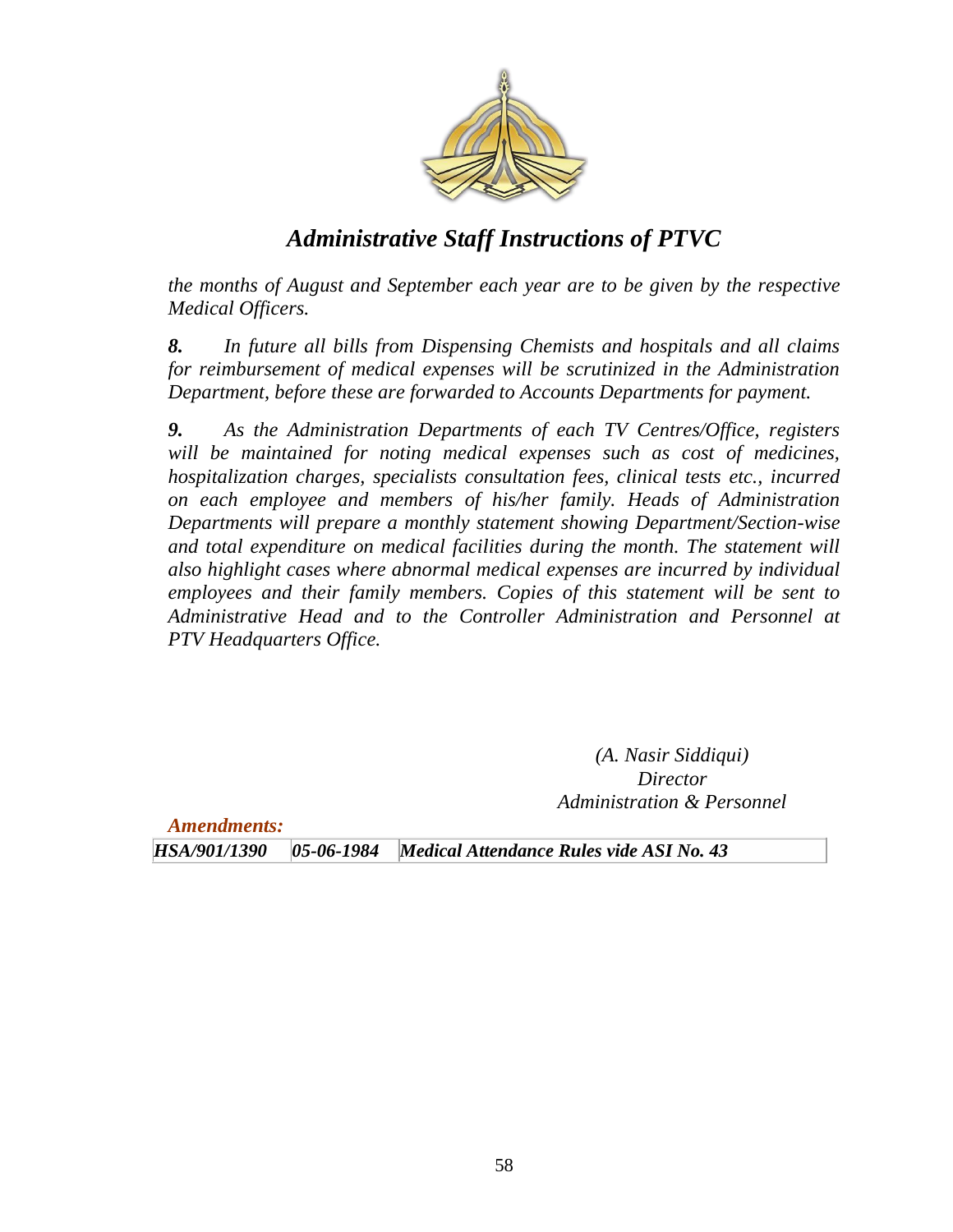

 $52\,$ 

 $ANNEXURE - 1$ 

# PAKISTAN TELEVISION CORPORATION LIMITED

 $\mathcal{C}_{\mathcal{A}}$ 

| PTV                                                                | $\frac{1}{2}$ . The contract of the contract of the contract of the contract of the contract of the contract of the contract of the contract of the contract of the contract of the contract of the contract of the contract of t |
|--------------------------------------------------------------------|-----------------------------------------------------------------------------------------------------------------------------------------------------------------------------------------------------------------------------------|
|                                                                    |                                                                                                                                                                                                                                   |
|                                                                    |                                                                                                                                                                                                                                   |
|                                                                    | $Group$ <sub>____</sub>                                                                                                                                                                                                           |
|                                                                    |                                                                                                                                                                                                                                   |
| Signature Of Employees                                             |                                                                                                                                                                                                                                   |
| Signature Of Admin. & Personnel Manager/<br>Administrative Officer |                                                                                                                                                                                                                                   |

MEDCIAL HISTORY

| DATE OF VISIT | <b>DIAGNOSIS</b> | <b>PRESCRITION</b> |
|---------------|------------------|--------------------|
|               |                  |                    |
|               |                  |                    |
|               |                  |                    |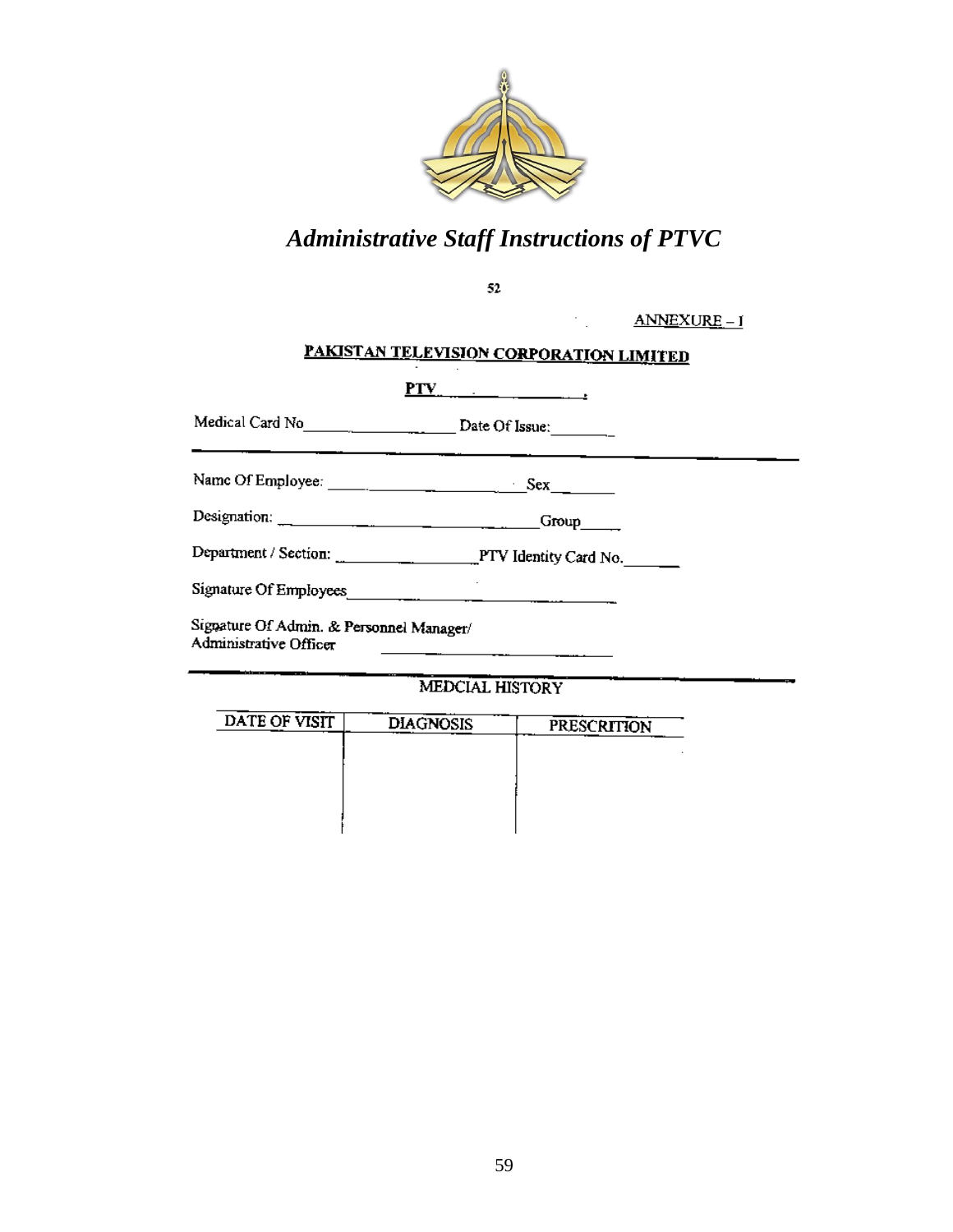

53.

ANNEXU<u>re – II</u>

### PAKISTAN TELEVISION CORPORATION LIMITED

 $PTV$ 

DATE OF BIRTH/AGE\_\_\_\_\_PTV IDENTITY CARD NO.

| <b>RELATIONSHIP</b> |  |
|---------------------|--|
|                     |  |

SIGNATURE OF ADMIN. & PERSONNEL MANAGER/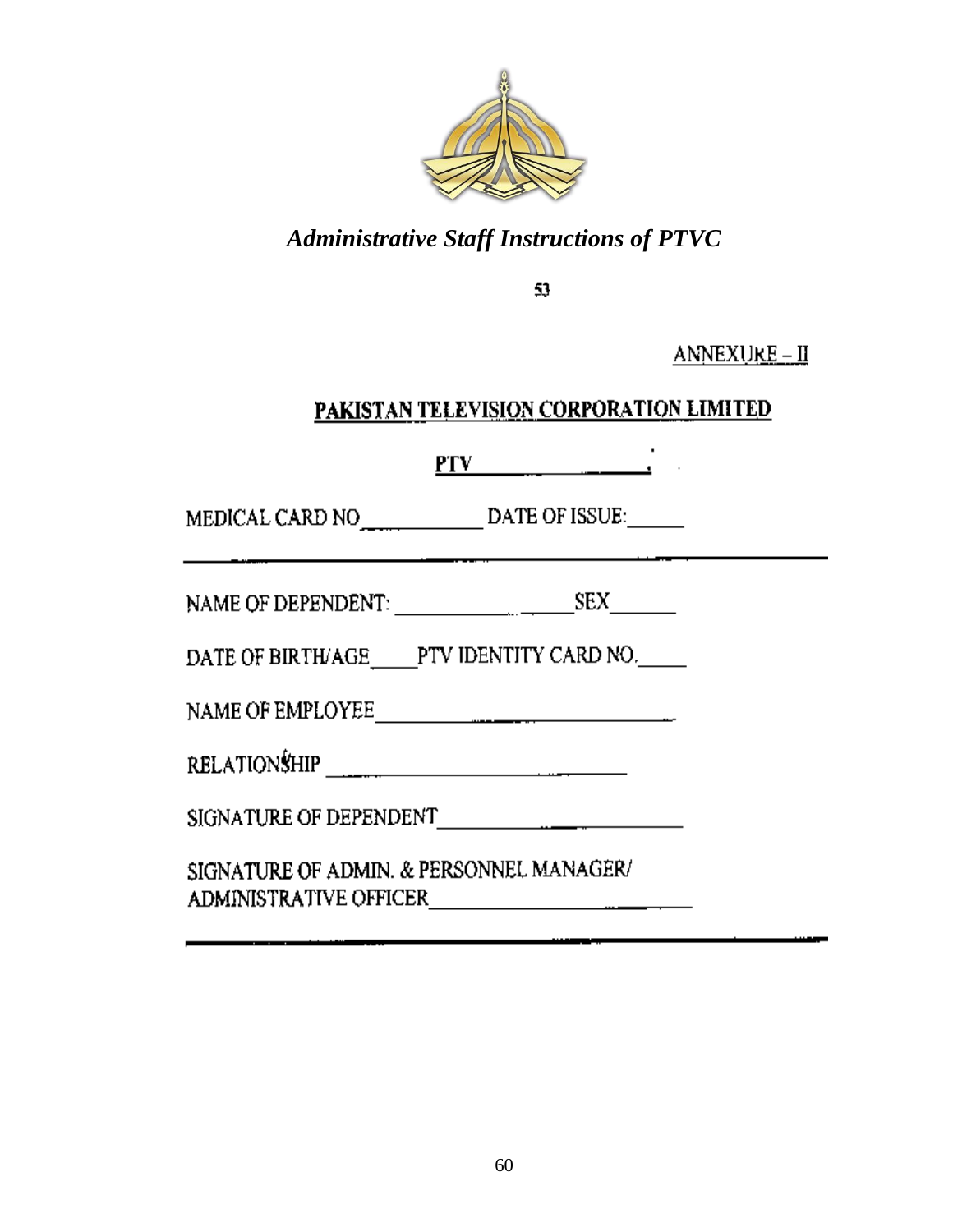

54

ANNEXURE - III

Medical Card No.

#### PAKISTAN TELEVISION CORPORATION LIMITED

| PTV<br>the contract of the contract of the                                                                                                                                                        |                                                                                                                       |
|---------------------------------------------------------------------------------------------------------------------------------------------------------------------------------------------------|-----------------------------------------------------------------------------------------------------------------------|
|                                                                                                                                                                                                   |                                                                                                                       |
|                                                                                                                                                                                                   |                                                                                                                       |
|                                                                                                                                                                                                   |                                                                                                                       |
| Date of Birth: $\frac{1}{2}$                                                                                                                                                                      |                                                                                                                       |
|                                                                                                                                                                                                   |                                                                                                                       |
|                                                                                                                                                                                                   | <u> 1980 - Jan Barat, amerikan bahasa perang di sebagai perang berakhir perang berakhir perang di sebagai perang </u> |
|                                                                                                                                                                                                   |                                                                                                                       |
| Telephone No.                                                                                                                                                                                     |                                                                                                                       |
|                                                                                                                                                                                                   |                                                                                                                       |
| Name of Family Members:                                                                                                                                                                           |                                                                                                                       |
| Name: $\frac{1}{\sqrt{1-\frac{1}{2}}}\left[\frac{1}{2}\right]$ Relationship $\frac{1}{\sqrt{1-\frac{1}{2}}}\left[\frac{1}{2}\right]$ Age $\frac{1}{\sqrt{1-\frac{1}{2}}}\left[\frac{1}{2}\right]$ |                                                                                                                       |
|                                                                                                                                                                                                   |                                                                                                                       |
|                                                                                                                                                                                                   |                                                                                                                       |
|                                                                                                                                                                                                   |                                                                                                                       |
|                                                                                                                                                                                                   |                                                                                                                       |
|                                                                                                                                                                                                   |                                                                                                                       |

SIGNATURE OF ADMIN. & PERSONNEL MANAGER / ADMINISTRATIVE OFFICER: \_\_\_\_\_\_\_\_\_\_\_\_\_\_\_\_DATE: \_\_\_\_\_\_\_\_\_\_\_\_\_\_\_\_\_\_\_\_\_\_\_\_\_\_\_\_\_\_\_\_\_\_\_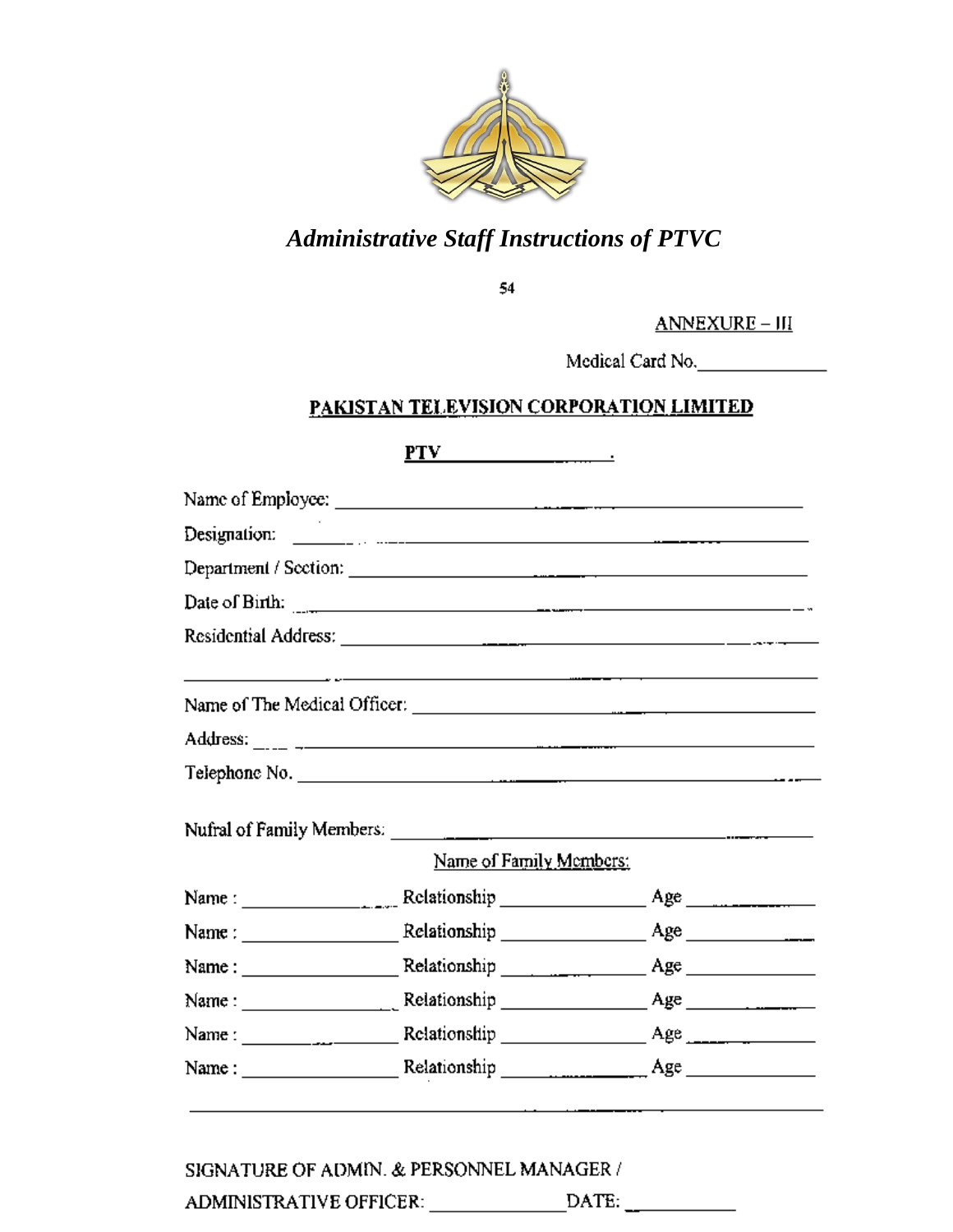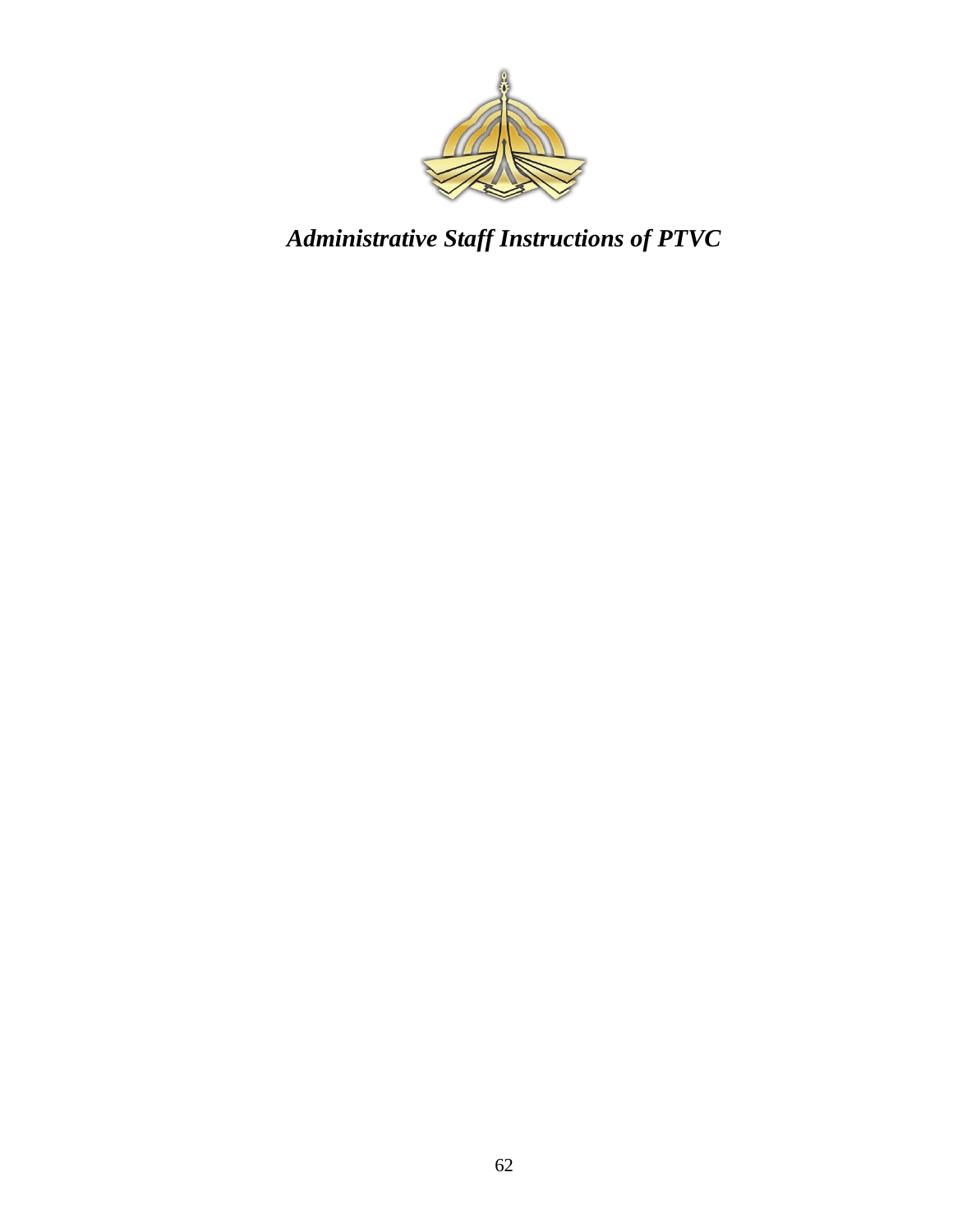

55

ANNEXURE IV

# PAKISTAN TELEVISION CORPORATION LIMITED

#### $PTV$ Ŀ

|             | Medical Examination Report                                                    |     |     | First Employment/Annual/Special  |                             |     |
|-------------|-------------------------------------------------------------------------------|-----|-----|----------------------------------|-----------------------------|-----|
|             | Name of employee                                                              | 2.  |     | Designation                      | Group.                      |     |
| 4.          | Date of employment                                                            | 5.  |     | Residential<br>Address.          | 6. Departments/<br>Section. |     |
| 7.          | Date of Birth                                                                 | 8.  |     | Sex                              | 9. Marital Status           |     |
| 10.         | Names/Ages of dependents.                                                     |     |     |                                  |                             |     |
| 11.         | Past medical history.<br>Did he ever suffer from or has any of the following: |     |     |                                  |                             |     |
|             |                                                                               | Yes | No. |                                  | Yes                         | No. |
| Asthma.     |                                                                               |     |     | Hernia or Rupture                |                             |     |
| Anemia      |                                                                               |     |     | Hemorrhoids                      |                             |     |
| Cancer      |                                                                               |     |     | Kidney trouble                   |                             |     |
|             | Chronic Cough and Colds                                                       |     |     | Verioese Veins                   |                             |     |
| Convulsions |                                                                               |     |     | Liver trouble                    |                             |     |
|             | Chest pains or shortness or breath                                            |     |     | Malaria                          |                             |     |
| Diabetes    |                                                                               |     |     | Nervous hreakdown                |                             |     |
| Lpilepsy    |                                                                               |     |     | Palpitation<br>Prostrate trouble |                             |     |
|             | Tuberculosis or Pleasurisy                                                    |     |     | Rheumatism                       |                             |     |
| Farnsing    |                                                                               |     |     |                                  |                             |     |
|             | Gall Bladder trouble                                                          |     |     | Scarlet fever                    |                             |     |
|             | Thyroid Problem                                                               |     |     | Swelling of aches                |                             |     |
| Hayfever    |                                                                               |     |     | Swollen joints                   |                             |     |
|             | Heart trouble                                                                 |     |     | Venereal Disease                 |                             |     |
|             | High Blood Pressure                                                           |     |     |                                  |                             |     |

Date

#### Signature of employee

| Medical Examination. |             |               |            |
|----------------------|-------------|---------------|------------|
| Temp.<br>12.         | 13. Pulse   | 14. Hearing   | 15. Height |
| 16. Weight           | 17. B.P.    | Diest<br>Syst |            |
| 18. Vision:          | Uncorrected | Corrected.    |            |
|                      | Fат:        |               |            |
|                      | Near:<br>R  |               |            |
|                      | Colour:     | Depth         |            |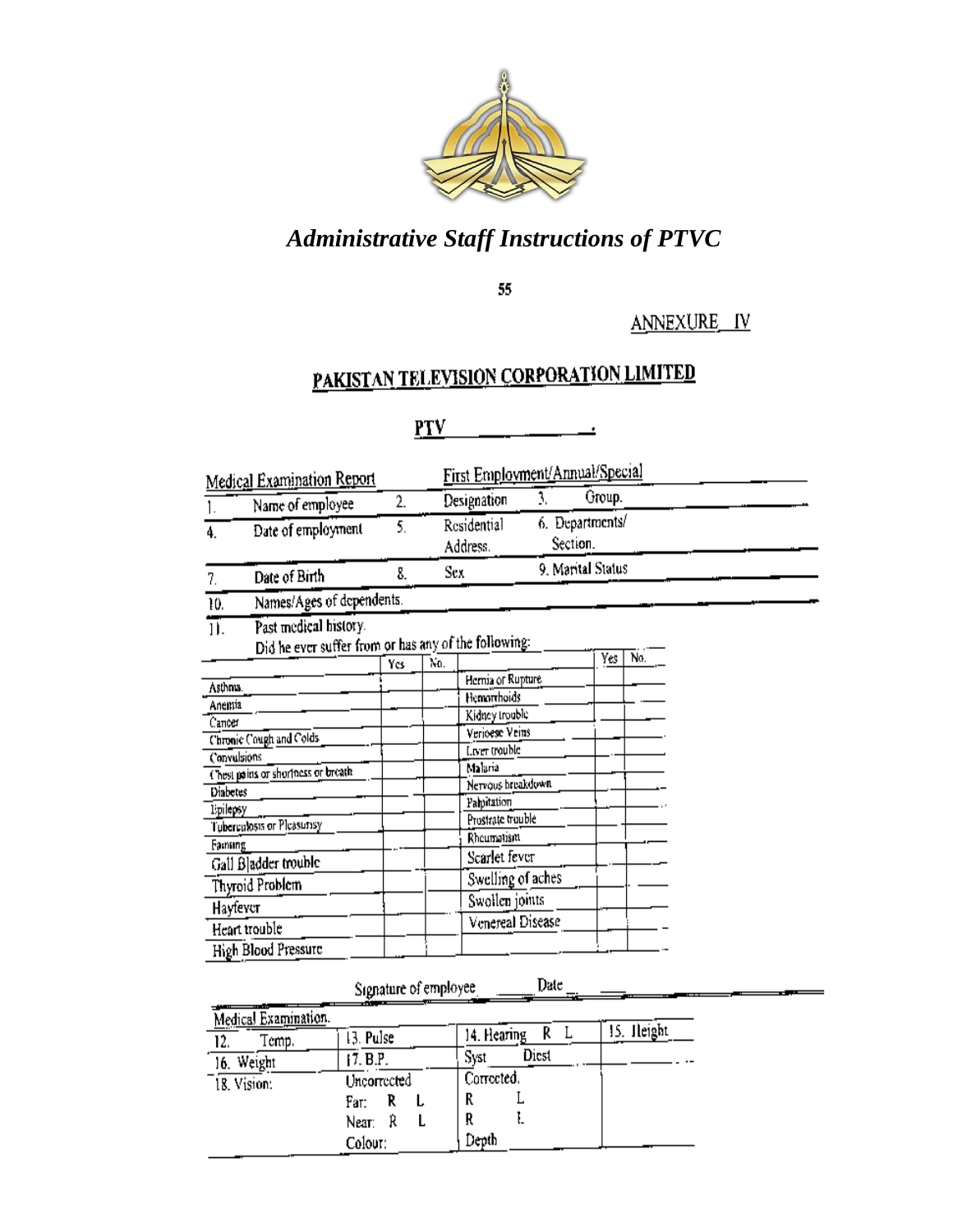

|      | Code: O | $\blacksquare$ | Within normal limits.  |
|------|---------|----------------|------------------------|
|      |         | $\blacksquare$ | Significantly abnormal |
|      |         |                | Not examined.          |
| Area |         | Code Remarks   | (Discuss abnormal      |
|      |         |                | findings in detail)    |

| <u>19. General appearance</u>                                                                                                        | $\overline{\phantom{0}}$ |
|--------------------------------------------------------------------------------------------------------------------------------------|--------------------------|
| Head and neck head of the state of the state of the state of the state of the state of the state of the state o<br>20.               |                          |
| 21.<br>Eyes<br><u> 1980 - Andrea Andrew Maria III, prima postala prima prima prima prima prima prima prima prima prima prima pri</u> |                          |
| 22.<br>Ears                                                                                                                          |                          |
| Nose<br>73                                                                                                                           |                          |
| Mouth<br>24.                                                                                                                         |                          |
| 25. Teeth                                                                                                                            |                          |
| 26. Chest and lungs                                                                                                                  |                          |
| 27. Heart<br>the control of the control of the control of                                                                            |                          |
| $Abdoman$ $\qquad \qquad \ldots \qquad \qquad$<br>28.                                                                                |                          |
| <u>29. Spine</u>                                                                                                                     |                          |
| 30. Skin<br><b>Contract Contract Contract Contract</b>                                                                               |                          |
| 31. Nurologie                                                                                                                        |                          |
| 32. Emotional Status 1997.                                                                                                           |                          |
| <u>33.</u><br><u> 1989 - Johann Barbara, martxa al III-lea (h. 1974).</u><br><u>34.</u>                                              |                          |
| the control of the control of the control of the control of the control of                                                           |                          |
| 35.<br><u>36.</u>                                                                                                                    |                          |
| 37.                                                                                                                                  |                          |
| $\hat{\phantom{a}}$<br>38.<br>Medical Officer's comments.                                                                            |                          |
| 39.<br>Classification:                                                                                                               |                          |
|                                                                                                                                      |                          |
| A.<br>Medically fully fit.                                                                                                           |                          |
| B.<br>Medically fit subject to                                                                                                       |                          |
| Deferred for<br>C.                                                                                                                   |                          |
|                                                                                                                                      |                          |
| Medically not fit<br>D.                                                                                                              |                          |
|                                                                                                                                      |                          |
| Medical Officer's Signature.                                                                                                         |                          |
|                                                                                                                                      |                          |
| Medical Officer's Name.                                                                                                              |                          |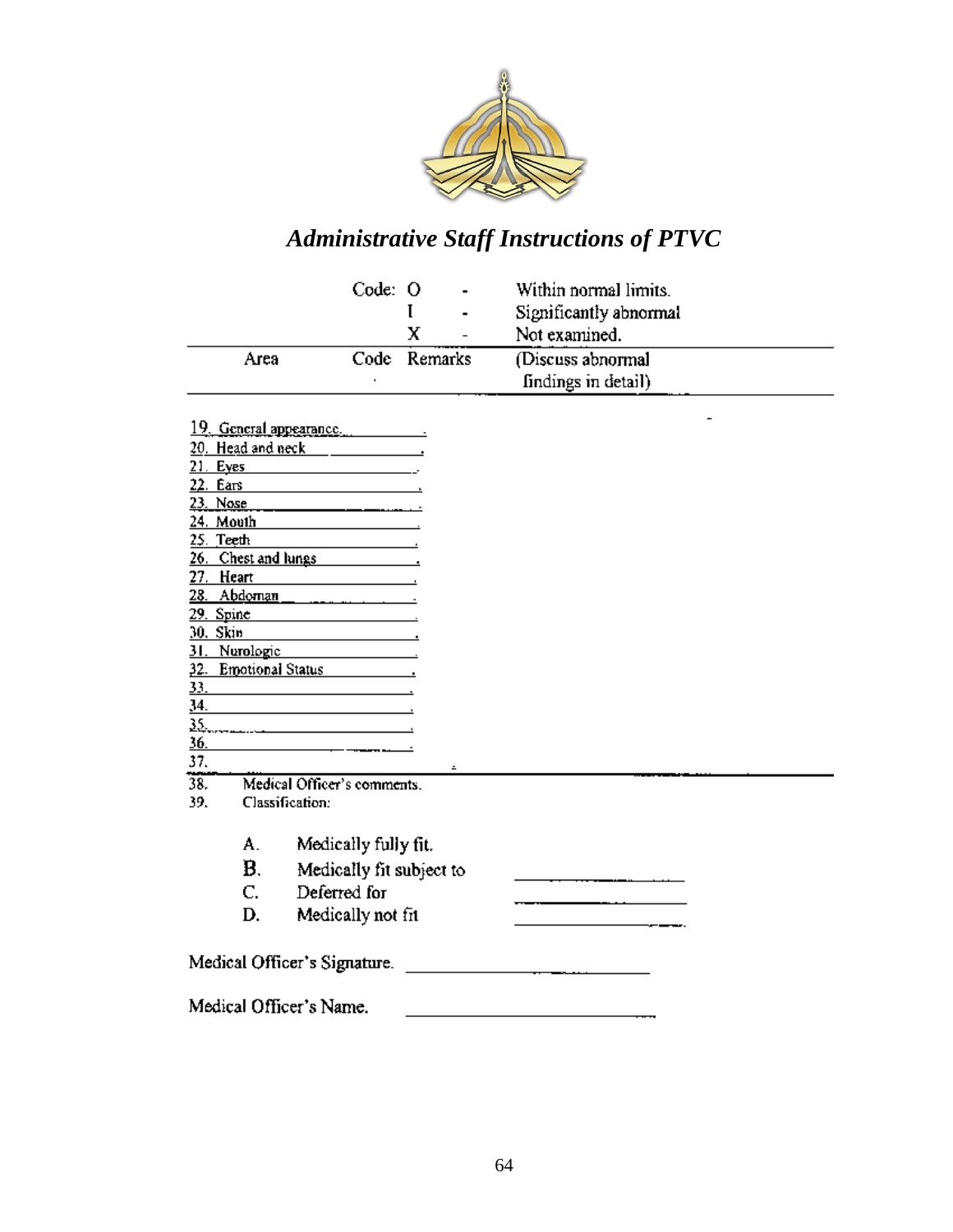

57

ANNEXURE-V

#### **AFFIDAVIT**

I certify that my father/mother, whose name(s) is/are given below, is/are wholly dependent on me and do not have any sustainable income of their own.

| Signature.        |
|-------------------|
| Name of employee. |
| Designation.      |
| Date.             |

Name of Father.

Name of Mother.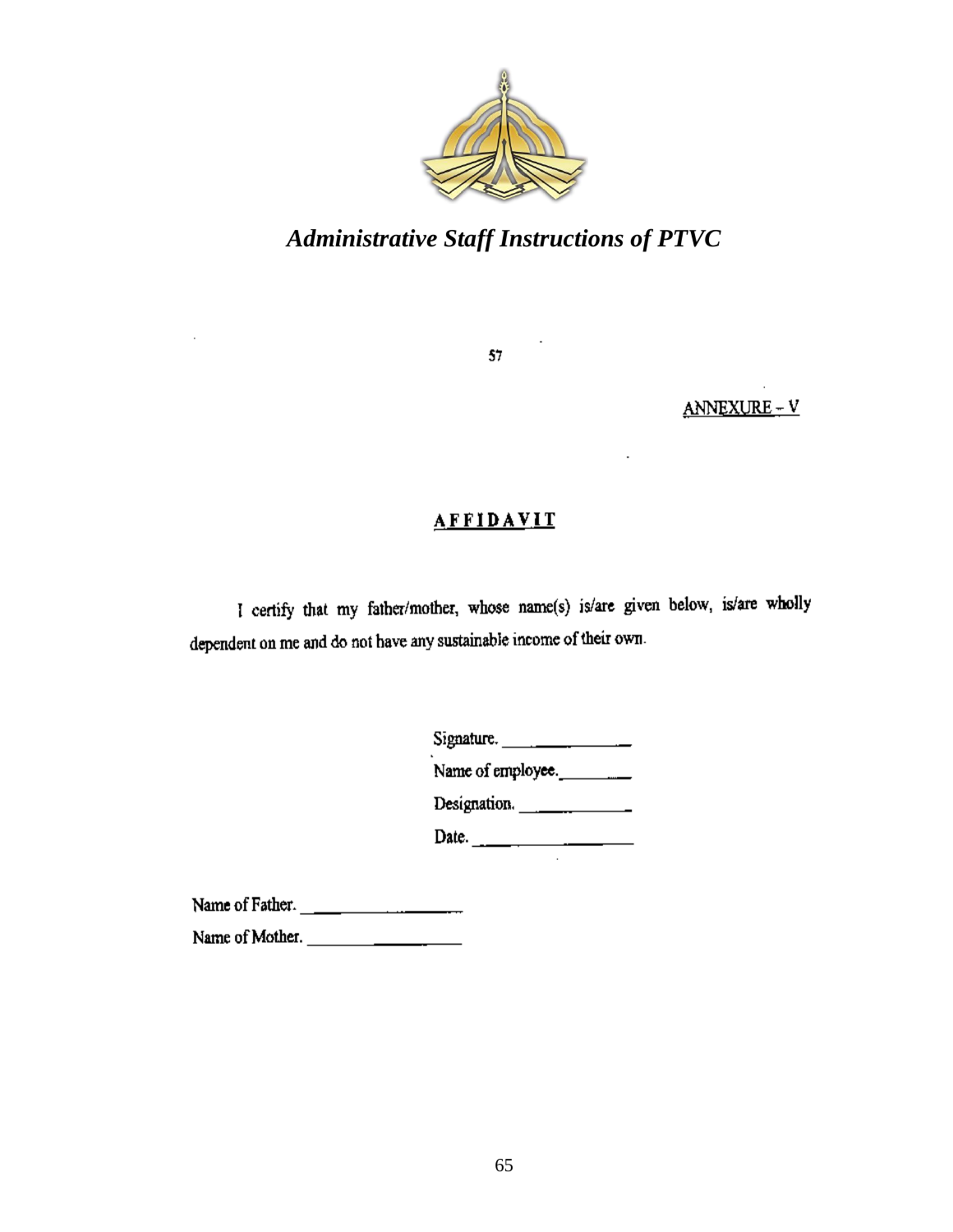

### *Pakistan Television Corporation Limited Federal TV Complex, F-5/1, Islamabad*

*HSA/901/3995 25th March, 1979*

#### *Administrative Staff Instruction No. 7 Subject: Declaration of Assets*

*1. Under instructions from the Government, all PTV employees in Group 4 and higher groups are required to declare their assets every year. This is to be done on the Proforma "Declaration of Assets and Properties", a specimen of which is enclosed as Annexure-I to this Administrative Staff Instruction.*

- *2. Each employee, who is required to declare his assets, is to fill one copy of the Proforma giving details of his property, land and other assets as on 31st December of each year and is to dispatch the same to Deputy Controller Administration & Personnel, PTV Headquarters, TV Complex, Islamabad, in a sealed cover, marked "Declaration of Assets", on which the name, designation & place of duty of the declarant should also be mentioned. The declarations pertaining to a calendar year must reach PTV Headquarters on or before 31st January of the next year. Declaration of assets for the year ended 31st December 1978, are required to be submitte*
- *3. d on or before 31st May 1979.*

*3. All concerned are to note that any omissions or misstatements discovered in a declaration made by an employee will be treated as a serious misconduct and may lead to disciplinary action against him.*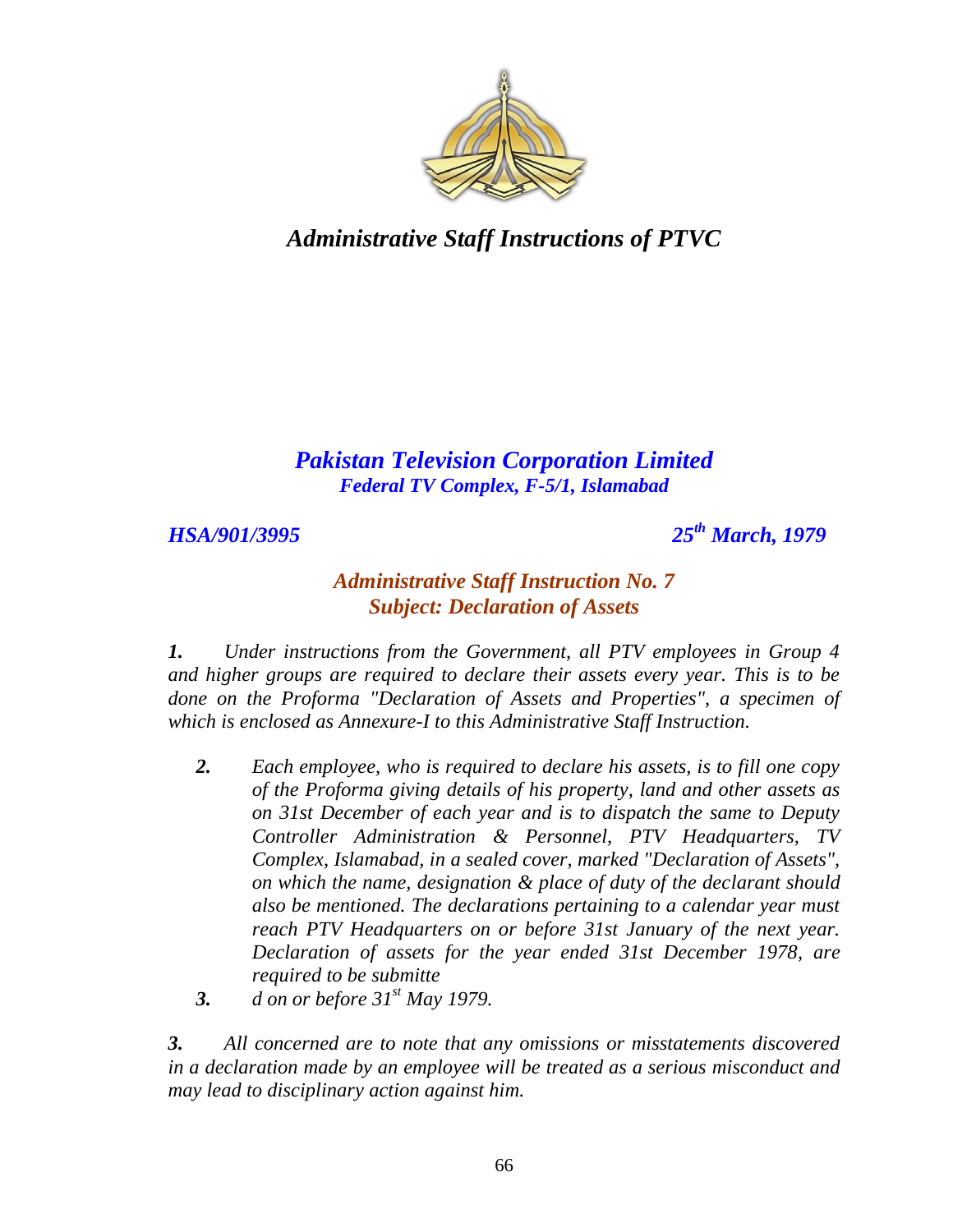

*4. Heads of Divisions at PTV Headquarters, General Managers at TV Centres/Offices, Controller of Sales at Central Sales office and Engineers Incharge at Rebroadcast Stations are to ensure that contents of this Administrative Staff Instructions are brought to the notice of all employees in group-4 and above serving at their Divisions/TV Centres/Offices/ Rebroadcast Stations.*

> *(A. Nasir Siddiqui) Director Administration & Personnel*

*Amendments: HSA/90I/244 20.01.1983 Revised ASI No. 7 (Declaration of Assets)*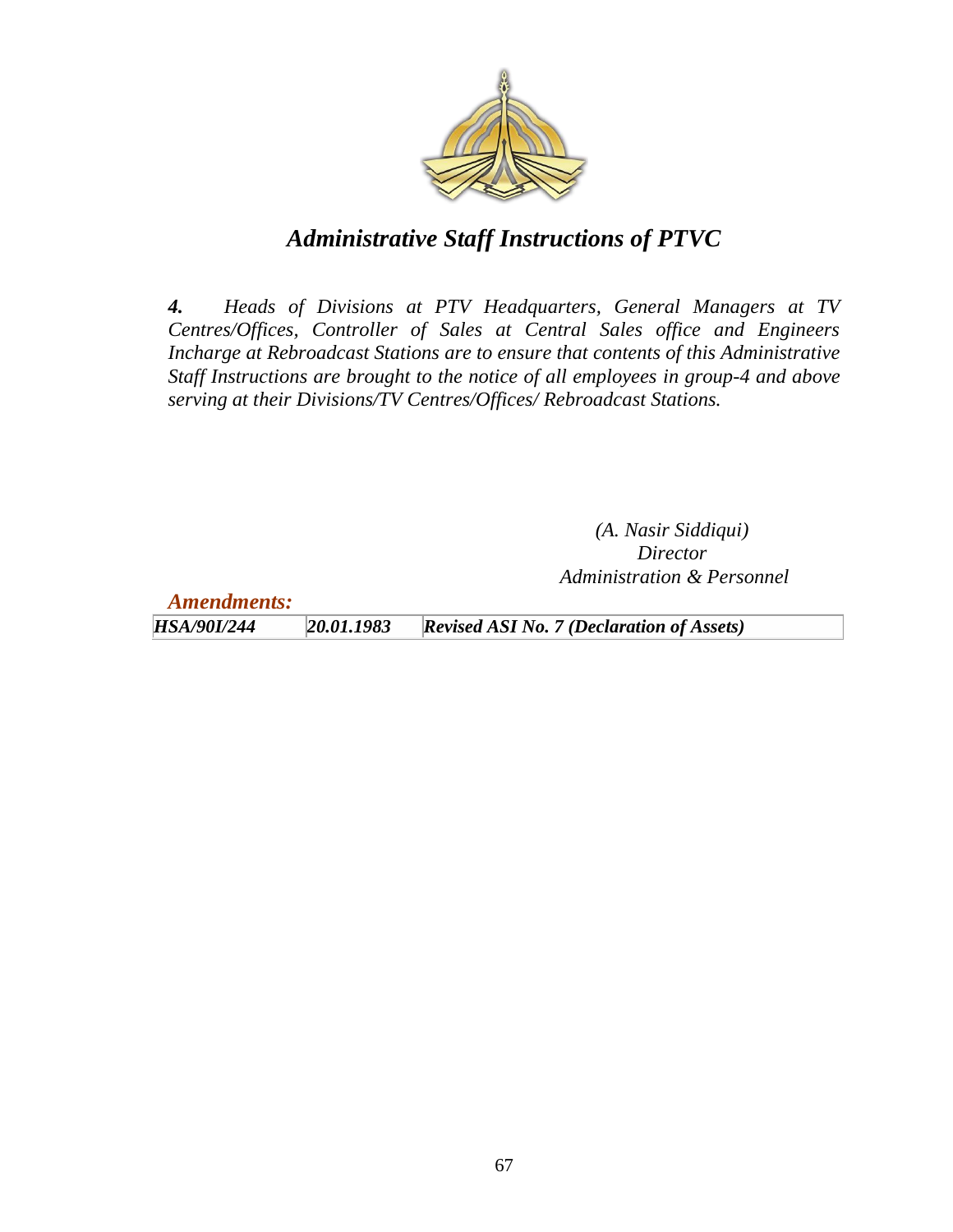

59

**ANNEXURE-I** 

To. A.S.I.NO.7.

8

ţ

#### PAKISTAN TELEVISION CORPORATION LIMITED

#### Subject: DECLARATION OF ASSETS & PROPERTIES

 $\bf{l}$ \_\_\_\_, presently serving at (designation)  $\overline{\text{(group)}}$  $(name)$  $(TV Centre / Office)$ hereby declare that details of assets and properties owned by me, my wife and my dependent Ì children, as on 31.12.19 \_\_\_\_, are given below:

(Signature)

(Date of declaration)

PART-1: URBAN PROPERTY

| Description<br>of area<br>location,<br>etc. | Owned<br>By | Relation<br>with<br>declarant | Your of<br>acquisition, &<br>Value at the<br>time of<br>acquisition | Your and cost of   Mode of<br>addition and<br>improvements if<br>any | acquisition<br>Lc.<br>inheritance<br>gift,<br>purchase etc. | Source of<br>purchase,<br>construction<br>money |
|---------------------------------------------|-------------|-------------------------------|---------------------------------------------------------------------|----------------------------------------------------------------------|-------------------------------------------------------------|-------------------------------------------------|
|                                             |             |                               |                                                                     |                                                                      |                                                             |                                                 |
|                                             |             |                               |                                                                     |                                                                      |                                                             |                                                 |
|                                             |             |                               |                                                                     |                                                                      |                                                             |                                                 |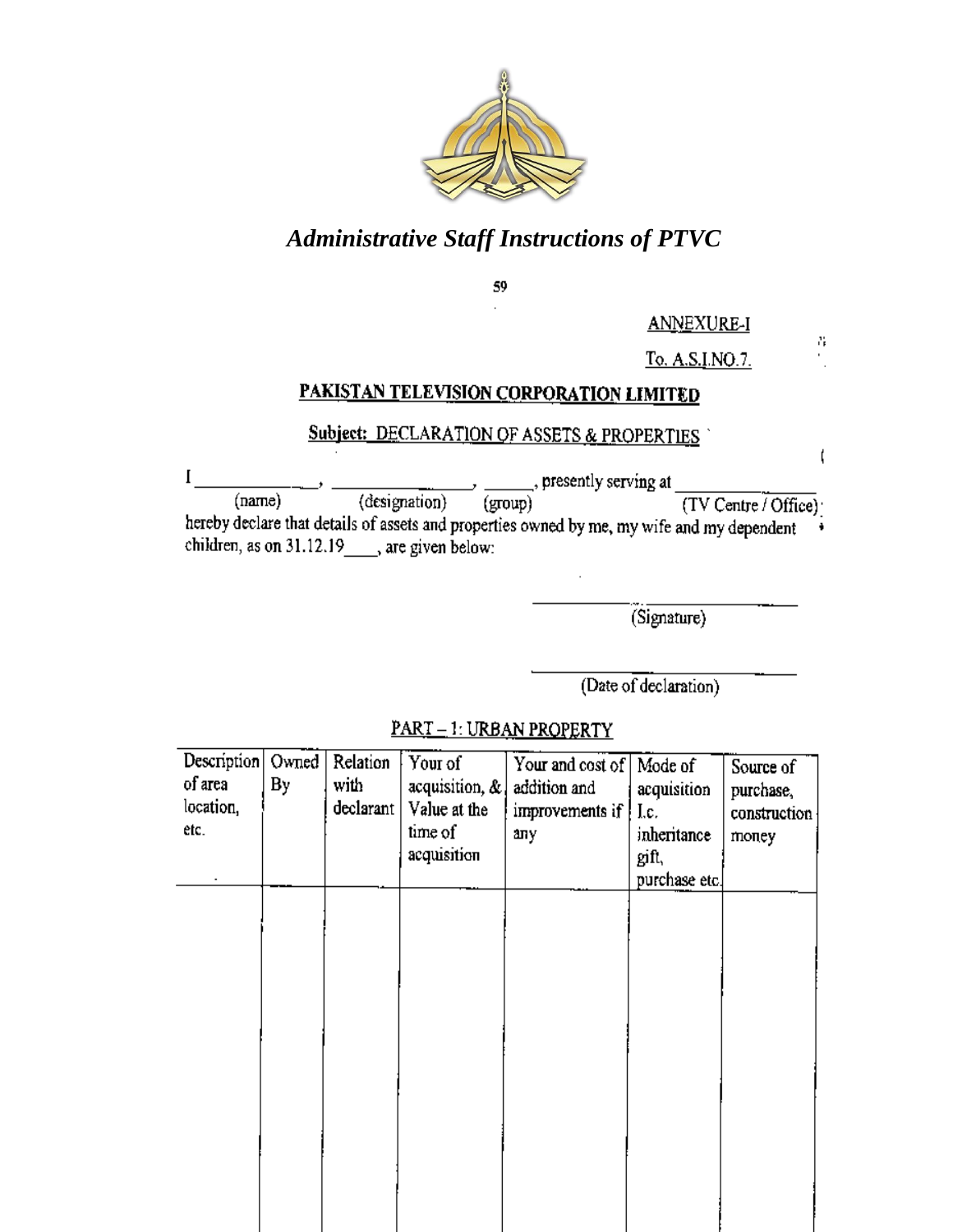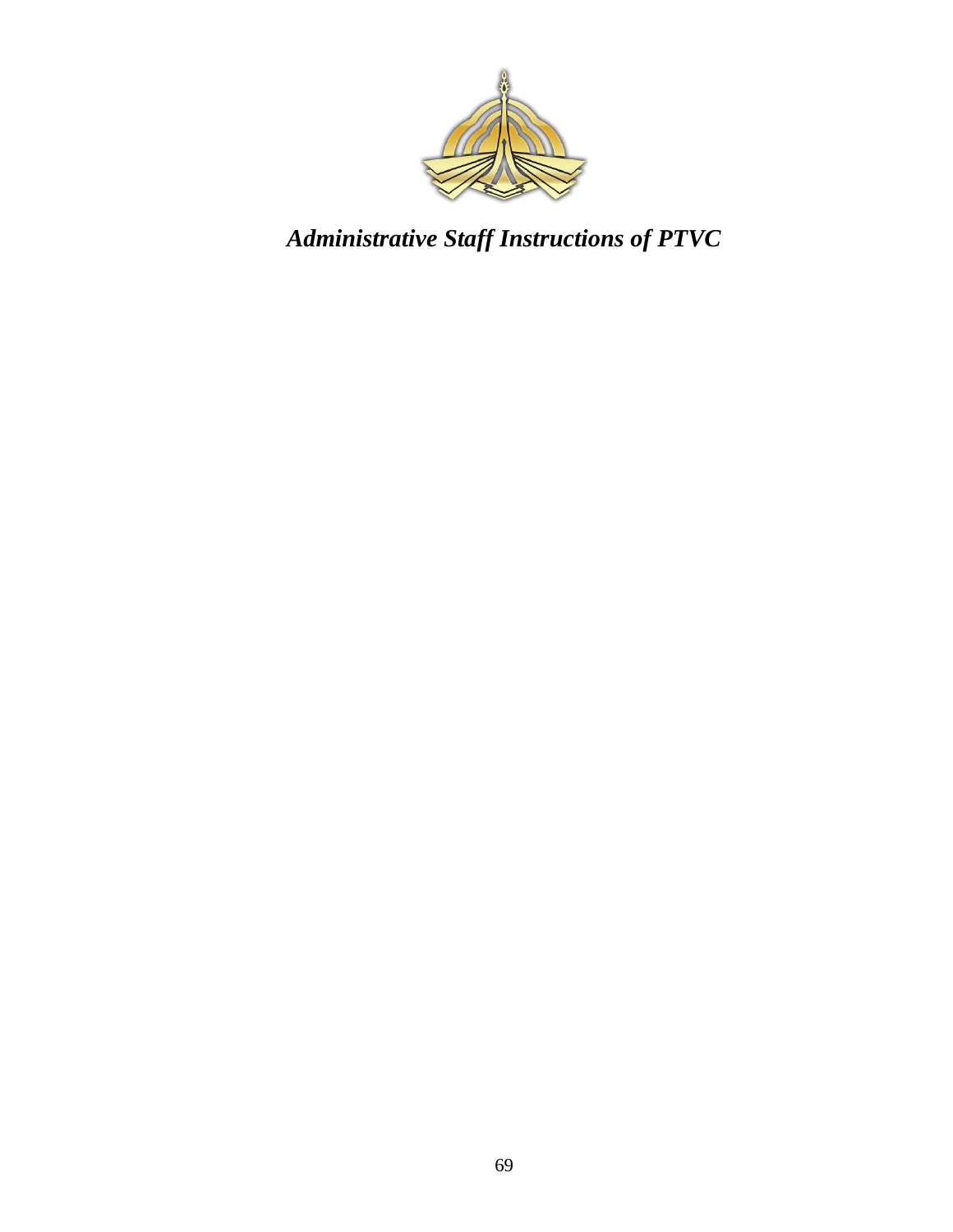

60

# <u> PART – B: AGRICULTURAL LAND</u>

| Description Owned<br>of land<br>area<br>location<br>etc. | By | Relation<br>with<br>declarant i | Year of<br>acquisition, &<br>Value at the time<br>of acquisition | Year and cost<br>of addition and<br>improvements<br>if any | Mode of<br>acquisition<br>Le.<br>inheritence<br>gift, purchase<br>etc | Source of<br>purchase,<br>construction<br>money |
|----------------------------------------------------------|----|---------------------------------|------------------------------------------------------------------|------------------------------------------------------------|-----------------------------------------------------------------------|-------------------------------------------------|
|                                                          |    |                                 |                                                                  |                                                            |                                                                       |                                                 |
|                                                          |    |                                 |                                                                  |                                                            |                                                                       |                                                 |

# PART-C: OTHER ASSETS

| Description of<br>assets such as<br>securities, shares,<br>prize bonds,<br>defence saving<br>certificates, bank<br>balance, jewellery<br>item of value of<br>Rs. 3,000/- or | By | Owned Relation<br>with | Year of<br>acquisition, &<br>declarant Value at the time<br>of acquisition | Year and cost<br>of addition<br>and<br>improvements<br>if any | Mode of<br>acquisition purchase,<br>I.e.<br>inheritance<br>gift,<br>purchase<br>etc | Source of<br>construction<br>money |
|-----------------------------------------------------------------------------------------------------------------------------------------------------------------------------|----|------------------------|----------------------------------------------------------------------------|---------------------------------------------------------------|-------------------------------------------------------------------------------------|------------------------------------|
| more etc.                                                                                                                                                                   |    |                        |                                                                            |                                                               |                                                                                     |                                    |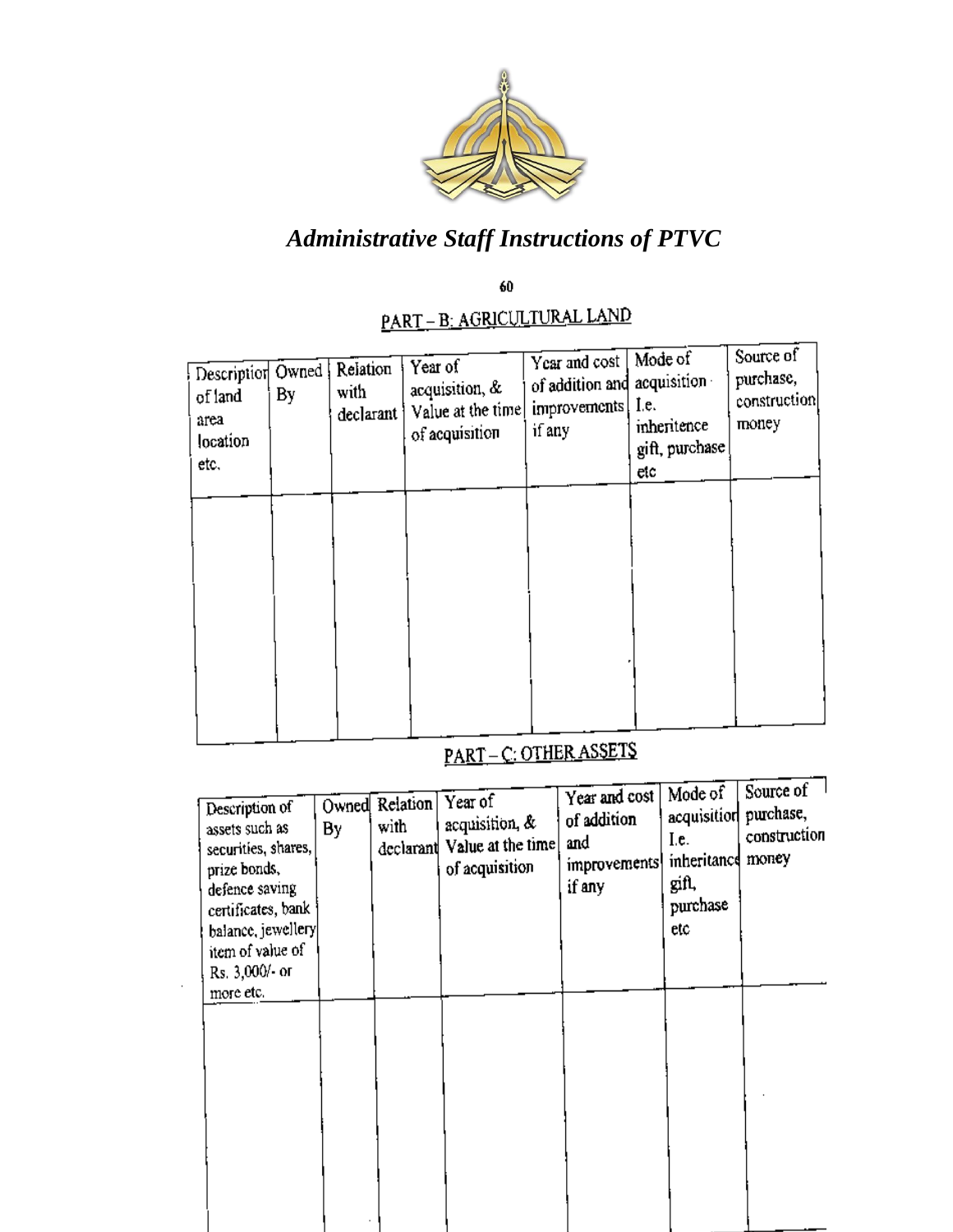

### *Pakistan Television Corporation Limited Federal TV Complex, F-5/1, Islamabad*

*HSA/901/244 20th January, 1983*

#### *Revised Administrative Staff Instruction No. 7 Subject: Declaration of Assets*

*1. In super session of ASI No.7, circulated vide HSA/901/3995 dated 25th March 1979, the revised instructions with regard to the filing of declaration of assets by PTV employees, are given below. The revised instructions are based on the latest orders of the Government on the above subject.*

*2. All PTV employees are required to declare their assets every year on a declaration form, the specimen of which is enclosed as Annexure-1 of this ASI. While filing the declaration form the following instructions should be strictly followed:-*

- *i) The declarations are to be filled-in on completion of a Calendar Year i.e. immediately after 31st December, and are to reach PTV Headquarters Office (For the attention of Controller, Administration & Personnel) by 31st January each year.*
- *ii) The asset declaration forms, after these are filled-in, are to be sealed in the envelopes by employees themselves. The envelopes containing the above forms are to be marked "Asset Declaration for the year\_\_\_\_\_\_\_\_\_" and the name of employees, his designation, pay group, personal number, department and the place of posting, is to be clearly stated at the back of the envelope, before sending the same to PTV-Headquarters Office, as stated above.*
- *iii) The declarations are to be maintained at PTV-Headquarters Office as confidential reports. These are to be kept with the Appraisal Files of the employees as companion files.*
- *iv) Failure on the part of PTV employees to submit the declaration of his/her assets will be treated as misconduct under PTV Service Rules.*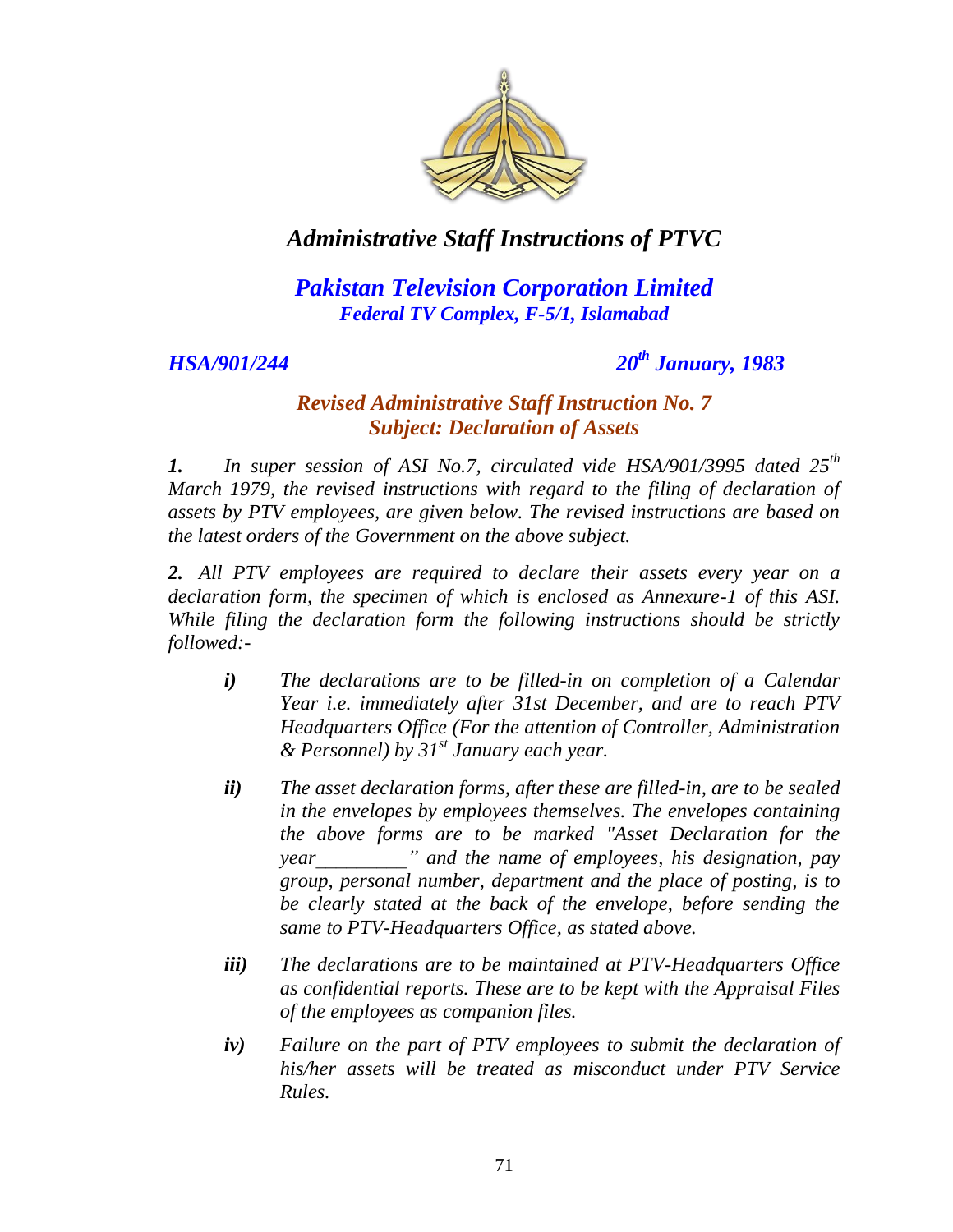

- *v) The declarations are to be made in respect of property and assets held in the name of PTV employee for himself/herself and his/her family members.*
- *vi) PTV employees are required to fill-in their declarations on their appointment and, therefore, annually as stated above.*
- *vii) PTV employees in pay Group 6 and above are to affix their photographs on the top right side of the declaration form, where a space for this purpose has been provided. This is required to be done only on the first declaration form.*
- *viii) Any omission or misstatements discovered in a declaration made by a PTV employee will be treated as a serious misconduct.*

*3. The Directors at PTV Headquarters Office, General Manager at TV Centres, Controller of Sales at Central Sales Office, and Engineer Incharges at Rebroadcast stations, are to ensure that the contents of this Administrative Staff*  Instructions are brought to the notice of all employees, serving at their *Divisions/TV Centres/Central Sales Office/Rebroadcast stations.* 

*4. The Declaration of Assets for the year 1982 may be sent to Headquarters by 28th February, 1983 positively.*

> *(A. Nasir Siddiqui) Director Administration & Personnel*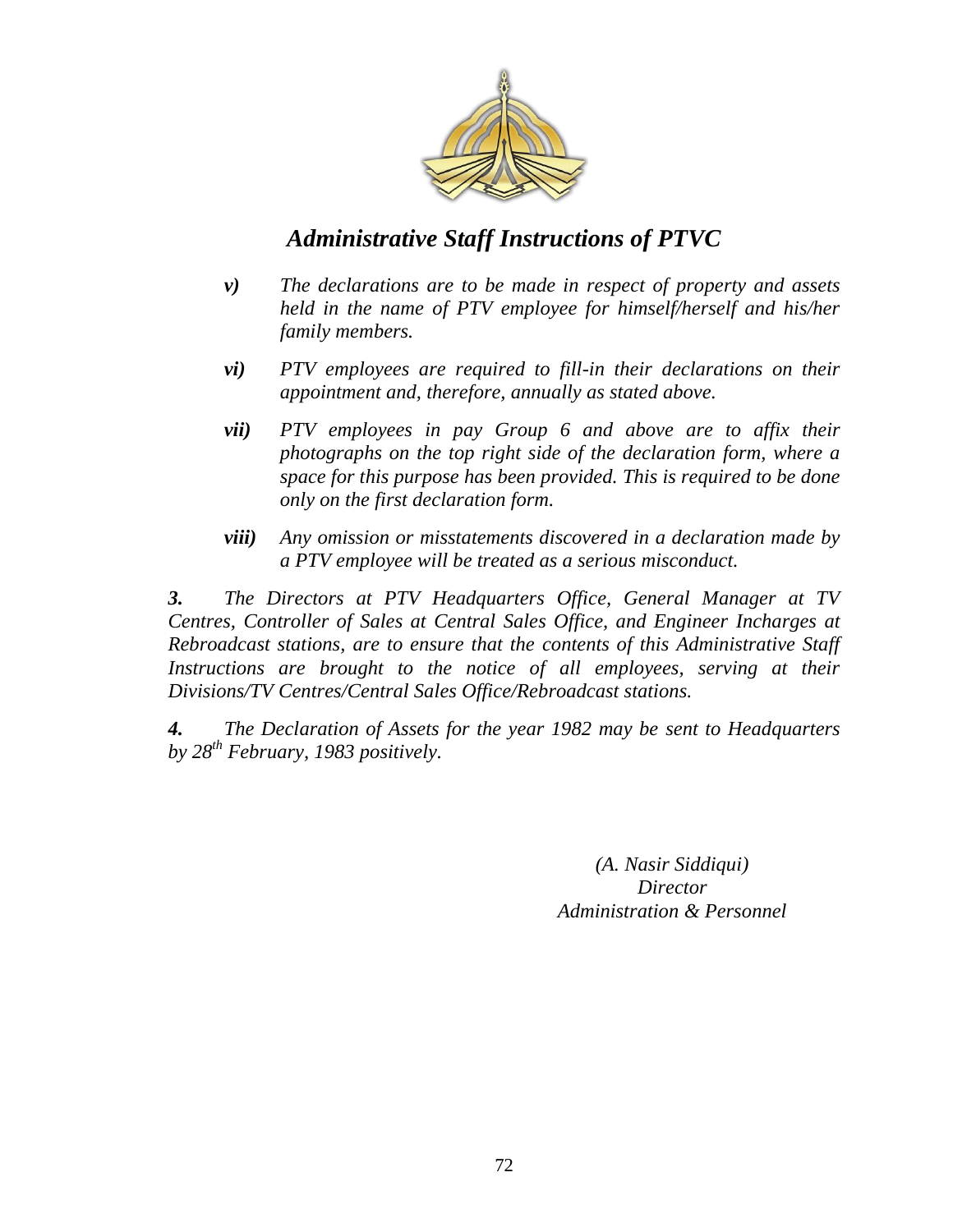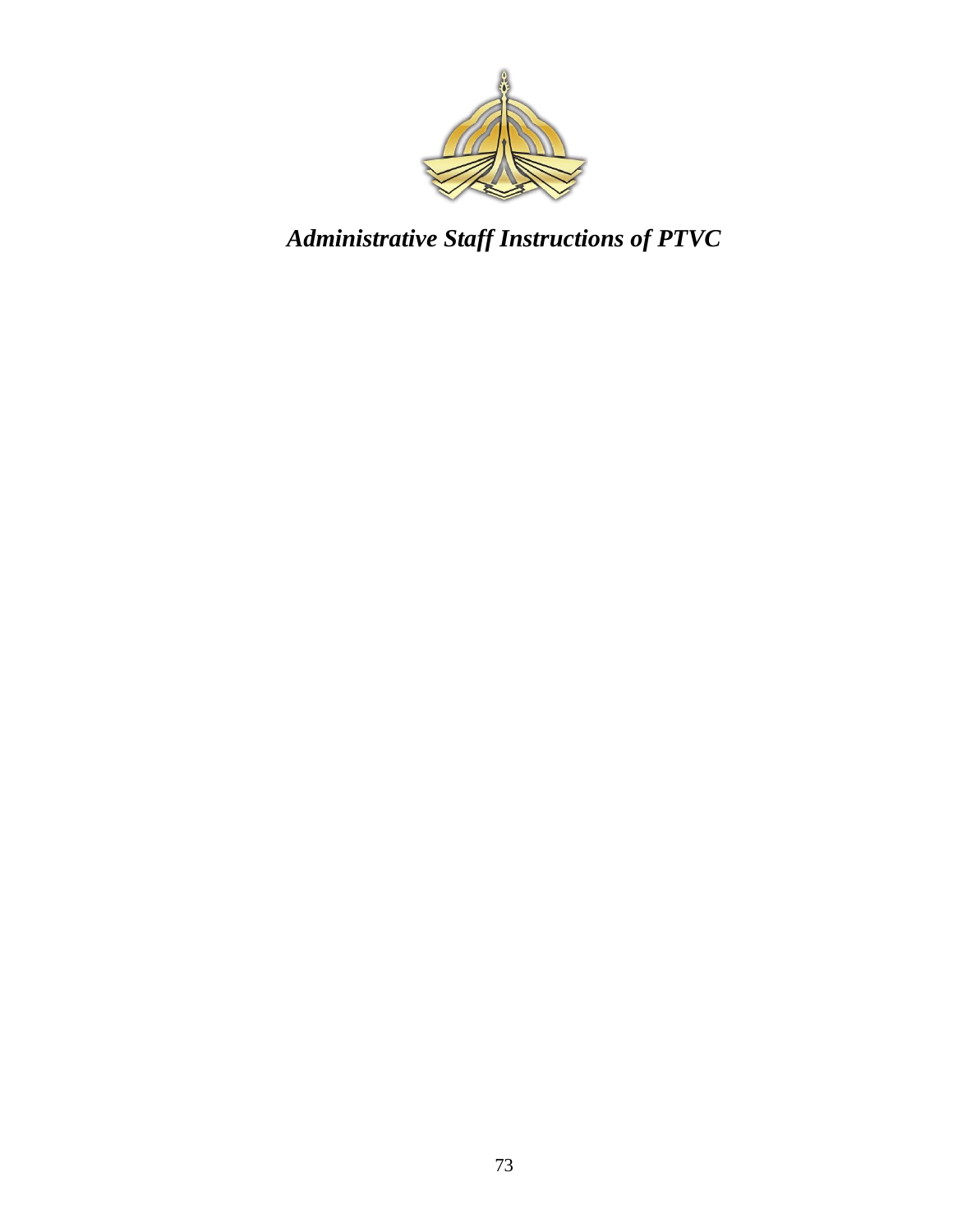

63

**ANNEXURE-I** 

#### PHOTOGRAPH

#### PAKISTAN TELEVISION CORPORATION LIMITED

#### Subject: DECLARATION OF ASSETS

(designation)  $\frac{1}{(group)}$  presently serving at  $\frac{1}{(TV \text{ Centre } / \text{ Office})}$ I (name) hereby declare that the assets, immovable and movable described in the performare held by me and my family members as on 31.12.19

(Signature)

(Date of declaration)

| Name | name<br>held | In whose Province and Nature of<br>District in<br>which the<br>property is<br>situated | property and<br>extent of<br>interest held. | Approximate<br>value of<br>property. | How acquired<br>whether by<br>purchase gift or<br>by inheritance. | Remarks |
|------|--------------|----------------------------------------------------------------------------------------|---------------------------------------------|--------------------------------------|-------------------------------------------------------------------|---------|
|      |              |                                                                                        |                                             |                                      |                                                                   |         |
|      |              |                                                                                        |                                             |                                      |                                                                   |         |
|      |              |                                                                                        |                                             |                                      |                                                                   |         |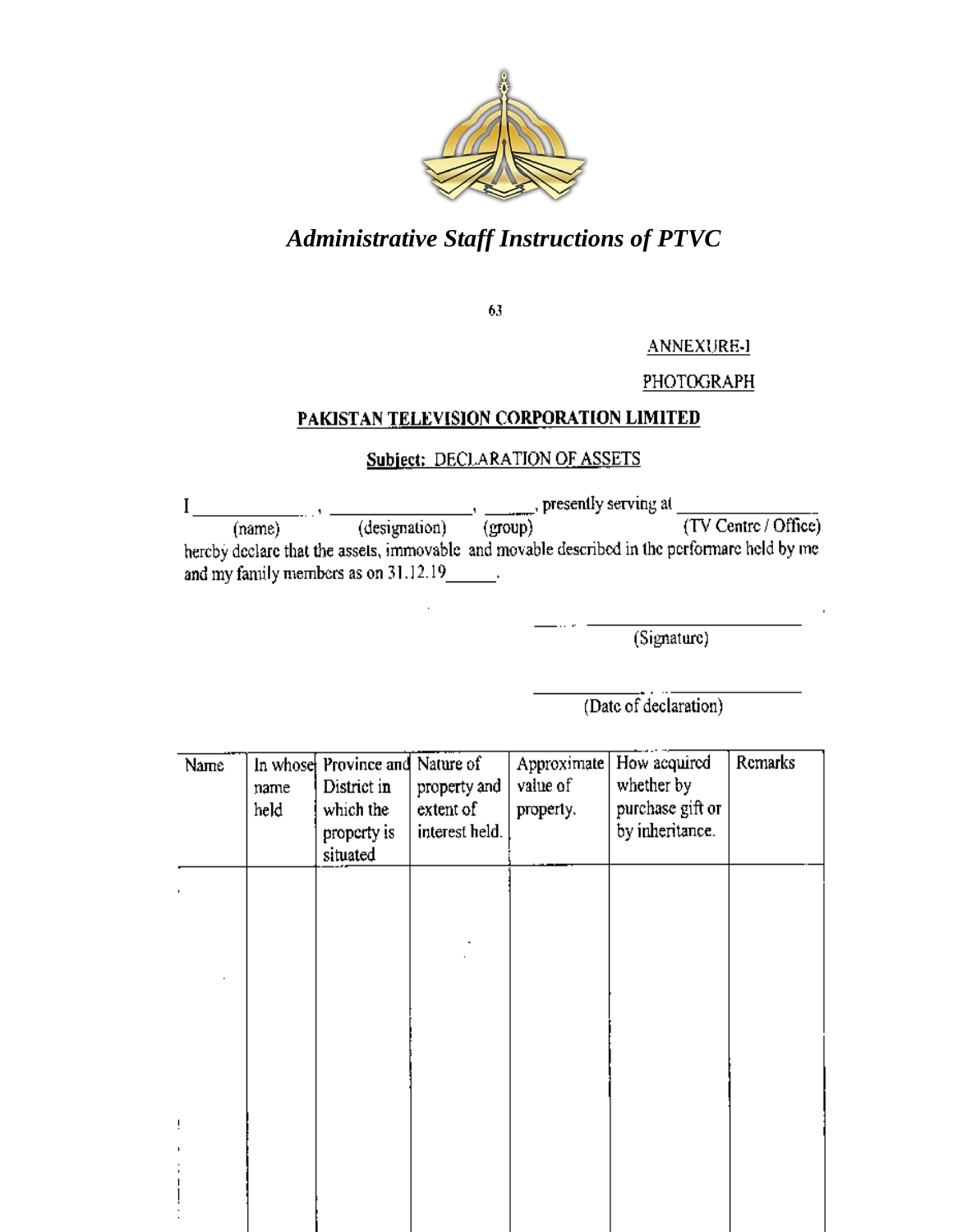

## *Pakistan Television Corporation Limited Federal TV Complex, F-5/1, Islamabad*

#### *HSA/901/14368 5*

# *th September, 1979*

#### *Administrative Staff Instruction No. 8 Sub: House Requisition Facility*

*1. PTV employees in Pay Group 7, 8 and 9 are entitled either to House Rent Allowance @ 40% of their basic pay, or to residential accommodation on deduction of 7.5% of their basic pay, the rent ceilings of which are given below:*

| Group | <b>At All Places</b> |
|-------|----------------------|
|-------|----------------------|

|  |  | Up to a maximum of $Rs.1000.00$ per month |  |  |  |  |
|--|--|-------------------------------------------|--|--|--|--|
|--|--|-------------------------------------------|--|--|--|--|

*8 Up to a maximum of Rs.1400.00 per month*

*9 Up to a maximum of Rs.1800.00 per month* 

*2. Employees who are entitled to residential accommodation can select a house for their residence themselves or through an Estate Agent, who will be paid 15 days rent as his commission.* 

*3. Requests from entitled employees for hiring residential accommodation will invariably be accompanied by:-*

- *a) Approved Plan of the house*
- *b) Year of construction of the house*
- *c) Covered area*
- *d) Amenities available*
- *e) Total area of the plot*
- *f) Any other information which will help in making a fair assessment of the rent of the house.*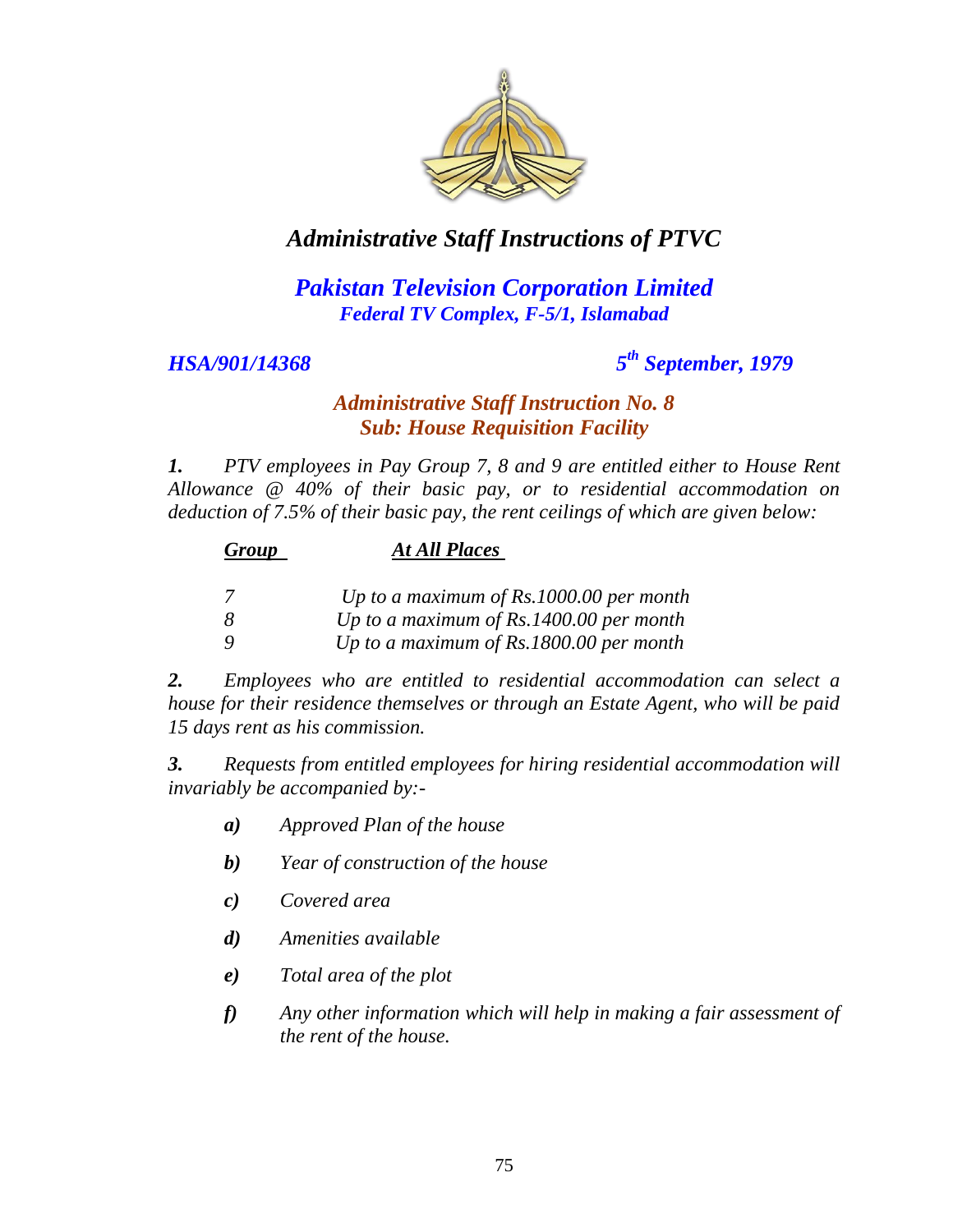

*4. A Committee comprising the following will then assess the rent of the selected house and will make a recommendation whether or not the house should be hired:* 

#### *At Rawalpindi*

- *i) Deputy Controller Administration & Personnel*
- *ii) Deputy Controller Finance*
- *iii) Administrative and Personnel Manager, PTV-RI*
- *iv) Quantity Surveyor*

#### *At Karachi*

- *i) Engineering Manager, TV Centre Karachi.*
- *ii) Administrative and Personnel Manager, PTV-K.*
- *iii) Accounts Manager, CSO-K.*

#### *At Lahore, Peshawar & Quetta*

- *i) Engineering Manager*
- *ii) Administrative & Personnel Manager/ Admin. Officer*
- *iii) Accounts Manager/Accounts Officer.*

*5. Engineer-in-Charge of Rebroadcast Transmitter Stations are to forward their requests for hiring residential accommodation, along with the details mentioned in Para 5 above, to Controller Administration & Personnel at PTV-Headquarters for approval.* 

*6. The lease deeds of the approved house will be between PTV and the owners of the houses. Advance rent for 6 months, 12 months and 24 months can be paid provided the period of the lease is one year, two years or three years, respectively.* 

*7. Before leasing the house, the employees for whose residence the house is hired, will give a written undertaking that he will himself be responsible for any breakages or damages to or loss of fixture and fittings etc. of the house, stating that in case of any dispute in this respect, PTV will pay the cost of such damages/losses and recover the amount so paid from the salary of the employee concerned in lump sum. The employees will also give an undertaking that they will clear their electricity, water and gas bills at the time of vacating the house, and if*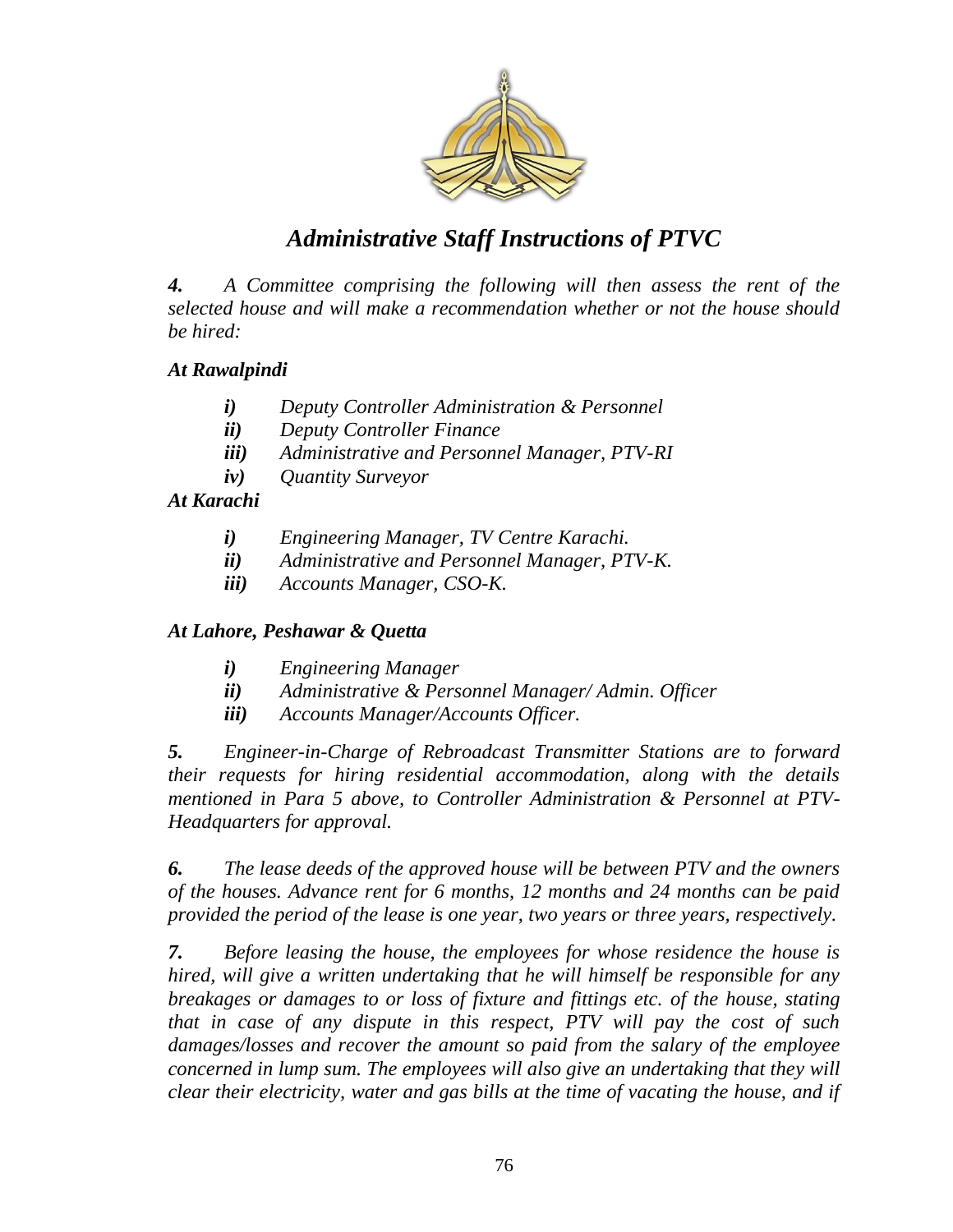

*they do not do so, PTV will pay the same and recover the amount so paid from the salary of the employees concerned, in lump sum.* 

*8. These instructions supersede all previous instructions on the subject.*

*(A. Nasir Siddiqui) Director Administration & Personnel*

*Amendments:*

| -------------------- |            |                                                       |
|----------------------|------------|-------------------------------------------------------|
| HSA/901/18413        | 17.10.1979 | <b>Amendment to ASI No. 8</b>                         |
| HSA/901/25335        | 06.05.1982 | <b>Revised ASI No. 8 (House Requisition Facility)</b> |

## *Pakistan Television Corporation Limited Federal TV Complex, F-5/1, Islamabad*

#### *HSA/901/18413*

*th October, 1979*

*Amendment to Administrative Staff Instruction No 8 Sub: House Requisition Facility*

*1. Further to Administrative Staff Instruction No. 8, issued vide No. HSA/ 901/ 14368 dated 05.09.1979, the housing committee at Rawalpindi will now comprise of:*

- *i) Deputy Controller Administration & Personnel*
- *ii) Deputy Controller Accounts Development*
- *iii) Administrative & Personnel Manager, TV Centre, Rawalpindi*
- *iv) Quantity Surveyor*

*(Raja Nasir)*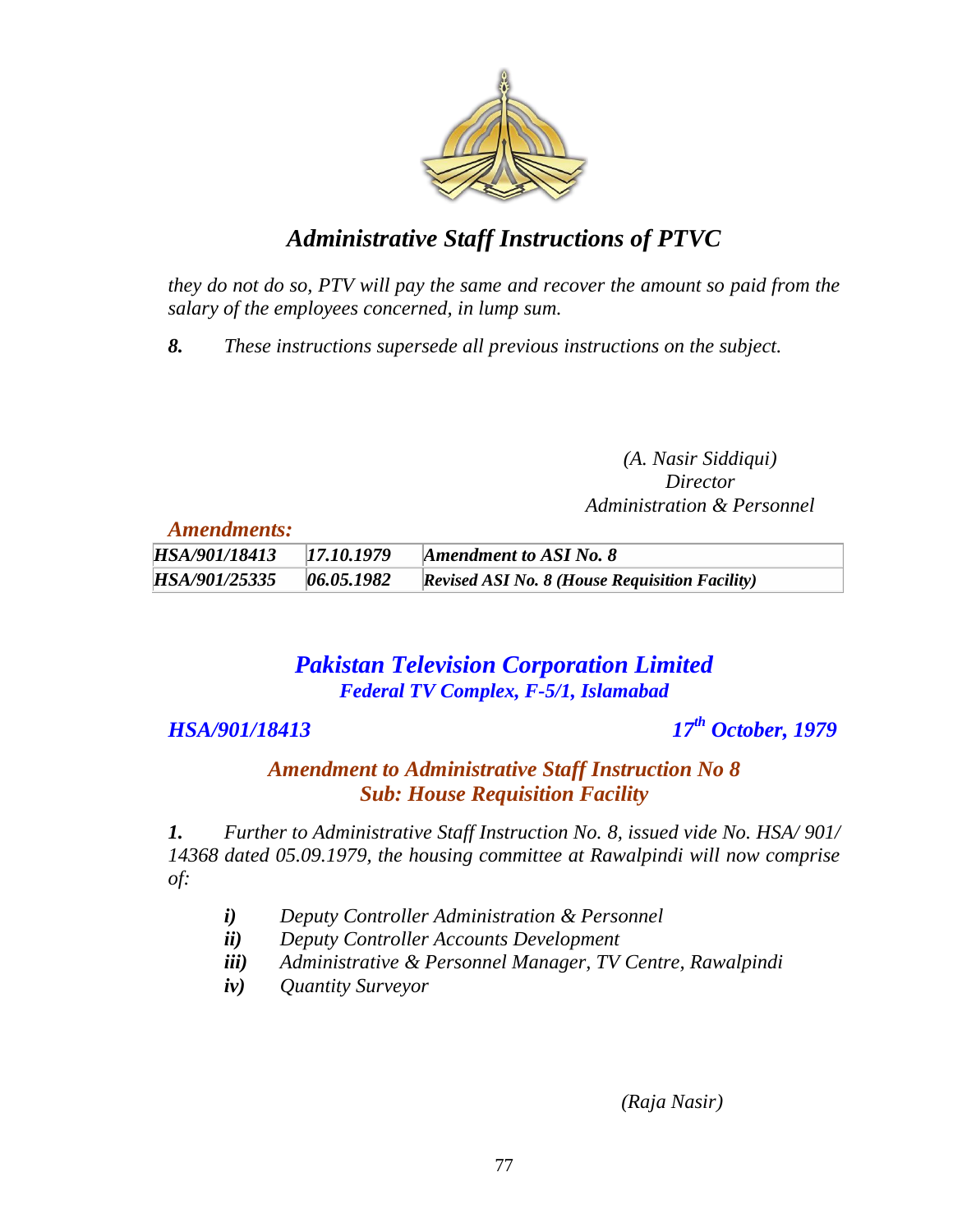

*Deputy Controller Administration & Personnel*

*Pakistan Television Corporation Limited Federal TV Complex, F-5/1, Islamabad*

#### *HSA/901/25335 6*

*th May, 1982*

### *Revised Administrative Staff Instruction No. 8 Sub: House Requisition Facility*

*1. The house rent ceilings of the officers in Pay Group 7 and above are governed by PTV Service Rules, Clause 4.10 (ii). To supplement this clause, Administrative Staff Instruction No. 8 was issued vide HSA/901/14368 dated 05- 09-1979. Later on further orders were issued on the subject vide following:*

*i) HSA/609/14367 dated 05-09-1979*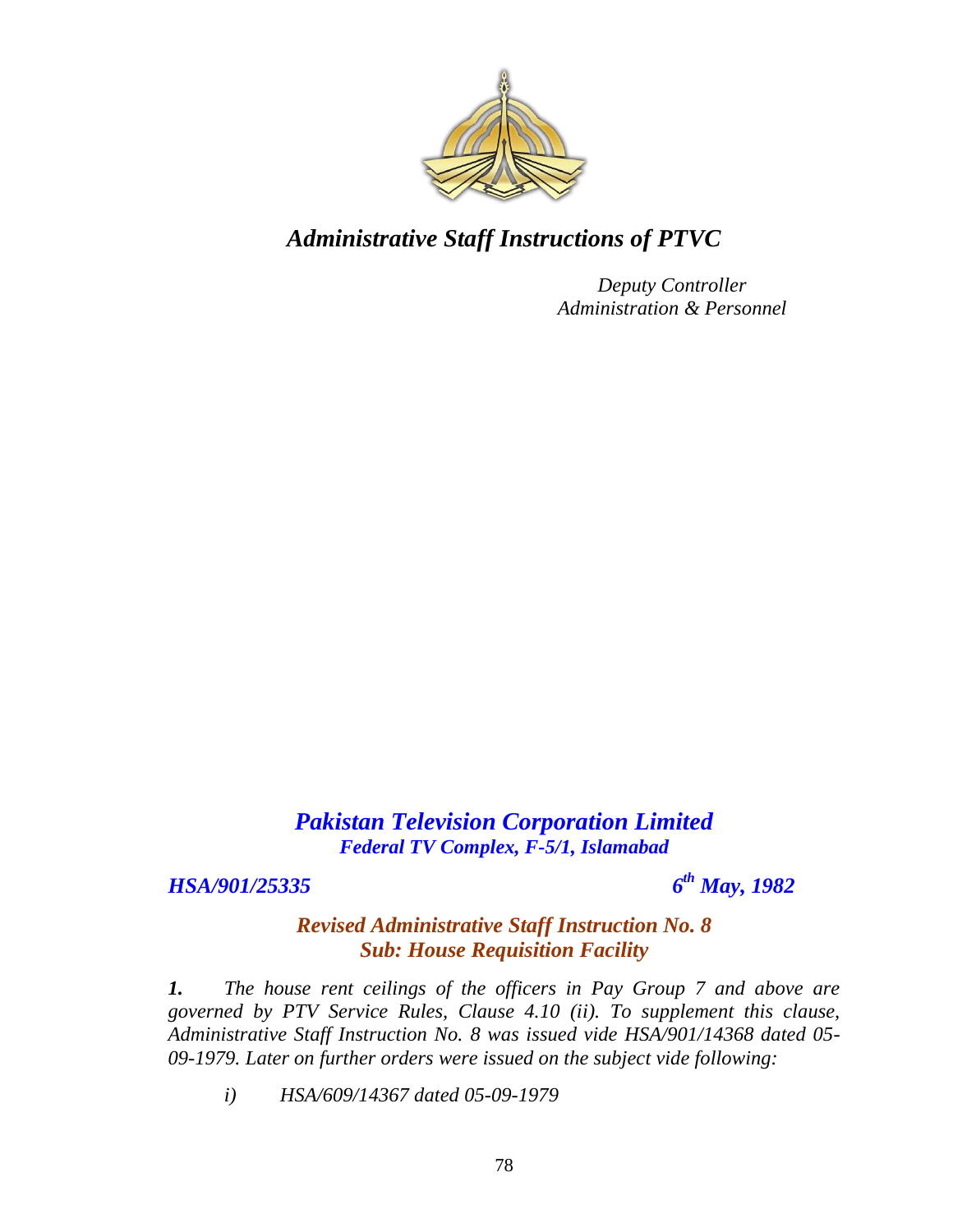

- *ii) HSA/901/18413 dated 17-10-1979*
- *iii) HP/103/389 dated 20-09-1981*

*2. In view of the changes made from time to time, revised ASI No. 8, superseding all previous instructions/orders on the subject, is being issued. This ASI will be effective from 01-03-1982.* 

*3. PTV employees in group-7 and above are entitled either to House Rent @ 45% of basic pay or to residential accommodation on deduction of 5% of their basic pay. The rent ceilings of employees are given below:*

| <b>Group</b> | At all Places.                                                                 |
|--------------|--------------------------------------------------------------------------------|
|              | Up to a maximum of Rs.1250.00 per month                                        |
|              | Up to a maximum of $Rs.1750.00$ per month                                      |
|              | Up to a maximum of $Rs.2250.00$ per month                                      |
|              | <b>Directors other than M-Grades</b> Up to a maximum of $Rs.2500.00$ per month |

*4. Employees who are entitled to residential accommodation can select a house of their residence themselves or through an Estate Agent who will be paid 15 days rent as his commission.* 

*5. Requests from entitled employees for hiring residential accommodation will invariably be accompanies by:-*

- *a) Approved Plan of the house*
- *b) Year of construction of the house*
- *c) Covered area*
- *d) Amenities available*
- *e) Total area of the plot*
- *f) Any other information which will help in making a fair assessment of the rent of the house.*

*6. A Committee comprising the following will then assess the rent of the selected house, and will make a recommendation whether or not the house should be hired:*

| At RWP/IBD : |  |
|--------------|--|
|--------------|--|

- *i*) Deputy Controller Administration & Personnel
- *ii) Deputy Controller Accounts Development*
- *iii) Administrative and Personnel Manager, PTV-RI*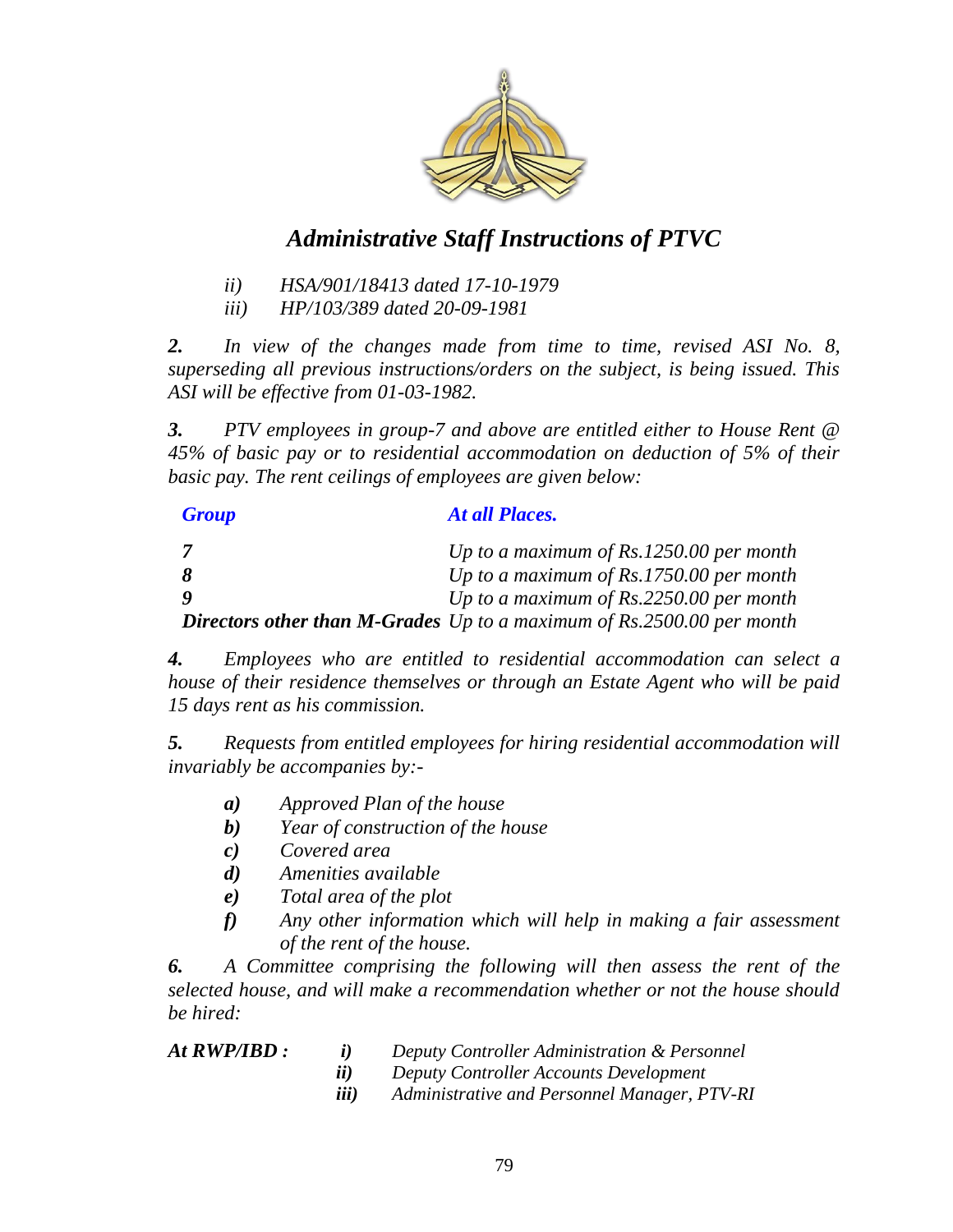

| $\dot{I}V)$        | Quantity Surveyor                                 |
|--------------------|---------------------------------------------------|
| $\dot{\mathbf{i}}$ | Engineering Manager, TV Centre Karachi.           |
|                    | Administrative and Personnel Manager, PTV -K.     |
|                    | Accounts Manager, CSO-K.                          |
|                    |                                                   |
|                    | <b>Engineering Manager</b>                        |
| ii)                | Administrative & Personnel Manager/Admin. Officer |
| iii)               | Accounts Manager/Accounts Officer.                |
|                    | ii)<br>iii)<br>Peshawar & Quetta i)               |

*7. Engineer-in-Charge of Rebroadcast Transmitter Stations are to forward their requests for hiring residential accommodation, along with the details mentioned in Para 5 above, to Controller Administration & Personnel at PTV-Headquarters for approval.* 

*8. The lease deeds of the approved house will be between PTV and the owners of the houses. Advance rent for 6 months, 12 months and 24 months can be paid provided the period of the lease is one year, two years or three years, respectively.* 

*9. Before leasing the house, the employees for whose residence the house is hired, will give a written undertaking that he will himself be responsible for any breakages or damages to or loss of fixture and fittings etc. of the house, stating that in case of any dispute in this respect, PTV will pay the cost of such damages/losses and recover the amount so paid from the salary of the employee concerned in lump sum. The employees will also give an undertaking that they clear their electricity, water and gas bills at the time of vacating the house and if they do not do so, PTV will pay the same and recover the amount so paid from the salary of the employee concerned, in lump sum.* 

*10. If two PTV employees, who are husband and wife, are stationed at the same city, and if one of them is provided with residential accommodation by the Corporation, his/her spouse will not be entitled to either residential accommodation or to House Rent Allowance.* 

*11. Please acknowledge the receipt of this revised ASI.*

*(A. Nasir Siddiqui) Director*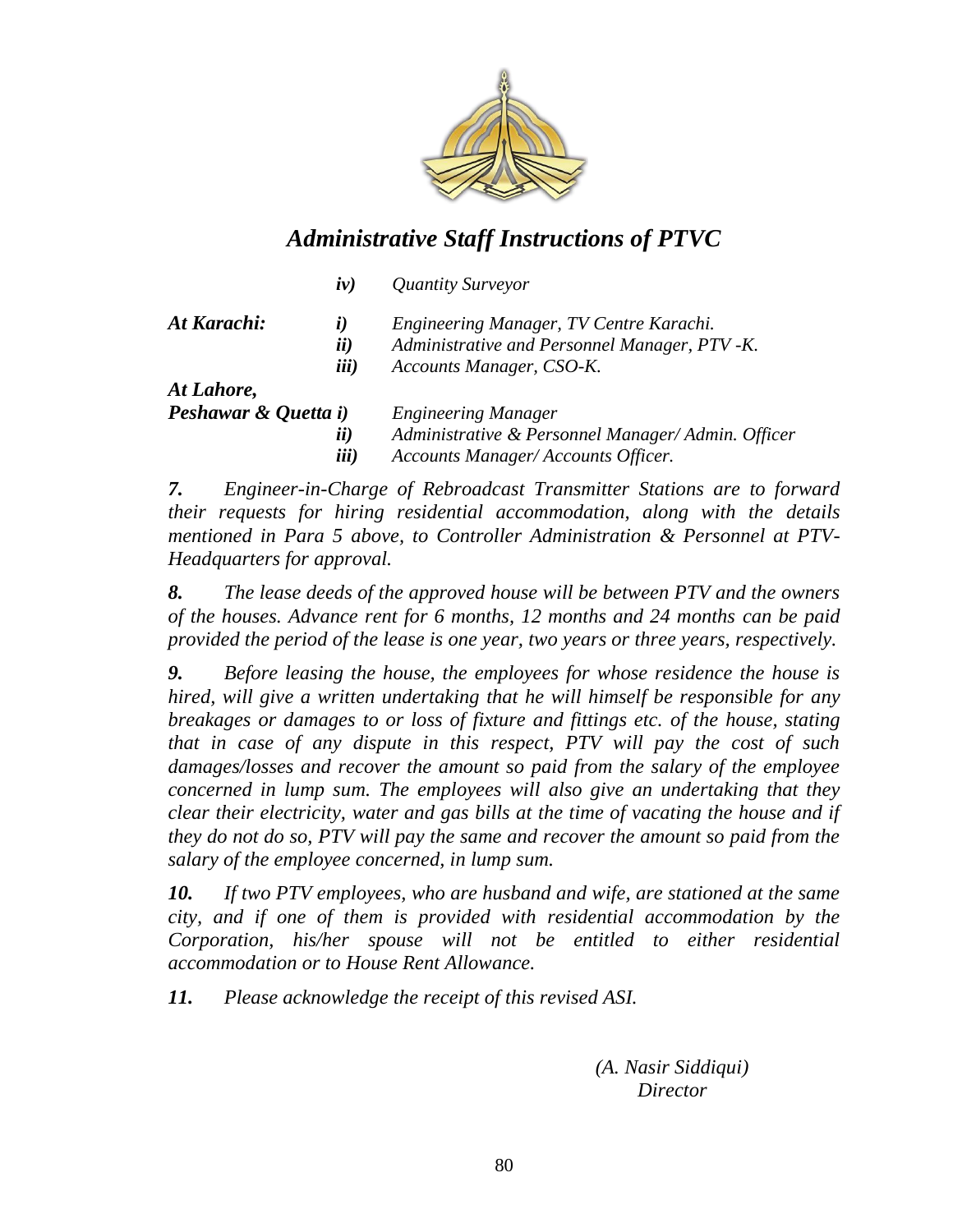

## *Administration & Personnel Pakistan Television Corporation Limited Federal TV Complex, F-5/1, Islamabad*

*HSA/901/1747 5*

## *th February, 1980*

#### *Administrative Staff Instruction No. 9 Sub: Allowances/Reimbursement of Expenses on Normal Transfer*

*1. Allowances/reimbursements of expenses on normal transfer of PTV Employees are listed in PTV Service Rule No. 9.10. This ASI is being issued to supplement the above rule and will be effective from 1.2.1980.*

- *2. On normal transfer an employee will be entitled to the following:*
	- *a) Reimbursement of one-way fare of the authorized mode of transport for self and each adult member of his family who accompanies him and for whom full fare has actually been paid, and ½ fare for each child for whom such half fare has actually been paid, from the place of duty to the place where transferred.*
	- *b) When an employee is authorized to transport his car/motor cycle/ scooter at Corporation"s expenses, he may do so by rail or by road, at his option. In case he/she opts to transport his/her car by rail, he/she can do so only by goods train, and may draw the actual freight charged by the railway. In case the employee desires to transport his/her motor cycle/scooter by passenger train, the actual freight charged by the railway may be reimbursed. When motor cycle/scooter is transported by goods train, the employee may be reimbursed, in addition to the freight charged by the railway, the cost of packing and of transporting the packed motor cycle/scooter to and from the goods sheds at the railway stations of the places of departure and arrival, provided that the total amount so reimbursed shall not exceed the freight chargeable for transporting the motor cycle/scooter by passenger train. The rate of allowances admissible to an employee who transports his/her car/motor cycle/scooter by road between places connected by rail will be as under:*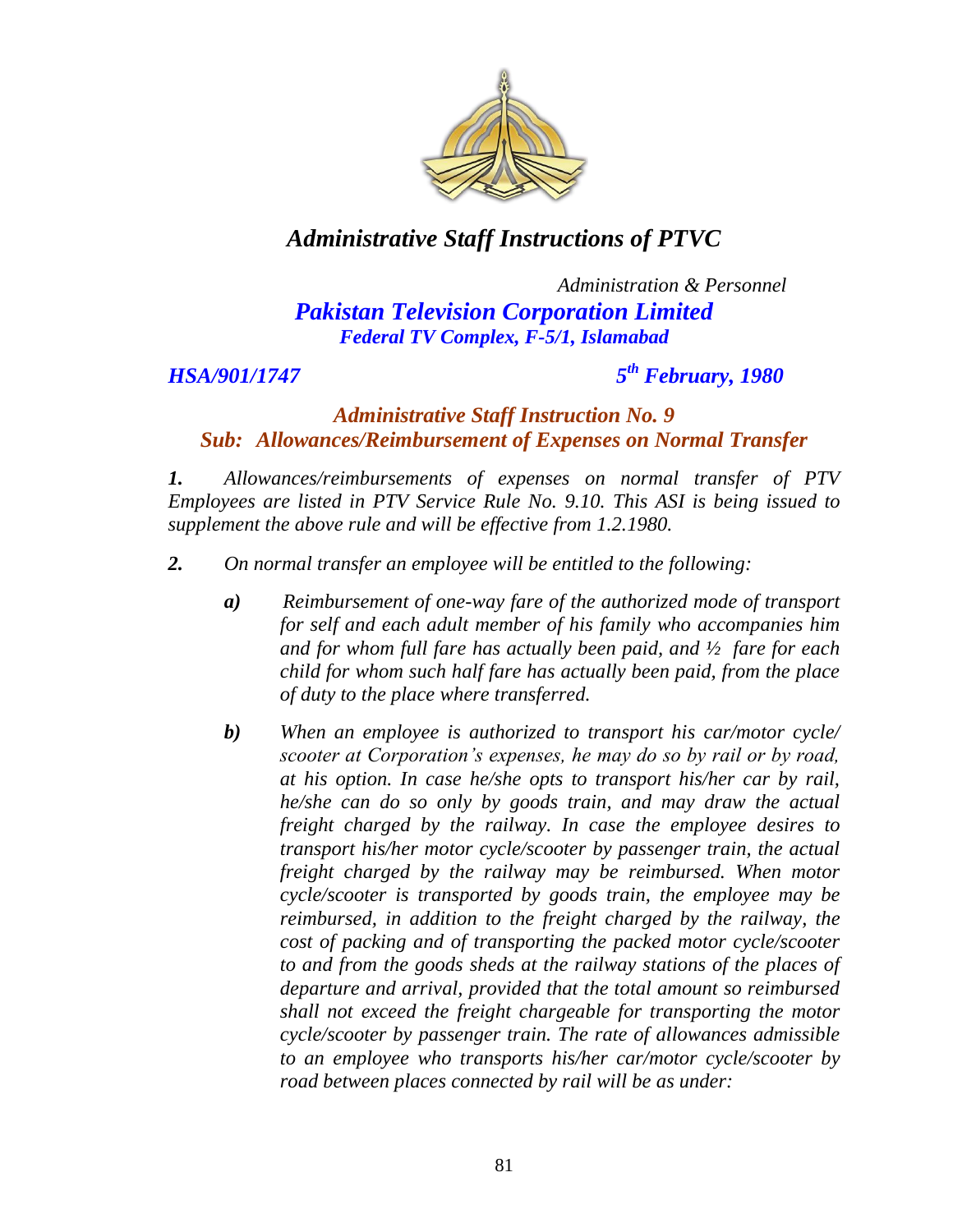

- *i) In respect of car, 24 paisa per kilometre.*
- *ii) In respect of motor cycle/scooter, 8 paisa per kilometre.*

#### *c) Carriage of Personal Effects*

*Cost of carriage of personal effects will be allowed, as per weight entitlements given below, at one paisa per kilometre per unit of 20 kilograms, from the residence of the employee at the old place of duty to his new residence at new place of duty. The maximum weight limits, upto which personal effects can be transported at PTV"s expense, shall be as under:*

| Group      | <b>Married</b>         | <b>Unmarried</b>      |
|------------|------------------------|-----------------------|
| 7, $8 & 9$ | 4500 Kg $(120)$ maunds | 2240 Kg $(60)$ maunds |
| 5 & 6      | 3000 Kg (80) Maunds    | $1500$ Kg (40) maunds |
| 2, 3, & 4  | 1500 Kg $(40)$ maunds  | 760 Kg $(20)$ maunds  |
|            | 560 Kg $(15)$ maunds   | $380$ Kg (10) maunds  |

#### *d) Transfer Grants*

*On transfer an employees will be granted the following:*

- *i) A married employee will be paid his/her one month"s basic pay subject to a maximum of Rs. 2, 000.00*
- *ii) An unmarried employee will be paid his/her half a month"s basic pay subject to a maximum of Rs. 750.00*

#### *e) Daily Allowance during Journey Period*

*One Daily Allowance at the authorized rate will be payable to the employee for every 300 miles of distance between his/her old and new places of duty.*

#### *f) Daily Allowance on Arrival at the New Place of Posting*

*One daily allowance shall be payable in respect of the employee and in respect of each member of his family above the age of 12 years, and one half of the daily allowance for each member of his family*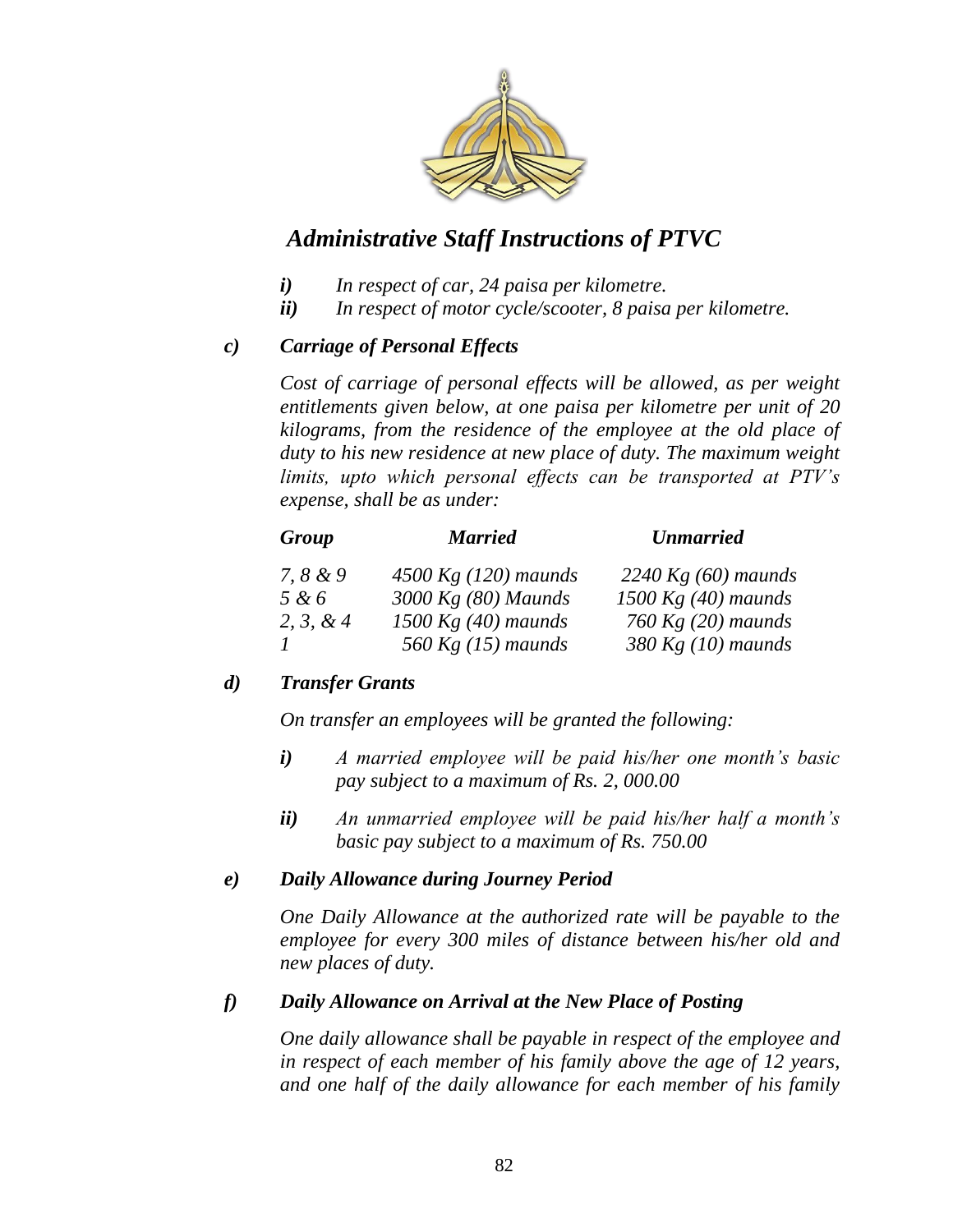

*between the ages of one and twelve years, for the day of arrival at the new place of his posting.*

#### *g) Travelling Allowance Journey on Retirement.*

*An employee shall be allowed TA, to the extent specified below, in respect of journey from place of his last posting, to his home town, performed either during leave preparatory to retirement, on or after retirement:*

- *i) Actual fare by rail of the class, to which he was entitled immediately before his retirement, for himself and for each member of his family. For journeys by road, between places not connected by rail, mileage allowance @ Rs. 1.00 per mile shall be allowed.*
- *ii) Advance payment of expenditure, as listed in Para g (i) above, shall be made and be treated as final payment.*
- *iii) The home town, for purposes of Para (g) above, shall be determined according to entries pertaining to the permanent address of the employee in his service record, or according to the declaration made by him for the purpose of leave grant.*
- *iv) The term "retirement" shall mean retirement on attaining the age of superannuation, as per PTV"s rules, or on completing prescribed service limits, or voluntary retirement on completion of 25 years qualifying service, or on compulsory retirement.*

#### *h) Grant of Travel Assistance to Families of Employees who Die While in Service*

*The family of an employee who dies while in PTV"s service will be allowed travel assistance according to provisions at Para (g), (i).(ii) & (iii) above, to enable the family to perform journey from the place of last posting of the deceased employee to his home town or to such other place to which the family wishes to go, provided that the amount to be paid by PTV will not exceed the amount admissible*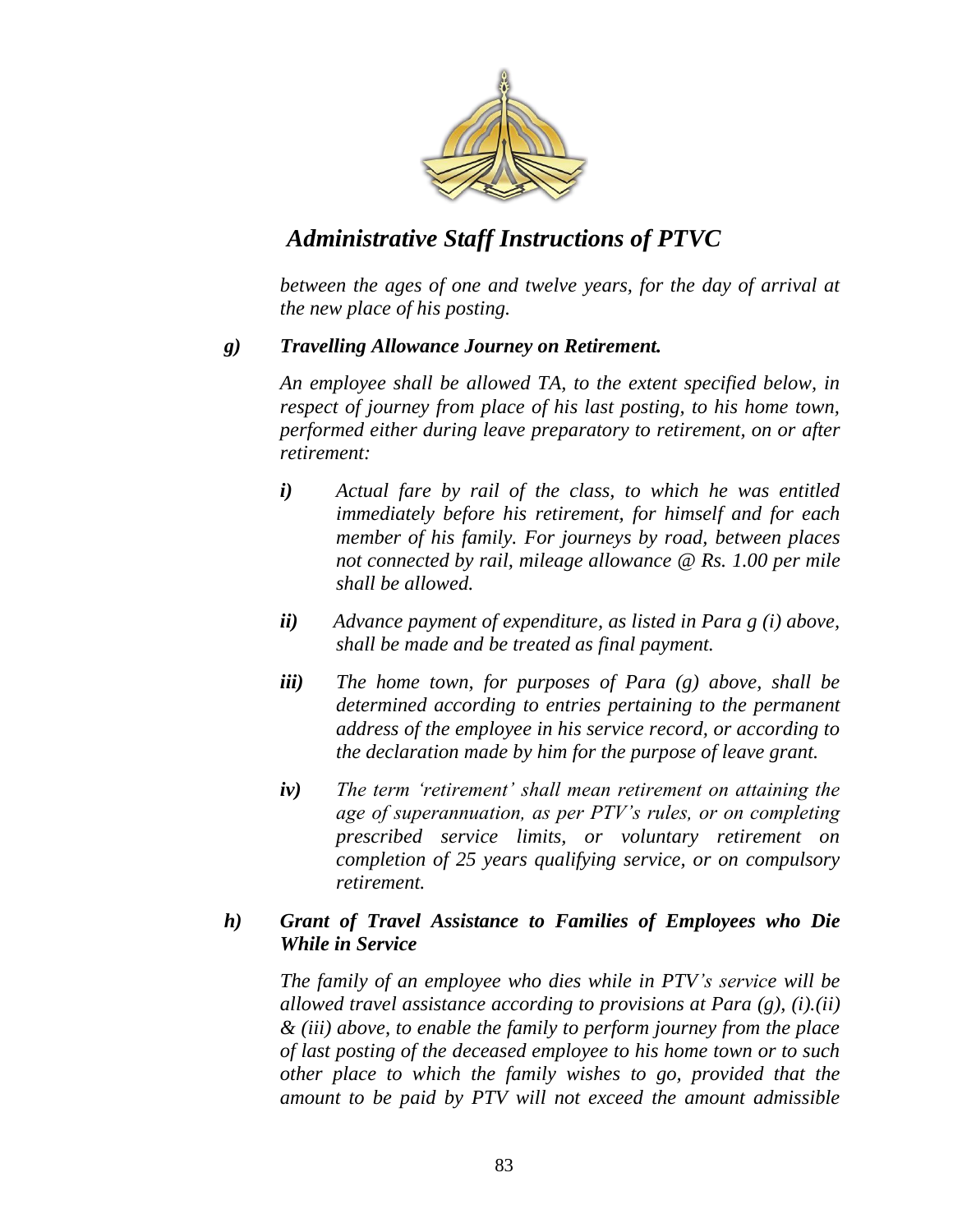

*from the place of last posting of the deceased to his home town. The amount of advances in such cases will be drawn by the Administrative & Personnel Manager/Administrative Officer of the PTV unit concerned, and will be paid by him to the eldest member of the deceased employee"s family, on an application to be submitted to the Administrative Head of the PTV unit concerned. The application should contain the following information:*

- *i) Name of the deceased employee, his designation and the name of the PTV unit where he was serving at the time of his death.*
- *ii) Name and address of the applicant, showing his/her relationship with the deceased.*
- *iii) Home town of the deceased employee, or the place where the family wishes to go.*
- *iv) Names of the family members of the deceased employee, showing their ages and relationships with the deceased employee.*
- *v) Approximate weight of personal effects to be transported.*

*3. The application should be countersigned either by a Class I Civilian Officer or a Commissioned Armed Forces Officer, who will record a certificate thereon, in the following words:*

*"Certified that I personally know the above particulars to be correct"*

*4. This ASI supersedes Office Order No. HSA/609/2254 dated 13 Dec, 1979.*

*(A. Nasir Siddiqui) Director Administration & Personnel*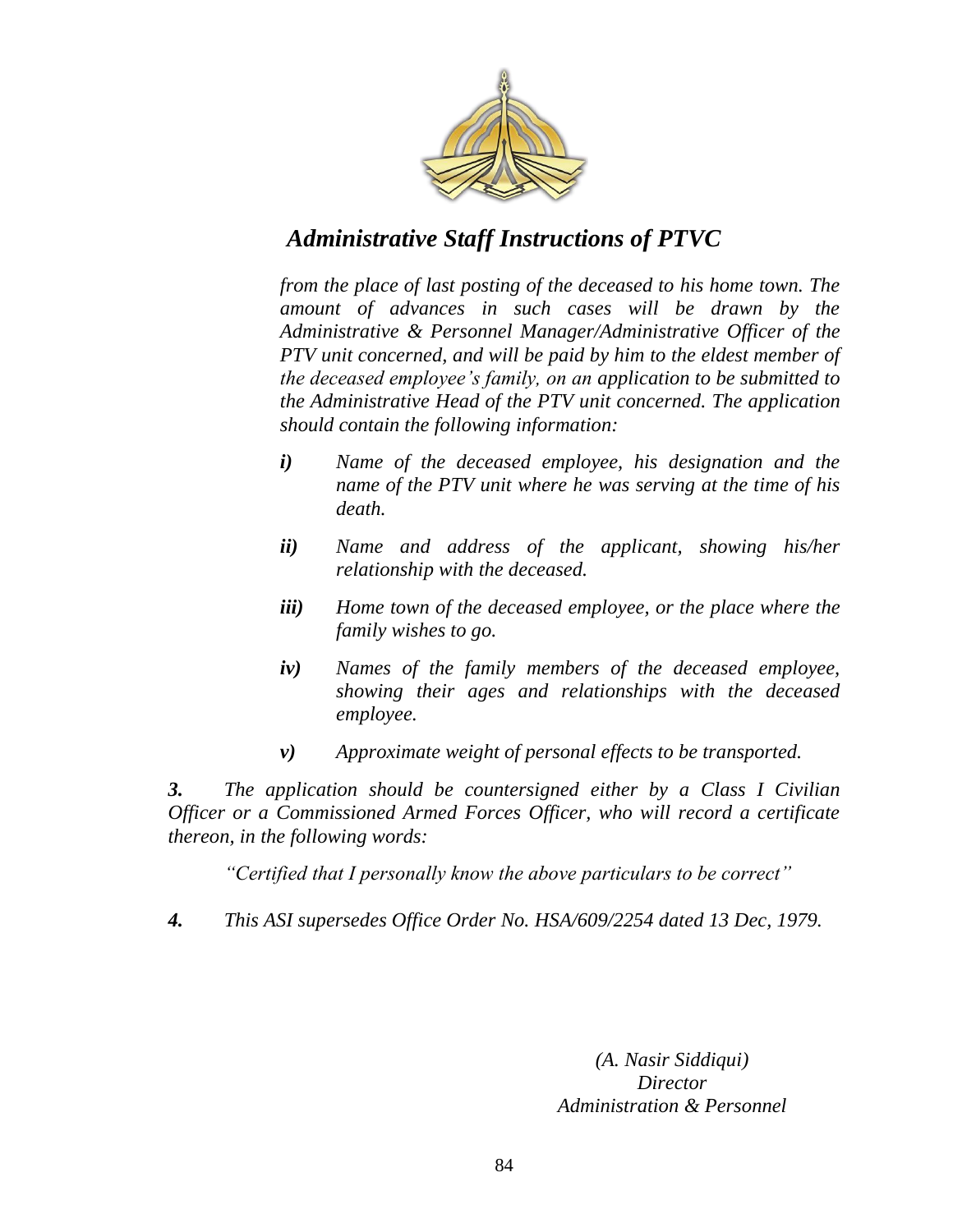

*Amendments:*

| HSA/901/3672 | $08 - 03 - 1980$ | Amendment No.1 to ASI No. 9                                                            |
|--------------|------------------|----------------------------------------------------------------------------------------|
| HSA/901/4393 | $27 - 12 - 1982$ | <b>Revised ASI No. 9 (Allowance/ Reimbursement of expenses)</b><br>on normal transfer) |

*Pakistan Television Corporation Limited Federal TV Complex, F-5/1, Islamabad*

*HSA/901* /3672

*th March, 1980*

*Amendment No. 1 to Administrative Staff Instruction No. 9 Sub: Allowances / Reimbursements of Expenses on Normal Transfer*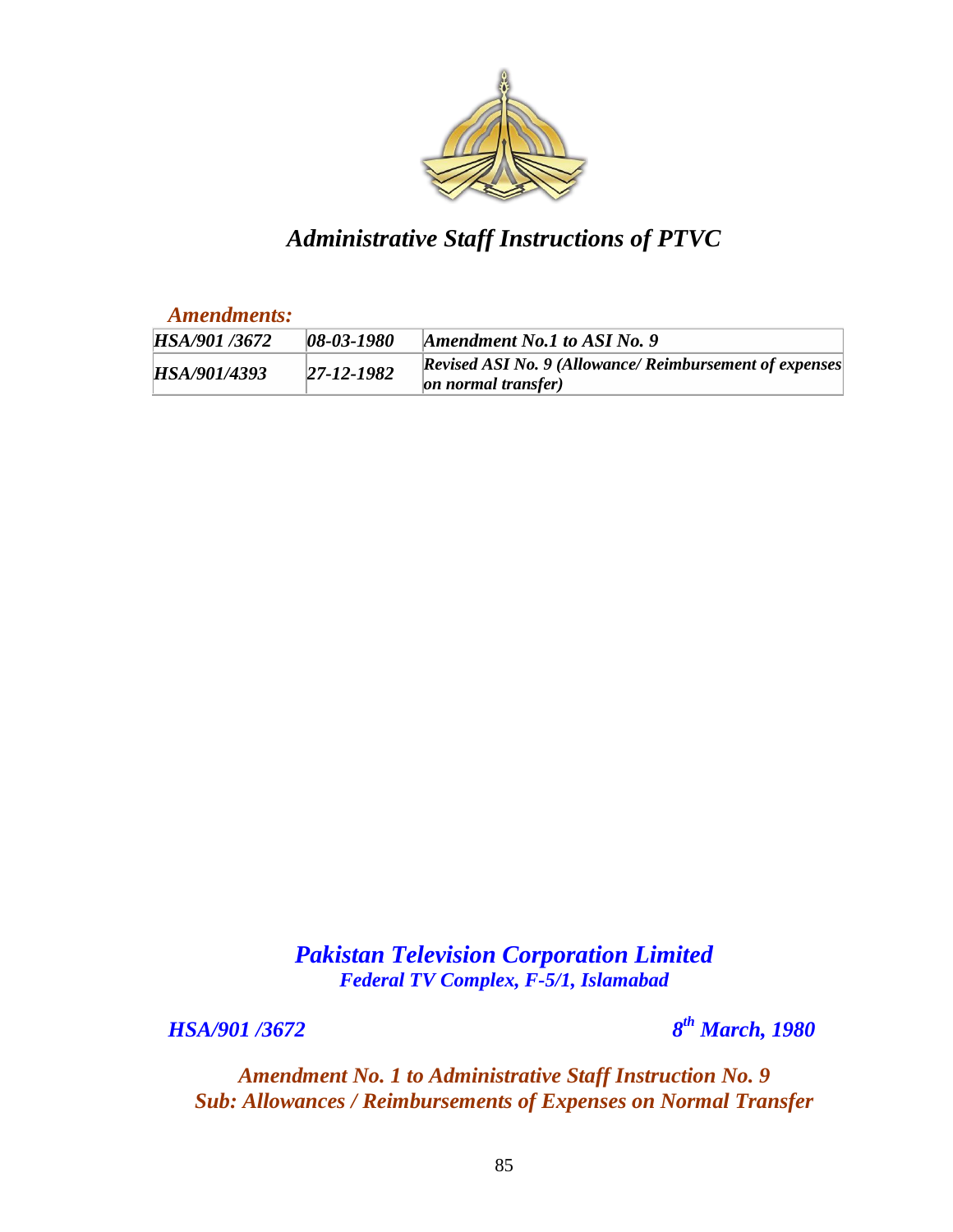

*1. The date of Office Order No. HSA/609/2254 as mentioned in Para-4 of ASI No. 9 issued under our letter No. HSA/901/1747, dated 05/02/1980, may be amended to read as 13-02-1979.*

> *(Raja Nasir) Deputy Controller Administration & Personnel*

*Pakistan Television Corporation Limited*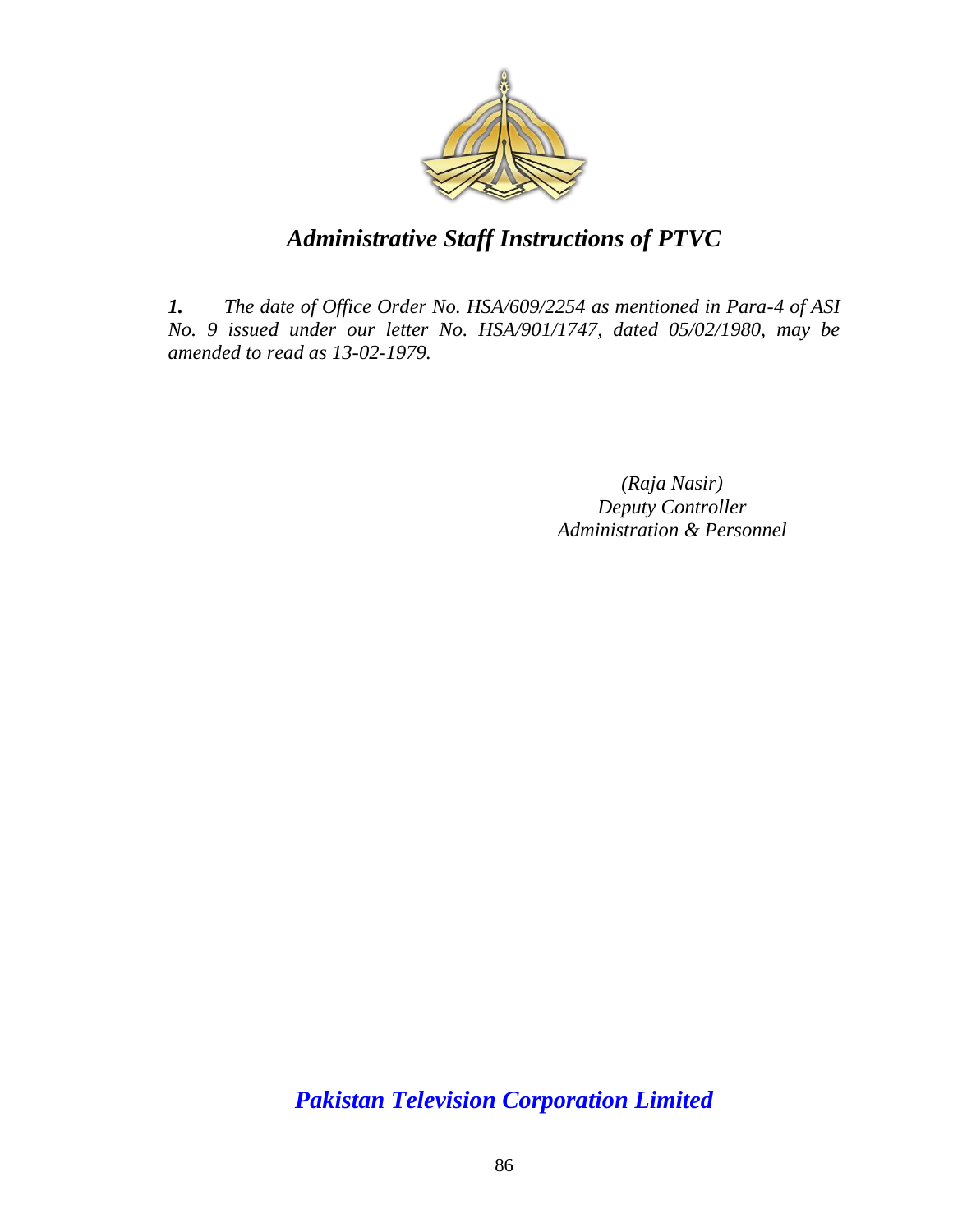

## *Federal TV Complex, F-5/1, Islamabad*

*HSA /901/4393 27th December, 1982*

#### *Revised Administrative Staff Instruction No. 9 Subject: Allowances/Reimbursement of Expenses on Normal Transfer*

*1. ASI No. 9, which was circulated vide HSA/901/1747 dated 05/02/1980, is revised as follows:*

*2. Allowances/reimbursements of expenses on normal transfer of PTV employees are listed in PTV Service Rule No. 9.10. This ASI is being issued to supplement the above rule and will be effective from 01-02-1980.* 

- *3. On normal transfer an employee will be entitled to the following:* 
	- *a) Reimbursement of one-way fare of the authorized mode of transport for self and each adult member of his family who accompanies him and for whom full fare has actually been paid, and ½ fare for each child for whom such half fare has actually been paid, from the place of duty to the place where transferred.*
	- *b) When an employee is authorized to transport his car/motor cycle/scooter at Corporation"s expenses, he may do so by rail or by road, at his option. In case he/she opts to transport his/her car by rail, he/she can do so only by goods train, and may draw the actual freight charged by the railway. In case the employee desires to transport his/her motor cycle/scooter by passenger train, the actual freight charged by the railway may be reimbursed. When motor cycle/ scooter is transported by goods train, the employee may be reimbursed, in addition to the freight charged by the railway, the cost of packing and of transporting the packed motor cycle/scooter to and from the goods sheds at the railway stations of the places of departure and arrival; provided that the total amount so reimbursed (the freight charges plus the packing charges plus the transportation charges of the packed motor cycle/scooter to and from the railway goods sheds) shall not exceed the freight chargeable for transporting the motor cycle/scooter by passenger train. The rate of allowances*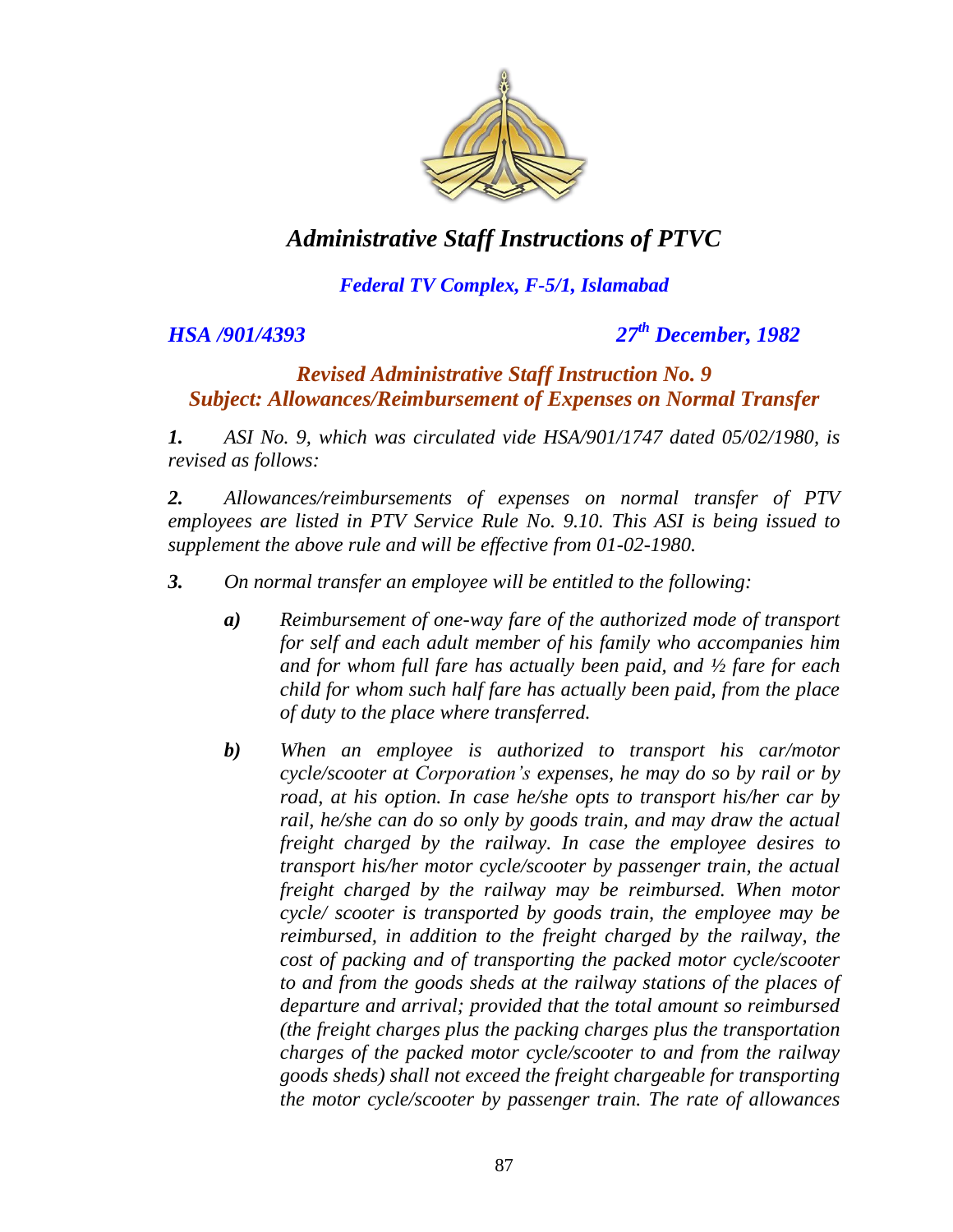

*admissible to an employee who transports his/her car/motor cycle/scooter by road between places connected by rail will be as under:-*

- *i) In respect of car, 24 paisa per kilometre.*
- *ii) In respect of motor cycle/scooter, 8 paisa per kilometre.*

#### *c) Carriage of Personal Effects.*

*Cost of carriage of personal effects will be allowed, as per weight entitlements given below, at one paisa per kilometre per unit of 20 kilograms, from the residence of the employee at the old place of duty to his new residence at new place of duty. The maximum weight limits, up to which personal effects can be transported at PTV's expense, shall be as under:-*

| Group      | <b>Married</b>         | <b>Unmarried</b>      |
|------------|------------------------|-----------------------|
| 7, 8 & 9   | 4500 Kg $(120)$ maunds | 2240 Kg $(60)$ maunds |
| 5 & 6      | $3000$ Kg (80) maunds  | $1500$ Kg (40) maunds |
| 2, $3 & 4$ | 1500 Kg $(40)$ maunds  | 760 $Kg(20)$ maunds   |
|            | 560 Kg $(15)$ maunds   | 380 $Kg(10)$ maunds   |

*When an employee is transferred to a new place of duty where no rail link exists from the old place of duty, actual cost of carriage of his/her personal effects, subject to above weight limits, by truck will be reimbursed on the production of original receipt/s along with a certificate signed by the Administrative Head of the employee that the truck hire charges are reasonable and conform to prevailing market rates.*

#### *d) Transfer Grants*

*On transfer an employee will be granted the following:* 

- *i) A married employee will be paid his/her one month's basic pay subject to a maximum of Rs. 2,000/-*
- *ii) An unmarried employee will be paid his/her half a month's basic pay subject to a maximum of Rs. 750/-.*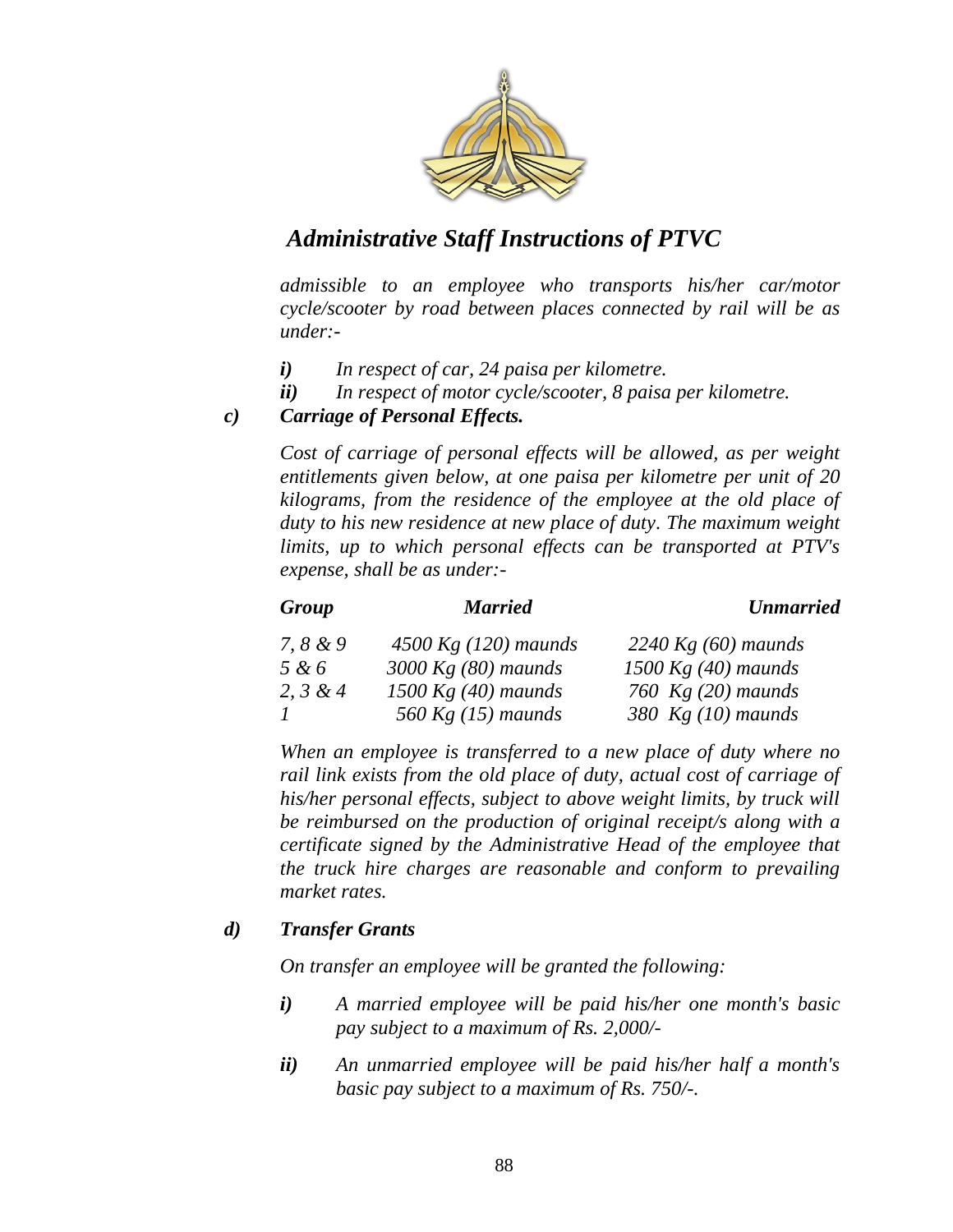

#### *e) Daily Allowance during Journey Period*

*One Daily Allowance at the authorized rate will be payable to the employee for every 300 miles of distance between his/her old and new places of duty.*

#### *f) Daily Allowance on Arrival at the New Place of Posting*

*One Daily Allowance shall be payable in respect of the employee and in respect of each member of his family above the age of 12 years, and one half of the daily allowance for each member of his family between the ages of one and twelve years, for the day of arrival at the new place of his posting.* 

#### *g) Travelling Allowance Journey on Retirement*

*An employee shall be allowed T A, to the extent specified below, in respect of journey from place of his last posting, to his home town, performed either during leave preparatory to retirement, on or after retirement:* 

- *i) Actual fare by rail of the class, to which he was entitled immediately before his retirement, for himself and for each member of his family. For journeys by road, between places not connected by rail, mileage allowance @ Rs.1.00 per mile shall be allowed.*
- *ii) Advance payment of expenditure, as listed in Para (g) (i) above, shall be made and be treated as final payment.*
- *iii) The home town, for purposes of Para (g) above, shall be determined according to entries pertaining to the permanent address of the employee in his service record, or according to the declaration made by him for the purpose of leave grant.*
- *iv) The term 'retirement' shall mean retirement on attaining the age of superannuation, as per PTV's rules or on completing prescribed service limits, or voluntary retirement on completion of 25 years qualifying service, or on compulsory retirement.*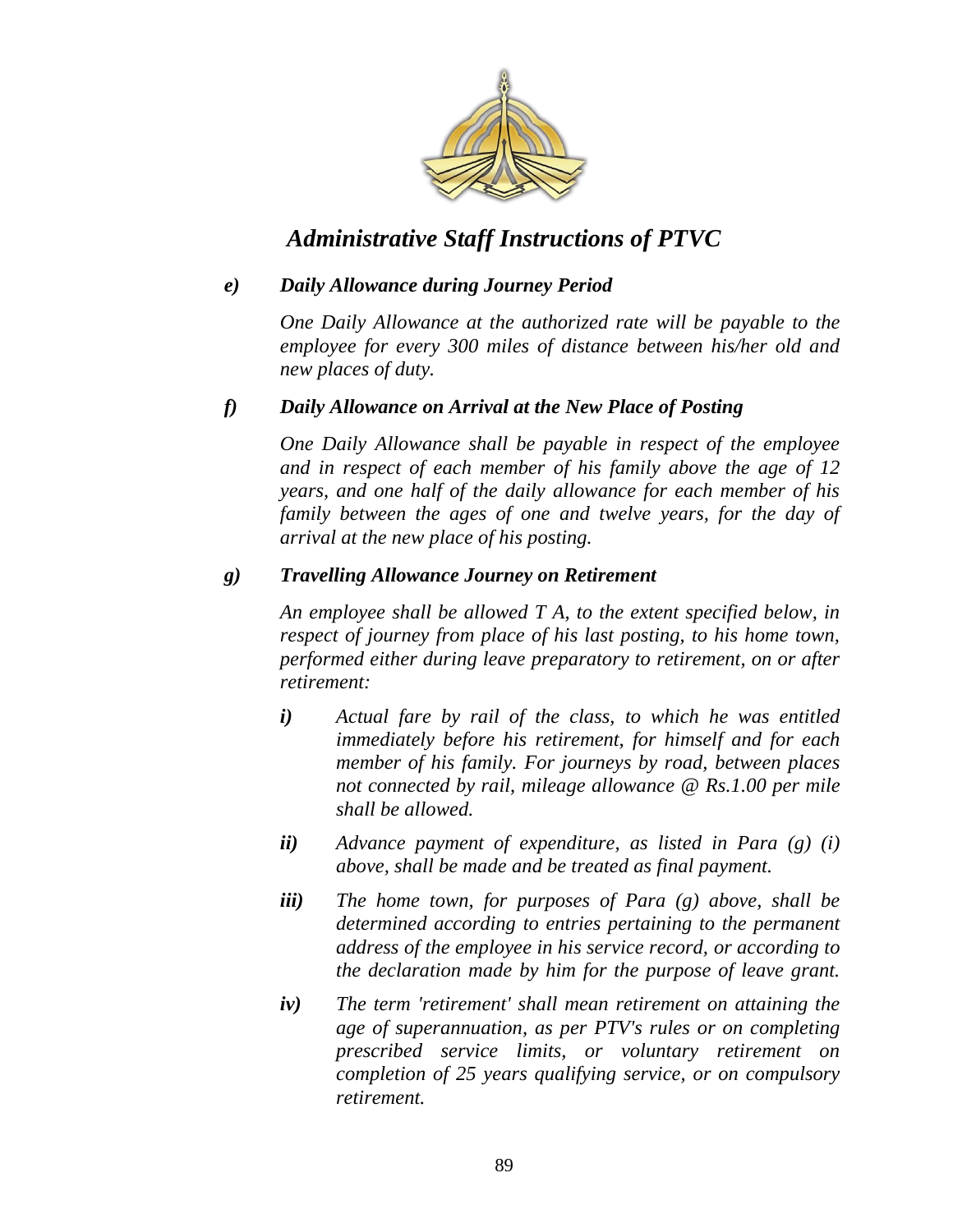

#### *h) Grant of Travel Assistance to Families of Employees Who Die While in Service*

*The family of an employee who dies while in P TV' s service will be allowed travel assistance according to provisions at Para (g) (i), (ii) & (iii) above, to enable the family to perform journey from the place of last posting of the deceased employee to his home town or to such other place to which the family wishes to go, provided that the amount to be paid by PTV will not exceed the amount admissible from the place of last posting of the deceased to his home town. The amount of advances in such cases will be drawn by the Administrative & Personnel Manager/Administrative Officer of the PTV Unit concerned, and will be paid by him to the eldest member of the deceased employee's family, on an application to be submitted to the Administrative Head of the PTV Unit concerned. The application should contain the following information:* 

- *i) Name of the deceased employee, his designation and the name of the PTV Unit where he was serving at the time of his death.*
- *ii) Name and address of the applicant, showing his/her relationship with the deceased.*
- *iii) Home town of the deceased employee, or the place where the family wishes to go.*
- *iv) Names of the family members of the deceased employee, showing their ages and relationships with the deceased employee.*
- *v) Approximate weight of personal effects to be transported.*

*4. The application should be countersigned either by a Class 1 Civilian Officer or a Commissioned Armed Forces Officer or Administrative and Personnel Manager (Administrative Officer where the post of APM is not sanctioned), who will record a certificate thereon, in the following words:* 

*"Certified that I personally know the above particulars to be correct"*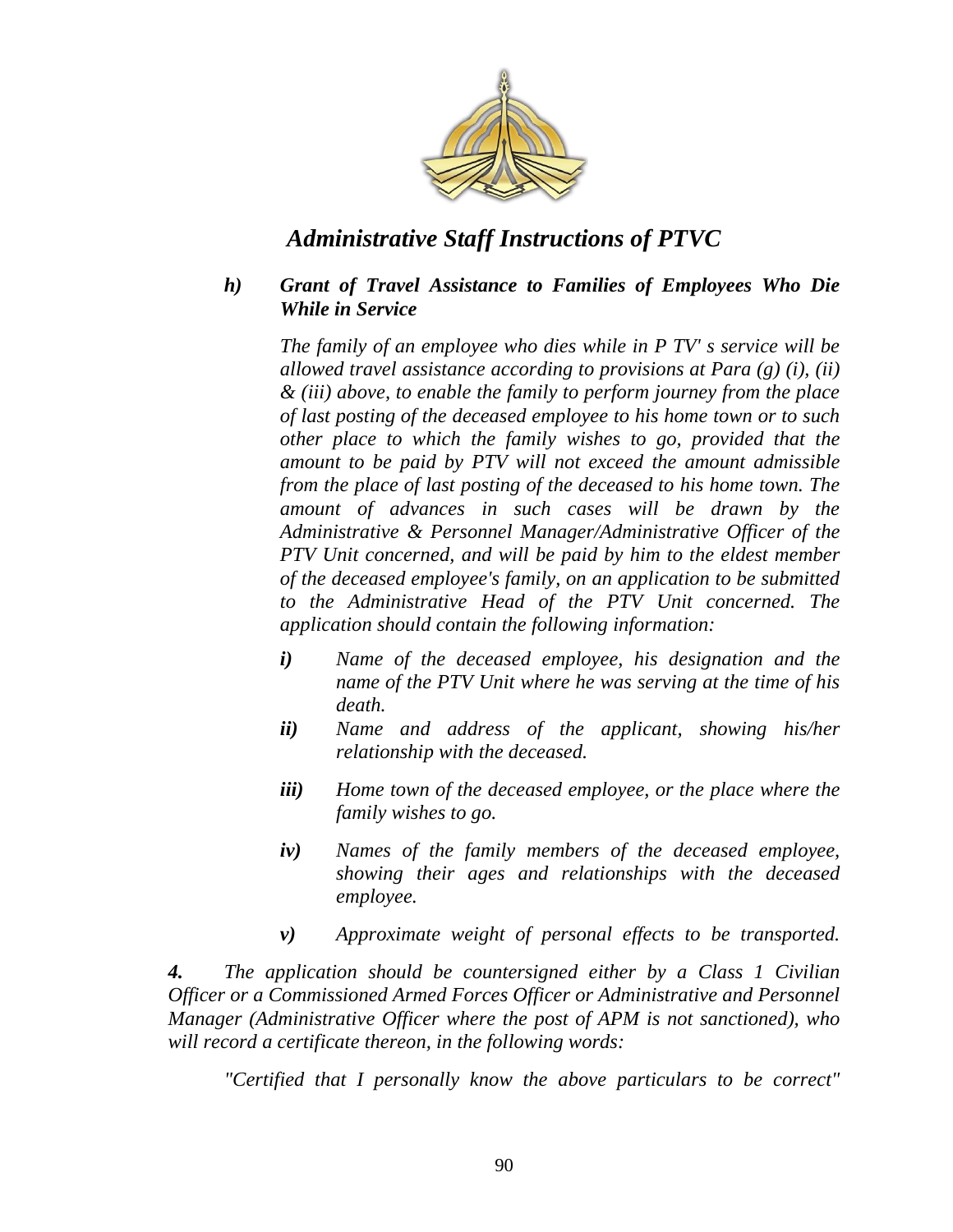

- *5. This ASI supersedes Office Order No. HSA/609/2254 dated 13.02.1979.*
- *6. Please acknowledge receipt.*

*(A. Nasir Siddiqui) Director Administration & Personnel*

## *Pakistan Television Corporation Limited Federal TV Complex, F-5/1, Islamabad*

*HSA/609/2948 26th February, 1980*

## *Administrative Staff Instruction No. 10 Subject: Time Frame for Response to Various Kinds of Communications*

*1. It has been noticed with great concern that a pronounced lax attitude prevails at almost all levels in PTV with regard to replying to various kinds of*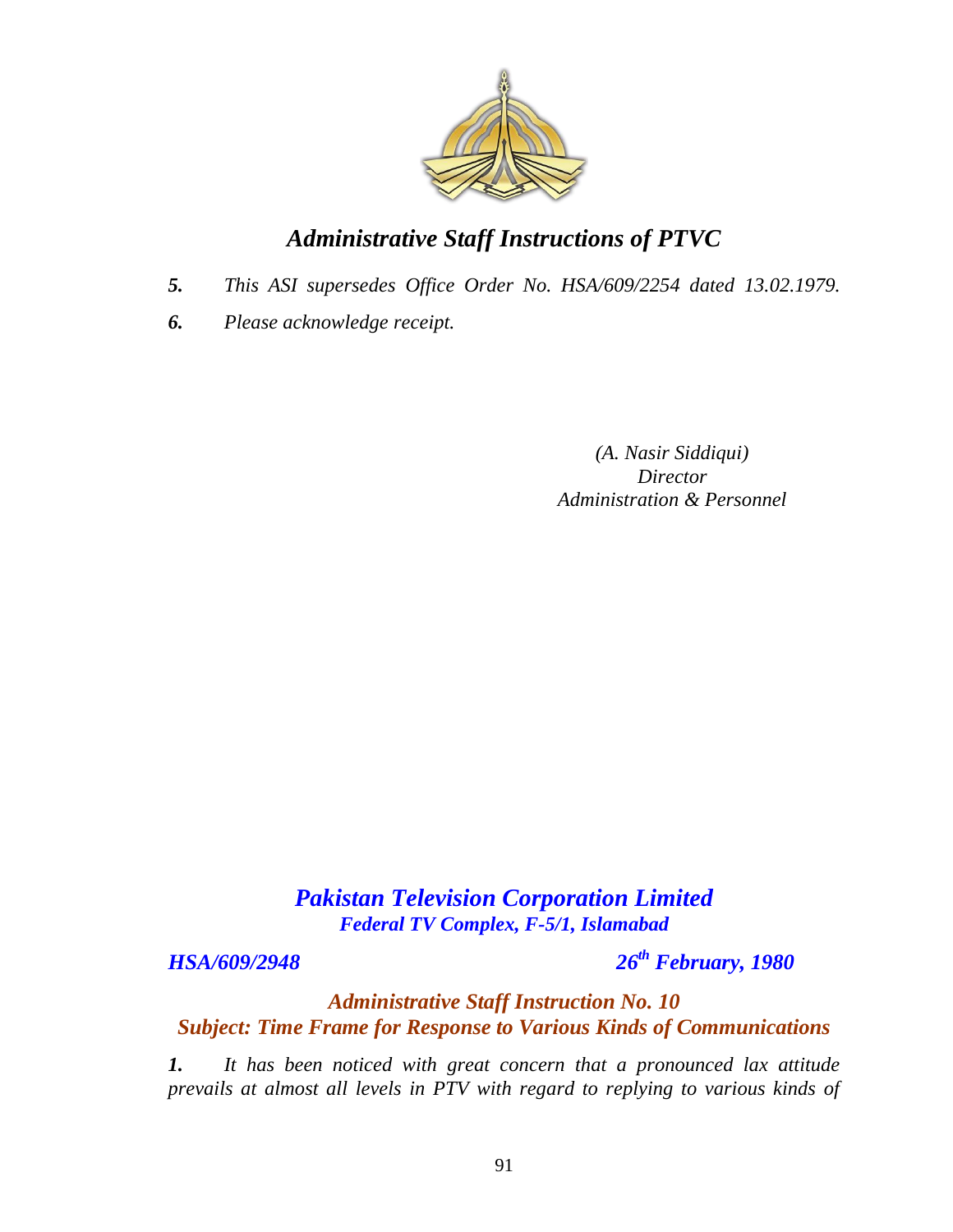

*communications. In many cases even urgent / immediate communications are not replied promptly, and inordinate delays seem to have become the norm. In an Organization like PTV, where time factor is of the utmost importance in the performance of normal functions of this Corporation, the prevailing state of laxity cannot be allowed to continue any more. Whereas unnecessary correspondence should be scrupulously avoided, undue delay in dealing with correspondence is unpardonable.* 

*2. Pending detailed instructions on the subject of communications, which will*  be issued in due course, the following time limits are to be strictly observed in *sending replies to various kinds of communications:* 

#### *a) At PTV-HQ Office*

- *i) Replies to President's Directives, Minister's Directives, Chairman's Directives and communications from the Managing Director are to be sent within the next working day after the day of the receipt of the Directives. If action required to be taken on these Directives entail collection of information or formulations of Policies/Programmes which are likely to take some time, an interim reply must be sent within the given time limit, indicating the probable date on which a complete reply/implementation report will be sent.*
- *ii) Replies to all urgent/immediate communications, from whereever these are received, are to be sent within the next two working days after the day of the receipt of the communications. If more than one officials / officers are involved in dealing with such communications, the relevant papers/files should be taken to the concerned officials/ officers by hand instead of following the normal dispatch procedures.*
- *iii) Replies to routine communications, from wherever these are received, are to be sent within one week of the receipt of such communications.*
- *b) AT TV-Centres /Offices/RBSs*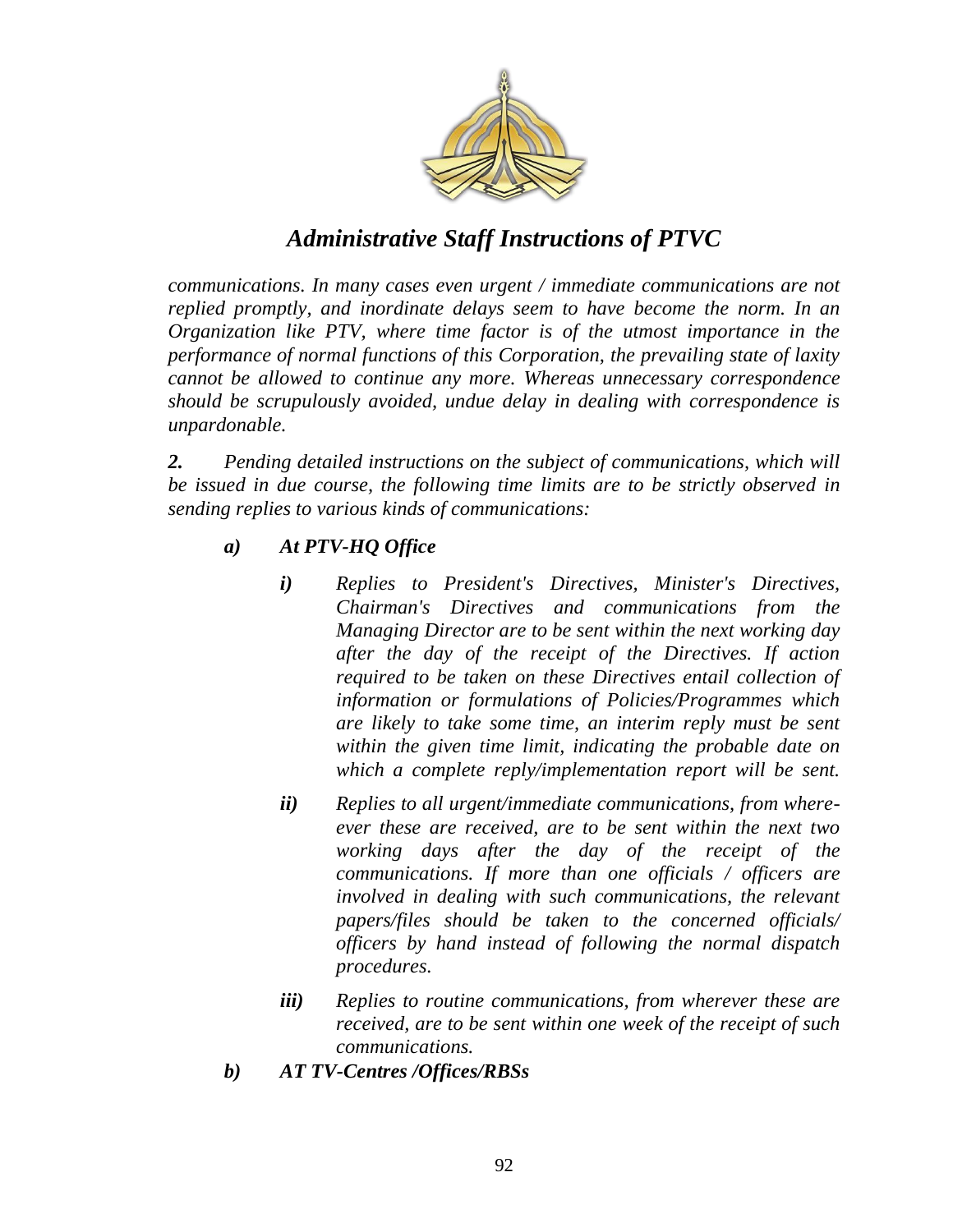

- *i) Replies to communications from the Managing Director and other Directors are to be sent within the next working day after the day of the receipt of such communications. If the action required to be taken on these communications entails collection of information or taking of certain actions which are likely to take some time, an interim reply MUST be sent within the laid down time limits indicating the date by which a complete reply/implementation report will be sent.*
- *ii) Directives from the Provincial Governors/MLAs, or from their Principal Officers writing on behalf of the Governors/MLAs, are to be treated in the manner given in b (i) above.*
- *iii) Replies to all urgent/immediate communications, from wherever these are received, are to be sent within the next two working days after the day of the receipt of the communications. If more than one official/officer are involved in dealing with such communications, the relevant papers/files should be taken to the concerned officials/officers by hand instead of following the normal dispatch procedures.*
- *iv) Replies to routine communications, from wherever these are received, are to be sent within five working days after the day of the receipt of same.*

*3. If for unavoidable reasons, the above time limits cannot be observed in replying to a communication/communications, the reply, when sent, must contain reasons for the delayed response.* 

*4. If the originator of a communication at PTV-HQ does not get a reply to his communication from an Officer of a TV Centre, other than the General Manager; he should bring the delay to the notice of the General Manager, and if a reference to the General Manager of a TV Centres does not evoke a response within a reasonable time, he should bring the matter to the notice of the Managing Director. Likewise, if the originator of a communication from PTV -HQ does not get a reply to his communication from an Officer of Central Sales Office within the stipulated time, he should bring the delay to the notice of Controller of Sales, and*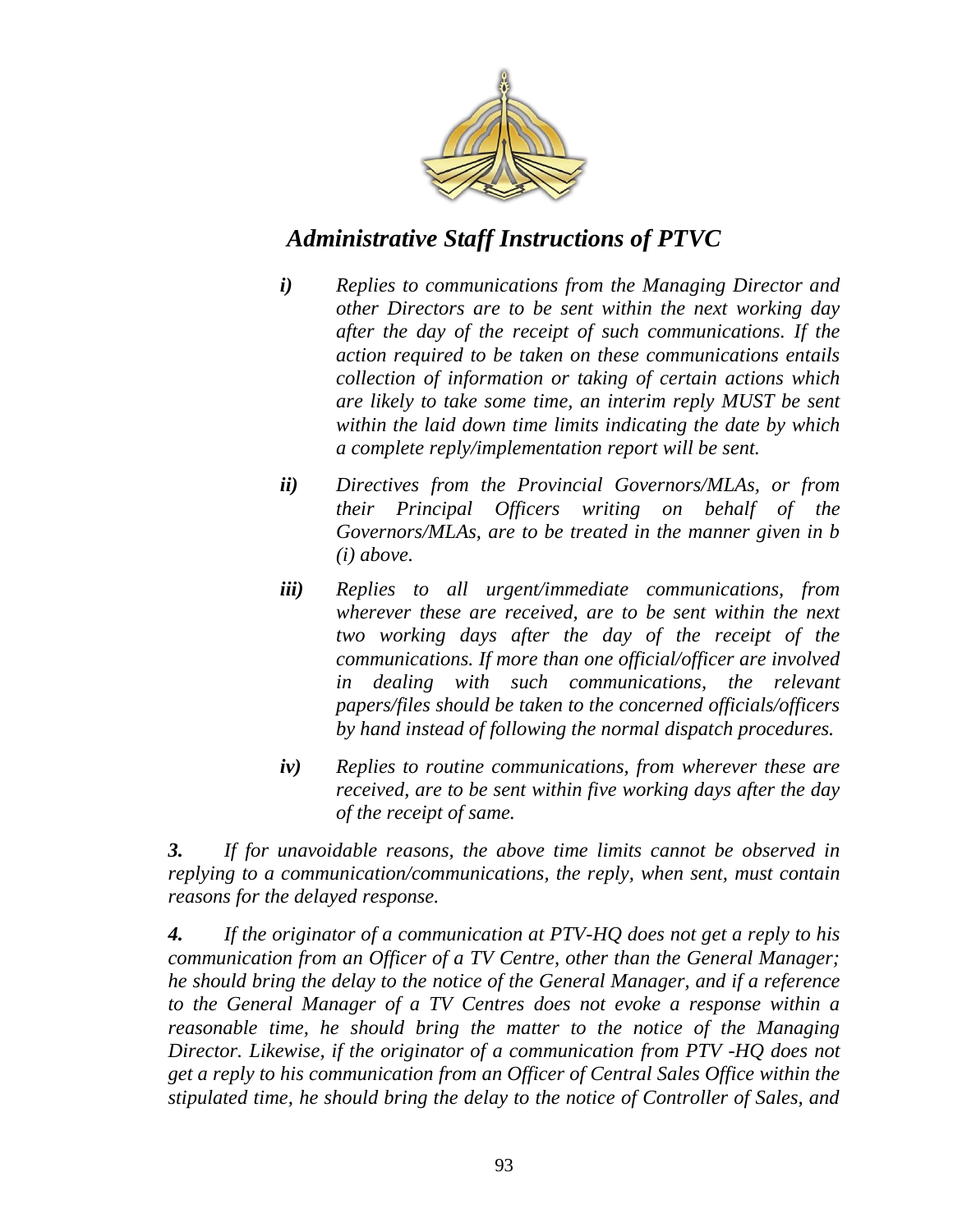

*if a reference to Controller of Sales, CSO, does not evoke a response within a reasonable time, he should bring the matter to the notice of the Managing Director Conversely, if an originator of a communication from a TV Centre/ Office/RBS does not get a reply to his communication from an Officer of PTV-HQ, the delay should be brought to the notice of the next higher officer and if he fails to receive a reply from him also it should be brought to the notice of the Director concerned, and if this also fails, the delay should be brought to the notice of the Managing Director .* 

*5. The success of this effort to ensure quick replies to communications will, to a large extent, depend on efficiently run mail sections. The Officers responsible for supervision of the functioning of the mail sections at PTV-HQ and at all TV Centres/Offices, will therefore have to make sure that communications do not get delayed in handling at the stages of incoming and out-going mail. All communications received in the mail sections for dispatch must be dispatched the same day and the communications must bear the date on which these are actually dispatched. Likewise, all incoming communications received in the mail section on any day must bear the date of the receipt and must be delivered to the addressees the same day.* 

*6. The receipt of this ASI is to be acknowledged and all those who handle and deal with communications must be made to read this ASI and be made to sign the same as having read and understood it. It is also to be made clear to all concerned that in future undue delay in unnecessarily holding the communications, and in late replying the same will be considered as misconduct and those responsible for undue delays may be proceeded against.*

> *(A. Nasir Siddiqui) Director Administration & Personnel*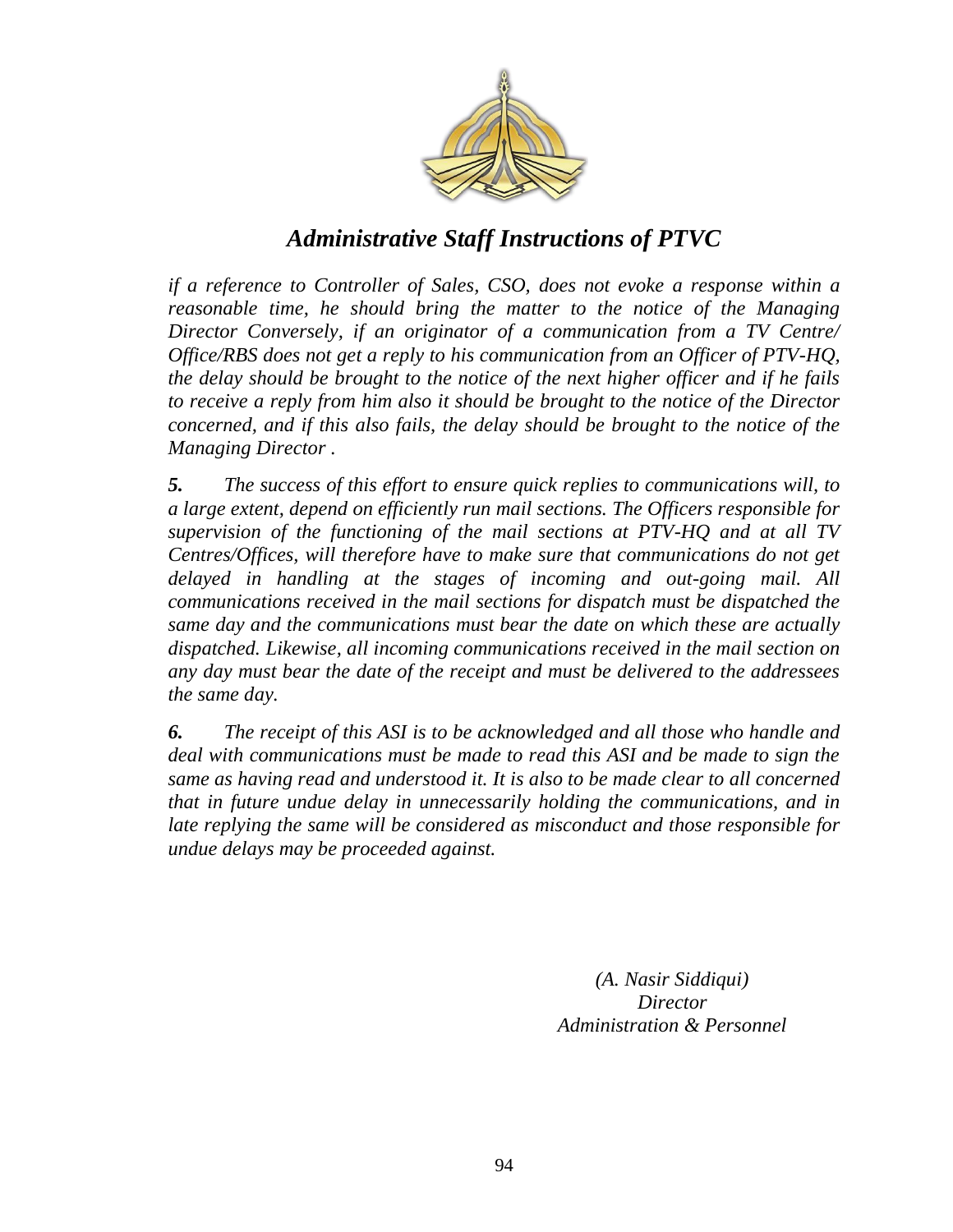

## *Pakistan Television Corporation Limited Federal TV Complex, F-5/1, Islamabad*

## *HSA/901/3685 8*

*th March, 1980*

### *Administrative Staff Instruction No. 11 Sub: Display Boards at Main Gates of PTVC Premises*

*1. Pakistan Television Corporation Limited is a Public Limited Company, registered under Companies Act 1913.*

*2. According to Section 73 of the Companies Act 1913, all Television Centres/ Offices/Re-broadcasting Stations are required to display a board containing the word 'Pakistan Television Corporation Limited' at the Main Gate, and the name "Pakistan Television Corporation Limited" is also required to be mentioned in legible English characters in all letter heads, bills, notices, advertisements, bills of exchange, promissory notes, cheques, letters of credits and other correspondence etc.* 

*3. All concerned are therefore to note the above requirements and to comply*  with the above legal requirements. They are also to note that under Section 74 of *the Companies Act 1913, if the board containing the name "Pakistan Television Corporation Limited" is not displayed at the gate of any TV Centre/Office/RBS, the Corporation will be liable to a fine of Rs.50/-, and if any officer of PTV or any person on its behalf uses and signs any letter head or any other document which*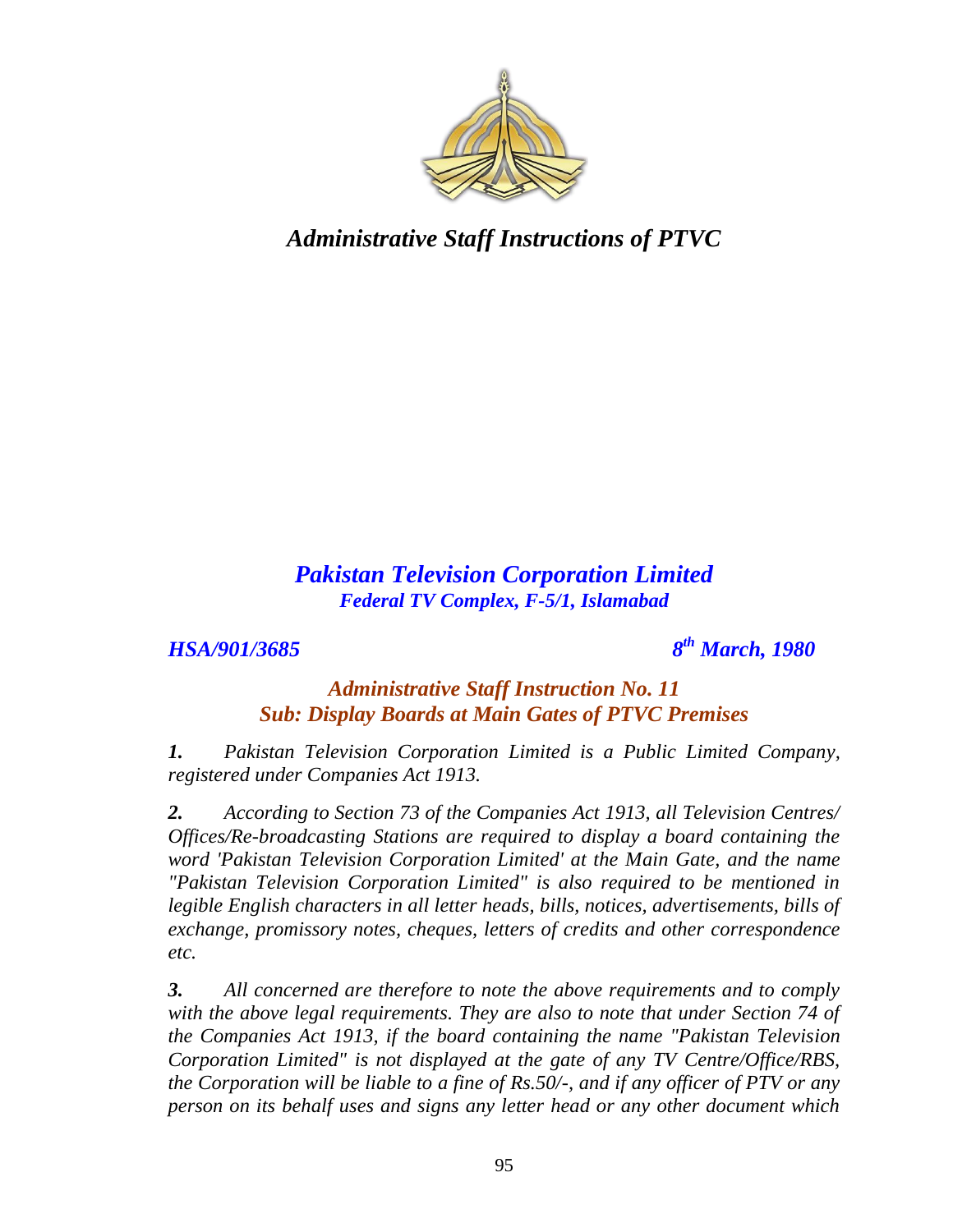

*does not mentioned the full name of the Corporation i.e. Pakistan Television Corporation Limited, he will be liable to a fine of Rs.500/-.* 

*4. Please acknowledge receipt of this ASI.*

*(A. Nasir Siddiqui) Director Administration & Personnel*

## *Pakistan Television Corporation Limited Federal TV Complex, F-5/1, Islamabad*

*HSA/901/7334 29th April, 1980*

### *Administrative Staff Instruction No. 12 Subject: Procurement, Storage & Distribution of Raw Film Stock*

*1. The functions relating to procurement of Raw Film Stock have now been assigned to Administrations and Personnel Division at HQ office.* 

*2. Accordingly, a Cell has been created in the Administration and Personnel Division at PTV-HQ Office, to deal with all aspects of Raw Film Stock, which is to function under the supervision of Mr. Hafiz Sultan Ahmad, Personnel Officer. The Raw Film Stock Cell will ascertain the requirements of all kinds of Raw Film Stock, based on consumption data to be supplied by the Consumer Units, and in consultation with Director Programme Administration and Director of News and Current Affairs, and will place orders on the suppliers for the required quantities.*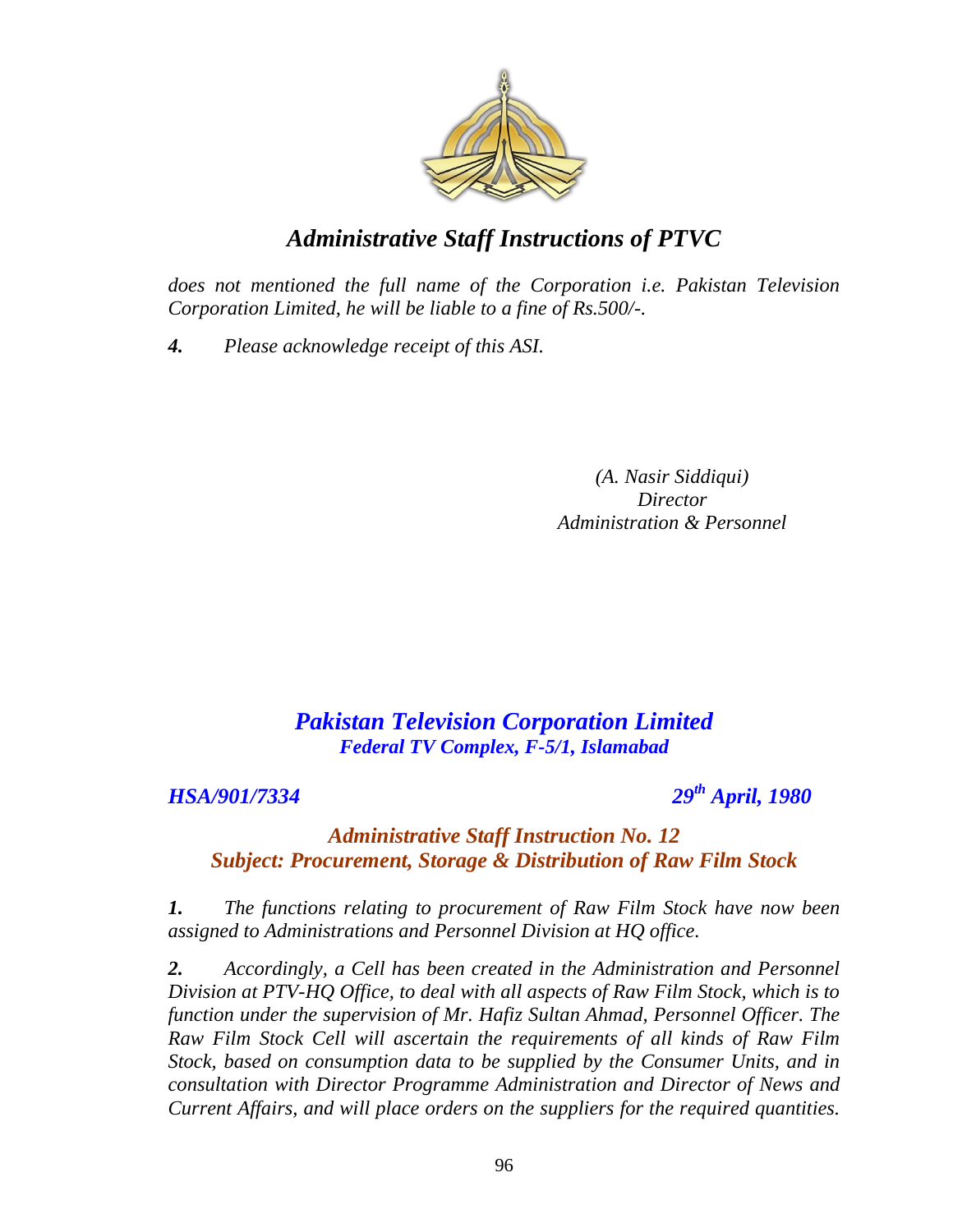

*Under instructions from the Raw Film Stock Cell, the suppliers will deliver to the consumer units the quantities of the raw stock, on a 3 monthly basis, according to a predetermined schedule.* 

- *3. In this connection, the following procedure is to be followed:* 
	- *i) General Managers of TV Centres and Heads of Divisions of PTV-HQ Office will send to the Raw Film Stock Cell, their requirements of various kinds of Raw Film Stock on quarterly basis, within one week of commencement of every new quarter, that is:-*

*-By 7 July, for the Quarter July-September. -By 7 October, for the Quarter October-December. -By 7 January, for the Quarter January-March. -By 7 April for the Quarter April-June.* 

*The demands for Raw Film Stock must invariably be accompanied by consumption data for the stocks in question covering the period of the proceeding last quarter, as per Annexure 'A'.* 

- *ii) On the basis of the requirements received in accordance with (i) above, the study of the past consumption, and the projections of future needs ascertained from DPA and DN, the quantities of various kinds of Raw Film Stock needed by the consumer units, will be determined. But before finalizing those figures of stock, DCFE will also be consulted, particularly with reference to the specifications of the Raw Film Stock to be purchased.*
- *iii) Orders for the purchase of Raw Film Stock will be placed by DAP. The suppliers will be given a delivery schedule according to which, the deliveries of the raw stocks will be made to the consumer units. Copies of supply orders will be marked to consumer Units as well as to DPA, DN, FD and DCFE.*
- *iv) On receipt of the raw stock, according to supply schedule, at the Consumer Units, the same will be checked as to quantity and specification, batch numbers etc, by Chief Cameraman and the Stores Officer. If the raw stock is found correct as to quantity, quality etc, a GRN will be raised, as laid down in the Purchase*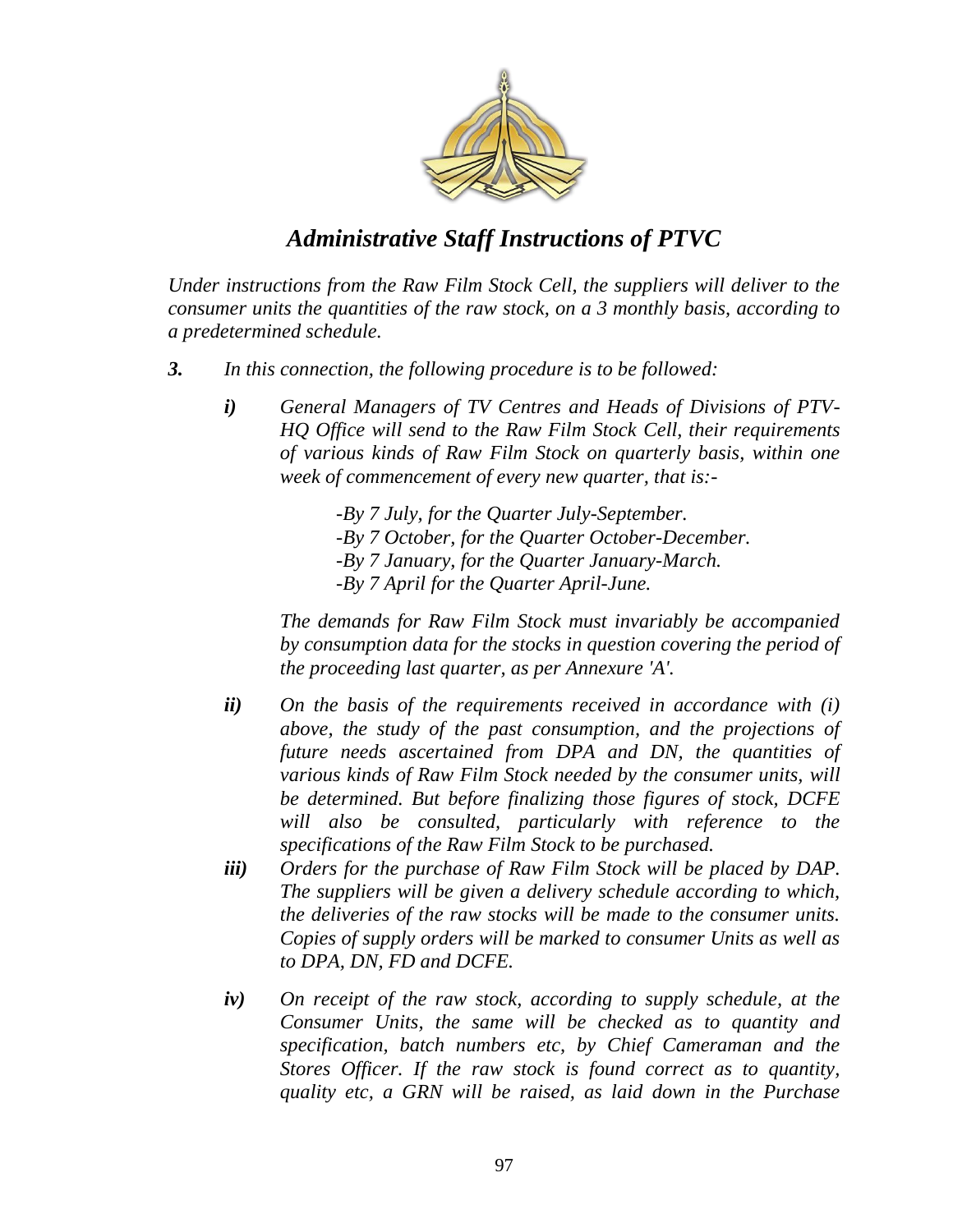

*Manual, a copy of which will, however, be dispatched to Mr. Hafiz Sultan Ahmad at PTV-HQ. The receipt of each item of Raw Film Stock will be posted on a separate Stock Record Card. In case of discrepancies, a report will immediately be sent to the supplier, under the signatures of the Stores Officer concerned, with a copy to Mr. Hafiz Sultan Ahmad so that this matter may be taken up by PTV-HQ with the supplier.* 

- *v) The Stores Officer, in consultation with Chief Cameraman and the General Manager, will ensure that the Raw Film Stock is stored in a place which is safe, air-conditioned, dust proof and free from humidity. In case of difficulty in finding such a place at a TV Centre, the matter will be brought to the notice of DAP and the GM concerned.*
- *vi) The Stores Officer will ensure that issues of items of Raw Film Stock will be made only on the basis of duly approved Issue Requisitions and that the issues will be posted on Stock Record Cards on the day these are made. The Stores Officer will also be required to send T.P. Message either on the day of issue or on the next working day informing Mr. Hafiz Sultan Ahmad about the issues made to enable him to keep a duplicate record of the correct stock position of all items of Raw Film Stock at all Consumer Units.*
- *vii) In first week of each month, the Stores Officer will send a consumption statement to PTV-HQ for the attention of Mr. Hafiz Sultan Ahmad , showing the quantities that were in stock on the first day of the previous month, the quantities that were received during the month, the quantities that were issued during the month, and the balance as on the last date of the previous month. Non dispatch of this statement or its late dispatch will be considered a serious lapse on the part of the Stores Officer concerned.*
- *viii) In addition, Incharge Film Laboratory of each TV Centres will also send an output report to PTV-HQ, for the attention of Mr. Hafiz Sultan Ahmad, in the first week of every month, covering the processing done during the previous month.*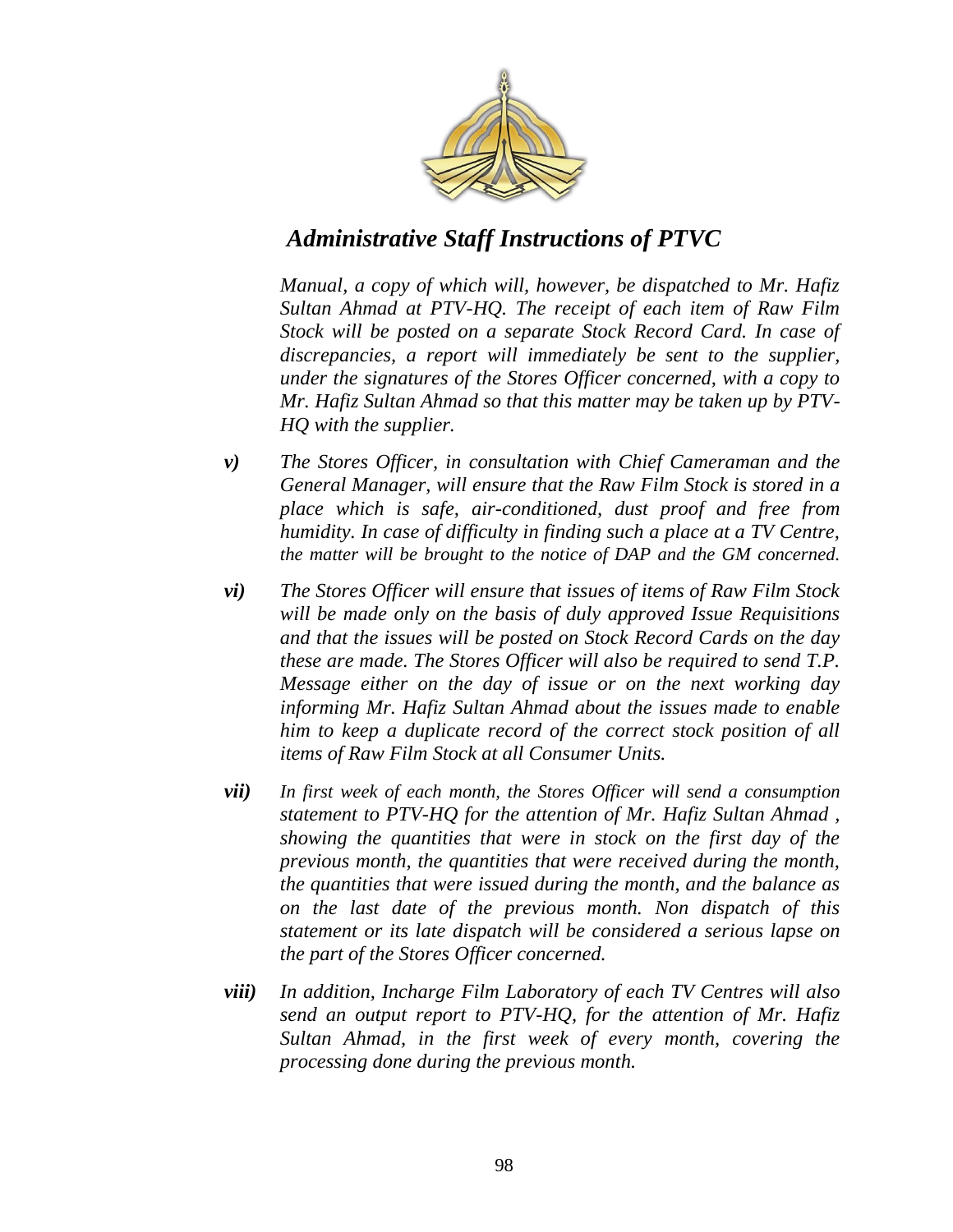

- *ix) In case of extreme emergencies or in view of sudden and unforeseen requirements of Raw Film Stock, the consumer units may send their mid-quarter requirements through T.P. Message, to be followed by a written demand, stating the circumstances necessitating mid-quarter demands.*
- *x) Suppliers bills for the supply of the material against purchase orders will be received by Administration and Personnel Division at PTV-HQ Office. The bills as soon as received, will be scrutinized and verified by the Raw Film Stock Cell and, if correct, will be forwarded to the Finance Division for payment to the suppliers under intimation to Administration and Personnel Division.*

*4. As stated earlier, the storage of Raw Film Stock will remain the responsibility of the consumer Units, where the Stores Officer s will ensure that the stock does not become faulty or unserviceable, qualitatively or quantitatively, due to bad storage conditions or during movement of the material from one place to another, Raw Film Material, being highly sensitive must not be exposed to heat, dust, and humidity. Utmost care and caution should, therefore, be taken in handling and storing the material. Also, the issues must be made on the principle of "first in first out". It needs no emphasis that quantities of items of Raw Film Stock in storage must, at all times agree with quantities shown as balance in the Stock Record Cards.* 

*5. General Managers of TV Centres must alert all concerned that Raw Film Stock being a very costly material, it should be used economically and all wastage must be eliminated. It must be made very clear to the users of Raw Film Stock the consumption in excess of professionally accepted ratios will be considered either deliberate misuse or evidence of inefficiency.* 

*6. Budgetary requirements for Raw Film Stock will be prepared by Administration & Personnel Division on yearly basis and submitted to Finance Division. The budget allocated for this purpose will be apportioned among the consumer units on the basis of actual consumption of the material by each Centre during the period of one year.* 

*7. Contents of this ASI have to be brought to the notice of all concerned and their signatures obtained on record as evidence of their having read these instructions.* 

*8. Please acknowledge receipt of this ASI.*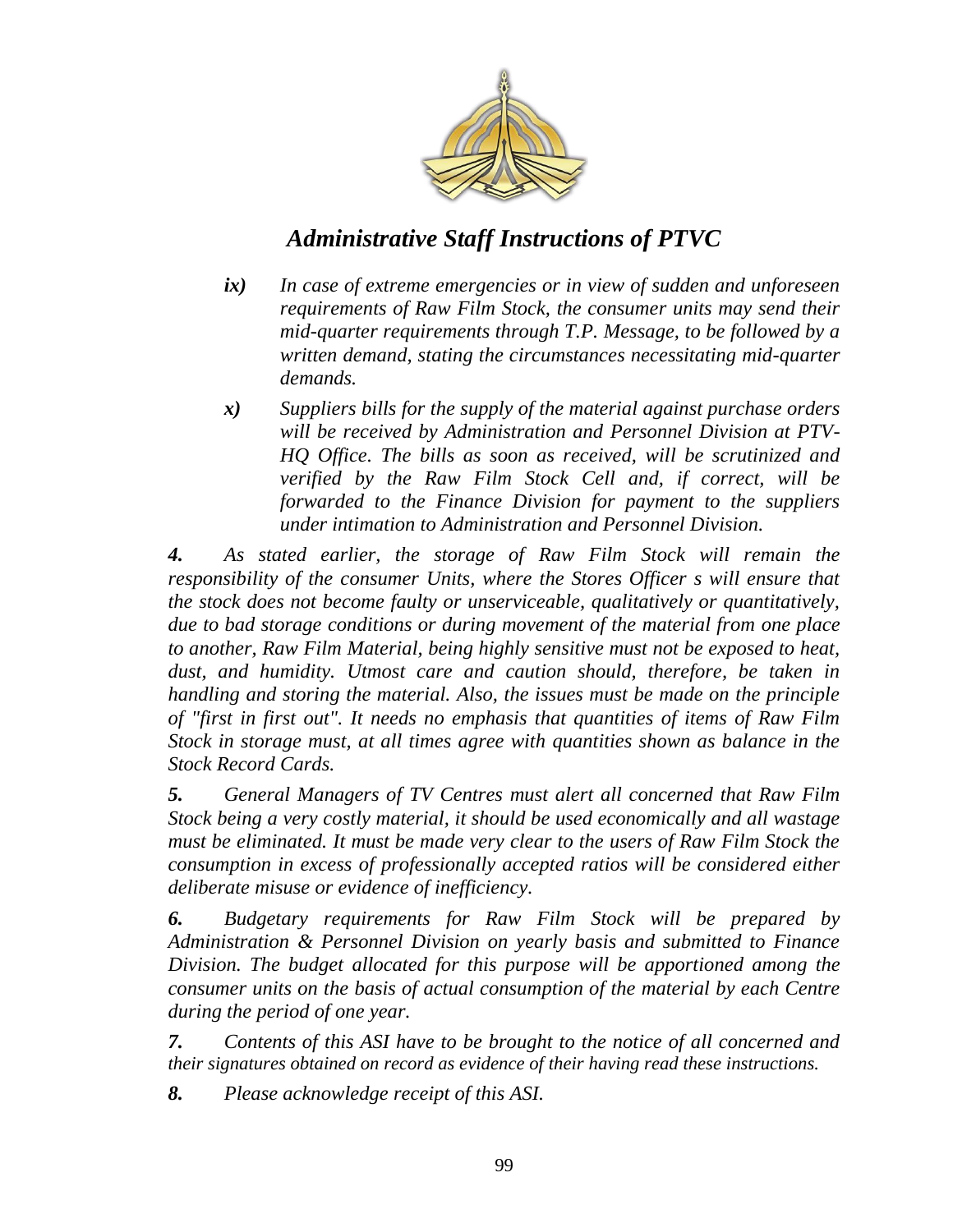

*(A. Nasir Siddiqui) Director Administration & Personnel*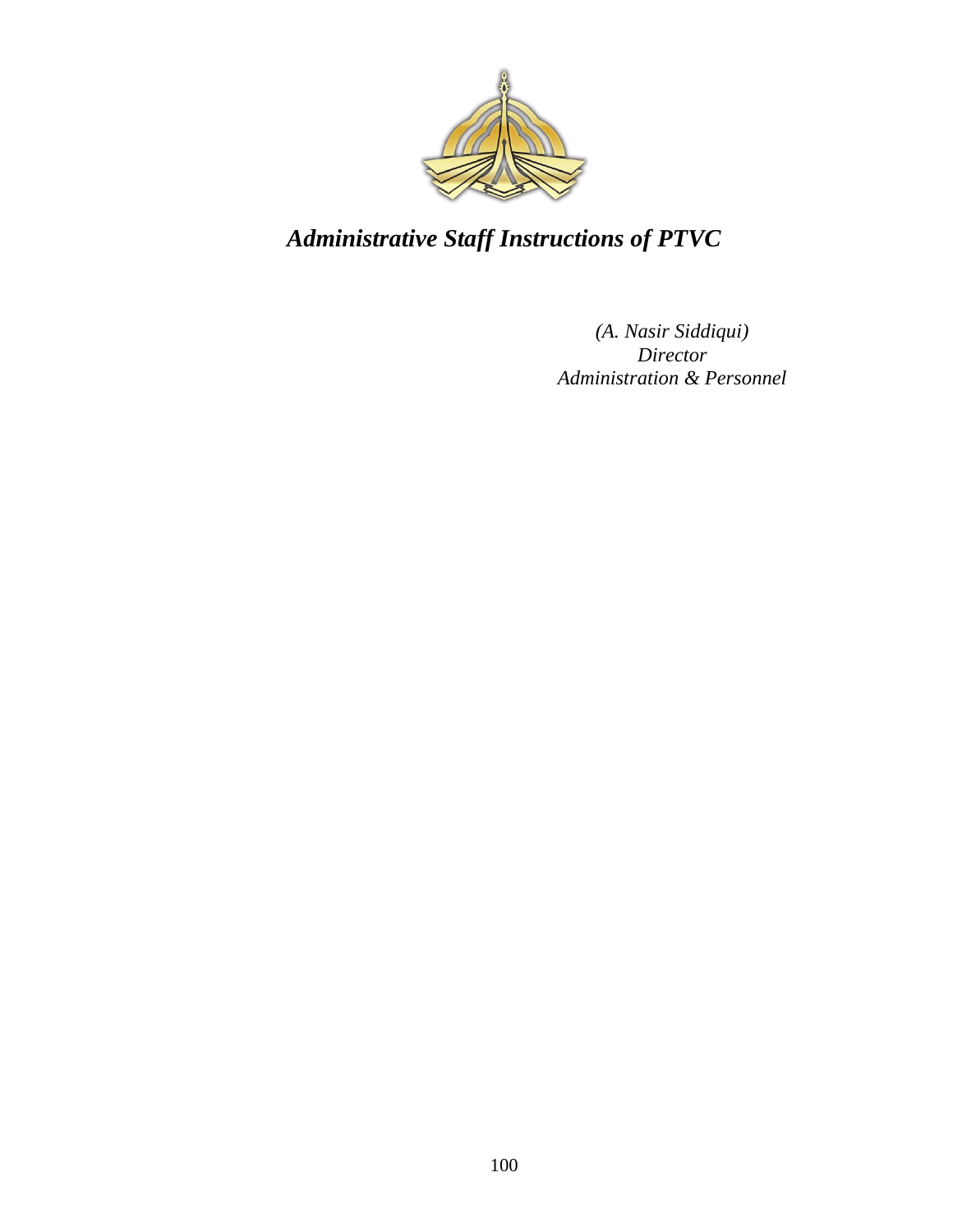

16 MM sound recording<br>negative in 1200-Ft. Roils.<br>16 MM B&W duplicating<br>picture positive in 1200-Ft.<br>Rolls.

 $\ddot{\circ}$ 

positive in 1100-Pt. Rolls.<br>16 MM B & W duplicating

picture negative in 1200-Pt.<br>Rolls.

|                                    |                   | The Quarter.       |            | Raw Film Stock Demand For      |                                      |                |                   |                     |               |         |
|------------------------------------|-------------------|--------------------|------------|--------------------------------|--------------------------------------|----------------|-------------------|---------------------|---------------|---------|
| Description of Raw Film            | Balance<br>at the | Received<br>Stock  | Total<br>ã | Consumed<br>Stock <sup>*</sup> | Stock in                             | To be<br>Reco- | Suppliers<br>Name |                     | To be ordered |         |
|                                    |                   | During             | 3 & 4      | during the                     |                                      | uped.          |                   |                     |               |         |
|                                    | Beginni           | š                  |            | last                           | Hand on<br>the Last<br>day of<br>the |                |                   |                     | Rate in       | Amount  |
|                                    | ng of<br>the Last | Quarter<br>Quarter |            | Quarter                        |                                      |                |                   | $\hat{\varepsilon}$ | ر<br>معلما    | in (Rs. |
|                                    | تا اقتصاب<br>ح    |                    |            |                                | Quarter                              |                |                   |                     |               | Ξ       |
|                                    | ٣                 | 4                  | n          | Φ                              | è                                    | ∞              | o                 |                     | $\tilde{=}$   |         |
| 16 MM Black & White silent         |                   |                    |            |                                |                                      |                |                   |                     |               |         |
| picture negative in 100-Ft. Rolls  |                   |                    |            |                                |                                      |                |                   |                     |               |         |
| 16 MM Black & White silent         |                   |                    |            |                                |                                      |                |                   |                     |               |         |
| picture negative in 400-Ft. Rolls. |                   |                    |            |                                |                                      |                |                   |                     |               |         |
| 16 MM Black & White M.S.           |                   |                    |            |                                |                                      |                |                   |                     |               |         |
| picture negative in 400-Ft. Rolls. |                   |                    |            |                                |                                      |                |                   |                     |               |         |
| 16 MM Colour silent picture        |                   |                    |            |                                |                                      |                |                   |                     |               |         |
| negative in 100-Ft. Rolls.         |                   |                    |            |                                |                                      |                |                   |                     |               |         |
| 16 MM Colour silent picture        |                   |                    |            |                                |                                      |                |                   |                     |               |         |
| negative in 400-Ft. Rolls.         |                   |                    |            |                                |                                      |                |                   |                     |               |         |
| 16 MM B & W silent picture         |                   |                    |            |                                |                                      |                |                   |                     |               |         |
| positive in 1200-Ft. Rolls.        |                   |                    |            |                                |                                      |                |                   |                     |               |         |
| 16 MM B & W M.S picture            |                   |                    |            |                                |                                      |                |                   |                     |               |         |

 $\overline{ }$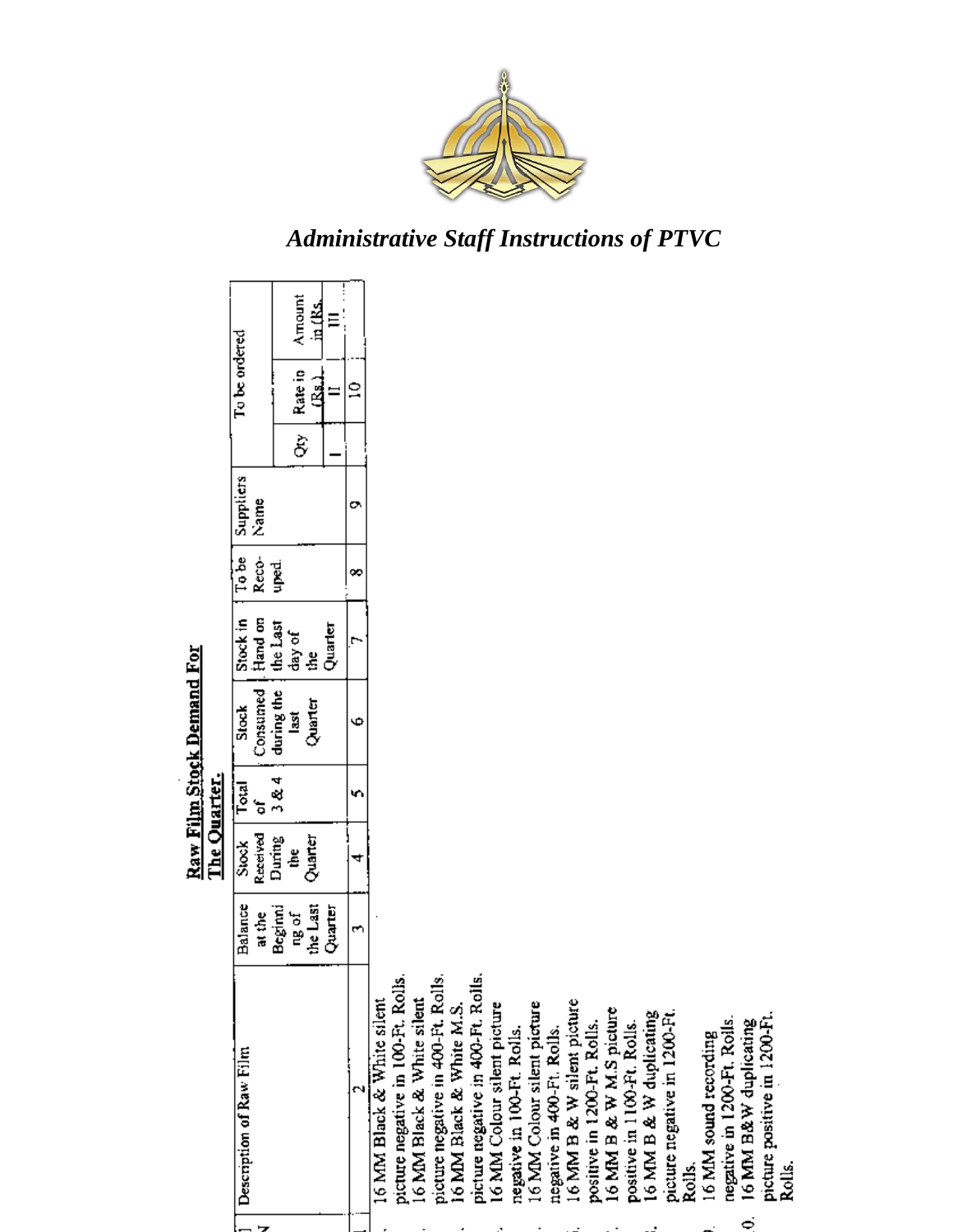

*Pakistan Television Corporation Limited Federal TV Complex, F-5/1, Islamabad*

*HSA/901/9743 22nd May, 1980*

## *Administrative Staff Instruction No. 13 Use of Key Board/Key Register*

*1. During an investigation at one of the Television Centres it came to light that the keys of the VTR Room were taken away by the engineers working there, with the result when those engineers failed to turn up for duty, the lock of the VTR room had to be broken. It has also come to light that at certain TV Centres Film Cameras have been given in the personal charge of certain cameramen, and that proper record of issues and receipts about film cameras and accessories taken out of TV Centres by cameramen for outside coverage is not being maintained. Another irregularity that has come to light is that a proper gate pass is not issued when any PTV equipment is taken out of a TV Centre and if the security people at the gate object, their objection is not heeded. Likewise whenever any PTV equipment is brought back into the premises of a TV Centre, it is not registered at the Security Office.* 

*2. The above are serious irregularities which must be stopped forthwith.* 

*3. General Managers of TV Centres and Head of Departments at TV Headquarters are requested to please ensure the following:-*

- *i) No one should be allowed to take home the keys of any office, room or a cabinet. All keys may be kept either in the Key Boards maintained at the Security Office or within each office.*
- *ii) No equipment of PTV should be given in the personal charge of any particular PTV employee. All equipment should be on the charge of the department/section concerned and whenever equipment is issued to an employee for use outside of a TV Centres /Office, a proper loan card should be raised and the*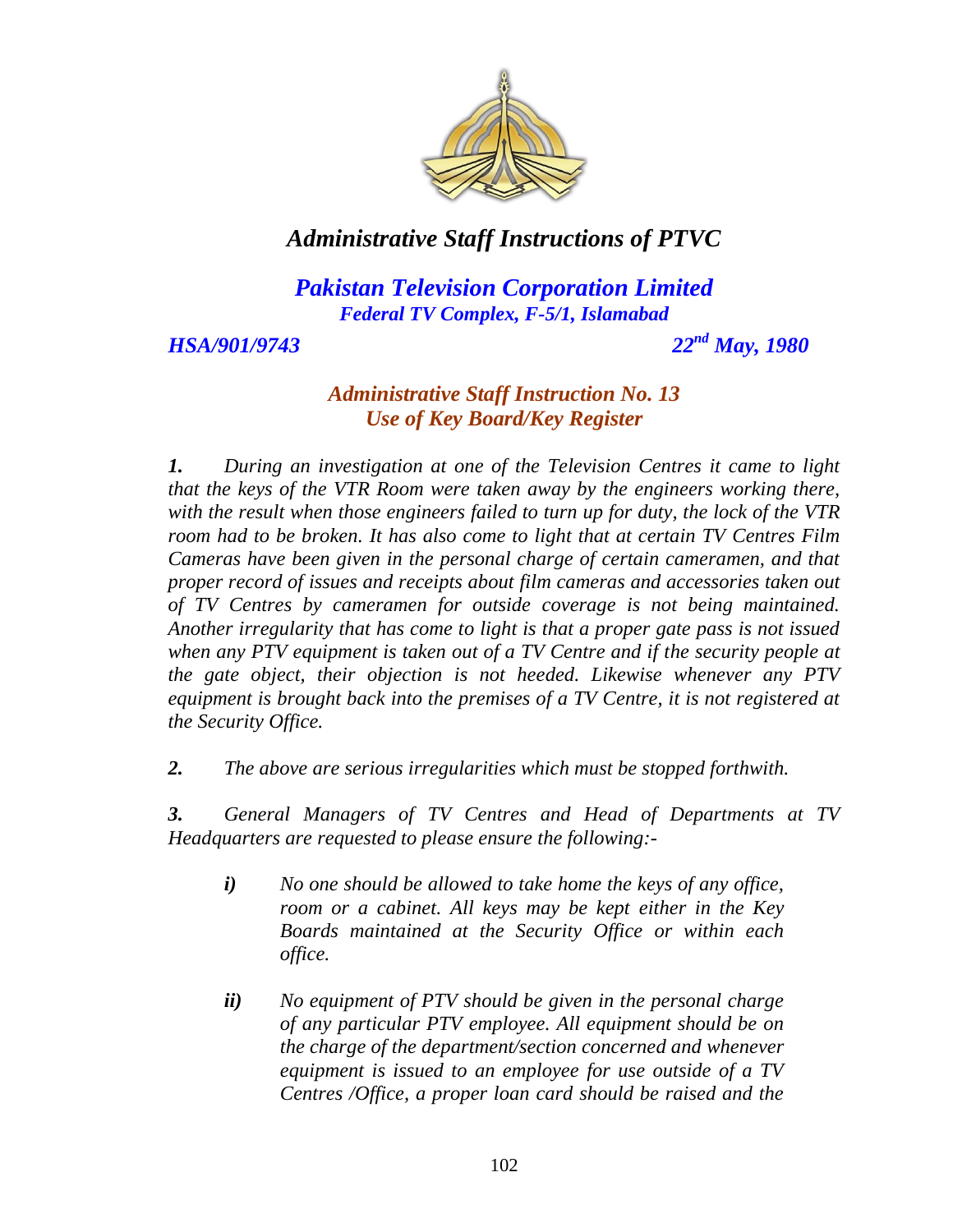

*entries of issues and receipts of such equipment should be made in a proper register, so that the actual location of all equipment can be verified at all times.* 

*iii) Whenever any piece of PTV equipment is taken out of a TV Centres/Office, a proper gate pass should be issued duly signed by an authorized officer. The gate pass should be properly registered at the Security Office and when the item is brought back into the premises of a Centre/Office, the same should be properly checked at the gate, and proper entries made in the appropriate register.* 

*4. The above instructions should be strictly implemented, and the receipt of this Administrative staff instruction acknowledged.*

> *(A. Nasir Siddiqui) Director Administration & Personnel*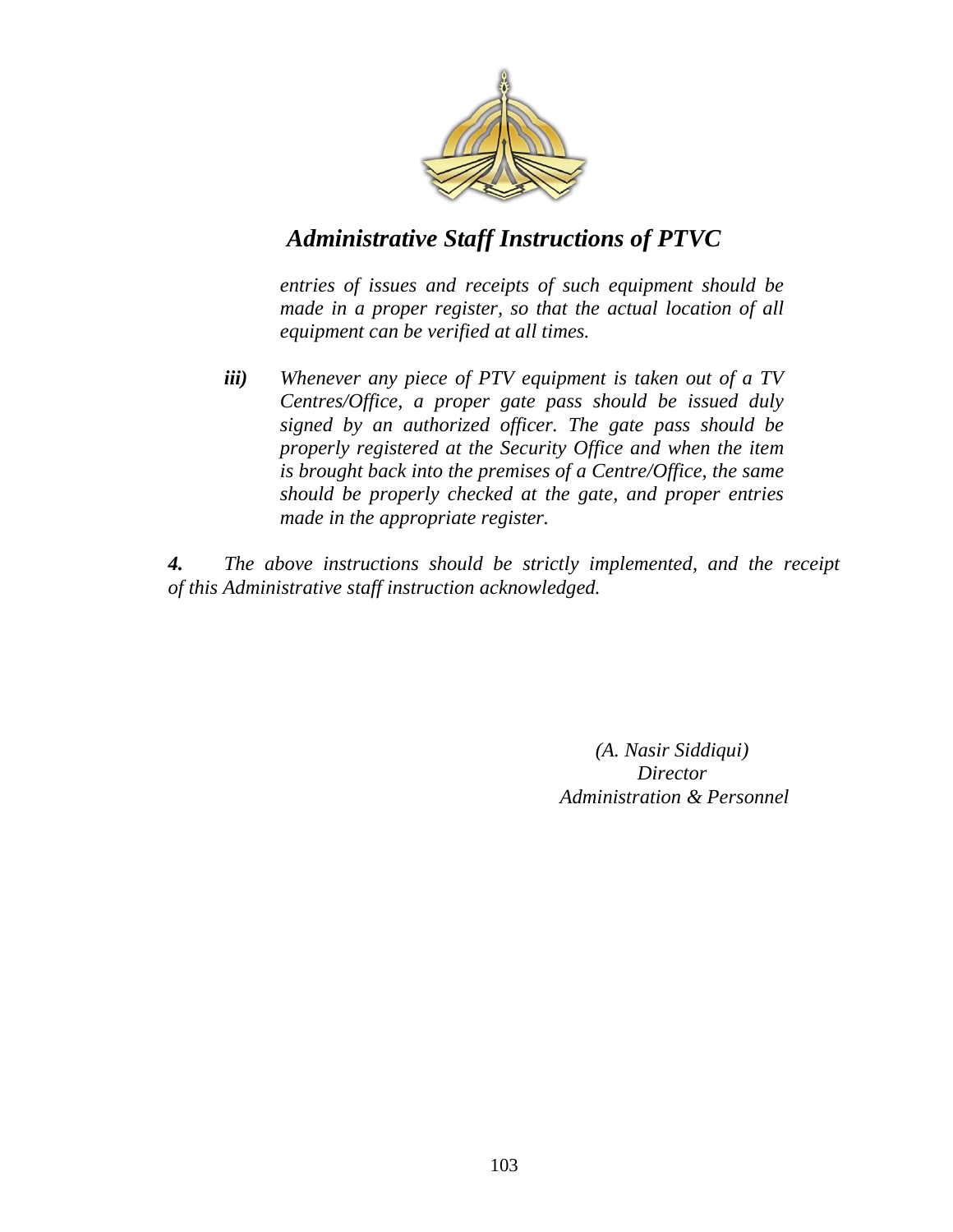

*Pakistan Television Corporation Limited Federal TV Complex, F-5/1, Islamabad*

*HSA/901/10796* 

*th June, 1980*

## *Administrative Staff Instruction No. 14 Subject: Written Confirmation of Verbal Opinions/Expressions/ Agreements of Senior Officers*

*1. On many occasions when the Managing Director or other senior officers visit Television Centres/Offices/RBSs, various matters are brought to their notice by Administrative Heads of the Units and by other Officers, on which Managing Director or the other high Officers express opinions/agreements etc. These verbal opinions/agreements are required to be got confirmed in writing before implementation because it is possible that in verbal discussions certain points might have been over looked or omitted. As the Administration would like to avoid snap decisions it is decided that except in emergencies, all discussions with such high officers and their verbal opinions/expressions/agreements should be written down and submitted to the Headquarters Office for formal approval, and only then should action be taken on such decisions.*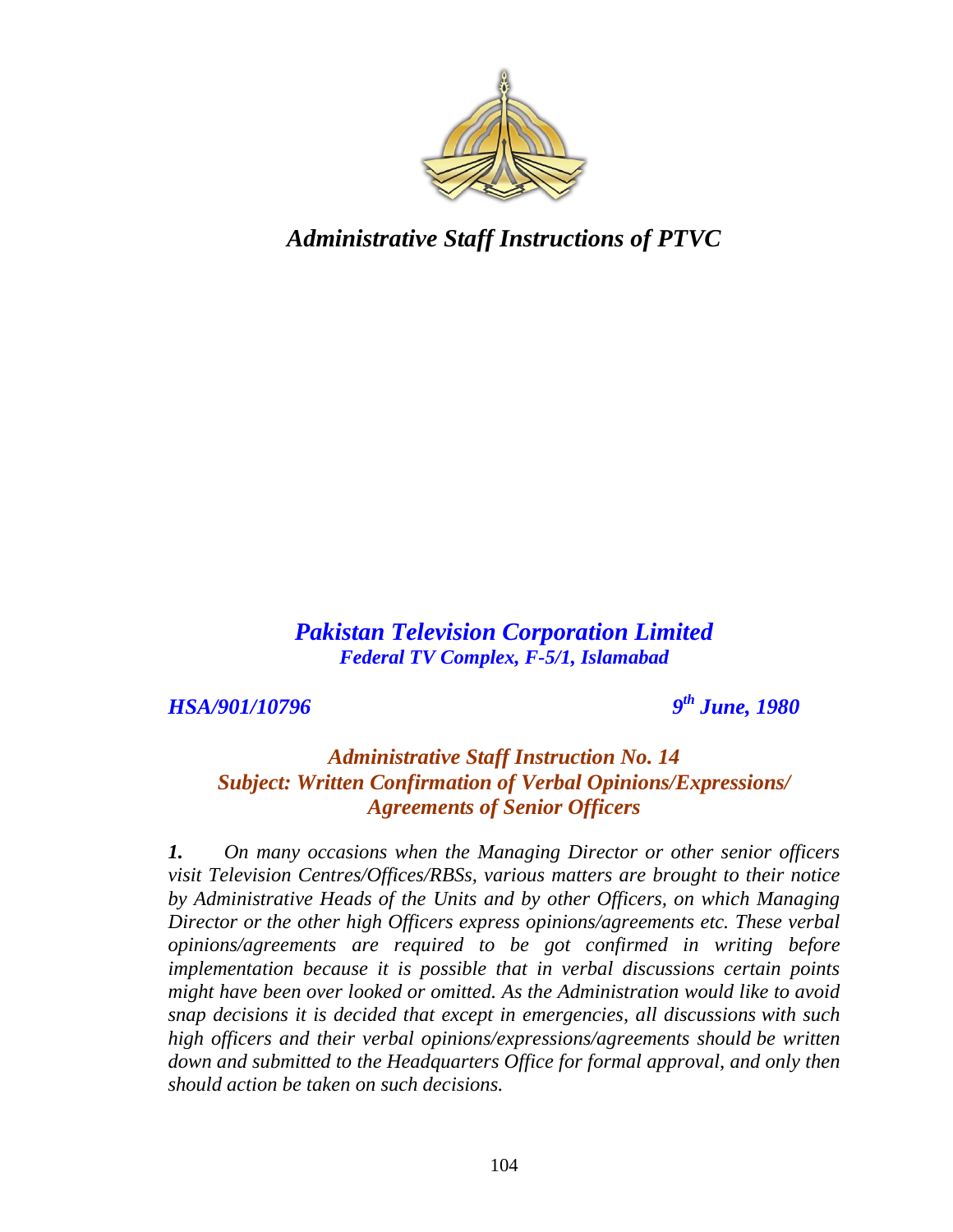

*2. Please acknowledge receipt of this ASI.*

*(A. Nasir Siddiqui) Director Administration & Personnel*

## *Pakistan Television Corporation Limited Federal TV Complex, F-5/1, Islamabad*

## *HSA/901/13051 3*

*rd July, 1980*

#### *Administrative Staff Instruction No. 15 Subject: President's Visits to TV Centres/Offices/RBSs*

*1. When the president visited TV Centre Rawalpindi last time, many PTV employees, who were on duty at the Centre at that time, and even some of those employees who were not on duty but were present at the Centre, clustered around the President and started putting their problems to him. This was a highly undesirable thing to do and reflected badly on the discipline among PTV employees.*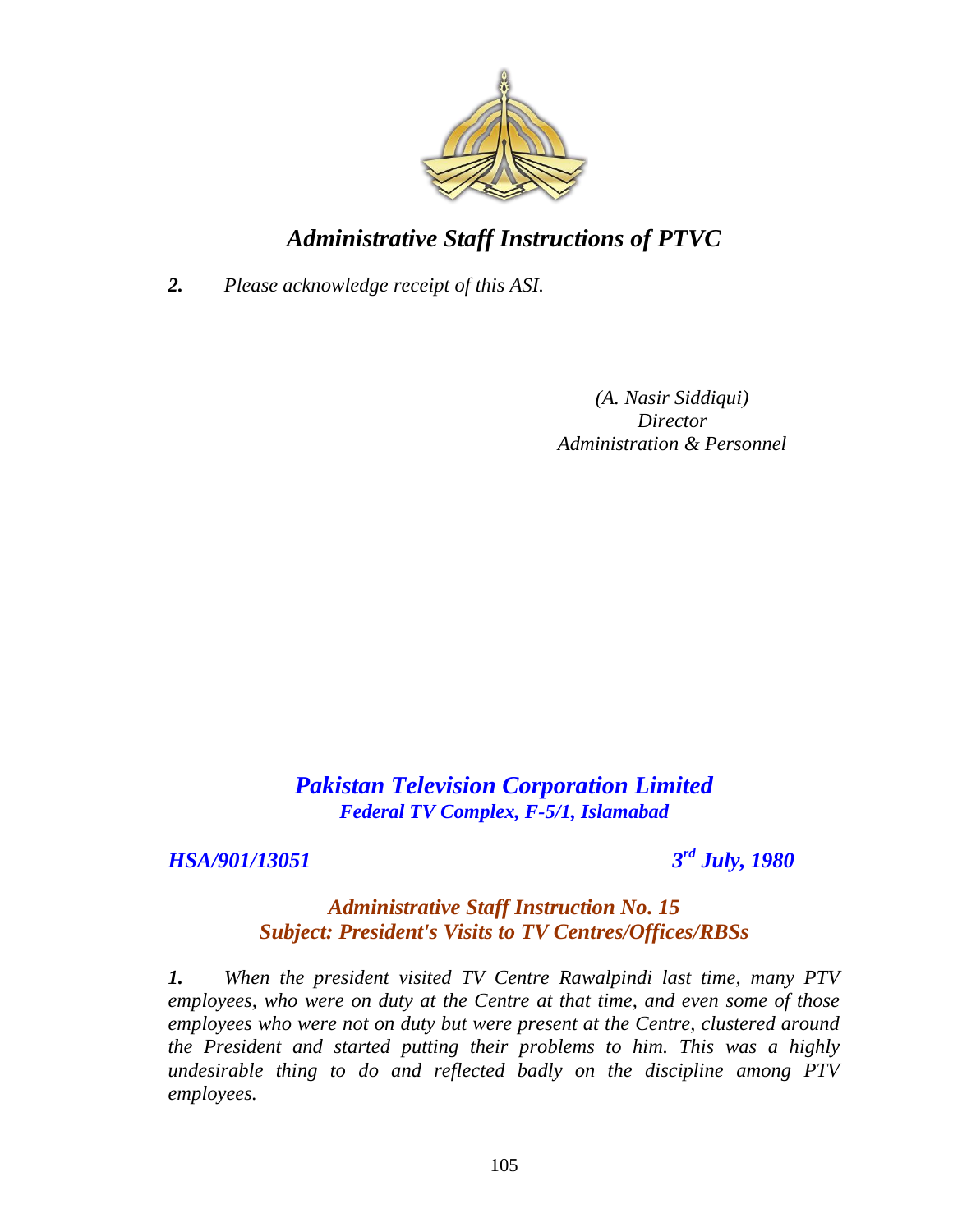

*2. All General Manager, Administrative Heads of Offices and Engineer-in-Charge of RBSs are hereby advised to ensure that whenever the President visits their Centre/Office/RBSs, no employee, who is not on duty, should be allowed in the Centre/Office/RBS, and those employees who are on duty at that time, should remain at their respective places of duty and should not approach the President under any circumstances what so ever. Of course, if the President goes to a section/department and himself asks any employee a question, the concerned*  employee should, in a polite manner, give a reply and state his views. But, under *no circumstances, should any PTV employee force himself on the President.* 

*3. The above instructions should be strictly implemented and the receipt of this Administrative Staff Instruction acknowledged.*

> *(A. Nasir Siddiqui) Director Administration & Personnel*

*Pakistan Television Corporation Limited Federal TV Complex, F-5/1, Islamabad*

*HSA/901/12543 2*

*nd August, 1980*

*Administrative Staff Instruction No. 16 Subject: Transfers*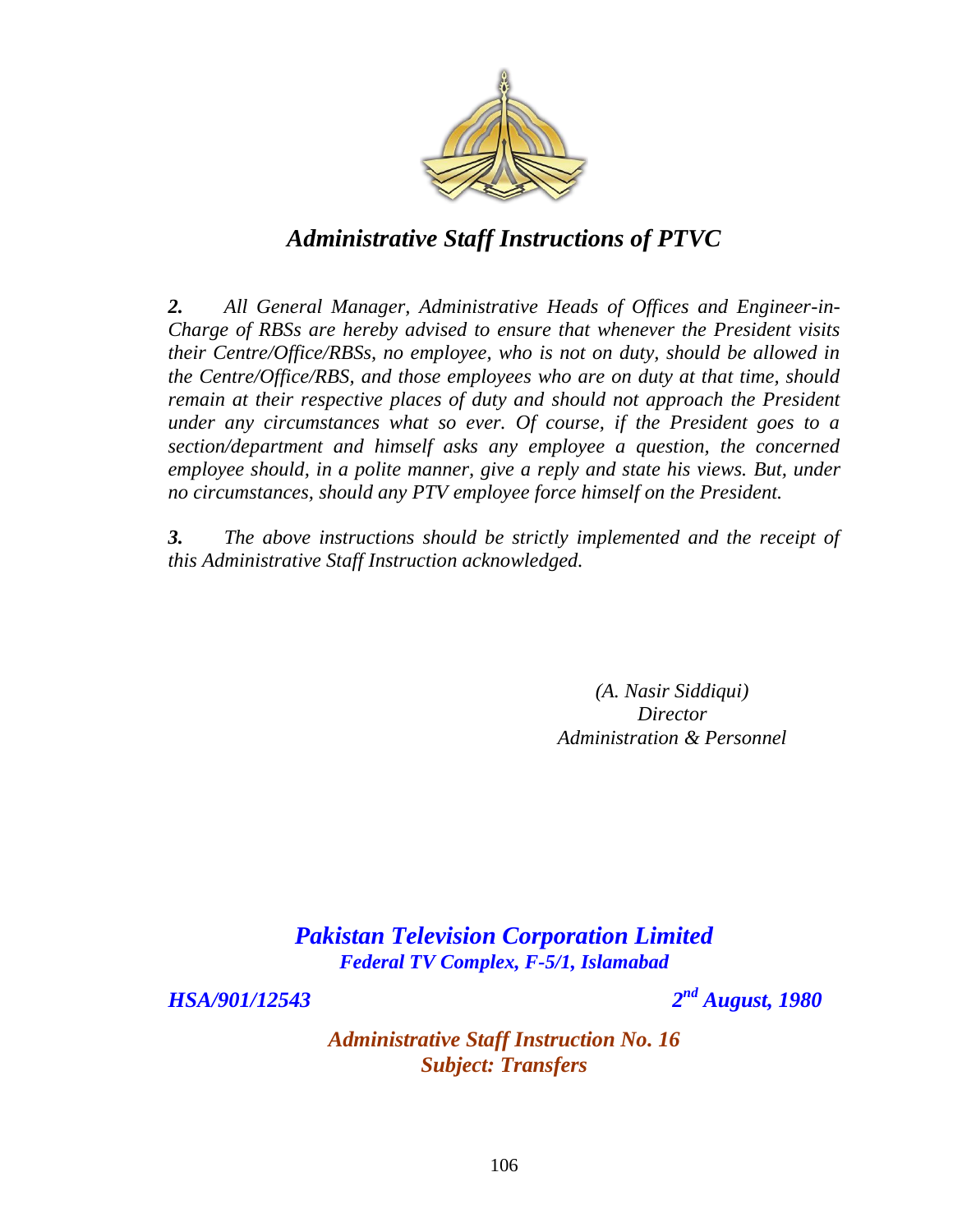

*1. Posts in PTV fall in two categories local posts and national posts. All posts in Pay Group 1, 2 and 3 are local posts whereas all posts in Pay Group 4 and in higher Pay Group are national posts. Local posts are normally non-transferable.*  Incumbents of these posts can be transferred only in the following three *circumstances:* 

- *i) On request of the individual concerned, subject to there being a vacancy at the TV Centre/Office/RBS where the applicant wants to be transferred.*
- *ii) On promotion from a post in Pay Group 3 to a post in Pay Group 4 when the vacancy to be filled by the promotee happens to exist at another TV Centre/Office/RBS, and*
- *iii) When the exigencies of the service make it essential to transfer an incumbent of a local post to another TV Centre/ Office /RBSs.*

*National posts are transferable, and transfers of incumbents of such posts from one TV Centre/Office/RBS to another are common and frequent. Most transfers are ordered to fill vacancies which occur for various reasons. Since TV Centre Quetta was declared a tenure Centre (an employee holding a national post at PTV-Q can ask for a transfer away from that Centre, after completing 2 years stay, to one of the 2 TV Centres/ Offices/ RBSs of his choice) five years ago, transfers from and to TV Centre Quetta have become frequent and a regular feature.* 

*2. If one was to choose the biggest single source of constant problem for the management in PTV, "transfers" would be the automatic choice. Literally, no one willingly proceeds on transfer even when it is on promotion, unless, of course, the transfer is ordered on his own request. It has been observed that as soon as transfer orders are issued in respect of an employee, he suddenly falls grievously ill necessitating rest for long periods of time which illness as suddenly gets cured if somehow his transfer orders are cancelled, or he turns out to be the only male member of a very large family with aged and seriously ill parents. Director Administration and Personnel, Managing Director and Chairman are bombarded with recommendations for the cancellation of the transfers from every conceivable quarter. Although PTV management, in most cases, does not accept such*  recommendations and only occasional transfer order is cancelled, only in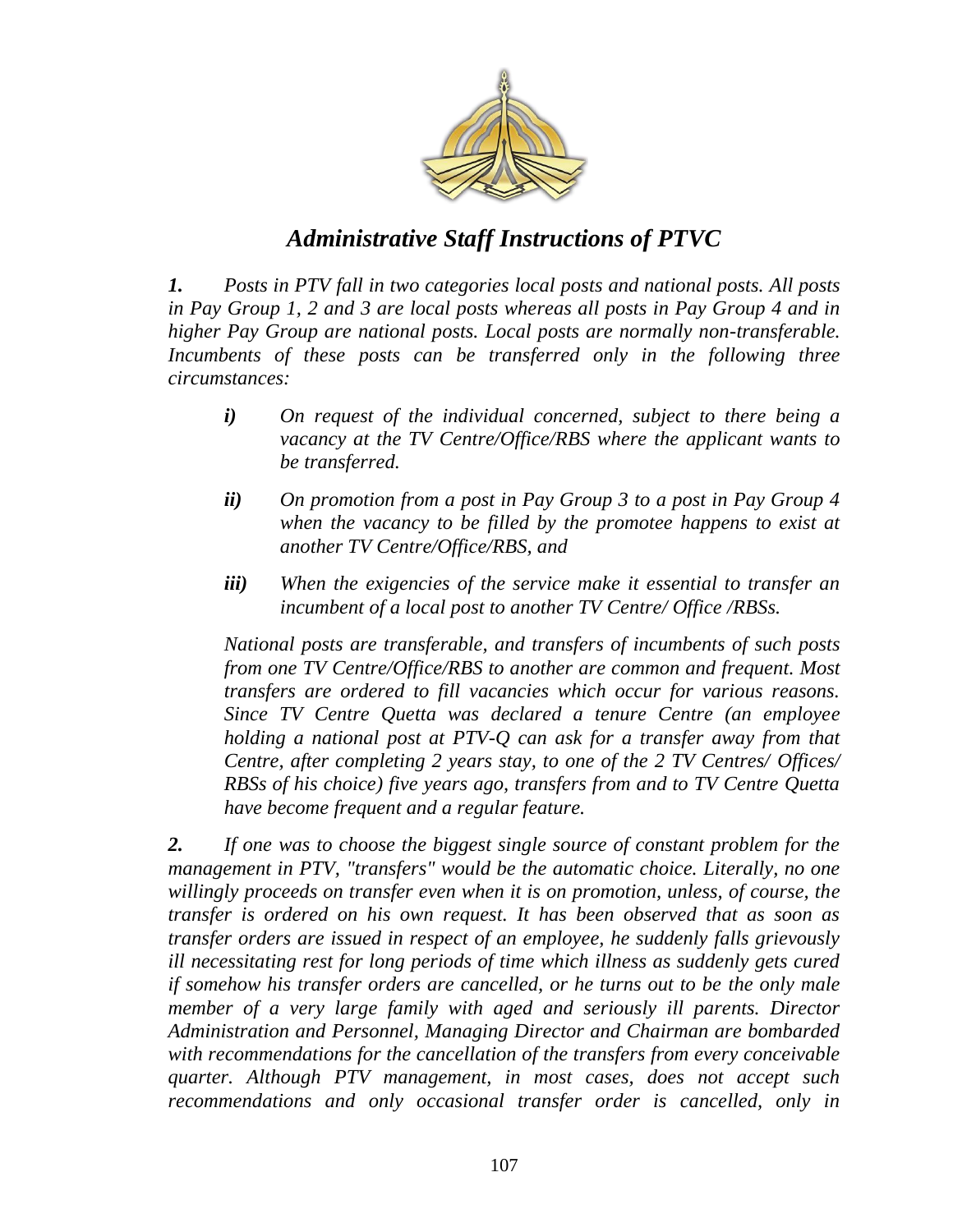

*extremely genuine cases, but is a rare employee who proceeds on transfer without making a few tries on medical and other grounds for cancellation. This is in spite of the fact that, as a matter of policy, transfers are ordered only where these are absolutely inescapable, and after consulting the Directors concerned and two*  General Managers involved. The situation has become so nightmarish that it *demands a radical change in the philosophy of transfers in PTV.* 

*3. The situation described in Para 2 is rather unflattering to PTV employees and the picture is painted in rather darker colours. It is, however, true. At the same time, the attitude of the employee under orders of transfer and the means fair or foul- used by him to have his transfer cancelled, are understandable. In the present day economic circumstances when a salaried person or a wage earner lives, at best, at the subsistence level, and has to strive really very hard to make two ends meet, a transfer from one city to another is truly ruinous. The biggest problem is finding residential accommodation at the new place of duty. To find a house suitable to his accommodation needs and with a rent that is within his ability to pay is a frightening thought. Even if one is prepared to live in a shack and pay through the nose for it, it may take months to locate even this kind of accommodation. Meanwhile, the employee must maintain two establishments, adding to his debt burden. An equally thorny problem is children's admission, if the transferred employee happens to have school going children. In all cities, where PTV has its TV Centres getting children admitted in a good school is even more difficult than finding a house. Thus, it has to be admitted that a transfer to an employee in Pay Group 4, 5 or 6 ( employees in Pay Groups 7 and higher Pay Groups are entitled to residential accommodation, hence slightly better equipped to face a transfer) means, in addition to dislocation, a heavy financial burden and a traumatic emotional experience.* 

*4. The remedy seems to lie in a concept of near-permanent tenure of PTV employees at TV Centres/Offices/RBSs of their own choice. This is in contrast to the Government transfer philosophy which considers regular transfers of Government employees, at 3 yearly intervals, as essential and beneficiary step from the public interest point of view. But demands of PTV's Service are different than those of Government Service, and a different approach to transfer in PTV is, perhaps, justified. To give a concrete shape to the new concept of trying to provide a near permanent tenure to PTV employees at TV Centres/Offices/RBSs of their*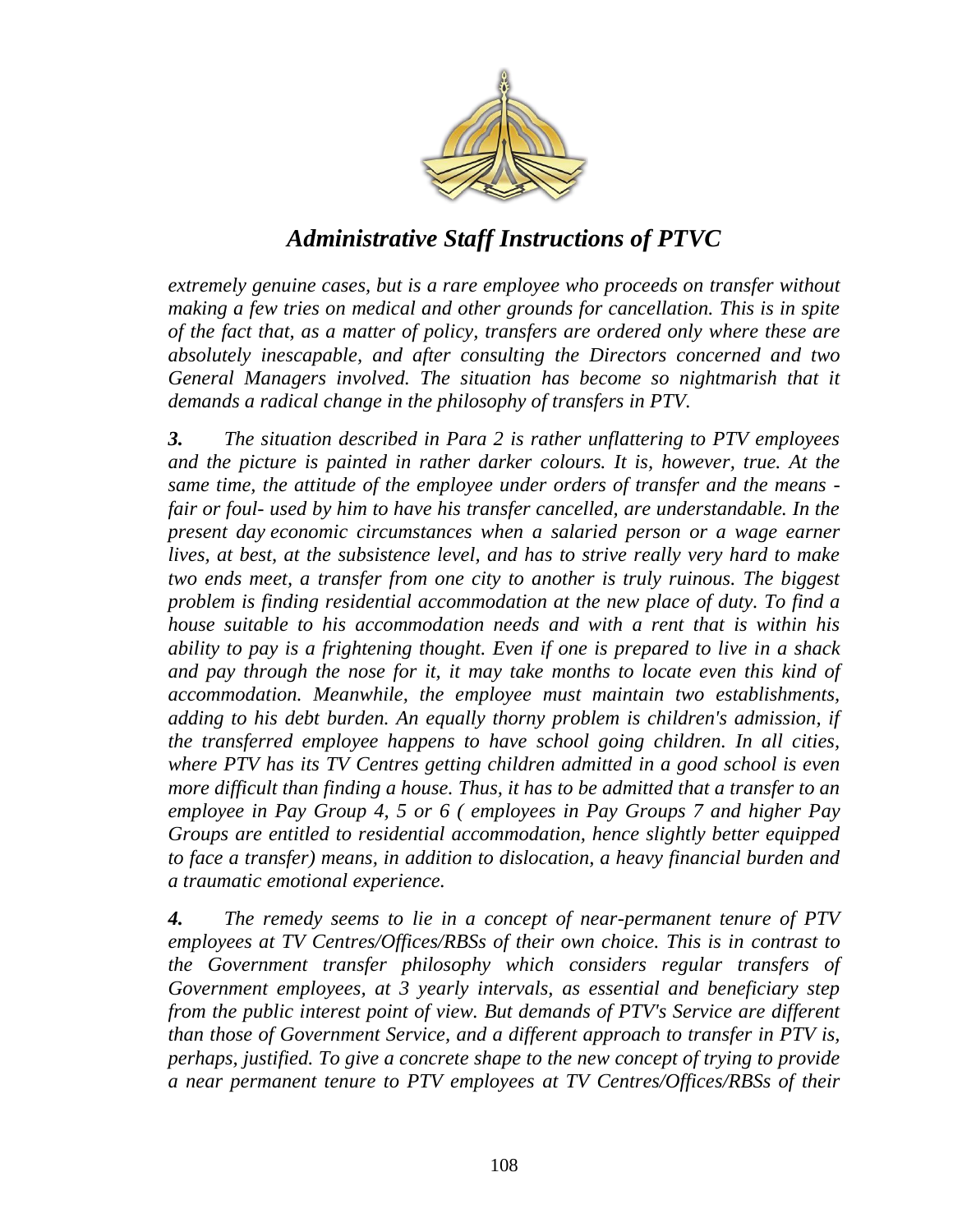

*own choice, the following procedure of transfers has been approved by the Board of Directors of Pakistan Television Corporation Limited:* 

- *i) Without disturbing the present division of posts into local and national posts, for purposes of transfer, posts in PTV are now categorized into "Managerial Posts" and "Non Managerial Posts". All posts in Pay Group 7 and in higher Pay Groups are considered Managerial Posts, and all posts in Pay Groups 6, 5, 4, 3, 2, and 1 are considered Non-Managerial Posts. The terms "Managerial" and "Non-Managerial" are used here arbitrarily and purely for the sake of convenience. In spite of the fact that most of the posts in Pay Groups 5 and 6 are supervisory and managerial in nature, in the suggested arrangements, these are grouped under the term "Non Managerial".*
- *ii) Since incumbents of "Managerial Posts", have to be fitted into each post at every TV Centre/Office/RBS according to the specific professional and administrative needs under an overall managerial design, and since by virtue of being entitled to residential accommodation and other facilities, they are better equipped to absorb the shocks of transfers, such employees will continue to be transferred, as at present, solely on the basis of service needs.*
- *iii) Posts which are covered by the term "Non Managerial" posts, whenever these fall vacant at any TV Centre/Office/RBS, for whatever reason, should immediately be circulated among all employees of PTV. In the first instance, incumbents of the same posts at other TV Centres/Offices/RBSs will be given the choice to apply for a transfer to the TV Centre/Office/RBS where the vacancy exists. On receipt of such applications, the request of the most deserving applicant will be accepted, and he will be transferred to the place of his choice. It must be clearly understood that the decisions of the management as to who is the most deserving applicant will be final and not open to discussion or question. If the vacancy can not be filled by a lateral mobility, as described above, applications will be invited from incumbents of those posts, throughout PTV, who have a channel of promotion to the vacant post. While inviting applications, it will be clearly stated at which particular TV Centre/Office/RBS the vacancy exists and that the*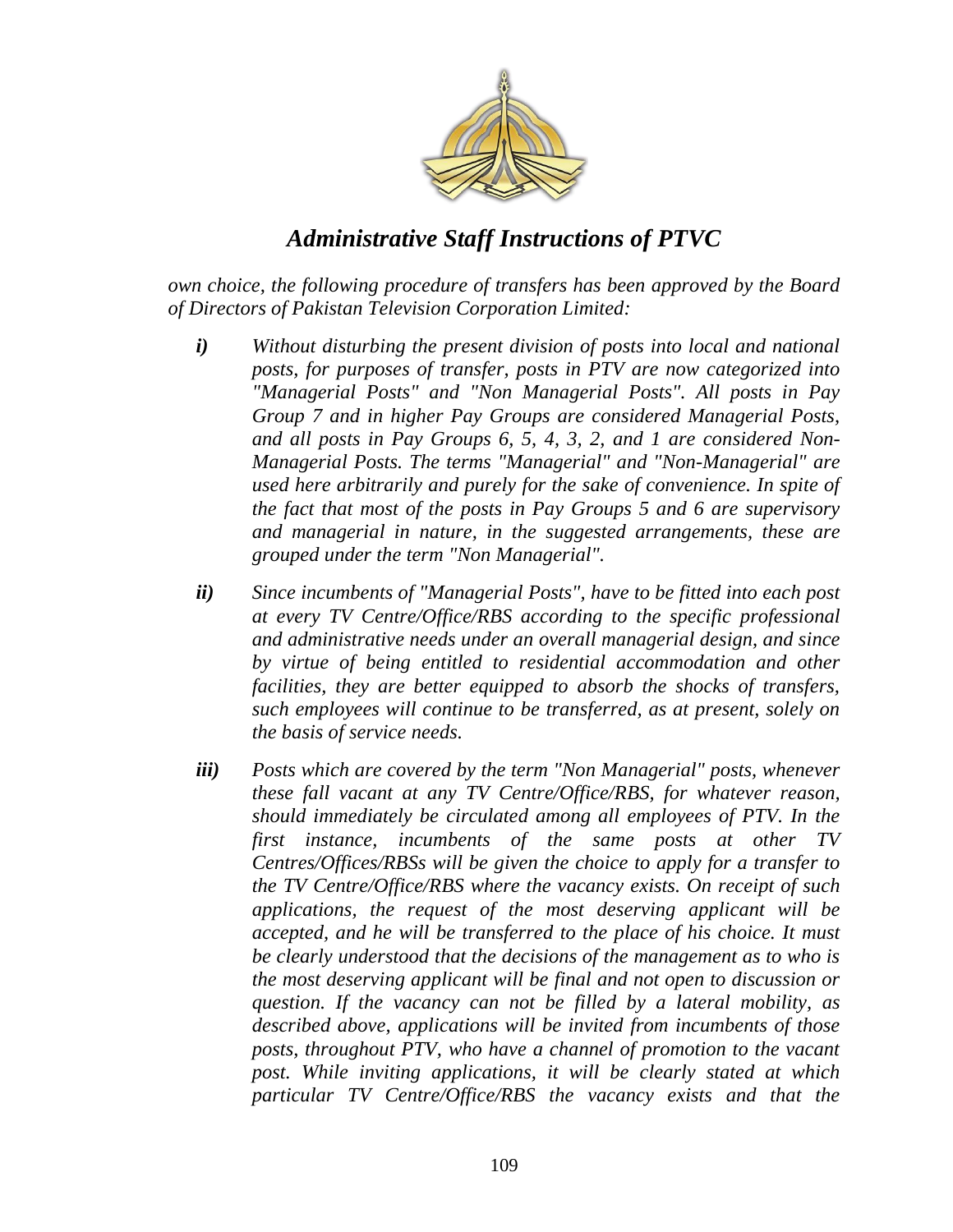

*employee who is ultimately selected to fill the vacancy will have to go to the TV Centre/Office/RBS where the vacancy exists and may then have to remain there, almost for his entire service or at least as long as he remains in that group. As far as transfers to RBSs are concerned, those who chose to serve at RBS will be posted there on semi permanent basis. But others, posted there on the basis of service necessity, will be transferred back to the TV Centre from where they are transferred to the RBS concerned, after a reasonable period of time. The idea behind this procedure is that it is possible that those who are promote-able to the vacant post will weigh the advantages and disadvantages of accepting promotion with a transfer to another TV Centre / Office / RBS, and if their personal circumstances are such that it is profitable or convenient for them to stay at their present place of duty compared to holding a higher post at another place, they would not apply for the vacant post. It is clarified that if an employee chooses not to apply for a higher vacant post, it would not debar him from applying for a higher vacant post in the future. Thus the vacant posts, in this matter, will be filled only by those who have themselves chosen to be where they would eventually be serving. It must be realized that this procedure is a departure from the norm that whenever a vacancy occurs at any TV Centre/Office/RBS, it should be offered to the senior most suitable employee in the post which is promotable to the vacant post, irrespective of the place of duty of such suitable senior most employee. But this departure is essential to eliminate the situations where employees serving at a TV Centre/ Office/RBS accept a promotion to fill a higher post at another TV Centre/ Office/RBS and then try not to go on transfer, or if they do proceed on transfer, they constantly keep on trying to have themselves transferred back to their previous place of duty, or on reaching the new place of duty they try to avail as much leave, of every description, as it is possible for them to do. Besides being a constant headache to the management, such situations affecting the efficiency of the TV Centre/ Office / RBS where such unwilling employees are forced to stay.* 

*iv) Incumbents of posts in Group 5 and 6 serving at TV Centre Quetta will continue to be transferred on tenure basis till such time that through the*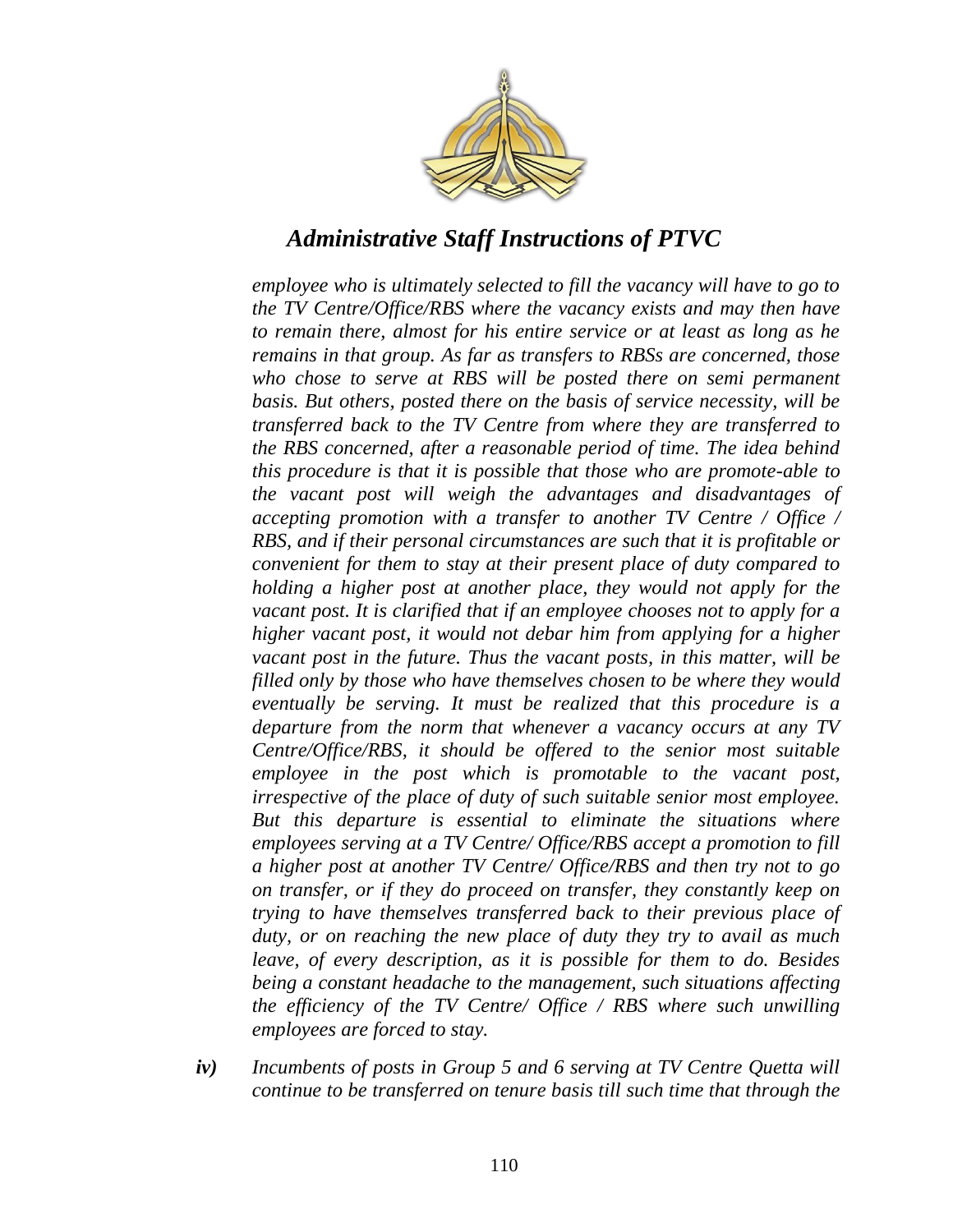

*process described in Para (iii) a situation is reached when all those serving at TV Centre Quetta will be there by choice.* 

*5. The above revised procedure of transfers is subject to the proviso that the Management retains the right to transfer any PTV employee to any TV Centre / Office / RBS at any time without giving any reasons for ordering such transfers.* 

*6. With the changed system of transfers, as described in Para 4 it is hoped all TV Centres/Offices/RBSs in PTV will, within a period of 3-4 years, be manned by persons who will be serving at their places of duty at their own choice. It will be good for the employees, and a happy, contented work force will, it is hoped, give a better performance, resulting in batter quality Programmes.*

> *(A. Nasir Siddiqui) Director Administration & Personnel*

*Amendments: HSA/901/27273 06-11-1980 Transfers vide ASI No. 19*

> *Pakistan Television Corporation Limited Federal TV Complex, F-5/1, Islamabad*

*HSA/901/24229 29th September, 1980*

#### *Administrative Staff Instruction No. 17 Sub: Authorised Mode of Transport*

*1. PTV Service Rule No. 19.04 lays down the travelling entitlement of PTV employees. This rule was redefined vide Office Order No. HSA/901/1747 dated 05.02.1980.*

*2. Since Pakistan Railway have further divided Air-conditioned and 1st Class into 2 categories i.e. sitter and sleeper, it is clarified that employees entitled to*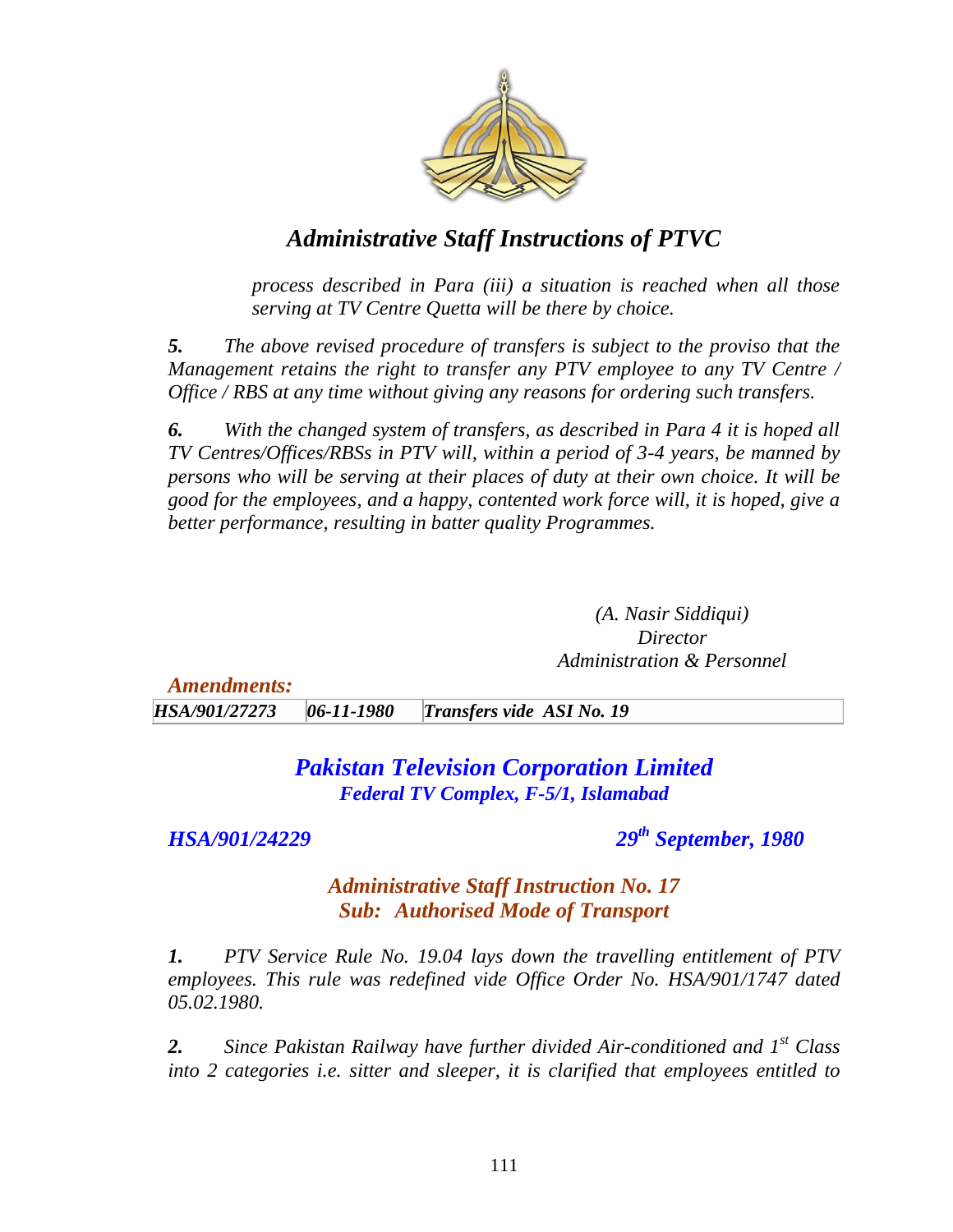

*travel in the above mentioned two classes can travel in sleeper or sitter at their discretion.*

> *(A. Nasir Siddiqui) Director Administration & Personnel*

*Pakistan Television Corporation Limited Federal TV Complex, F-5/1, Islamabad*

*HSA/901/26131 27th October, 1980*

*Administrative Staff Instruction No. 18 Subject: Use of Official Car by General Managers of TV Centres*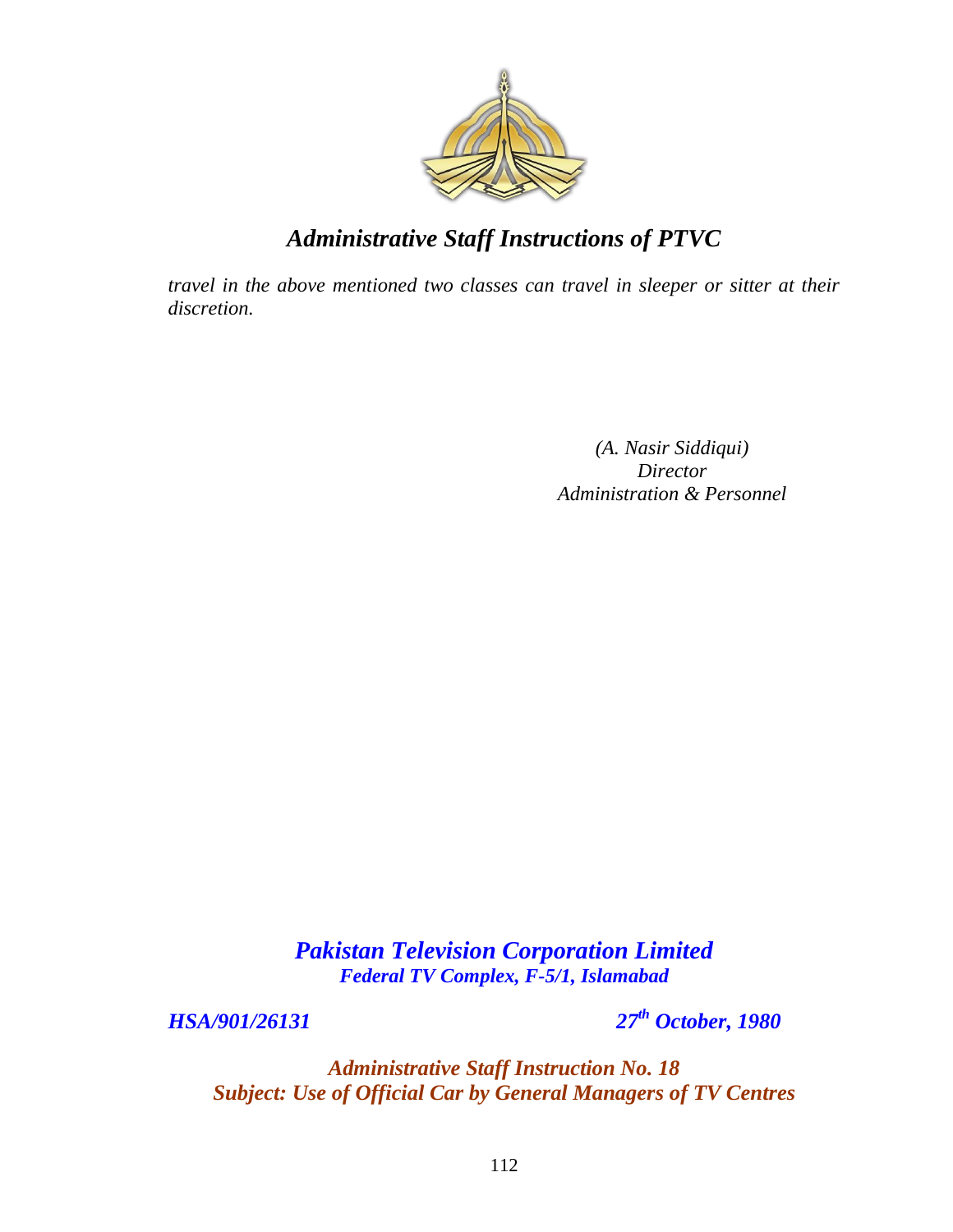

*1. It has been decided by PTV Management that General Manager of each TV Centre has been provided on official car with a driver (i) for commuting between his residence and TV Centre, (ii) for official use, and (iii) for attending official and semi official functions. General Managers are not entitled to use the official cars for purely personal purposes.* 

*2. It has also been decided that in the event of a General Manager of a TV Centre proceeding on long leave or on a long visit abroad, necessitating dispatch of an officer from another TV Centre/Office to officiate in place of the General Manager on long leave/long visit abroad, the official car of the TV Centre concerned will be placed at the disposal of the officiating General Manager. The General Manager on long leave/long visit abroad will, for the duration of h is absence, be allowed to claim either re-imbursement of car maintenance expanses, if he owns a car in his own name, or Conveyance Allowance, according to laid down scale.* 

*3. It has also been decided that General Managers of TV Centres and other such officers who are not allowed personal use of the official car cannot take the official car to another city/town without prior approval of the Managing Director.* 

*4. Receipt of the Administrative Staff Instruction is to be acknowledged, and then orders are to be implemented with immediate effect.*

> *(A. Nasir Siddiqui) Director Administration & Personnel*

#### *Amendments:*

| HSA/901/779  | 07.01.1981 | Amendment No. 1 to ASI No. 18                       |
|--------------|------------|-----------------------------------------------------|
| HSA/901/1171 | 13.01.1981 | Cancellation of Amendment No. 1 to ASI No. 18       |
| HSA/901/2423 | 28.01.1981 | <b>Restoration of Amendment No. 1 to ASI No. 18</b> |

## *Pakistan Television Corporation Limited*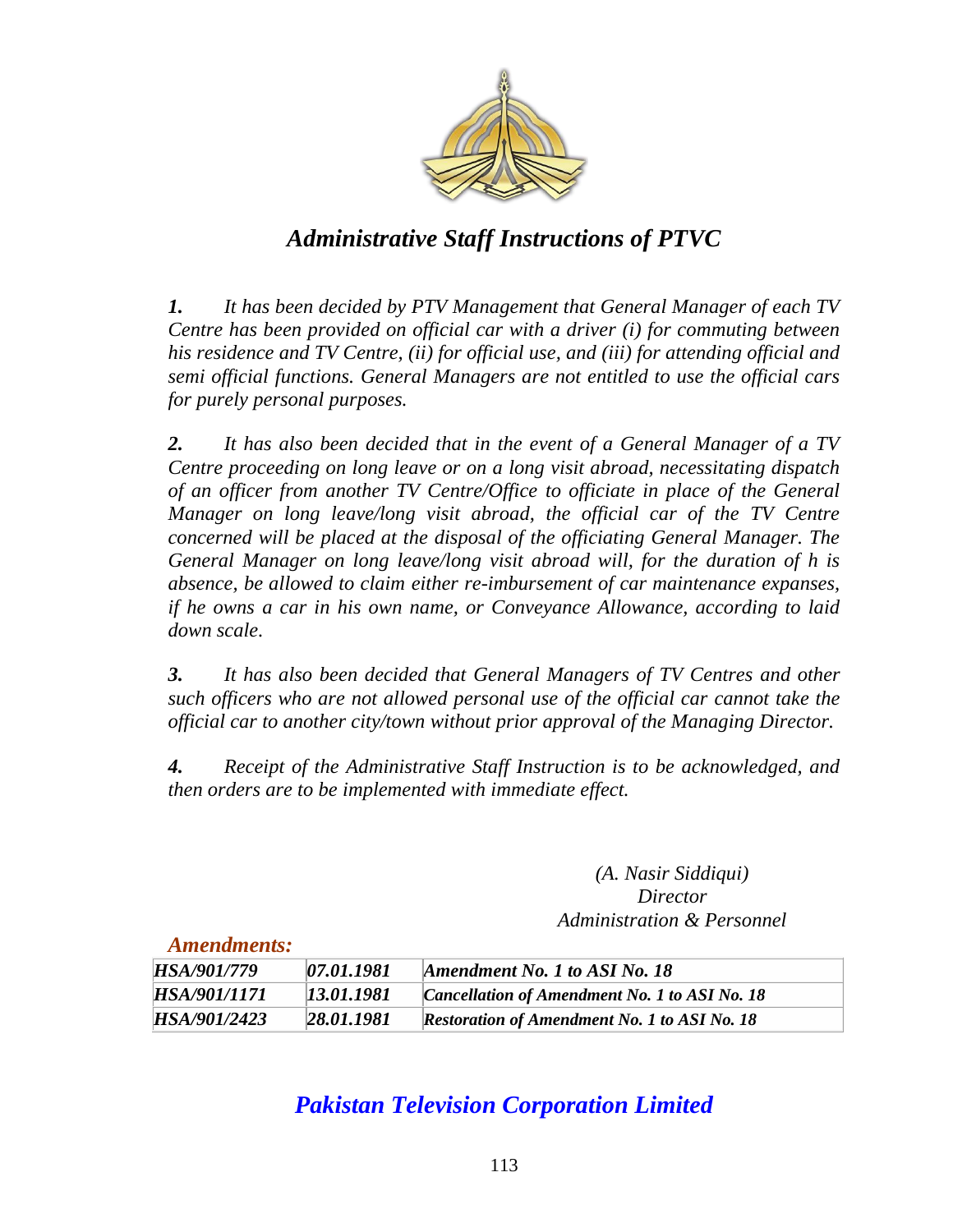

#### *Federal TV Complex, F-5/1, Islamabad*

*HSA/901/779* 

*th January, 1981*

#### *Amendment No. 1 to Administrative Staff Instruction No. 18 Subject: Use of Official Car by General Manager of TV Centres*

*1. The following sentence may be added at the end of Para 2 of Administrative Staff Instruction No. 18*

*"The officiating General Manager will continue to claim either reimbursement of car maintenance expenses, if he owns a car, or conveyance allowance, according to laid down Service Rules"*

> *(A. Nasir Siddiqui) Director Administration & Personnel*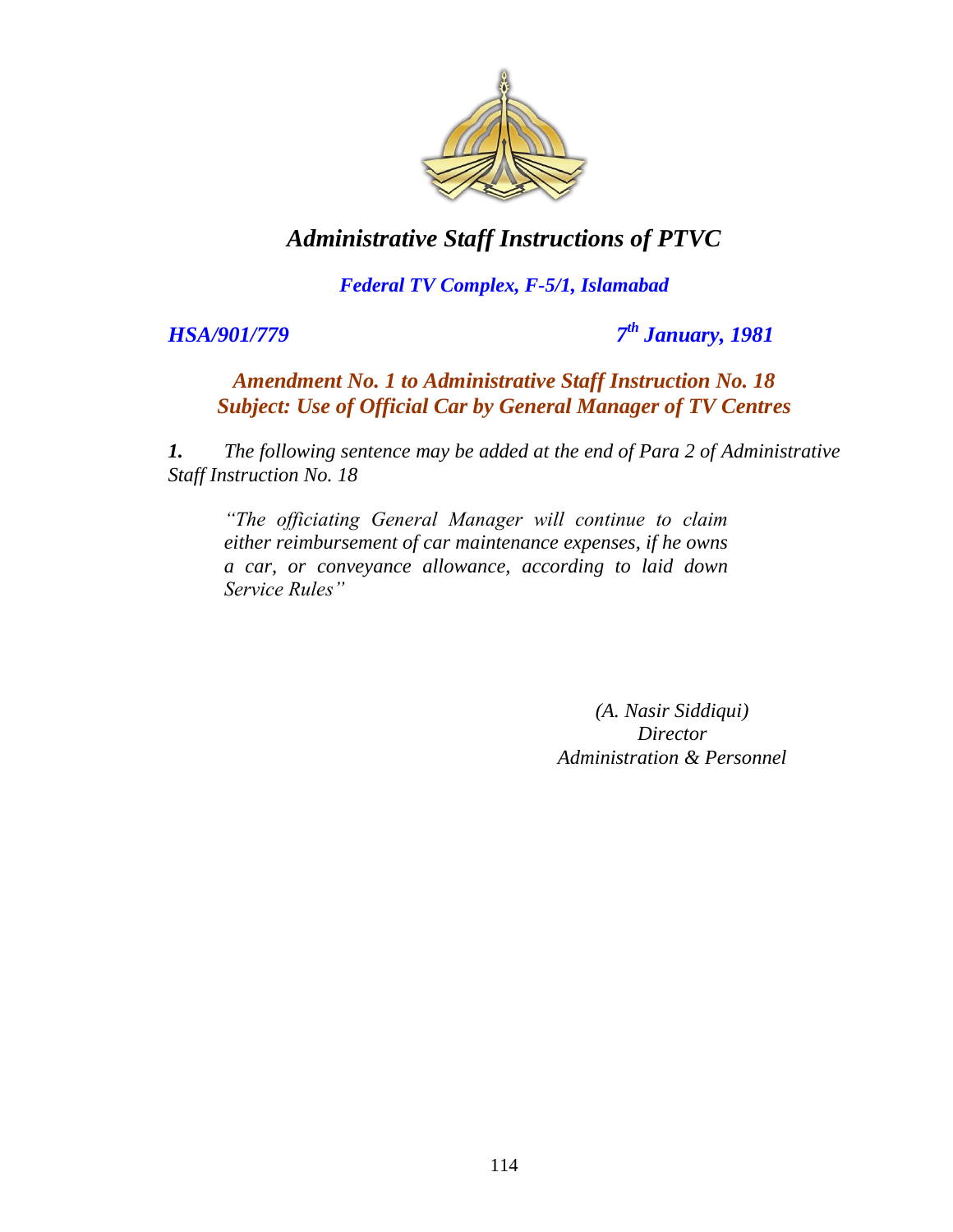

## *Pakistan Television Corporation Limited Federal TV Complex, F-5/1, Islamabad*

*HSA/901/1171 13th January, 1981*

*Cancellation of Amendment No. 1 to ASI No. 18 Subject: Use of Official Car by General Manager of TV Centres*

*1. Amendment No. 1 to Administrative Staff Instruction No. 18 circulated vide No. HSA/901/779 dated 07.01.1981 is hereby cancelled and withdrawn.*

*2. Please confirm receipt.*

*(A. Nasir Siddiqui) Director Administration & Personnel*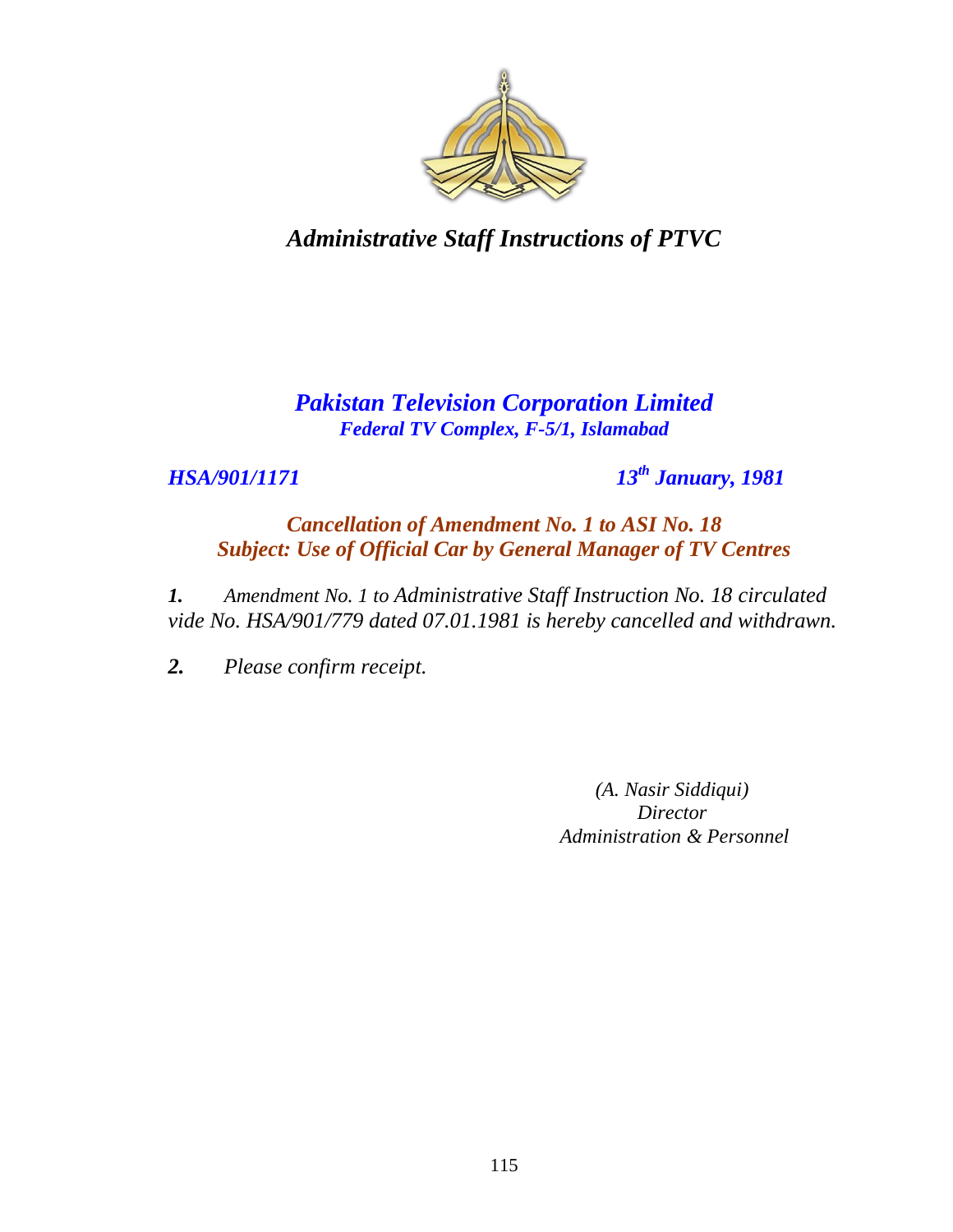

### *Pakistan Television Corporation Limited Federal TV Complex, F-5/1, Islamabad*

*HSA/901/2423 28th January, 1981*

#### *Restoration of Amendment No. 1 to ASI No. 18 Subject: Use of Official Car by General Manager of TV Centres*

*1. Amendment No. 1 to ASI No. 18 issued vide No. HSA/901/779 dated 07.01.1981 holds good, while cancellation order No. HSA/901/1171 dated 13.01.1981 should be treated as cancelled and withdrawn.*

*2. Please acknowledge receipt.*

*(A. Nasir Siddiqui) Director Administration & Personnel*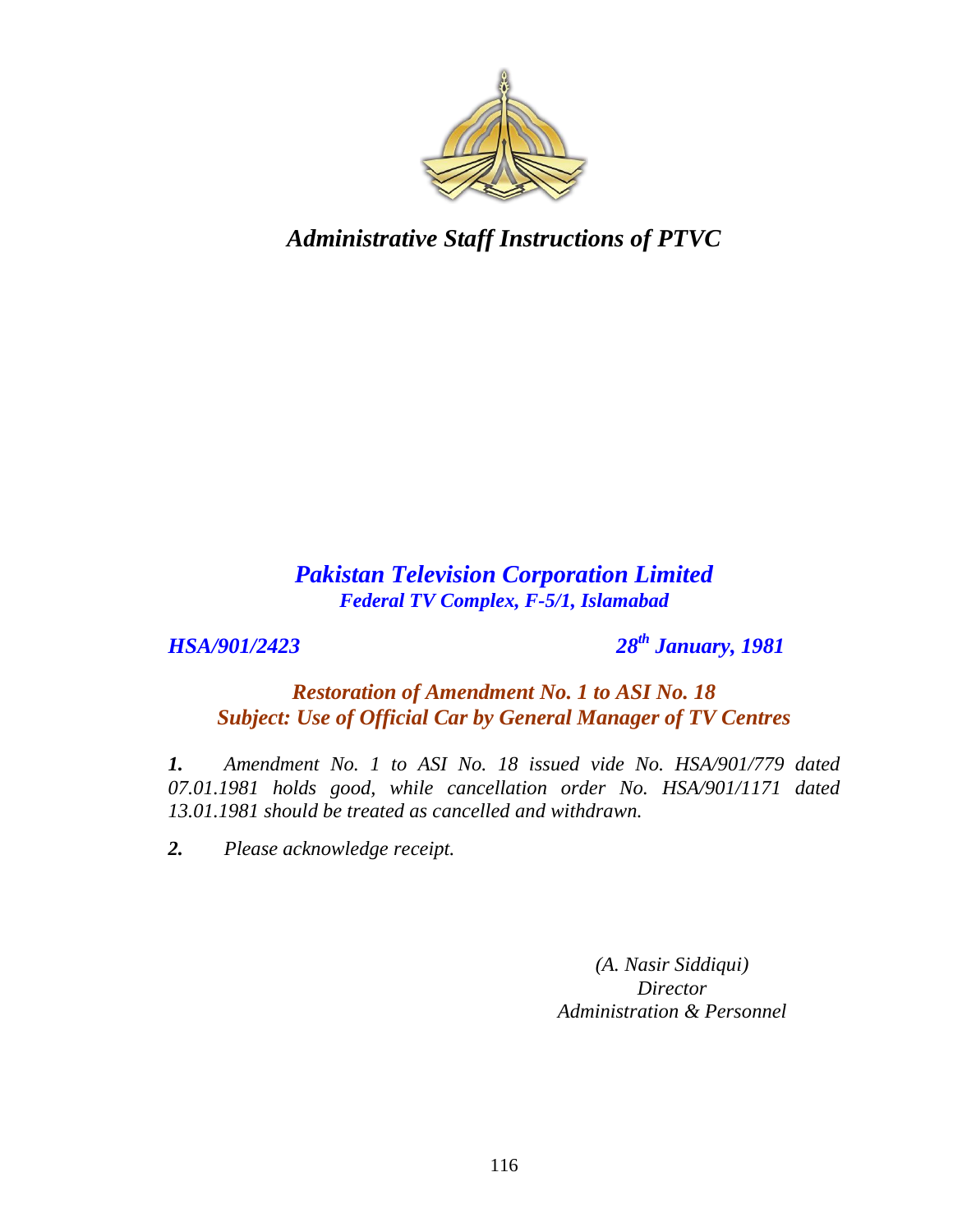

*Pakistan Television Corporation Limited Federal TV Complex, F-5/1, Islamabad*

*HSA/901/27273 6*

*th November, 1980*

#### *Administrative Staff Instruction No. 19 Subject: Transfers*

*1. PTV Service rule No. 9.03 lays down that the normal and temporary transfers can be approved only by the Managing Director. It has, however, been observed that temporary transfers are being ordered in certain cases without obtaining prior approval from the Managing Director. Although such transfers are ordered in emergencies, there seems to be no justification in not following the rules, as Managing Director can always be consulted before ordering the movement of personnel and his written approval obtained immediately thereafter.*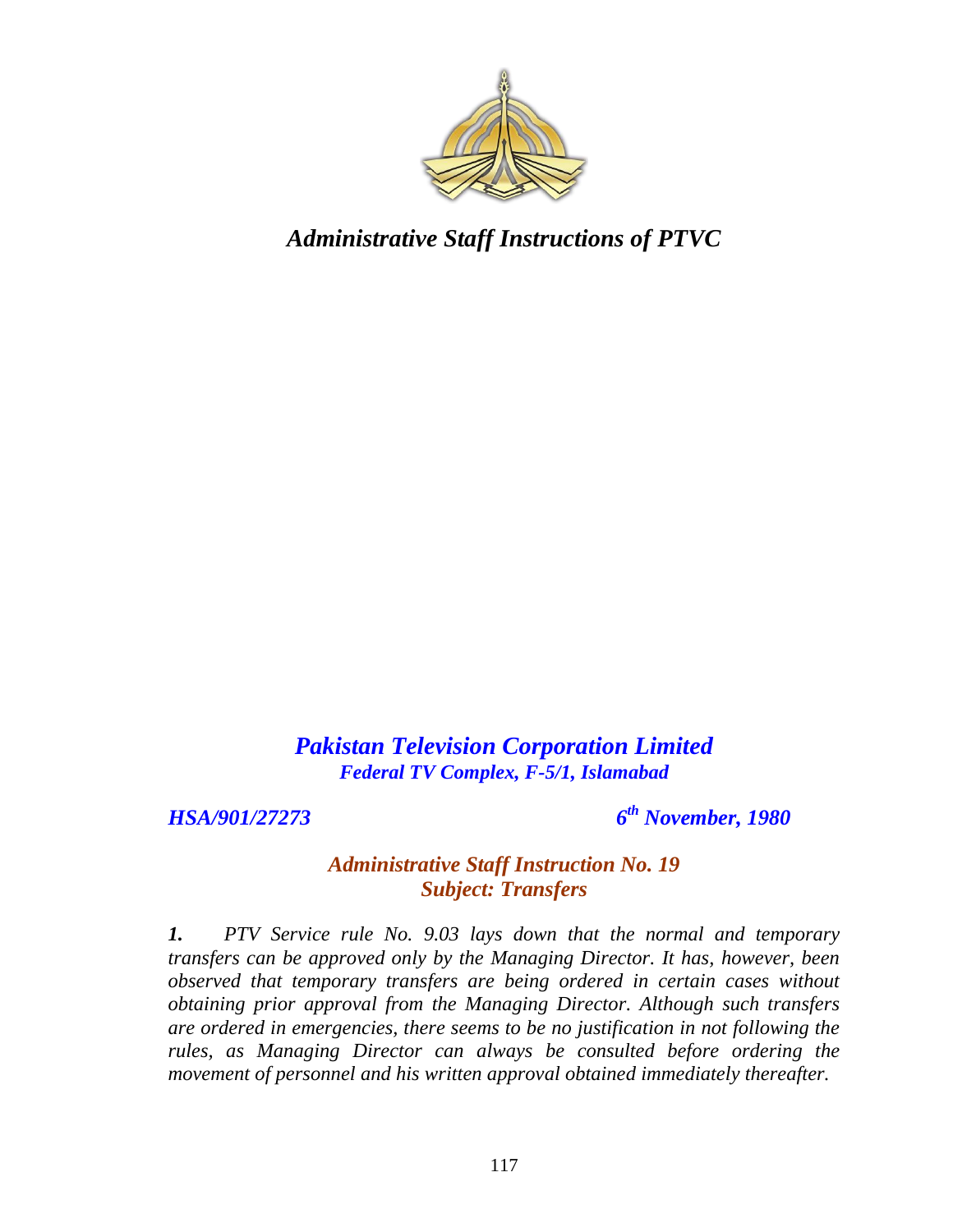

*2. I have been asked to inform all concerned that no movement of Personnel from one TV Centre/Office to another should take place before obtaining Managing Director's approval in writing. In emergencies Managing Director's verbal permission may be obtained, to be followed by his formal approval in writing.*

> *(A. Nasir Siddiqui) Director Administration & Personnel*

*Pakistan Television Corporation Limited Federal TV Complex, F-5/1, Islamabad*

*HSA/901/27098 6*

*th November, 1980*

*Administrative Staff Instruction No. 20 Subject: Overtime*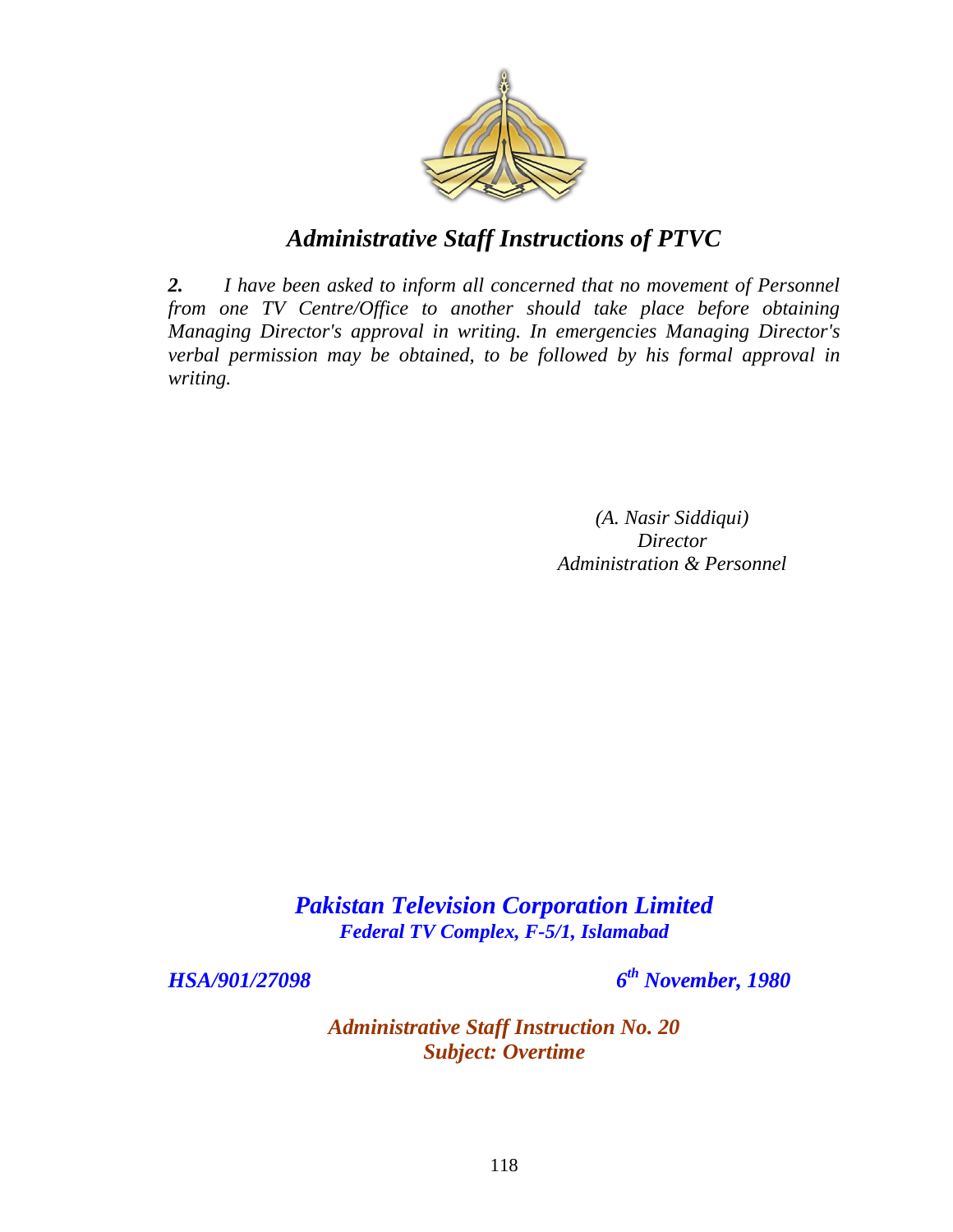

*1. Annexure 'A' of ASI No. 2 issued under No. HSA /901/2230 dated 04-09-78*  is to be replaced by the attached Annexure 'A'. The use of 'daily overtime *authorization slip' is to be discontinued and the overtime card, attached as Annexure 'A' is to be used instead.* 

*2. The overtime card is to be raised from 1st of the month to 31st of the month, and forwarded to Accounts Department in the first week of the following month positively. The overtime card is to be prepared for individual employees in duplicate, the original to be sent to the Account Department while the duplicate is*  to be retained by the respective Departments/Sections. The departmental/sectional *Heads are to ensure that submission of overtime cards is not delayed to ensure the inclusion of overtime in the salary of the respective employees.*

 $\operatorname{\mathscr{A}}\nolimits$  dona i

*(A. Nasir Siddiqui) Director Administration & Personnel*

*Amendments:*

*HSA/901/3082 29-06-1986 Overtime (Amendment No. 1 to ASI No 20)*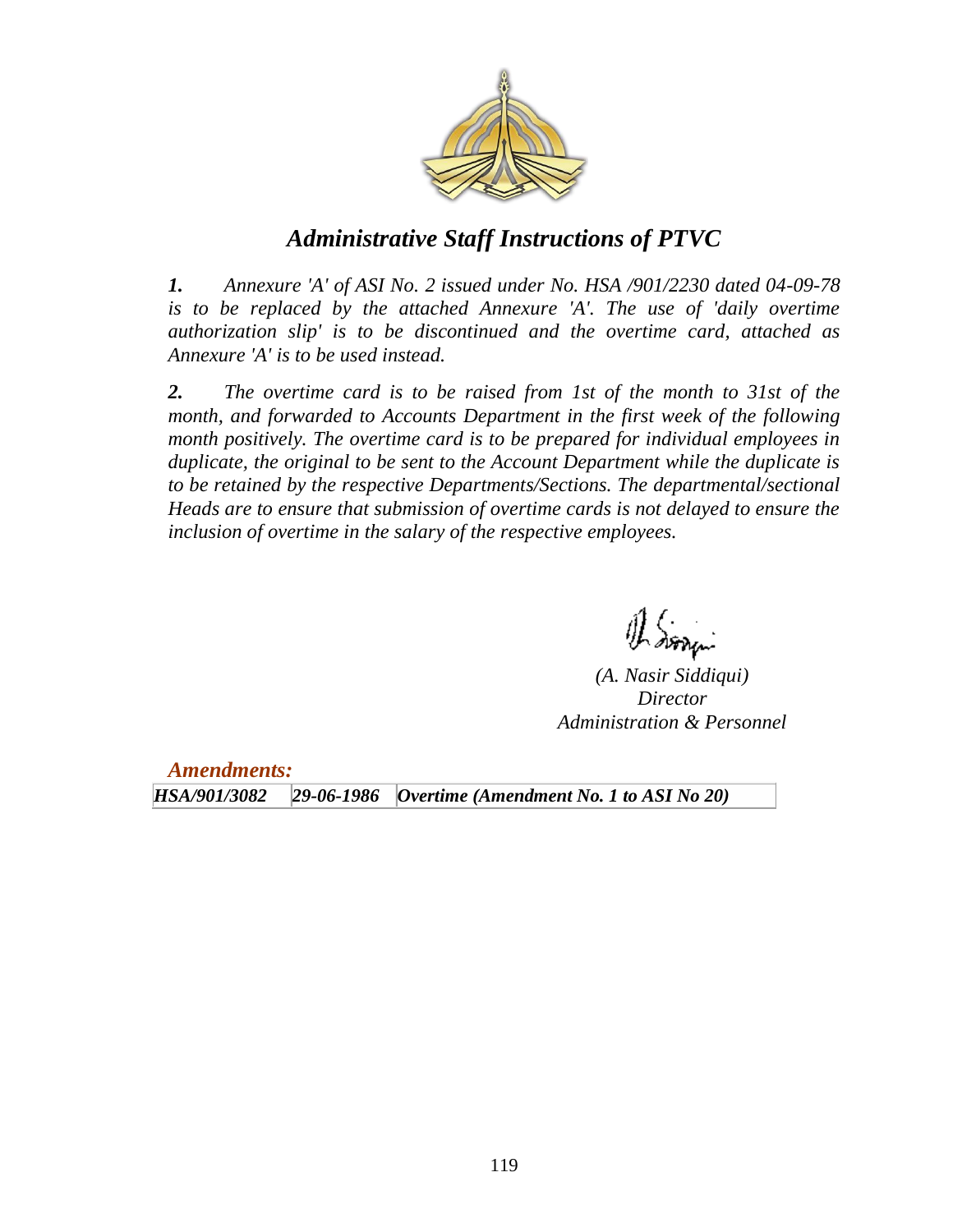

|                                                                                                                                          |                                                                                 | ł            |
|------------------------------------------------------------------------------------------------------------------------------------------|---------------------------------------------------------------------------------|--------------|
| F<br>ę                                                                                                                                   | Read<br>Department<br>$\sigma$                                                  |              |
| DepartmentBasic Fay.<br>Annexure<br>.J.No                                                                                                | $\frac{q}{\lambda}$ Uration $\frac{1}{\lambda}$<br>03                           |              |
| Designation.<br>Name.<br>TOR LINETED<br>TELEVISION CENTRE/Office<br>1980.<br>FAKISTAN TELEVISION CORFOL<br><b>CVLETIME CARD</b><br>Nonth | of work done in Overtime<br>D<br>$De$ tail<br>Cvertime<br>hours<br>Φ<br>скожраз | $\mathbf{L}$ |
|                                                                                                                                          | Overtime Done<br>$\frac{1}{2}$ 9<br>$\frac{1}{L}$ com<br>∞∞∞ф∞∞                 | × Z          |
|                                                                                                                                          | Duty Hours<br>اء<br>⊮⊾<br>$rac{F_{\text{nom}}}{2}$                              | ŗ            |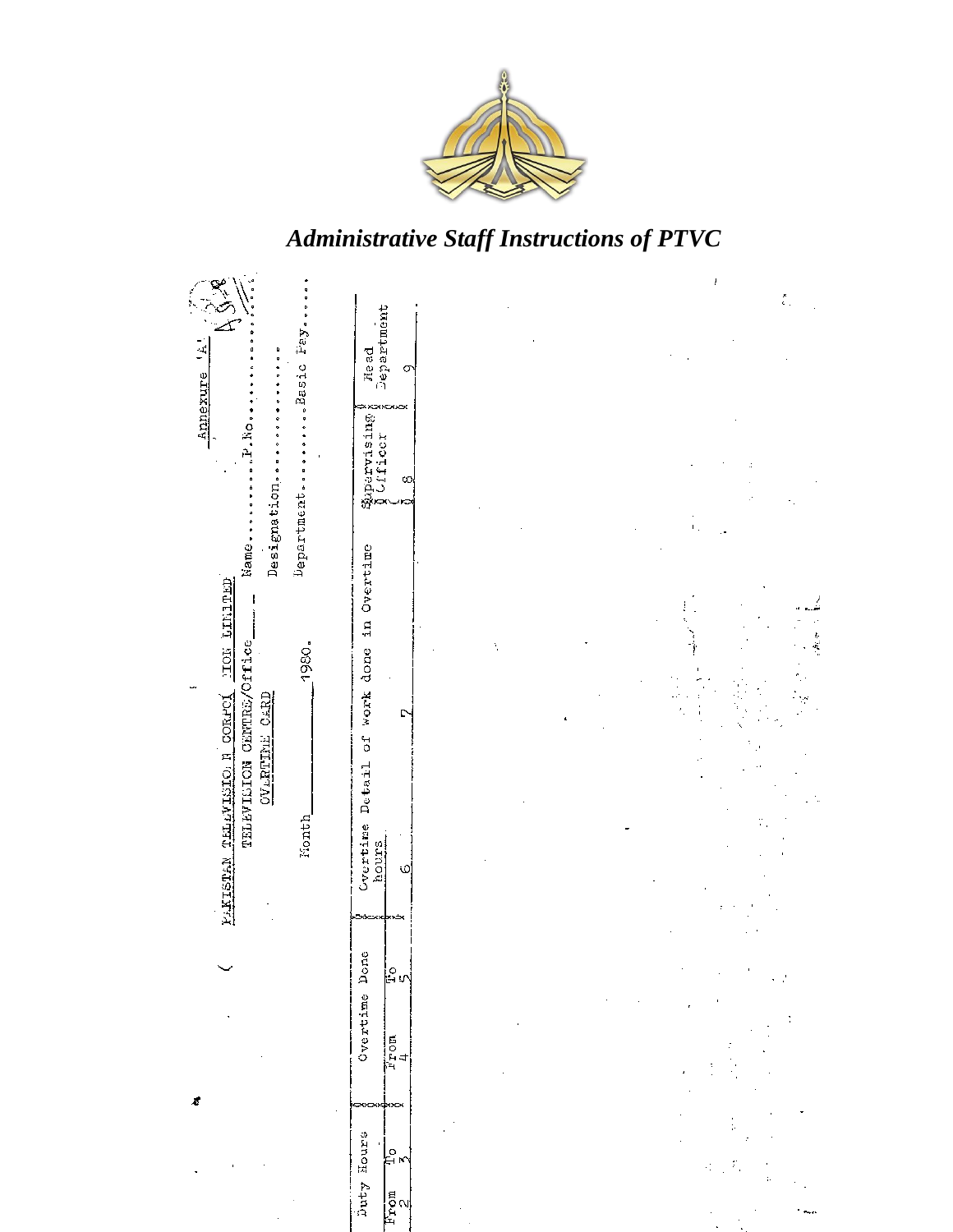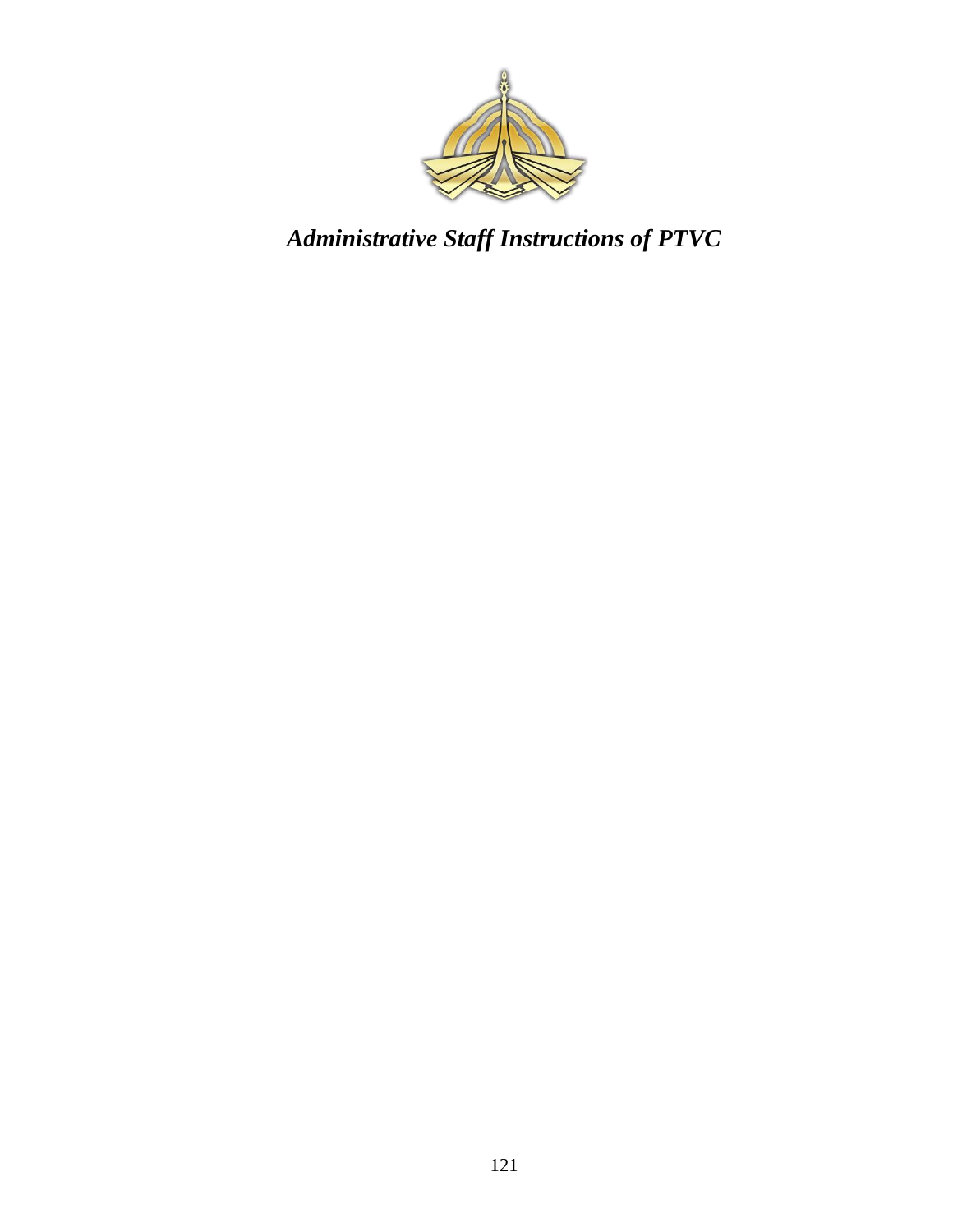

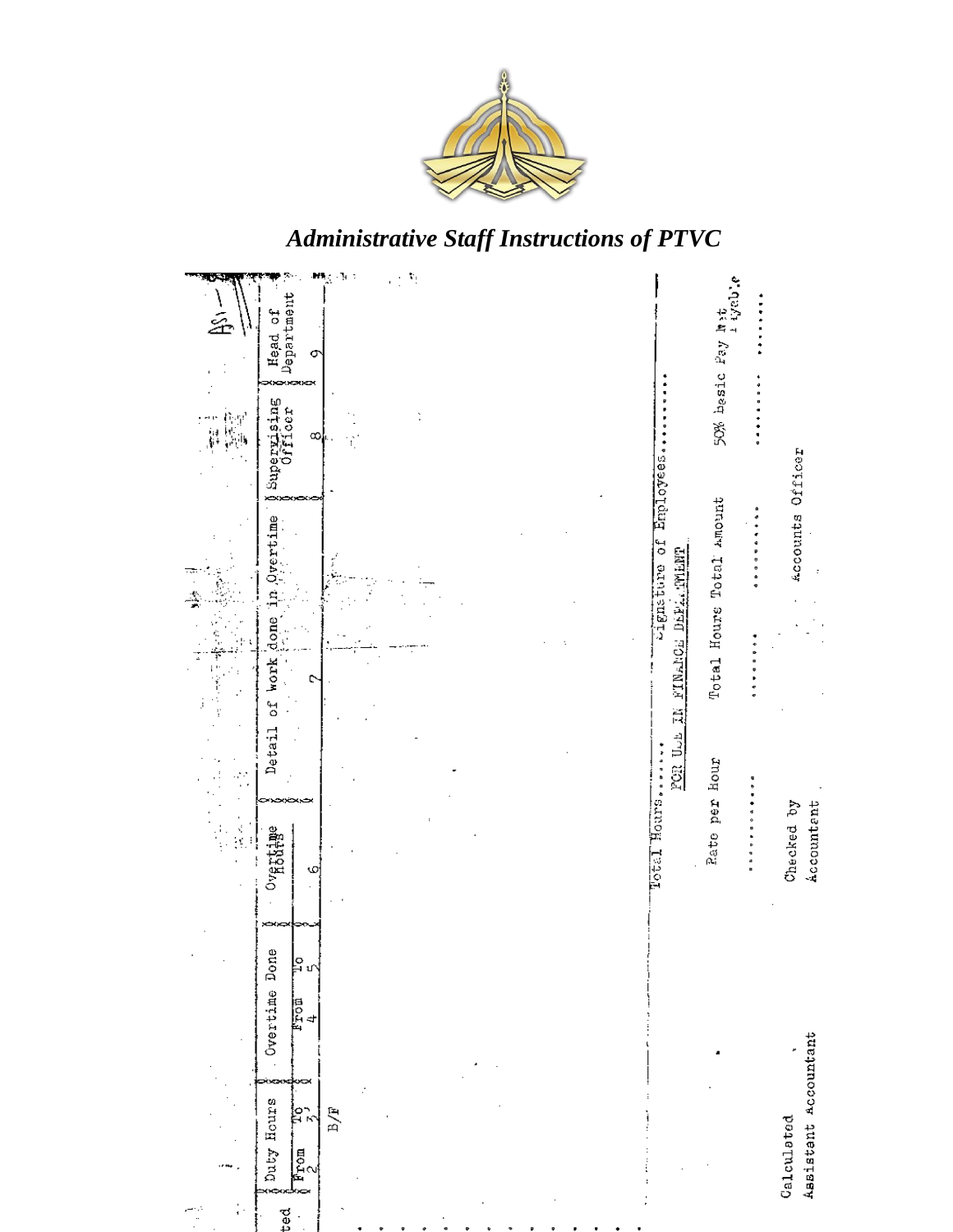

### *Pakistan Television Corporation Limited Federal TV Complex, F-5/1, Islamabad*

*HSA/901/3082 29th June, 1986*

#### *Amendment No 1 to ASI No. 20 Subject: Overtime*

*1. The overtime Card circulated under ASI No. 20 as Annexure" A" has now been revised incorporating a column "Progressive Overtime Hours" a specimen of the said overtime Card is enclosed herewith for use by all TV Centres / Offices / RBSs with effect from 1st July, 1986.*

*2. Please acknowledge the receipt.*

*Controller Admin And Personnel*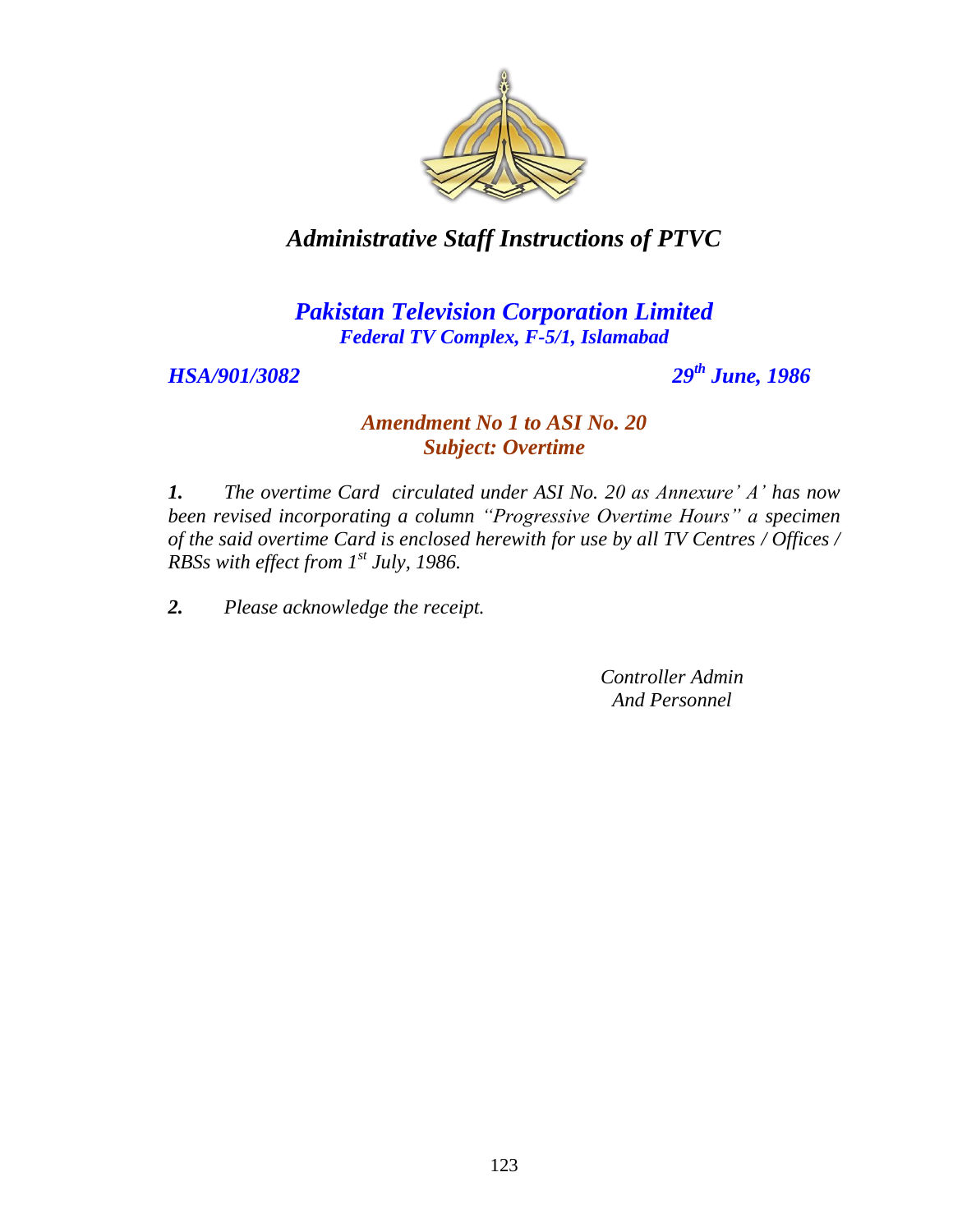

 $102$ 

 $ANNEXURE - A$  $O(A, S.I. No. 20)$ 

## PAKISTAN TELEVISION CORPORATION LIMITED

| $M$ onth: $\_\_\_\_\$ .<br><b>DUTY HOURS:</b> |                    | <b>OVERTIME CARD</b> |      |    |       | Name<br>Desig. Group            |                    |         |            |
|-----------------------------------------------|--------------------|----------------------|------|----|-------|---------------------------------|--------------------|---------|------------|
|                                               |                    |                      |      |    |       |                                 |                    |         |            |
|                                               |                    |                      |      |    |       |                                 | P. No. Basic Pay   |         |            |
|                                               |                    |                      |      |    |       | OVERTIME HOURS: OVERTIME: PROG. | <b>SUPERVISING</b> |         |            |
| Date                                          | From $\frac{1}{2}$ | To                   | From | To | Hours | Hours                           | Detail Of<br>Work  | Officer | Department |
|                                               |                    |                      |      |    |       |                                 |                    |         |            |
|                                               |                    |                      |      |    |       |                                 |                    |         |            |
|                                               |                    |                      |      |    |       |                                 |                    |         |            |
|                                               |                    |                      |      |    |       |                                 |                    |         |            |
|                                               |                    |                      |      |    |       |                                 |                    |         |            |
|                                               |                    |                      |      |    |       |                                 |                    |         |            |
|                                               |                    |                      |      |    |       |                                 |                    |         |            |
|                                               |                    |                      |      |    |       |                                 |                    |         |            |
|                                               |                    |                      |      |    |       |                                 |                    |         |            |
|                                               |                    |                      |      |    |       |                                 |                    |         |            |
|                                               |                    |                      |      |    |       |                                 |                    |         |            |
|                                               |                    |                      |      |    |       |                                 |                    |         |            |
|                                               |                    |                      |      |    |       |                                 |                    |         |            |
|                                               |                    |                      |      |    |       |                                 |                    |         |            |
|                                               |                    |                      |      |    |       |                                 |                    |         |            |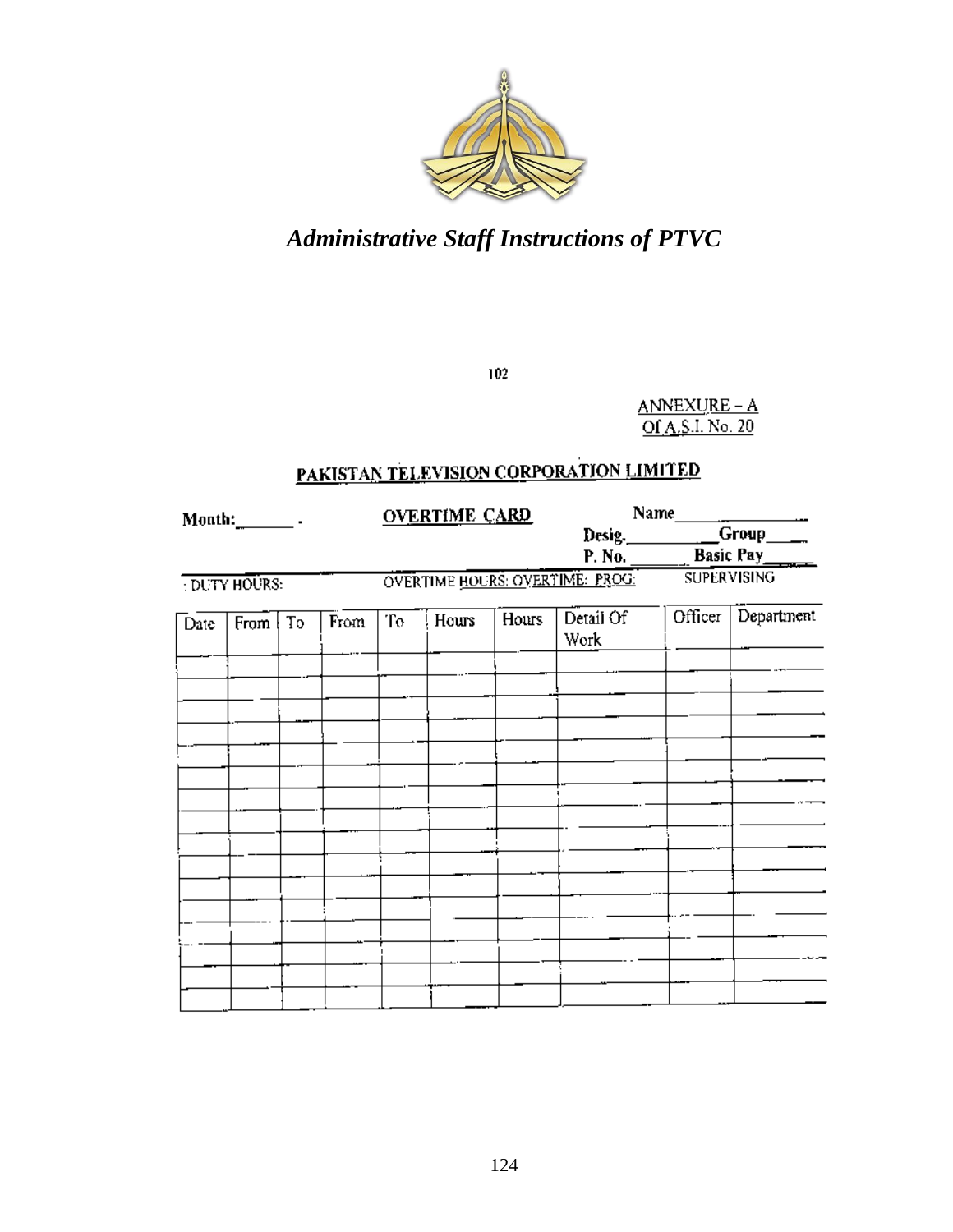